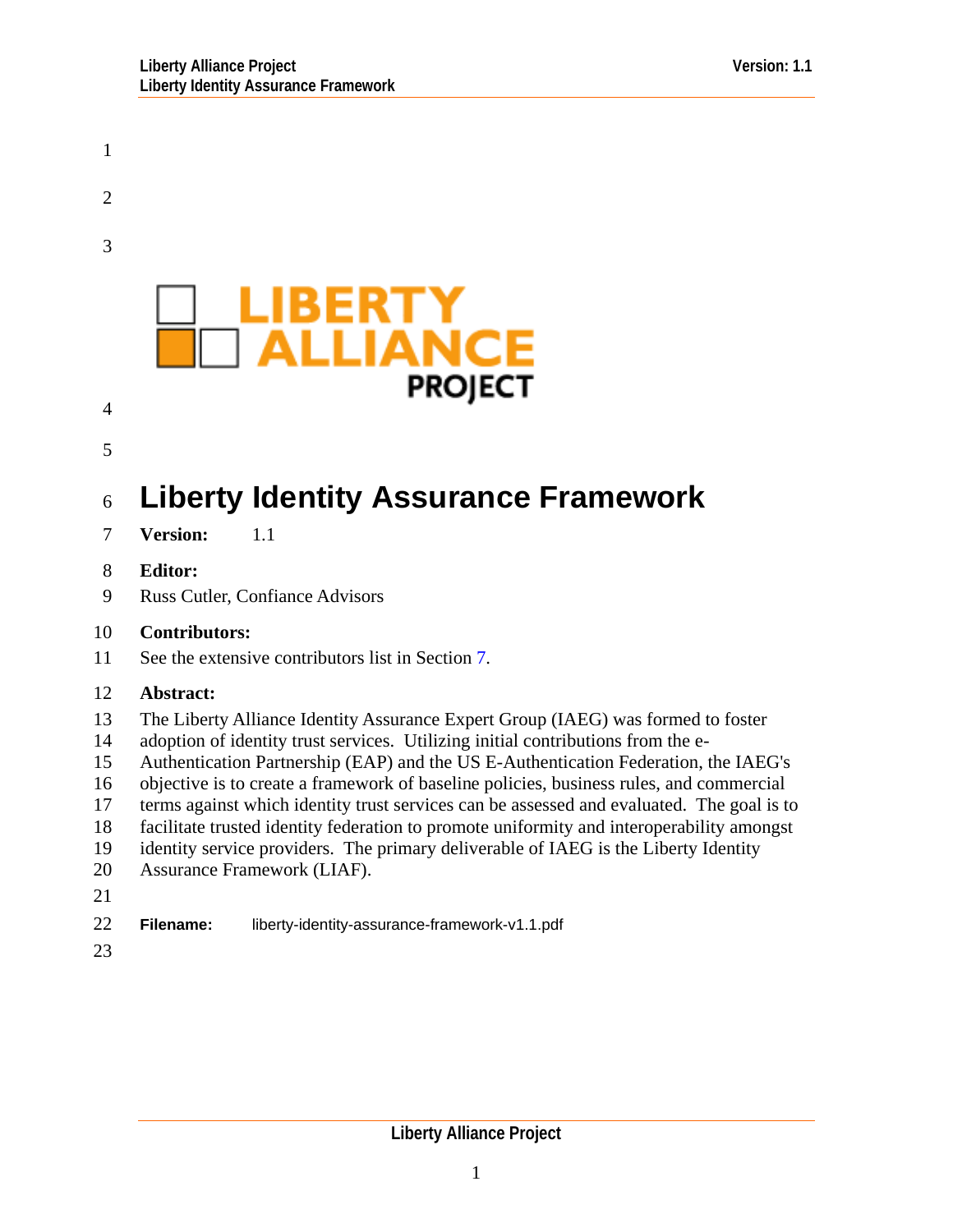24 **Notice:**  25 26 27 28 29 30 31 32 33 34 35 36 37 38 39 40 41 42 43 44 45 46 47 48 49 50 51 52 53 54 55 56 57 58 59 60 61 62 63 64 65 This document has been prepared by Sponsors of the Liberty Alliance. Permission is hereby granted to use the document solely for the purpose of implementing the Specification. No rights are granted to prepare derivative works of this Specification. Entities seeking permission to reproduce portions of this document for other uses must contact the Liberty Alliance to determine whether an appropriate license for such use is available. Implementation or use of certain elements of this document may require licenses under third party intellectual property rights, including without limitation, patent rights. The Sponsors of and any other contributors to the Specification are not and shall not be held responsible in any manner for identifying or failing to identify any or all such third party intellectual property rights. **This Specification is provided "AS IS," and no participant in the Liberty Alliance makes any warranty of any kind, express or implied, including any implied warranties of merchantability, non-infringement of third party intellectual property rights, and fitness for a particular purpose.** Implementers of this Specification are advised to review the Liberty Alliance Project's website (http://www.projectliberty.org/) for information concerning any Necessary Claims Disclosure Notices that have been received by the Liberty Alliance Management Board. Copyright © 2007-2008 Adobe Systems; Agencia Catalana De Certificacio; America Online, Inc.; Amsoft Systems Pvt Ltd.; BIPAC; BMC Software, Inc.; Bank of America Corporation; Beta Systems Software AG; British Telecommunications plc; Citi; Computer Associates International, Inc.; Dan Combs; Danish National IT & Telecom Agency; Deutsche Telekom AG, T-Com; Diamelle Technologies; Drummond Group Inc.; Entr'ouvert; Ericsson; Falkin Systems LLC; Fidelity Investments; France Télécom; Fugen Solutions, Inc; Fulvens Ltd.; GSA Office of Governmentwide Policy; Gemalto; General Motors; GeoFederation; Giesecke & Devrient GmbH; Guy Huntington; Hewlett-Packard Company; IBM Corporation; Intel Corporation; Kantega; Luminance Consulting Services; Mark Wahl; Mary Ruddy; MedCommons Inc.; Mortgage Bankers Association (MBA); Nanoident Biometrics GmbH; National Emergency Preparedness Coordinating Council (NEPCC); NEC Corporation; Neustar, Inc.; New Zealand Government State Services Commission; NHK (Japan Broadcasting Corporation) Science & Technical Research Laboratories; Nippon Telegraph and Telephone Corporation; Nokia Corporation; Novell, Inc.; OpenNetwork; Oracle Corporation; Ping Identity Corporation; Postsecondary Electronics Standards Council (PESC); RSA Security Inc.; SanDisk Corporation; Sun Microsystems, Inc.; Symlabs, Inc.; Telefónica Móviles, S.A.; Telenor R&D; Thales e-Security; UNINETT AS; VeriSign, Inc.; Vodafone Group Plc.; and Wells Fargo. All rights reserved.

66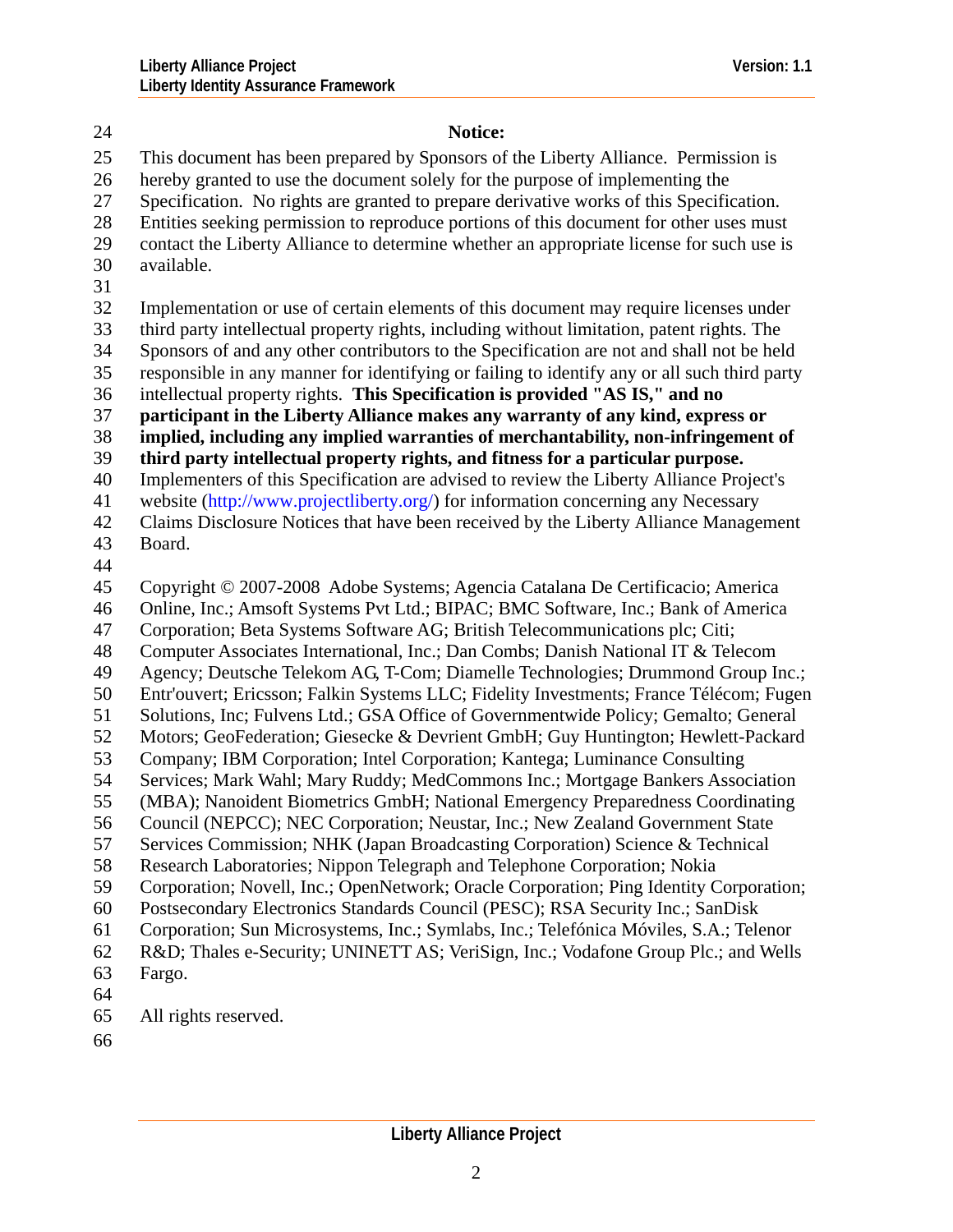#### 67 **Contents**

| 68  |              |  |
|-----|--------------|--|
| 69  | 1            |  |
| 70  | $\mathbf{2}$ |  |
| 71  | 2.1          |  |
| 72  |              |  |
| 73  | 2.2.1        |  |
| 74  | 2.2.2        |  |
| 75  | 2.2.3        |  |
| 76  | 2.2.4        |  |
| 77  | $3^{\circ}$  |  |
| 78  | <b>3.1</b>   |  |
| 79  | 3.2          |  |
| 80  | 3.3          |  |
| 81  | 3.4          |  |
| 82  | 3.5          |  |
| 83  | 3.5.1        |  |
| 84  | 3.5.2        |  |
| 85  | 3.5.3        |  |
| 86  | 3.5.4        |  |
| 87  |              |  |
| 88  | 3.6.1        |  |
| 89  | 3.6.2        |  |
| 90  | 3.6.3        |  |
| 91  | 3.6.4        |  |
| 92  | 3.6.5        |  |
| 93  |              |  |
| 94  | 3.7.1        |  |
| 95  | 3.7.2        |  |
| 96  | 3.7.3        |  |
| 97  | 3.7.4        |  |
| 98  | 3.7.5        |  |
| 99  | 3.7.6        |  |
| 100 |              |  |
| 101 | 4.1          |  |
| 102 | 4.1.1        |  |
| 103 | 4.1.2        |  |
| 104 | 4.1.3        |  |
| 105 | 4.1.4        |  |
| 106 |              |  |
| 107 | 4.2.1        |  |
| 108 | 4.2.2        |  |
| 109 | 4.2.3        |  |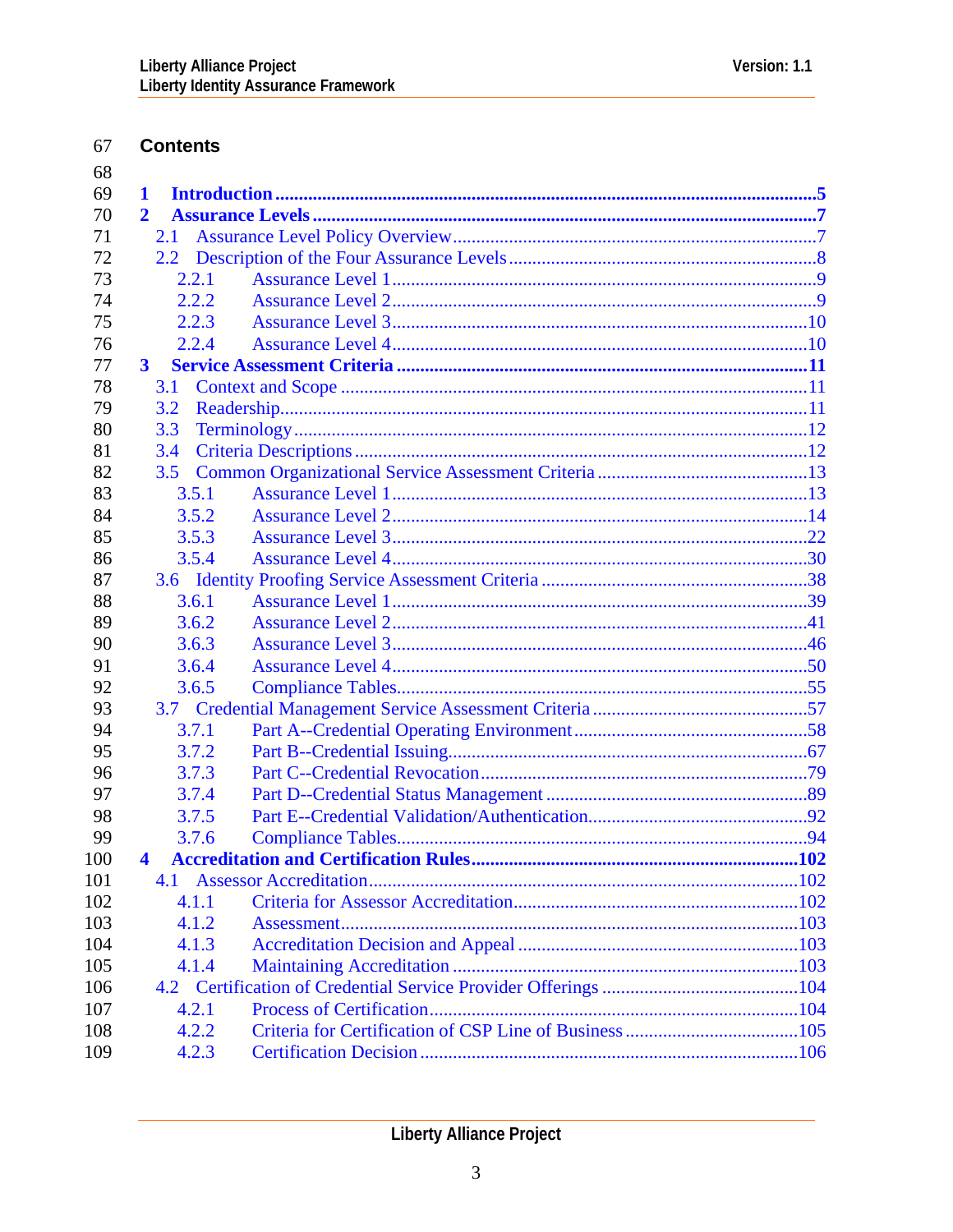| 110 | 4.2.4 |                                                                                |  |
|-----|-------|--------------------------------------------------------------------------------|--|
| 111 | 4.2.5 |                                                                                |  |
| 112 |       |                                                                                |  |
| 113 | 4.4   | Acceptable Public Statements Regarding IAEG Accreditation and Certification107 |  |
| 114 | 5.    |                                                                                |  |
| 115 | 5.1   |                                                                                |  |
| 116 | 5.2   |                                                                                |  |
| 117 | 5.3   |                                                                                |  |
| 118 | 5.3.1 |                                                                                |  |
| 119 | 5.3.2 |                                                                                |  |
| 120 | 5.3.3 |                                                                                |  |
| 121 | 5.3.4 |                                                                                |  |
| 122 | 5.3.5 |                                                                                |  |
| 123 |       |                                                                                |  |
| 124 | 5.4.1 | Breach of Accreditation or Certification Requirements 113                      |  |
| 125 | 5.4.2 |                                                                                |  |
| 126 | 5.4.3 |                                                                                |  |
| 127 |       |                                                                                |  |
| 128 | 5.5.1 |                                                                                |  |
| 129 | 5.5.2 |                                                                                |  |
| 130 | 5.5.3 |                                                                                |  |
| 131 | 5.5.4 |                                                                                |  |
| 132 | 5.5.5 |                                                                                |  |
| 133 |       |                                                                                |  |
| 134 | 6     |                                                                                |  |
| 135 | 7     |                                                                                |  |
| 136 | 8     |                                                                                |  |
| 137 |       |                                                                                |  |

138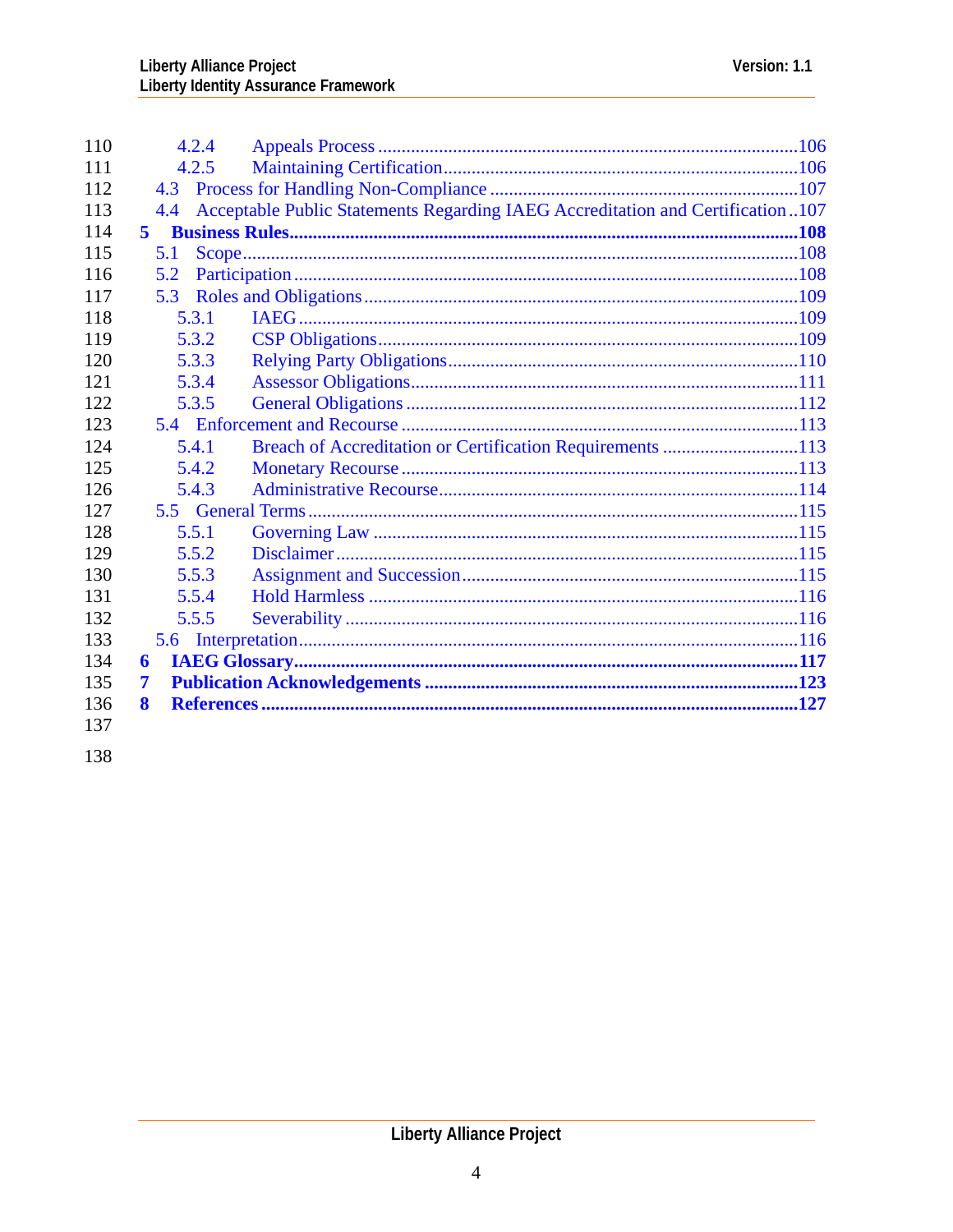# <span id="page-4-0"></span>139 **1 Introduction**

Liberty Alliance formed the Identity Assurance Expert Group (IAEG) to foster adoption of identity trust services. Utilizing initial contributions from the e-Authentication Partnership (EAP) and the US E-Authentication Federation, the IAEG's objective is to create a framework of baseline policies, business rules, and commercial terms against which identity trust services can be assessed and evaluated. The goal is to facilitate trusted identity federation and to promote uniformity and interoperability amongst identity service providers, with a specific focus on the level of trust, or assurance, associated with identity assertions. The primary deliverable of IAEG is the Liberty 140 141 142 143 144 145 146 147

- Identity Assurance Framework (LIAF). 148
- 149 The LIAF leverages the EAP Trust Framework [\[EAPTrustFramework](#page-126-0)] and the US E-
- 150 Authentication Federation Credential Assessment Framework ([\[CAF](#page-126-0)]) as a baseline in
- 151 forming the criteria for a harmonized, best-of-breed industry identity assurance standard.
- 152 The LIAF is a framework supporting mutual acceptance, validation, and life cycle
- 153 maintenance across identity federations. The main components of the LIAF are detailed
- 154 discussions of Assurance Level criteria, Service and Credential Assessment Criteria, an
- 155 Accreditation and Certification Model, and the associated business rules.
- 156 Assurance Levels (ALs) are the levels of trust associated with a credential as measured by
- 157 the associated technology, processes, and policy and practice statements. The LIAF
- 158 defers to the guidance provided by the U.S. National Institute of Standards and
- 159 Technology (NIST) Special Publication 800-63 version 1.0.1 [\[NIST800-63](#page-127-0)] which
- 160 outlines four (4) levels of assurance, ranging in confidence level from low to very high.
- 161 Use of ALs is determined by the level of confidence or trust necessary to mitigate risk in
- 162 the transaction.
- 163 The Service and Credential Assessment Criteria section in the LIAF establishes baseline
- 164 criteria for general organizational conformity, identity proofing services, credential
- 165 strength, and credential management services against which all CSPs will be evaluated.
- 166 The LIAF will initially focus on baseline identity assertions and evolve to include
- 167 attribute- and entitlement-based assertions in future releases. The LIAF will also
- 168 establish a protocol for publishing updates, as needed, to account for technological
- 169 advances and preferred practice and policy updates.
- 170 The LIAF will employ a phased approach to establishing criteria for certification and
- 171 accreditation, initially focusing on credential service providers (CSPs) and the
- 172 accreditation of those who will assess and evaluate them. The goal of this phased
- 173 approach is to initially provide federations and Federation Operators with the means to
- 174 certify their members for the benefit of inter-federation and streamlining the certification
- 175 process for the industry. It is anticipated that follow-on phases will target the
- 176 development of criteria for certification of federations, themselves, and a Best Practice
- 177 guide for relying parties.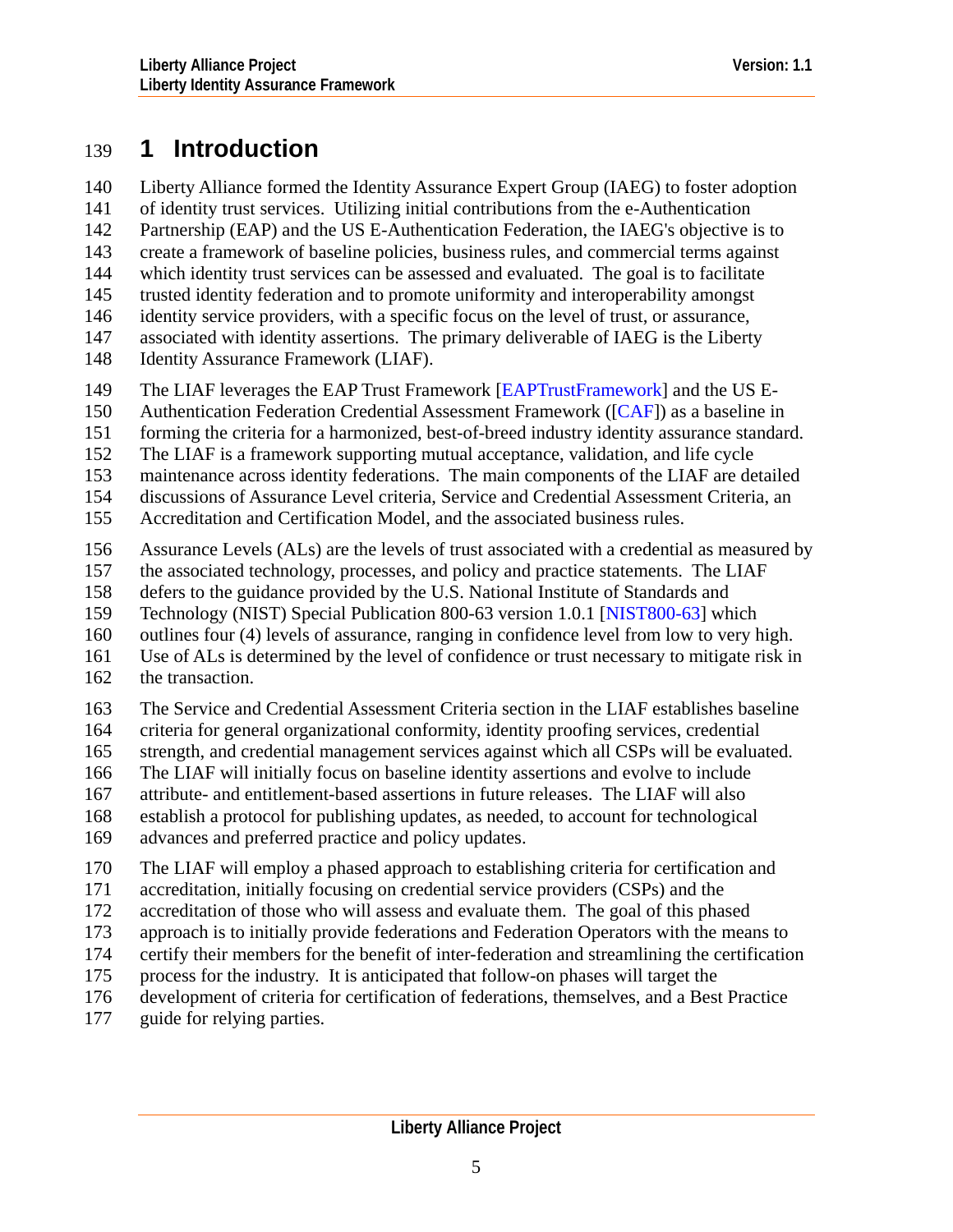Finally, the LIAF will include a discussion of the business rules associated with IAEG participation, certification, and accreditation. 178 179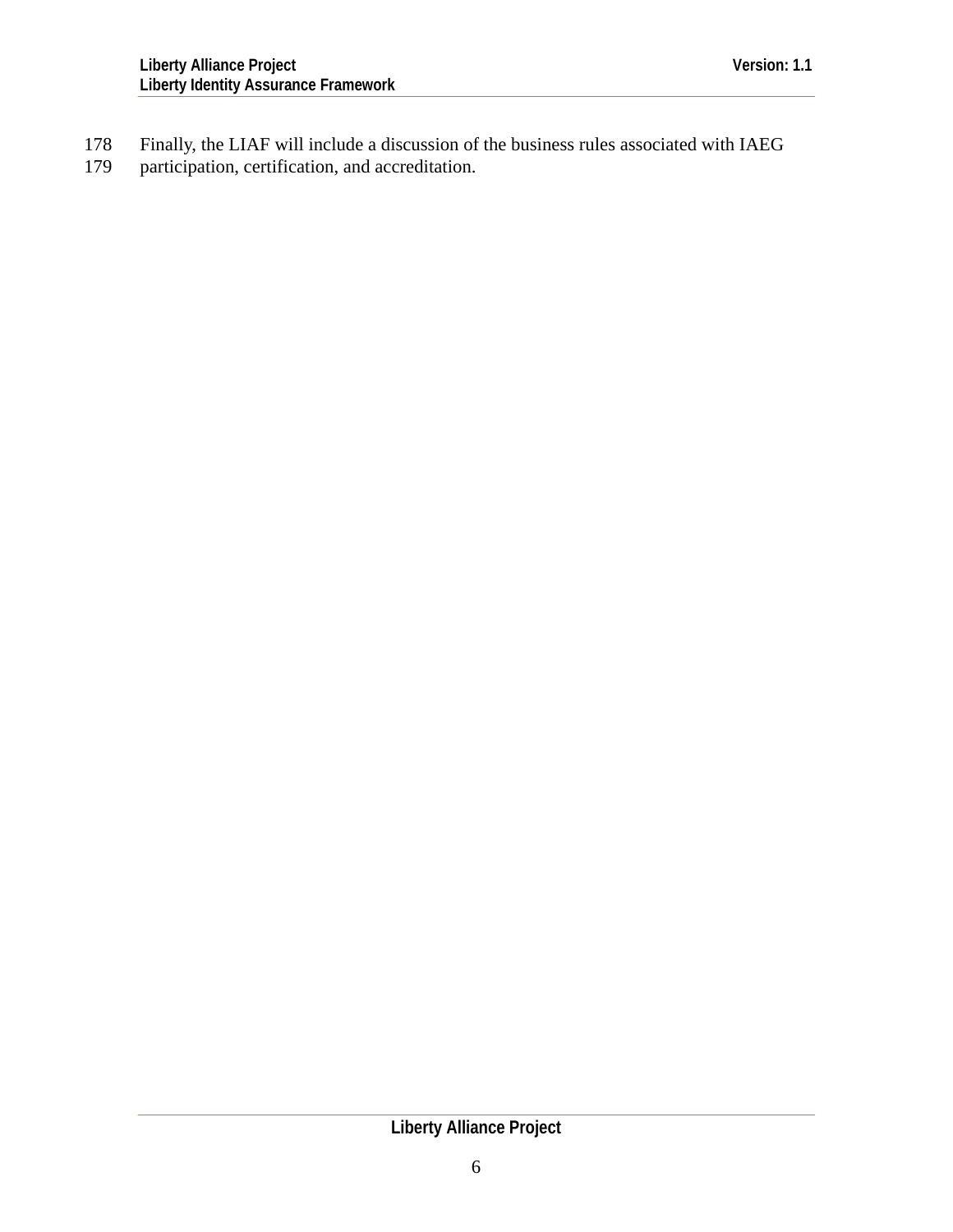# <span id="page-6-0"></span>180 **2 Assurance Levels**

# 181 **2.1 Assurance Level Policy Overview**

An assurance level (AL) describes the degree to which a relying party in an electronic business transaction can be confident that the identity information being presented by a CSP actually represents the entity named in it and that it is the represented entity who is actually engaging in the electronic transaction. ALs are based on two factors: 182 183 184 185

- 187 188 189 186 • The extent to which the identity presented by a CSP in an identity assertion can be trusted to actually belong to the entity represented. This factor is generally established through the identity proofing process and identity information management practices.
- 191 192 193 194 195 196 190 • The extent to which the electronic credential presented to a CSP by an individual can be trusted to be a proxy for the entity named in it and not someone else (known as identity binding). This factor is directly related to the integrity and reliability of the technology associated with the credential itself, the processes by which the credential and its verification token are issued, managed, and verified, and the system and security measures followed by the credential service provider responsible for this service.
- 197 198 199 200 201 Managing risk in electronic transactions requires authentication and identity information management processes that provide an appropriate level of assurance of identity. Because different levels of risk are associated with different electronic transactions, IAEG has adopted a multi-level approach to ALs. Each level describes a different degree of certainty in the identity of the claimant.
- 202 203 204 205 206 207 208 209 210 211 212 The IAEG defines four levels of assurance. The four IAEG ALs are based on the four levels of assurance posited by the U.S. Federal Government and described in OMB M-04-04 [\[M-04-04\]](#page-126-0) and NIST Special Publication 800-63 [\[NIST800-63](#page-127-0)] for use by Federal agencies. The IAEG ALs enable subscribers and relying parties to select appropriate electronic identity trust services. IAEG uses the ALs to define the service assessment criteria to be applied to electronic identity trust service providers when they are demonstrating compliance through the IAEG assessment process. Relying parties should use the assurance level descriptions to map risk and determine the type of credential issuance and authentication services they require. Credential service providers (CSPs) should use the levels to determine what types of credentialing electronic identity trust services they are capable of providing currently and/or aspire to provide in future service
- 213 offerings.
- 214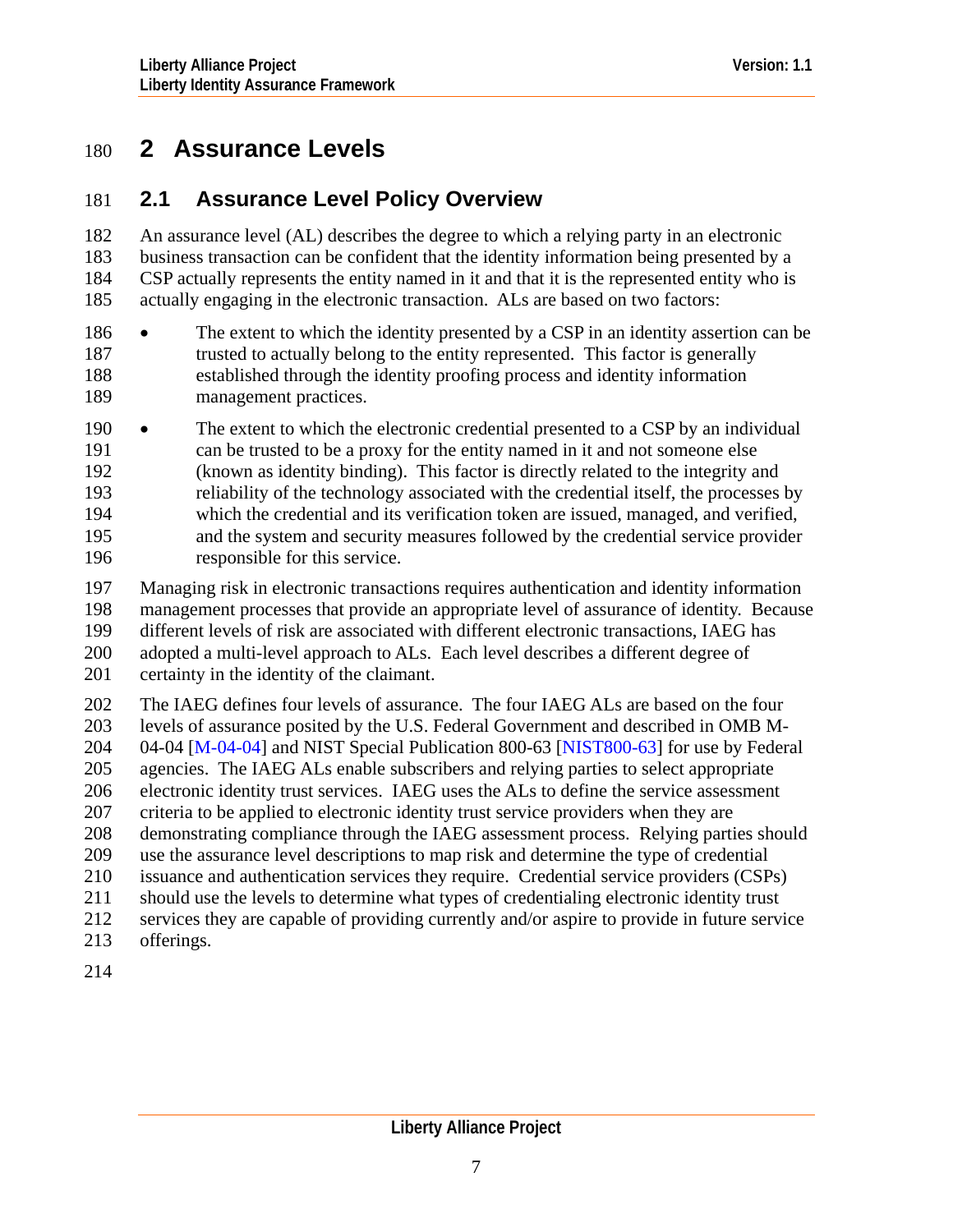# <span id="page-7-0"></span>215 **2.2 Description of the Four Assurance Levels**

The four ALs describe the degree of certainty associated with an identity assertion. The 216

levels are identified by both a number and a text label. The levels are defined as shown 217

- in Table [2-1:](#page-7-0) 218
- 219

| <b>Table 2-1. Four Assurance Levels</b> |                                                             |  |  |
|-----------------------------------------|-------------------------------------------------------------|--|--|
| <b>Level</b>                            | <b>Description</b>                                          |  |  |
|                                         | Little or no confidence in the asserted identity's validity |  |  |
|                                         | Some confidence in the asserted identity's validity         |  |  |
|                                         | High confidence in the asserted identity's validity         |  |  |
|                                         | Very high confidence in the asserted identity's validity    |  |  |

220

221 222 223 224 225 226 The choice of AL is based on the degree of certainty of identity required to mitigate risk mapped to the level of assurance provided by the credentialing process. The degree of assurance required is determined by the relying party through risk assessment processes covering the electronic transaction system. By mapping impact levels to ALs, relying parties can then determine what level of assurance they require. Further information on assessing impact levels is provided in Table [2-2:](#page-7-0)

227

| <b>Potential Impact of Authentication Errors</b>            |     | <b>Assurance Level*</b> |     |                         |  |
|-------------------------------------------------------------|-----|-------------------------|-----|-------------------------|--|
|                                                             | 1   | 2                       | 3   | $\overline{\mathbf{4}}$ |  |
| Inconvenience, distress or damage to standing or reputation | Min | Mod                     | Sub | High                    |  |
| Financial loss or agency liability                          | Min | Mod                     | Sub | High                    |  |
| Harm to govt. agency programs or public interests           | N/A | Min                     | Mod | High                    |  |
| Unauthorized release of sensitive information               | N/A | Mod                     | Sub | High                    |  |
| Personal safety                                             | N/A | N/A                     | Min | Sub<br>High             |  |
| Civil or criminal violations                                | N/A | Min                     | Sub | High                    |  |

228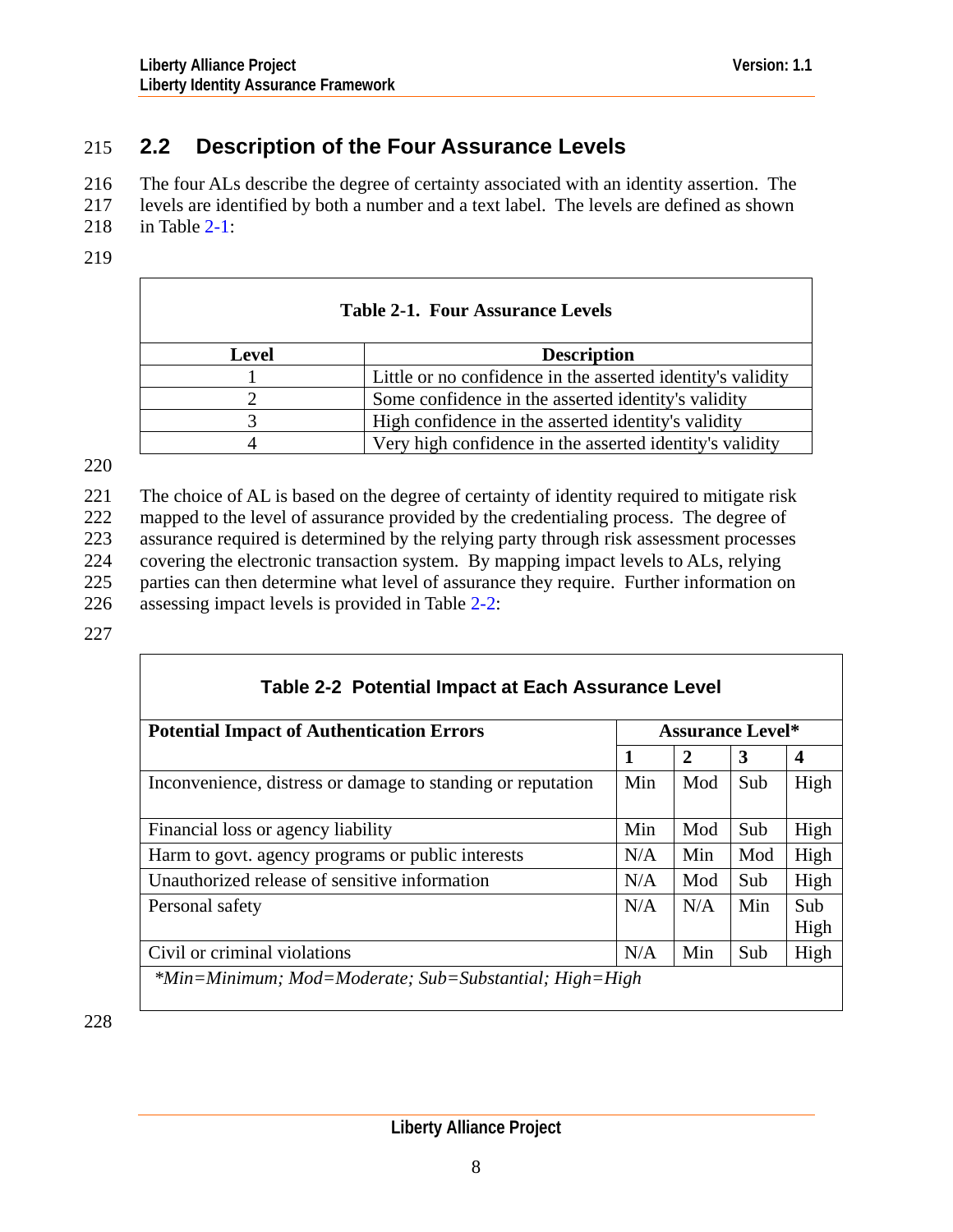- <span id="page-8-0"></span>The level of assurance provided is measured by the strength and rigor of the identity 229
- proofing process, the credential's strength, and the management processes the service 230
- provider applies to it. The IAEG has established service assessment criteria at each AL 231
- for electronic trust services providing credential management services. These criteria are 232
- described in Section [3](#page-10-0). 233
- 234 CSPs can determine the AL at which their services might qualify by evaluating their
- 235 overall business processes and technical mechanisms against the IAEG service
- 236 assessment criteria. The service assessment criteria within each AL are the basis for
- 237 assessing and approving electronic trust services.

# 238 **2.2.1 Assurance Level 1**

- 239 At AL1, there is minimal confidence in the asserted identity. Use of this level is
- 240 appropriate when no negative consequences result from erroneous authentication and the
- 241 authentication mechanism used provides some assurance. A wide range of available
- 242 technologies and any of the token methods associated with higher ALs, including PINS,
- 243 can satisfy the authentication requirement. This level does not require use of
- 244 cryptographic methods.
- 245 The electronic submission of forms by individuals can be Level 1 transactions when all
- 246 information flows to the organization from the individual, there is no release of
- 247 information in return and the criteria for higher assurance levels are not triggered.
- 248 For example, when an individual uses a web site to pay a parking ticket or tax payment,
- 249 the transaction can be treated as a Level 1 transaction. Other examples of Level 1
- 250 transactions include transactions in which a claimant presents a self-registered user ID or
- 251 password to a merchant's web page to create a customized page, or transactions involving
- 252 web sites that require registration for access to materials and documentation such as news
- 253 or product documentation.

# 254 **2.2.2 Assurance Level 2**

- 255 At AL2, there is confidence that an asserted identity is accurate. Moderate risk is
- 256 associated with erroneous authentication. Single-factor remote network authentication is
- 257 appropriate. Successful authentication requires that the claimant prove control of the
- 258 token through a secure authentication protocol. Eavesdropper, replay, and online
- 259 guessing attacks are prevented. Identity proofing requirements are more stringent than
- 260 those for AL1 and the authentication mechanisms must be more secure, as well.
- 261 For example, a transaction in which a beneficiary changes an address of record through
- 262 an insurance provider's web site can be a Level 2 transaction. The site needs some
- 263 authentication to ensure that the address being changed is the entitled person's address.
- 264 However, this transaction involves a relatively low (moderate) risk of inconvenience.
- 265 Since official notices regarding payment amounts, account status, and records of changes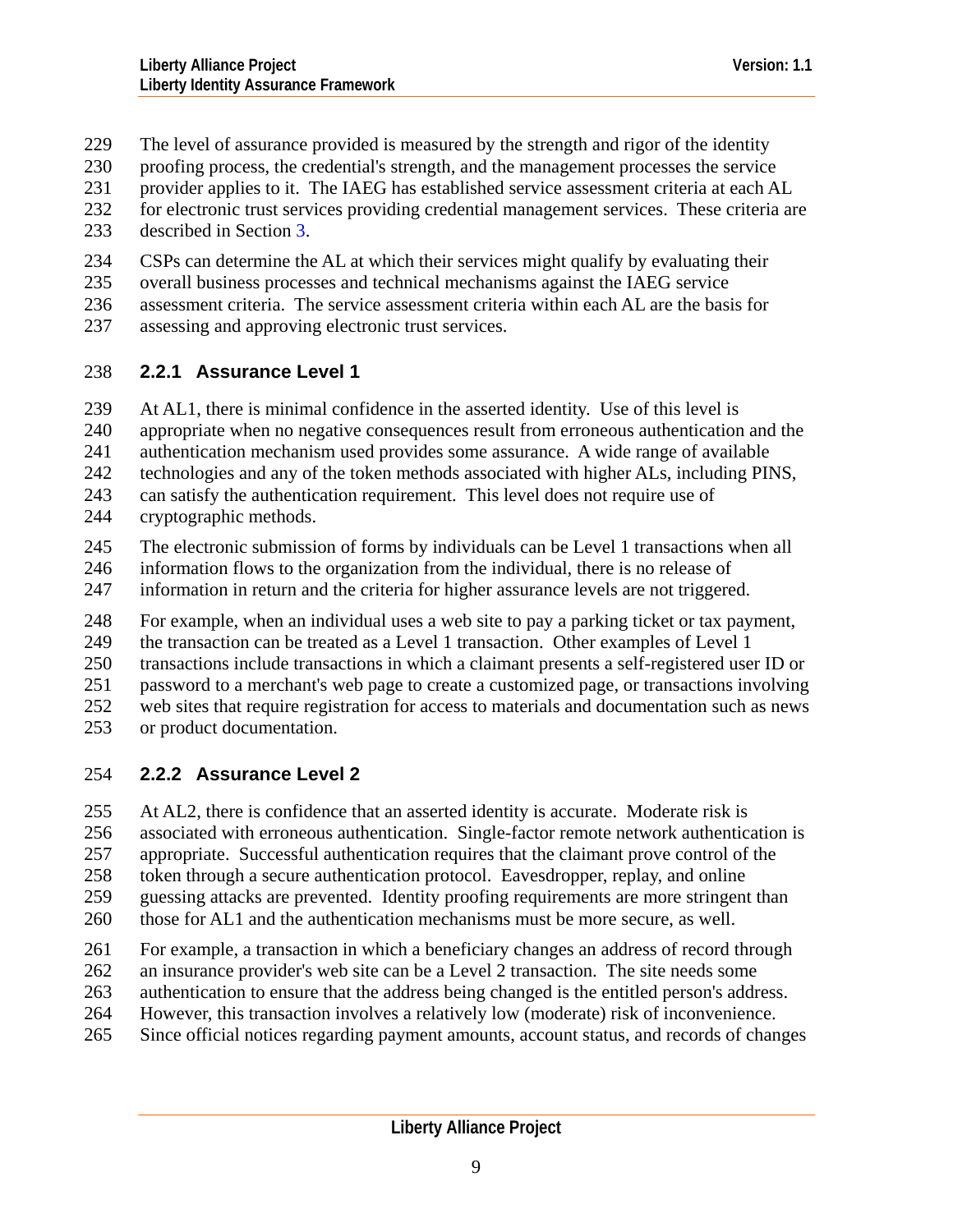<span id="page-9-0"></span>are sent to the beneficiary's address of record, the transaction entails moderate risk of unauthorized release of personally sensitive data. 266 267

# 268 **2.2.3 Assurance Level 3**

269 AL3 is appropriate for transactions requiring high confidence in an asserted identity.

270 Substantial risk is associated with erroneous authentication. This level requires multi-

271 factor remote network authentication. Identity proofing procedures require verification of

- 272 identifying materials and information. Authentication must be based on proof of
- 273 274 possession of a key or password through a cryptographic protocol. Tokens can be "soft," "hard," or "one-time password" device tokens. Note that both identity proofing and
- 275 authentication mechanism requirements are more substantial.
- 276 For example, a transaction in which a patent attorney electronically submits confidential
- 277 patent information to the U.S. Patent and Trademark Office can be a Level 3 transaction.
- 278 Improper disclosure would give competitors a competitive advantage. Other Level 3
- 279 transaction examples include online access to a brokerage account that allows the
- 280 claimant to trade stock, or use by a contractor of a remote system to access potentially
- 281 sensitive personal client information.

# 282 **2.2.4 Assurance Level 4**

283 284 285 286 287 288 289 AL4 is appropriate for transactions requiring very high confidence in an asserted identity. This level provides the best practical remote-network authentication assurance, based on proof of possession of a key through a cryptographic protocol. Level 4 is similar to Level 3 except that only "hard" cryptographic tokens are allowed. High levels of cryptographic assurance are required for all elements of credential and token management. All sensitive data transfers are cryptographically authenticated using keys bound to the authentication process.

- 290 For example, access by a law enforcement official to a law enforcement database
- 291 containing criminal records requires Level 4 protection. Unauthorized access could raise
- 292 privacy issues and/or compromise investigations. Dispensation by a pharmacist of a
- 293 controlled drug also requires Level 4 protection. The pharmacist needs full assurance that
- 294 a qualified doctor prescribed the drug, and the pharmacist is criminally liable for any
- 295 failure to validate the prescription and dispense the correct drug in the prescribed amount.
- 296 Finally, approval by an executive of a transfer of funds in excess of \$1 million out of an
- 297 organization's bank accounts would be a Level 4 transaction.
- 298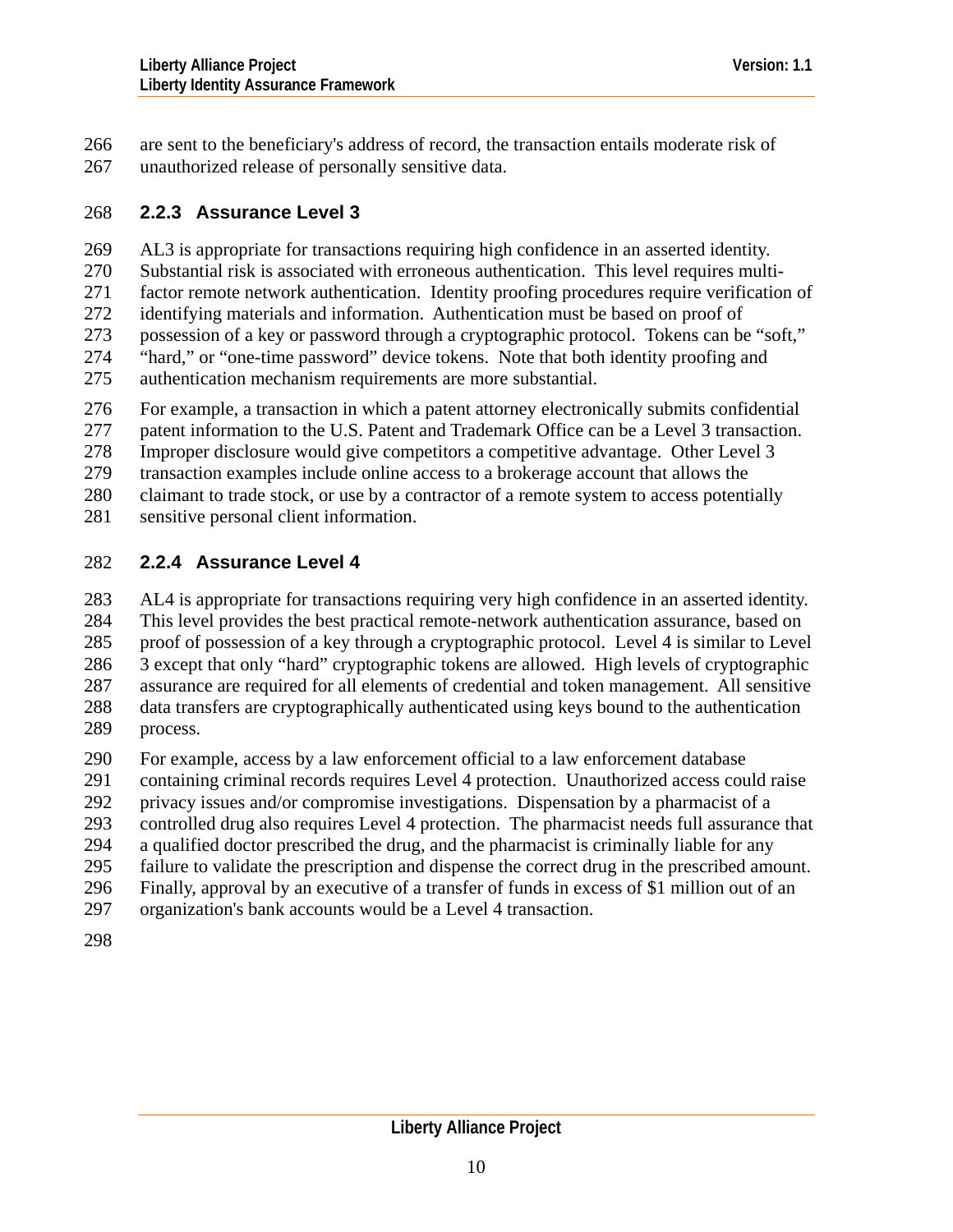# <span id="page-10-0"></span>299 **3 Service Assessment Criteria**

# 300 **3.1 Context and Scope**

The IAEG Service Assessment Criteria (SAC) are prepared and maintained by the Identity Assurance Expert Group (IAEG) as part of its Identity Assurance Framework. These criteria set out the requirements for services and their providers at all assurance levels within the Framework. These criteria focus on the specific requirements for IAEG assessment at each assurance level (AL) for the following: 301 302 303 304 305

- 307 306 • The general business and organizational conformity of services and their providers,
- 308 The functional conformity of identity proofing services, and
- 309 The functional conformity of credential management services and their providers.
- 310 311 These criteria (at the applicable level) must be complied with by all services that are assessed for certification under the Identity Assurance Framework.
- 312 These criteria have been approved under the IAEG's governance rules as being suitable
- 313 for use by IAEG-recognized assessors in the performance of their assessments of trust
- 314 services whose providers are seeking approval by IAEG.
- 315 In the context of the Identity Assurance Framework, the status of this document is
- 316 normative. An applicant provider's trust service **shall** comply with all applicable criteria
- 317 within this SAC at their nominated AL.
- 318 This document describes the specific criteria that must be met to achieve each of the four
- 319 ALs supported by the IAEG. To be certified under the IAEG System, services must
- 320 comply with all criteria at the appropriate level.

# 321 **3.2 Readership**

- 322 This description of Service Assessment Criteria is required reading for all IAEG-
- 323 324 recognized assessors, since it sets out the requirements with which service functions must comply to obtain IAEG approval.
- 325 The description of criteria in Sections [3.5,](#page-12-0) [3.6](#page-37-0) and [3.7](#page-56-0) is required reading for all providers
- 326 of services that include identity proofing functions, since providers must be fully aware of
- 327 the criteria with which their service must comply. It is also recommended reading for
- 328 those involved in the governance and day-to-day administration of the Identity Assurance
- 329 Framework.
- 330 Identity proofing criteria included in Section [3.6](#page-37-0) is required reading for all Electronic
- 331 Trust Service Providers whose services include identity proofing functions, since
- 332 providers must be fully aware of the criteria with which their service must comply.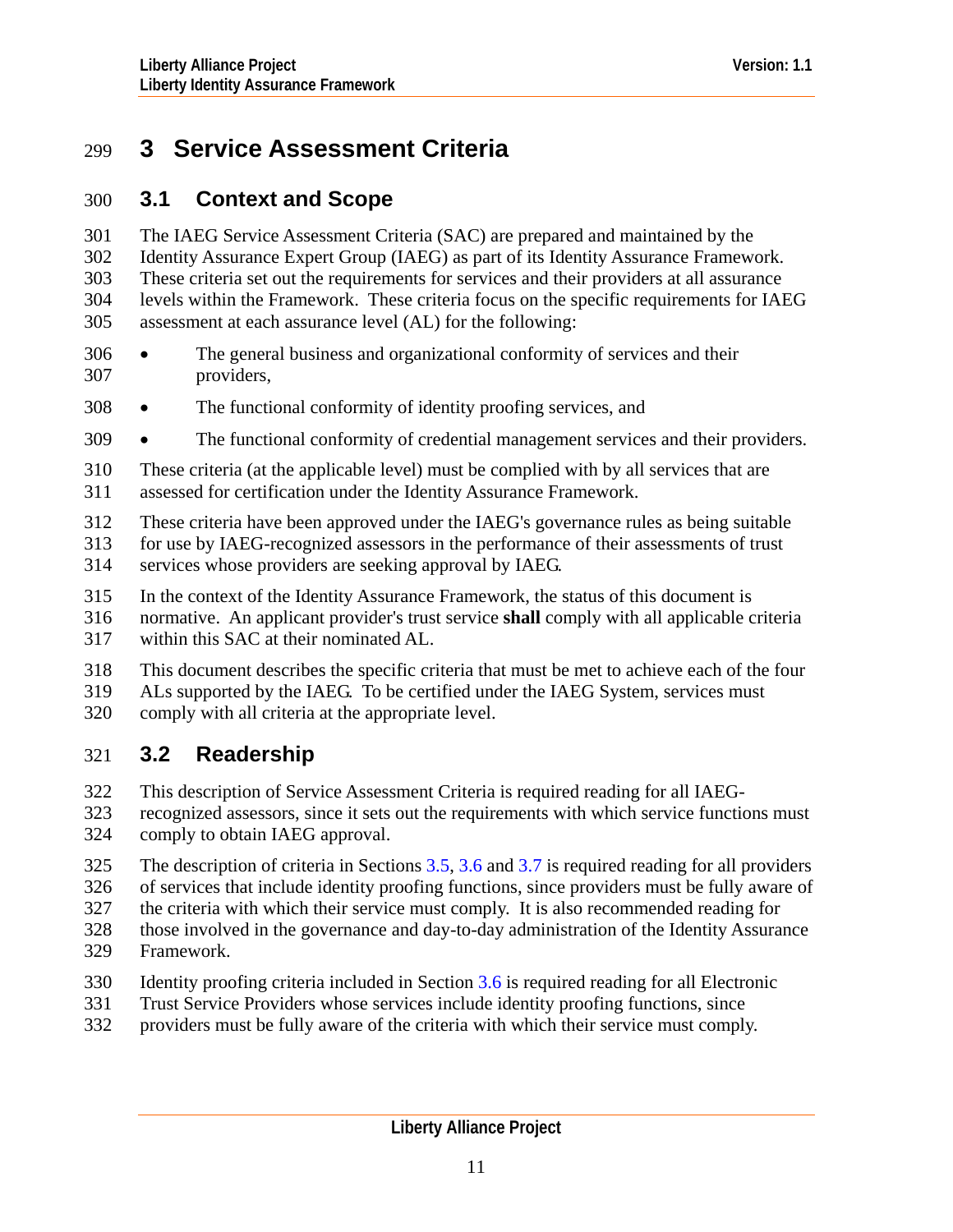- <span id="page-11-0"></span>This document will also be of interest to those wishing to have a detailed understanding 333
- of the operation of the Identity Assurance Framework but who are not actively involved 334
- in its operations or in services that may fall within the scope of the Framework. 335

# 336 **3.3 Terminology**

337 All special terms used in this description are defined in the IAEG Glossary.

# 338 **3.4 Criteria Descriptions**

339 The Service Assessment Criteria are organized by AL. Subsections within each level

- 340 describe the criteria that apply to specific functions. The subsections are parallel.
- 341 342 Subsections describing the requirements for the same function at different levels of assurance have the same title.
- 343 Each criterion consists of three components: a unique alphanumeric tag, a short name,
- 344 and the criterion (or criteria) associated with the tag. The tag provides a unique reference
- 345 for each criterion that assessors and service providers can use to refer to that criterion.
- 346 The name identifies the intended scope or purpose of the criterion.
- 347 The criteria are described as follows:

| 348        |                                                              |
|------------|--------------------------------------------------------------|
| 349        | The assurance level at which<br>this criterion applies.      |
| 350        |                                                              |
| 351        | An abbreviated prefix for the<br>specific SAC.               |
| 352        |                                                              |
| 353        | An abbreviation for the topic<br>area to which the criterion |
| 354        | relates                                                      |
| 355        | Tag sequence number generally                                |
| 356        | incremented by 10 to allow                                   |
| 357        | insertion once the SAC is first                              |
| 358<br>359 | published.                                                   |
| 360        | «ALn_CO_ZZZ#999» «name» Criterion Aln (i.e., AL1_CO_ESM#010) |
| 361        |                                                              |
| 362        | The actual criterion at a given                              |
| 363        | assurance level, stated as a                                 |
| 364        | requirement.                                                 |
| 365        | Short descriptive name                                       |
|            |                                                              |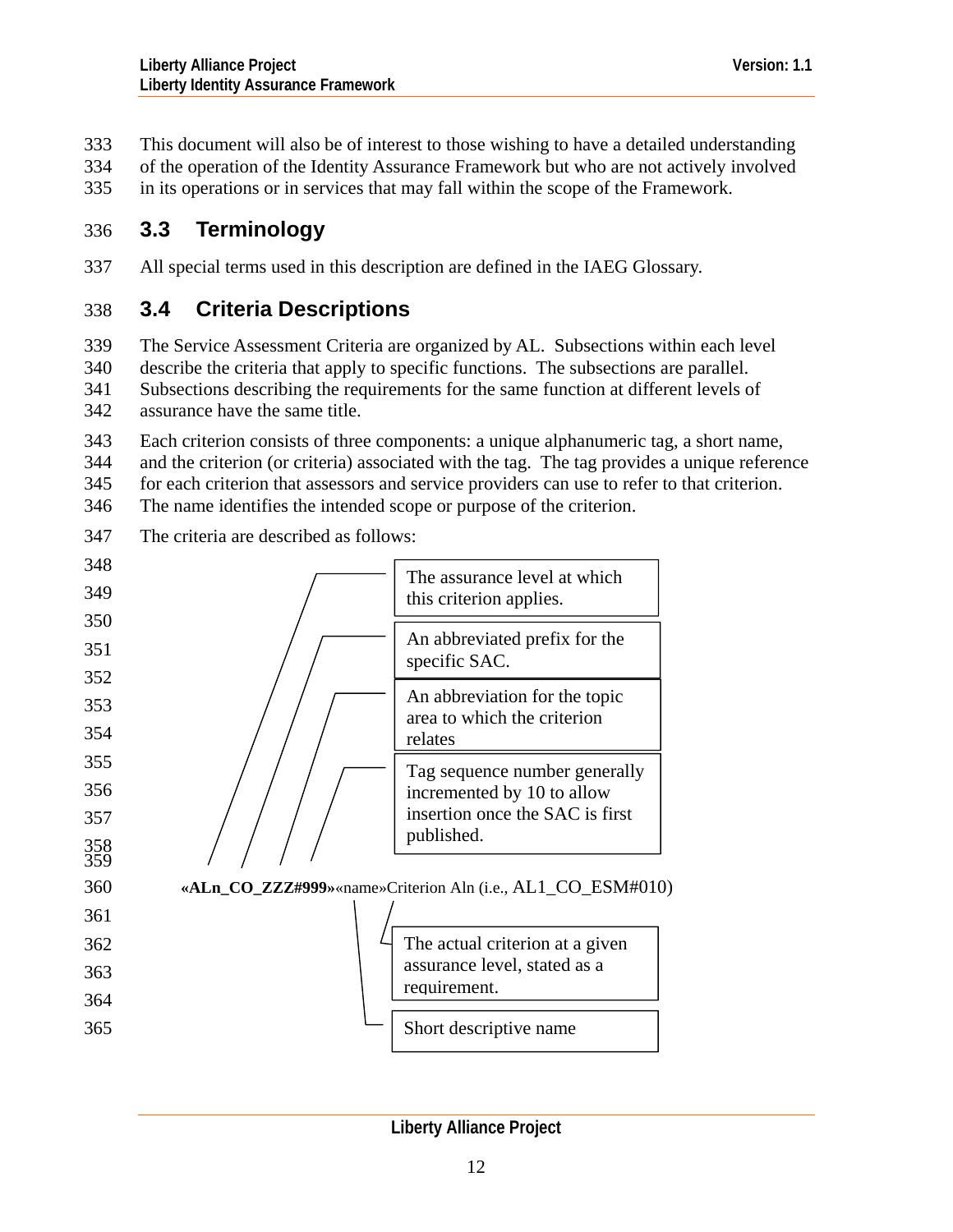# <span id="page-12-0"></span>366

# 367 **3.5 Common Organizational Service Assessment Criteria**

- 368 The Service Assessment Criteria in this section establish the general business and
- 369 organizational requirements for conformity of services and service providers at all ALs
- 370 defined in Section [2](#page-6-0). These criteria are generally referred to elsewhere within IAEG
- 371 documentation as CO-SAC.
- 372 These criteria may only be used in an assessment in combination with one or more other
- 373 SACs that address the technical functionality of specific service offerings.
- 374 Note: Some of the SAC-identifying numbers are not used in all of the ALs. In such cases,
- 375 the particular SAC number has been reserved where not used and skipped.

# 376 **3.5.1 Assurance Level 1**

# 377 **3.5.1.1 Enterprise and Service Maturity**

- 378 379 380 These criteria apply to the establishment of the organization offering the service and its basic standing as a legal and operational business entity within its respective jurisdiction or country.
- 381 An enterprise and its specified service must:

## 382 **AL1\_CO\_ESM#010 Established enterprise**

383 384 Be a valid legal entity and a person with legal authority to commit the enterprise must submit the assessment package.

## 385 **AL1\_CO\_ESM#020 Established service**

386 387 Be described in the assessment package as it stands at the time of submission for assessment and must be assessed strictly against that description.

## 388 **AL1\_CO\_ESM#030 Legal compliance**

- 389 Set out and demonstrate that it understands and complies with any legal requirements
- 390 incumbent on it in connection with operation and delivery of the specified service,
- 391 accounting for all jurisdictions and countries within which its services may be used.
- 392

# 393 **3.5.1.2 Notices and User information**

394 395 These criteria address the publication of information describing the service and the manner of and any limitations upon its provision.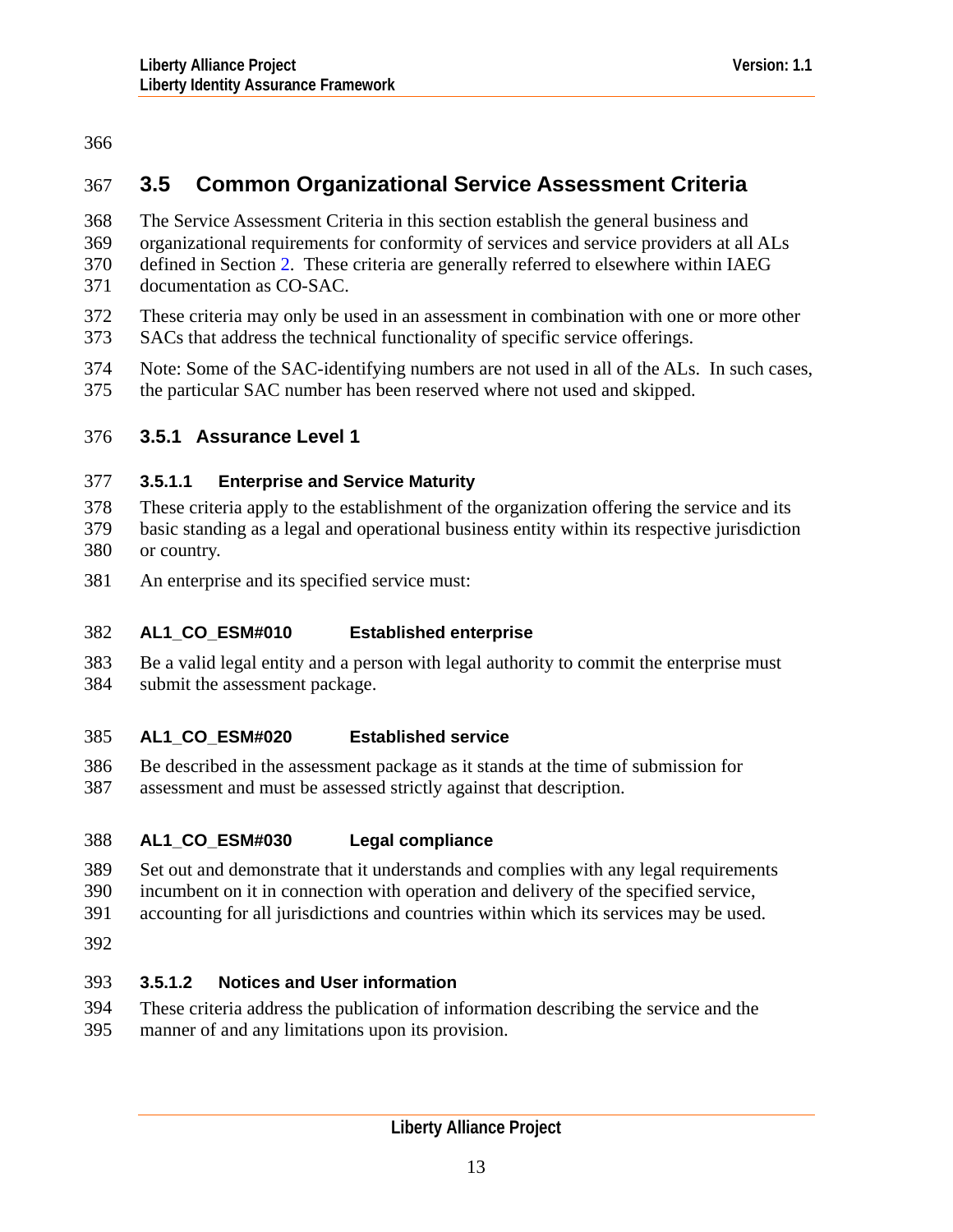<span id="page-13-0"></span>396 An enterprise and its specified service must:

#### 397 **AL1\_CO\_NUI#010 General Service Definition**

- 398 Make available to the intended user community a service definition for its specified
- 399 service that includes all applicable Terms, Conditions, Fees, and Privacy Policy for the
- 400 service, including any limitations of its usage.

#### 401 **AL1\_CO\_NUI#030 Due notification**

- 402 Have in place and follow appropriate policy and procedures to ensure that it notifies
- 403 subscribers in a timely and reliable fashion of any changes to the service definition and
- 404 any applicable Terms, Conditions, and Privacy Policy for the specified service.

#### 405 **AL1\_CO\_NUI#040 User Agreement**

- 406 Through a user agreement:
- 408 407 a) require the subscriber, or user, to provide full and correct information as required under the terms of their use of the service.
- 410 409 b) obtain a record (hard-copy or electronic) of the subscriber's agreement to the terms and conditions of service.
- 411

# 412 **3.5.1.3 Information Security Management**

- 413 No stipulation.
- 414 **3.5.1.4 Secure Communications**

#### 415 **AL1\_CO\_SCO#020 Protection of secrets**

- 416 Ensure that:
- 418 417 a) access to shared secrets shall be subject to discretionary controls which permit access to those roles/applications which need such access.
- 419 b) stored shared secrets are not held in their plaintext form.
- 421 420 c) any plaintext passwords or secrets are not transmitted across any public or unsecured network.
- 422

# 423 **3.5.2 Assurance Level 2**

- 424 Criteria in this section address the establishment of the enterprise offering the service and
- 425 its basic standing as a legal and operational business entity within its respective
- 426 jurisdiction or country.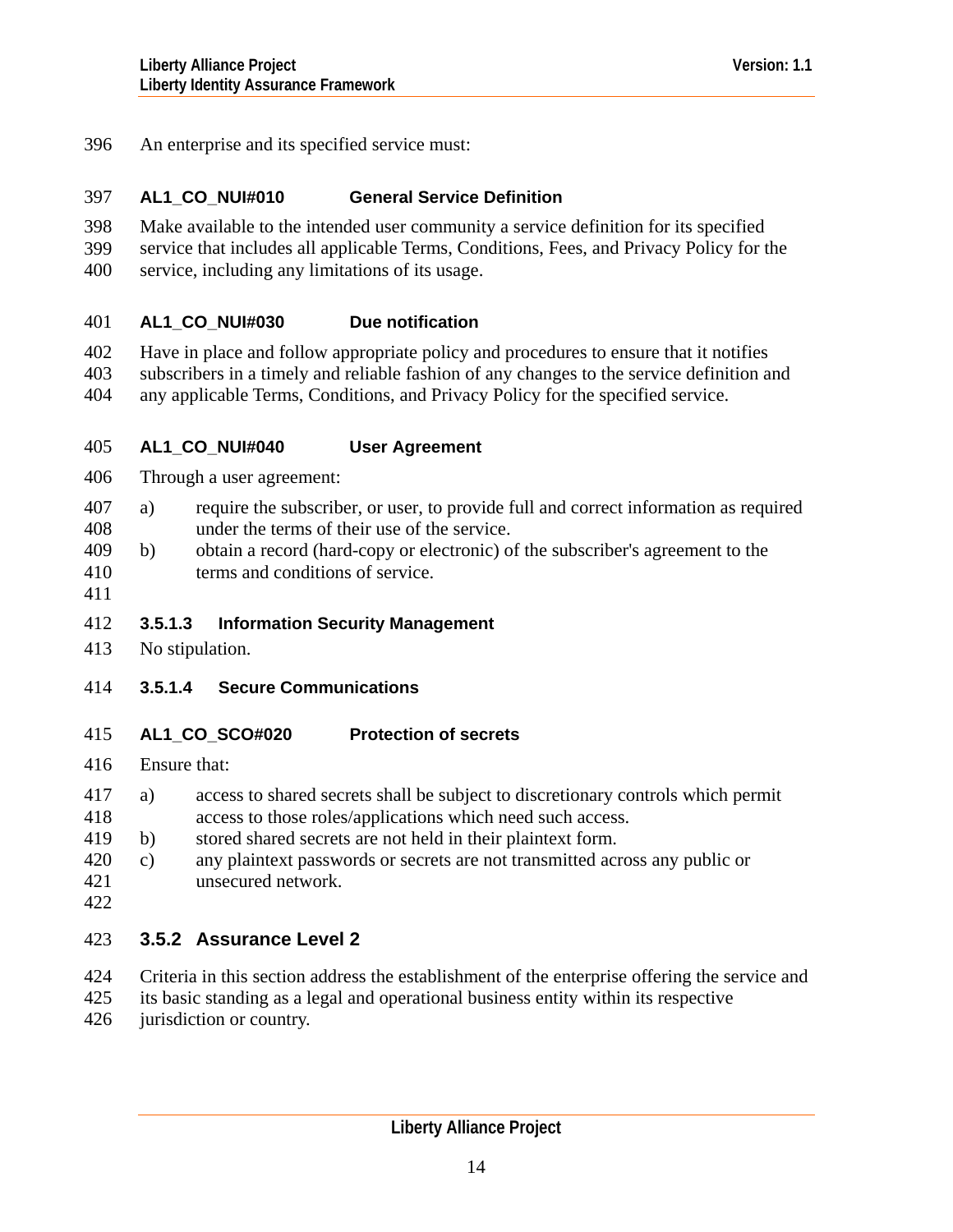# 427 **3.5.2.1 Enterprise and Service Maturity**

- These criteria apply to the establishment of the enterprise offering the service and its 428
- basic standing as a legal and operational business entity. 429
- 430 An enterprise and its specified service must:

### 431 **AL2\_CO\_ESM#010 Established enterprise**

- 432 Be a valid legal entity and a person with legal authority to commit the enterprise must
- 433 submit the assessment package.

#### 434 **AL2\_CO\_ESM#020 Established service**

- 435 Be described in the assessment package as it stands at the time of submission for
- 436 assessment and must be assessed strictly against that description.

### 437 **AL2\_CO\_ESM#030 Legal compliance**

438 Set out and demonstrate that it understands and complies with any legal requirements

439 incumbent on it in connection with operation and delivery of the specified service,

440 accounting for all jurisdictions within which its services may be offered.

### 441 **AL2\_CO\_ESM#040 Financial Provisions**

442 Provide documentation of financial resources that allow for the continued operation of the

443 service and demonstrate appropriate liability processes and procedures that satisfy the

444 degree of liability exposure being carried.

### 445 **AL2\_CO\_ESM#050 Data Retention and Protection**

446 Specifically set out and demonstrate that it understands and complies with those legal and

447 regulatory requirements incumbent upon it concerning the retention of private (personal

448 and business) information (its secure storage and protection against loss and/or

- 449 destruction) and the protection of private information (against unlawful or unauthorized
- 450 access unless permitted by the information owner or required by due process).
- 451

# 452 **3.5.2.2 Notices and User Information/Agreements**

- 453 These criteria apply to the publication of information describing the service and the manner of and any limitations upon its provision, and how users are required to accept
- 454 455 those terms.
- 456 An enterprise and its specified service must: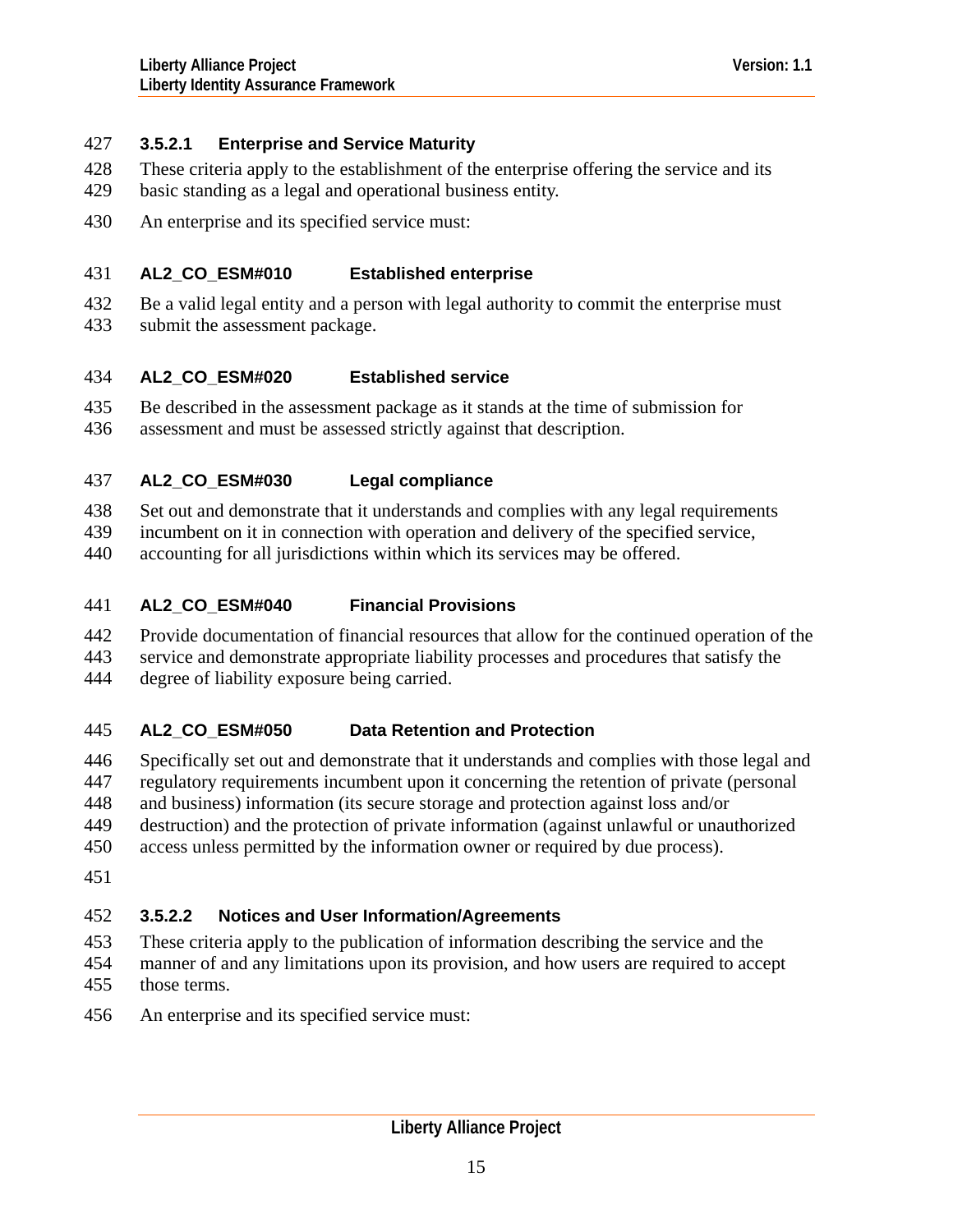# 457 **AL2\_CO\_NUI#010 General Service Definition**

- 458 Make available to the intended user community a service definition for its specified
- 459 service that includes any specific uses or limitations on its use, all applicable Terms,
- 460 Conditions, Fees, and Privacy Policy for the service, including any limitations of its usage
- 461 and definitions of any terms having specific intention or interpretation. Specific
- 462 provisions are stated in further criteria in this section.

#### 463 **AL2\_CO\_NUI#020 Service Definition sections**

- 464 465 Publish a service definition for the specified service containing clauses that provide the following information:
- 466 a) The country in or legal jurisdiction under which the service is operated.
- 468 467 b) if different from the above, the legal jurisdiction under which subscriber and any relying party agreements are entered into.
- 469 c) applicable legislation with which the service complies.
- 470 d) obligations incumbent upon the CSP.
- 471 e) obligations incumbent upon the subscriber.
- 473 472 f) notifications and guidance for relying parties, especially in respect of actions they are expected to take should they choose to rely upon the service's product.
- 474 g) statement of warranties.
- 475 h) statement of liabilities.
- 476 i) procedures for notification of changes to terms and conditions.
- 478 477 j) steps the CSP will take in the event that it chooses or is obliged to terminate the service.
- 480 479 k) full contact details for the CSP (i.e., conventional post, telephone, Internet) including a help desk.
- 481 l) availability of the specified service per se and of its help desk facility.
- 482 m) termination of aspects or all of service.

#### 483 **AL2\_CO\_NUI#030 Due notification**

484 Have in place and follow appropriate policy and procedures to ensure that it notifies

- 485 subscribers in a timely and reliable fashion of any changes to the service definition and
- 486 any applicable Terms, Conditions, Fees, and Privacy Policy for the specified service and
- 487 provides a clear means by which subscribers may indicate that they wish to accept the
- 488 new terms or terminate their subscription.

### 489 **AL2\_CO\_NUI#050 Subscriber Information**

- 490 Require the subscriber to provide full and correct information as required under the terms
- 491 of their use of the service.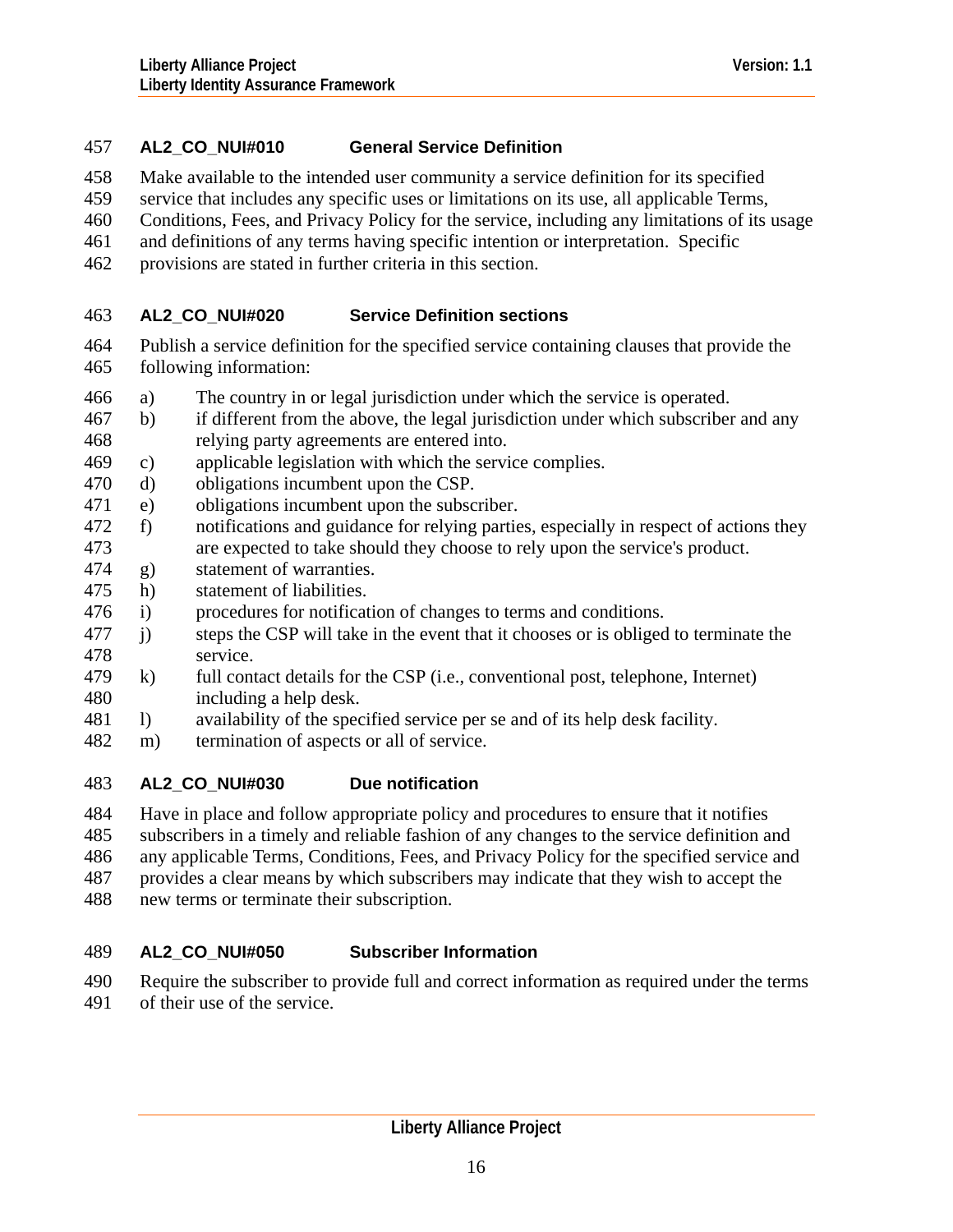# 492 **AL2\_CO\_NUI#060 Subscriber Agreement**

493 494 Obtain a record (hard-copy or electronic) of the subscriber's agreement to the terms and conditions of service.

#### 495 **AL2\_CO\_NUI#070 Change of Subscriber Information**

496 Require and provide the mechanisms for the subscriber to provide in a timely manner full

497 and correct amendments should any of their recorded information change, as required

498 499 under the terms of their use of the service, and only after the subscriber's identity has been authenticated.

#### 500 **AL2\_CO\_NUI#080 Helpdesk facility**

501 Ensure that its help desk is available for any queries related to the specified service

502 during the regular business hours of its primary operational location, excepting

503 nationally-recognized holidays.

504

# 505 **3.5.2.3 Information Security Management**

506 These criteria address the way in which the enterprise manages the security of its

507 business, the specified service, and information it holds relating to its user community.

508 This section focuses on the key components that comprise a well-established and

509 effective Information Security Management System (ISMS), or other IT security

510 management methodology recognized by a government or professional body.

511 An enterprise and its specified service must:

### 512 **AL2\_CO\_ISM#010 Documented policies and procedures**

513 Have documented all security-relevant administrative, management, and technical

514 policies and procedures. The enterprise must ensure that these are based upon recognized

515 standards or published references, are adequate for the specified service, and are applied

516 in the manner intended.

## 517 **AL2\_CO\_ISM#020 Policy Management and Responsibility**

- 518 Have a clearly defined managerial role, at a senior level, in which full responsibility for
- 519 the business's security policies is vested and from which promulgation of policy and
- 520 related procedures is controlled and managed. The policies in place must be properly
- 521 maintained so as to be effective at all times.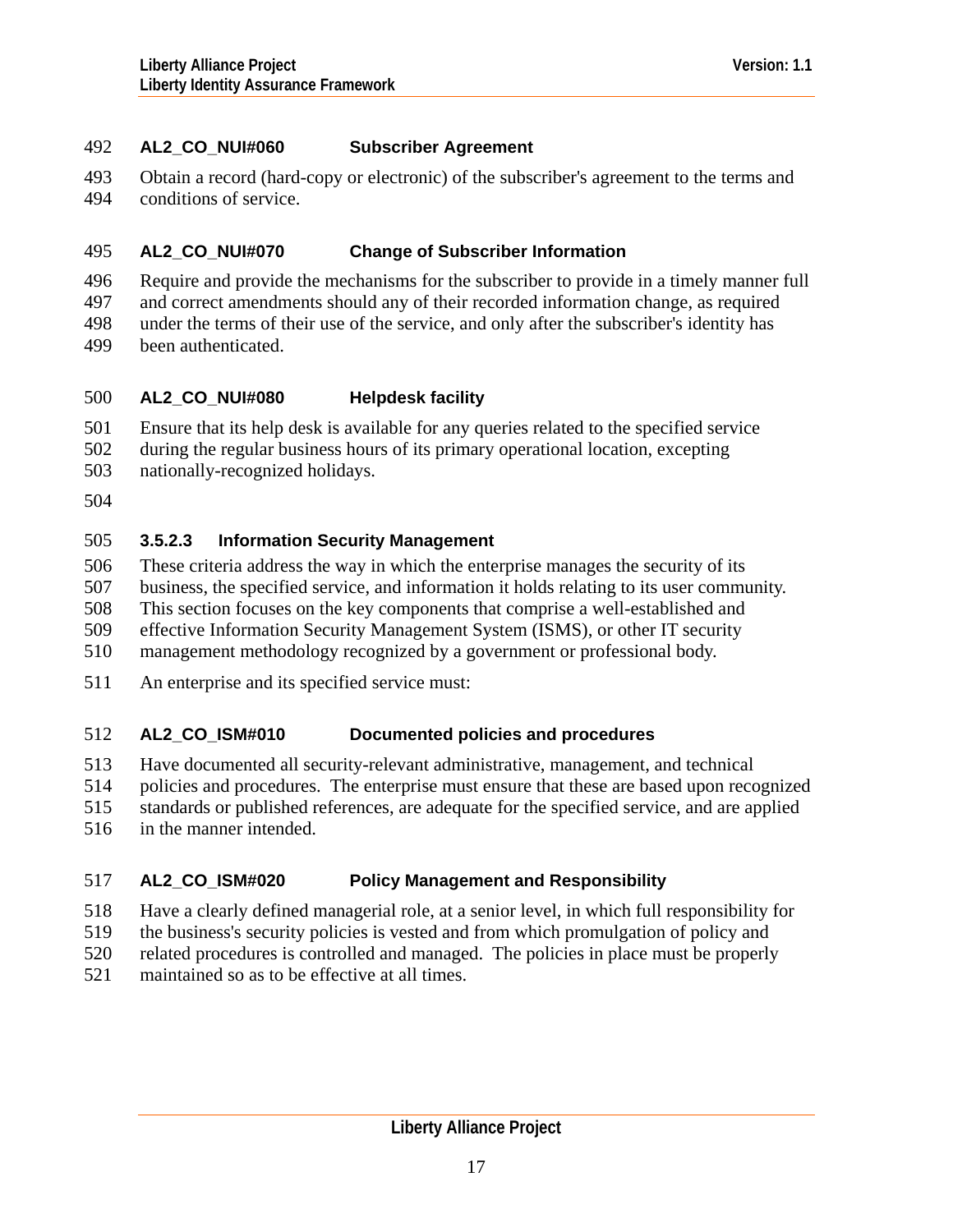# 522 **AL2\_CO\_ISM#030 Risk Management**

- 523 Demonstrate a risk management methodology that adequately identifies and mitigates
- 524 risks related to the specified service and its user community.

### 525 **AL2\_CO\_ISM#040 Continuity of Operations Plan**

- 526 Have and shall keep updated a Continuity of Operations Plan that covers disaster
- 527 recovery and the resilience of the specified service.

#### 528 **AL2\_CO\_ISM#050 Configuration Management**

- 529 Demonstrate a configuration management system that at least includes:
- 530 a) version control for software system components.
- 532 531 b) timely identification and installation of all applicable patches for any software used in the provisioning of the specified service.
- 533 **AL2\_CO\_ISM#060 Quality Management**
- 534 Demonstrate a quality management system that is appropriate for the specified service.

### 535 **AL2\_CO\_ISM#070 System Installation and Operation Controls**

- 536 Apply controls during system development, procurement installation, and operation that
- 537 protect the security and integrity of the system environment, hardware, software, and
- 538 communications.

### 539 **AL2\_CO\_ISM#080 Internal Service Audit**

540 Unless it can show that by reason of its size or for other operational reason it is

- 541 unreasonable, be regularly audited for effective provision of the specified service by
- 542 internal audit functions independent of the parts of the enterprise responsible for the
- 543 specified service.

## 544 **AL2\_CO\_ISM#090 Independent Audit**

- 545 Be audited by an independent auditor at least every 24 months to ensure the
- 546 organization's security-related practices are consistent with the policies and procedures
- 547 for the specified service and the appointed auditor must have appropriate accreditation or
- 548 other acceptable experience and qualification**.**

### 549 **AL2\_CO\_ISM#100 Audit Records**

- 550 Retain full records of all audits, both internal and independent, for a period that, at a
- 551 minimum, fulfills its legal obligations and otherwise for greater periods either as it may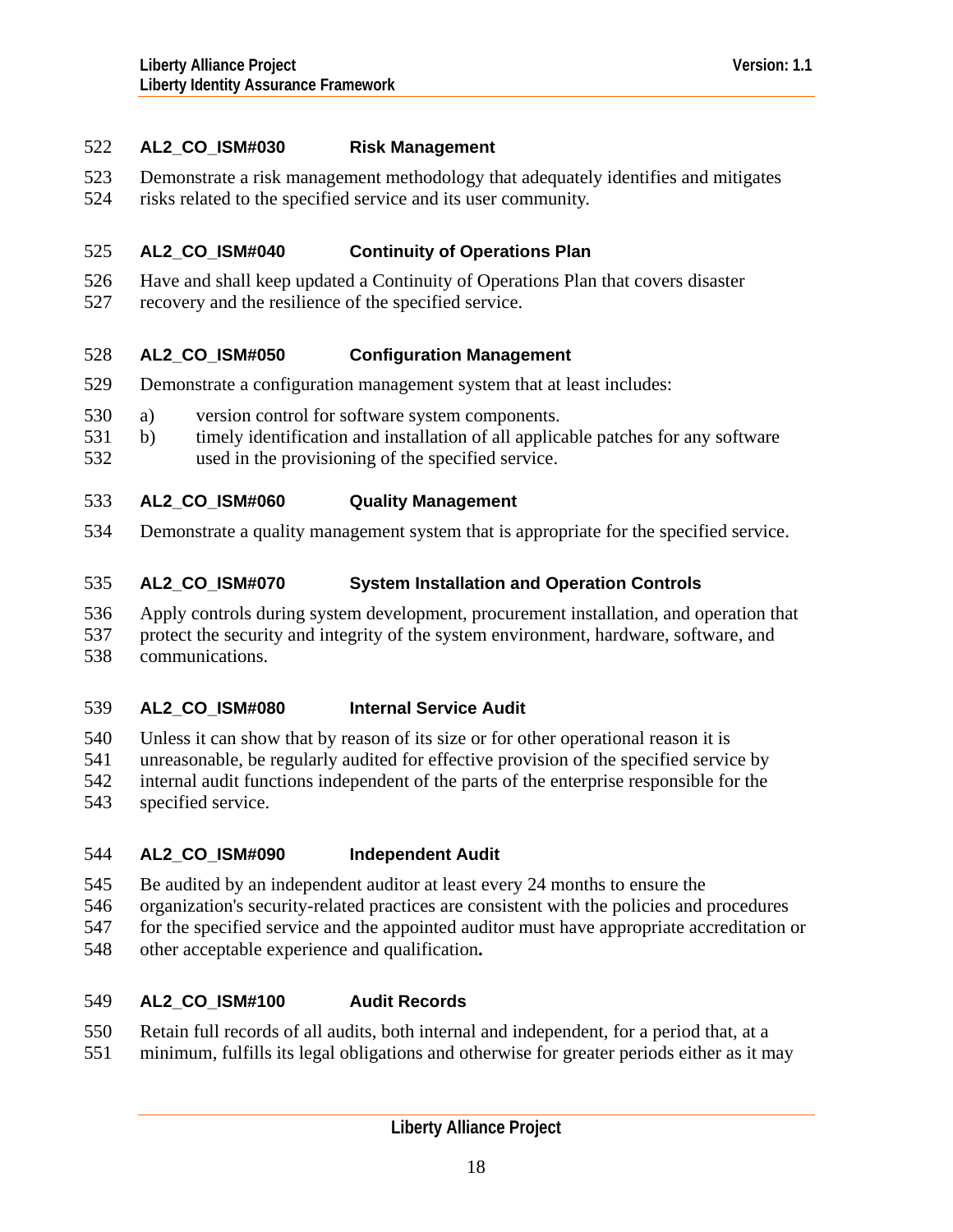- have committed to in its service definition or required by any other obligations it has 552
- with/to a subscriber. Such records must be held securely and protected against loss, 553
- alteration, or destruction. 554

### 555 **AL2\_CO\_ISM#110 Termination provisions**

556 557 Have in place a clear plan for the protection of subscribers' private and secret information related to their use of the service which must ensure the ongoing secure preservation and

- 558 protection of legally required records and for the secure destruction and disposal of any
- 559 such information whose retention is not legally required. Essential details of this plan
- 560 must be published.
- 561

# 562 **3.5.2.4 Security-relevant Event (Audit) Records**

- 563 564 These criteria apply to the need to provide an auditable log of all events that are pertinent to the correct and secure operation of the service.
- 565 An enterprise and its specified service must:

### 566 **AL2\_CO\_SER#010 Security event logging**

- 567 Maintain a log of all security-relevant events concerning the operation of the service,
- 568 together with a precise record of the time at which the event occurred (time-stamp) , and
- 569 such records must be retained with appropriate protection, accounting for service
- 570 definition, risk management requirements, and applicable legislation.
- 571

# 572 **3.5.2.5 Operational infrastructure**

- 573 These criteria apply to the infrastructure within which the delivery of the specified
- 574 575 service takes place. These criteria emphasize the personnel involved and their selection, training, and duties.
- 576 An enterprise and its specified service must:

## 577 **AL2\_CO\_OPN#010 Technical security**

- 578 Demonstrate that the technical controls employed will provide the level of security
- 579 required by the risk assessment plan and the ISMS, or other IT security management
- 580 methodology recognized by a government or professional body, and that these controls
- 581 are effectively integrated with the appropriate procedural and physical security measures.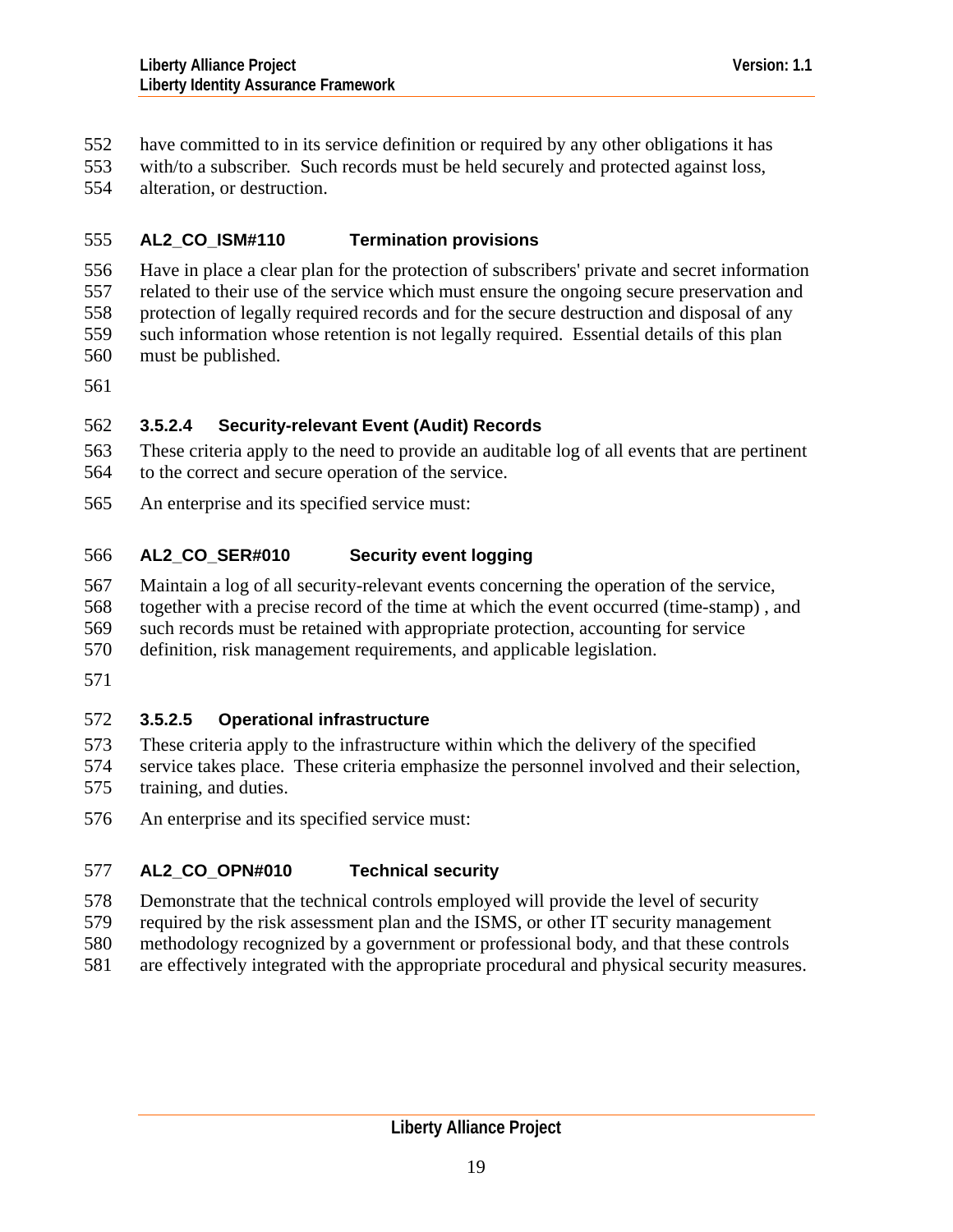# 582 **AL2\_CO\_OPN#020 Defined security roles**

583 Define, by means of a job description, the roles and responsibilities for every security-

584 relevant task, relating it to specific procedures, (which shall be set out in the ISMS, or

585 other IT security management methodology recognized by a government or professional

- 586 body.) and other job descriptions. Where the role is security-critical or where special
- 587 privileges or shared duties exist, these must be specifically highlighted, including access
- 588 privileges relating to logical and physical parts of the service's operations.

### 589 **AL2\_CO\_OPN#030 Personnel recruitment**

590 591 592 Demonstrate that it has defined practices for the selection, evaluation, and contracting of all personnel, both direct employees and those whose services are provided by third parties.

### 593 **AL2\_CO\_OPN#040 Personnel skills**

594 Ensure that employees are sufficiently trained, qualified, experienced, and current for the

595 roles they fulfill. Such measures must be accomplished either by recruitment practices or

596 through a specific training program. Where employees are undergoing on-the-job

597 598 training, they must only do so under the guidance of a mentor with established leadership skills.

### 599 **AL2\_CO\_OPN#050 Adequacy of Personnel resources**

600 601 Have sufficient staff to operate the specified service according to its policies and procedures**.** 

#### 602 **AL2\_CO\_OPN#060 Physical access control**

603 604 Apply physical access control mechanisms to ensure that access to sensitive areas is restricted to authorized personnel.

#### 605 **AL2\_CO\_OPN#070 Logical access control**

- 606 Employ logical access control mechanisms to ensure that access to sensitive system
- 607 functions and controls is restricted to authorized personnel.
- 608

# 609 **3.5.2.6 External Services and Components**

- 610 These criteria apply to the relationships and obligations upon contracted parties both to
- 611 apply the policies and procedures of the enterprise and also to be available for assessment
- 612 as critical parts of the overall service provision.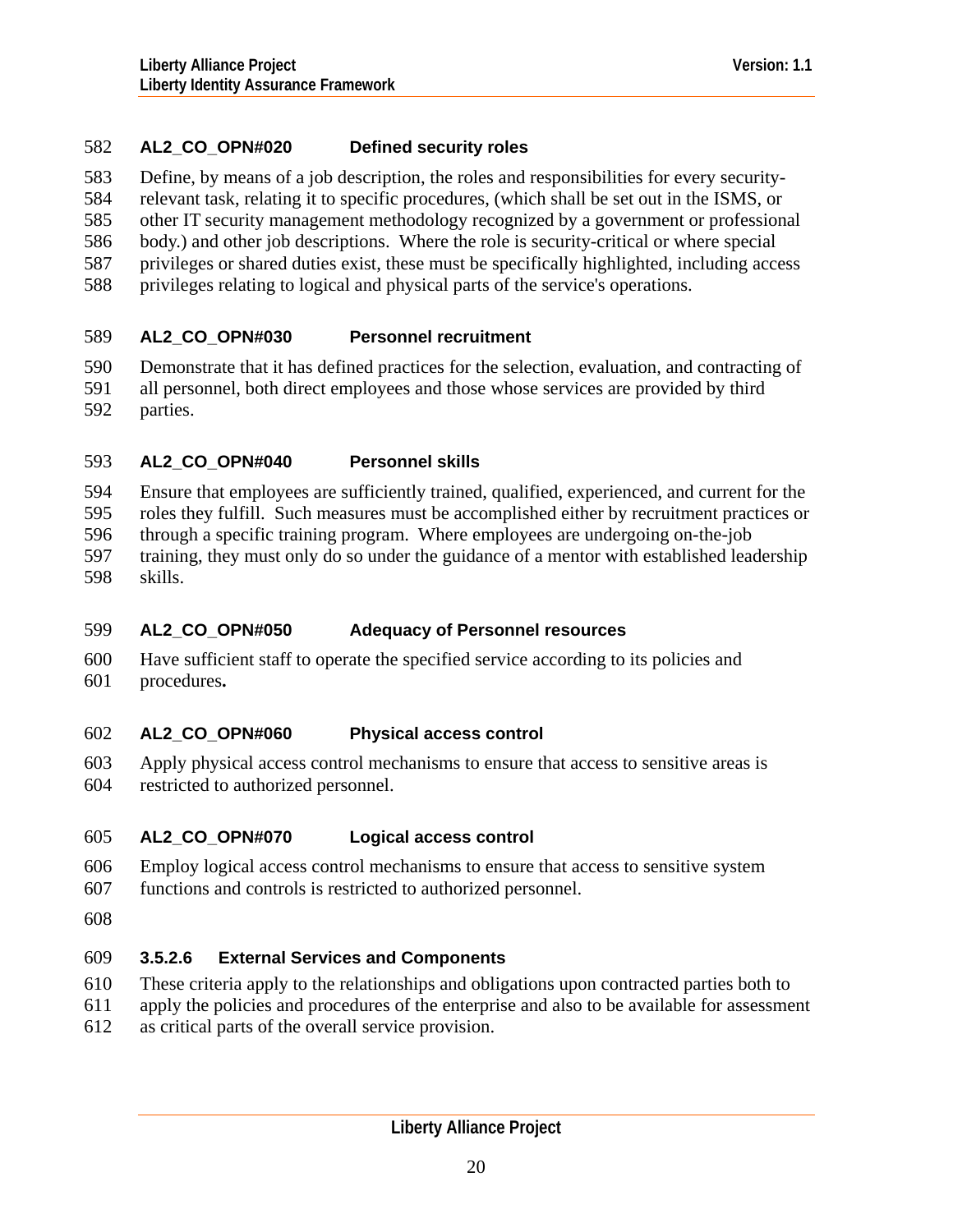613 An enterprise and its specified service must:

#### 614 **AL2\_CO\_ESC#010 Contracted policies and procedures**

- 615 Where the enterprise uses the services of external suppliers for specific packaged
- 616 components of the service or for resources that are integrated with its own operations and
- 617 under its controls, ensure that those parties are engaged through reliable and appropriate
- 618 contractual arrangements which stipulate critical policies, procedures, and practices that
- 619 the subcontractor is required to fulfill.

### 620 **AL2\_CO\_ESC#020 Visibility of contracted parties**

- 621 Where the enterprise uses the services of external suppliers for specific packaged
- 622 components of the service or for resources that are integrated with its own operations and
- 623 under its controls, ensure that contractors' compliance with contractually stipulated
- 624 policies and procedures, and thus with IAEG assessment criteria, can be proven and
- 625 subsequently monitored.
- 626

# 627 **3.5.2.7 Secure Communications**

628 An enterprise and its specified service must:

### 629 **AL2\_CO\_SCO#010 Secure remote communications**

- 630 If the specific service components are located remotely from and communicate over a
- 631 public or unsecured network with other service components or other CSP(s) it services,

632 the communications must be cryptographically authenticated by an authentication method

- 633 that meets, at a minimum, the requirements of AL2 and encrypted using a Federal
- 634 Information Processing Standard ([[FIPS\]](#page-126-0))-approved encryption method or a mechanism
- 635 636 of demonstrably equivalent rigor, as established by a recognized national technical authority.

# 637 **AL2\_CO\_SCO#020 Protection of secrets**

- 638 Ensure that:
- 639 a) access to shared secrets shall be subject to discretionary controls that permit
- 640 access to those roles/applications requiring such access.
- 641 b) stored shared secrets are not held in their plaintext form.
- 643 642 c) any long-term (i.e., not session) shared secrets are revealed only to the subscriber and to CSP's direct agents (bearing in mind item "a" in this list).
- 644 These roles should be defined and documented by the CSP in accordance to AL
- 645 2\_CO\_OPN#020, above.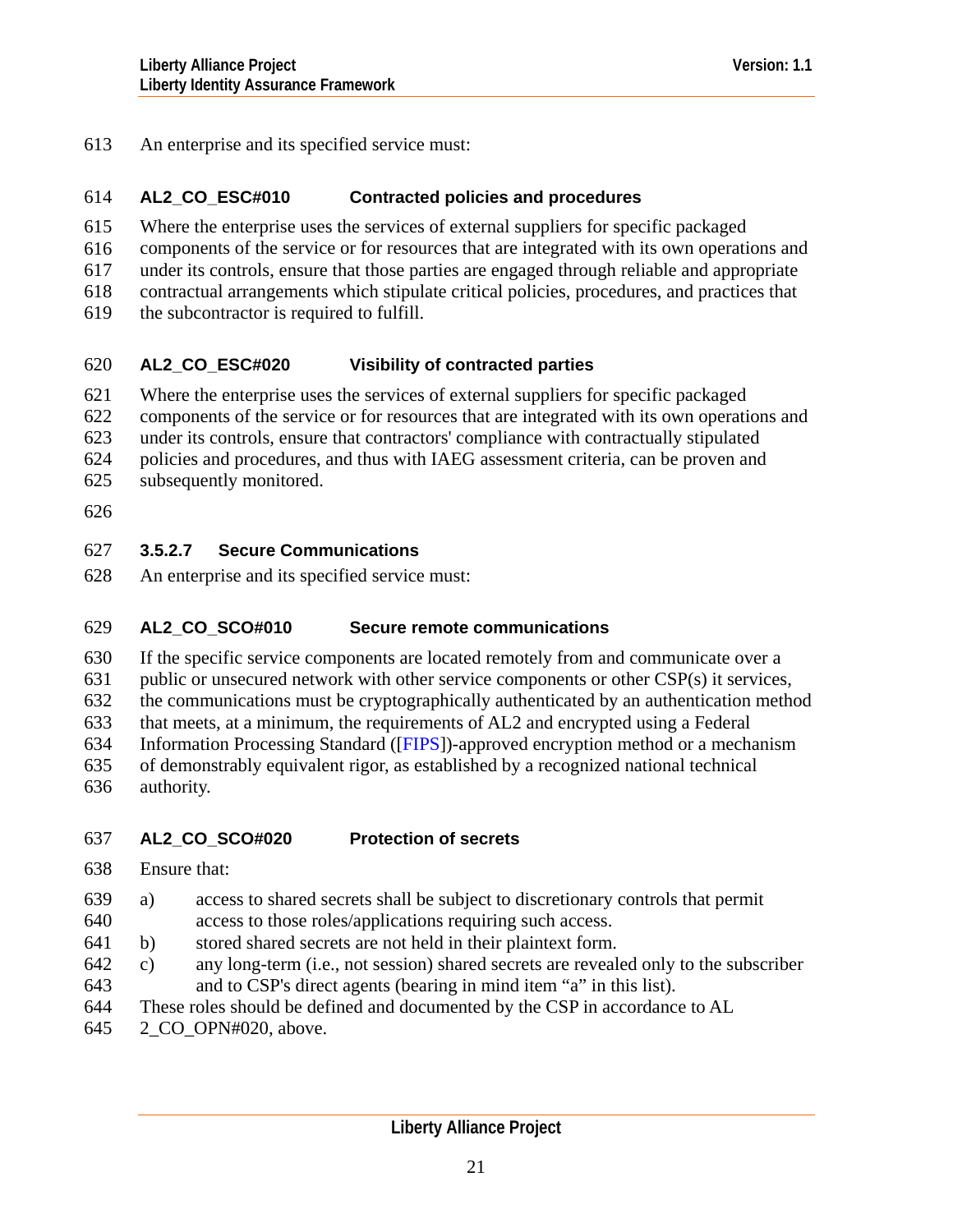# <span id="page-21-0"></span>646

# 647 **3.5.3 Assurance Level 3**

648 649 Achieving AL3 requires meeting more stringent criteria in addition to all criteria required to achieve AL2.

# 650 **3.5.3.1 Enterprise and Service Maturity**

651 652 Criteria in this section address the establishment of the enterprise offering the service and its basic standing as a legal and operational business entity.

653 An enterprise and its specified service must:

#### 654 **AL3\_CO\_ESM#010 Established enterprise**

655 656 Be a valid legal entity and a person with legal authority to commit the enterprise must submit the assessment package.

#### 657 **AL3\_CO\_ESM#020 Established service**

- 658 Be described in the assessment package as it stands at the time of submission for
- 659 assessment and must be assessed strictly against that description.

#### 660 **AL3\_CO\_ESM#030 Legal compliance**

- 661 Set out and demonstrate that it understands and complies with any legal requirements
- 662 incumbent on it in connection with operation and delivery of the specified service,
- 663 accounting for all jurisdictions within which its services may be offered.

#### 664 **AL3\_CO\_ESM#040 Financial Provisions**

- 665 Provide documentation of financial resources that allow for the continued operation of the
- 666 service and demonstrate appropriate liability processes and procedures that satisfy the
- 667 degree of liability exposure being carried.

#### 668 **AL3\_CO\_ESM#050 Data Retention and Protection**

- 669 Specifically set out and demonstrate that it understands and complies with those legal and
- 670 regulatory requirements incumbent upon it concerning the retention of private (personal
- 671 and business) information (its secure storage and protection against loss and/or
- 672 destruction) and the protection of private information (against unlawful or unauthorized
- 673 access unless permitted by the information owner or required by due process).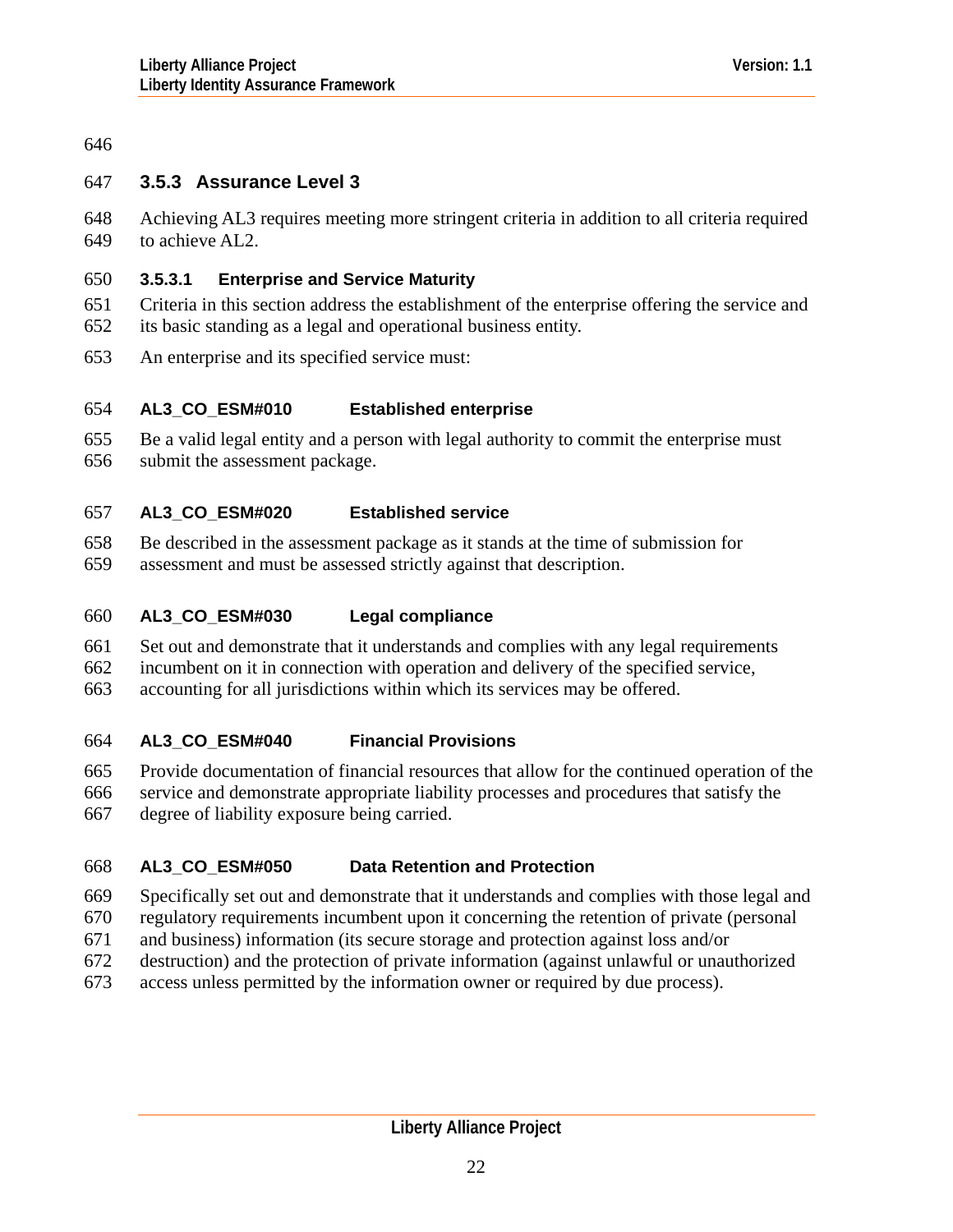# 674 **AL3\_CO\_ESM#060 Ownership**

675 If the enterprise named as the CSP is a part of a larger entity, the nature of the relationship

676 677 with its parent organization shall be disclosed to the assessors and, on their request, to customers.

#### 678 **AL3\_CO\_ESM#070 Independent management and operations**

679 680 Demonstrate that, for the purposes of providing the specified service, its management and operational structures are distinct, autonomous, have discrete legal accountability, and

- 681 function according to separate policies, procedures, and controls.
- 682

# 683 **3.5.3.2 Notices and User Information**

- 684 685 686 Criteria in this section address the publication of information describing the service and the manner of and any limitations upon its provision, and how users are required to accept those terms.
- 687 An enterprise and its specified service must:

#### 688 **AL3\_CO\_NUI#010 General Service Definition**

- 689 Make available to the intended user community a service definition for its specified
- 690 service which includes any specific uses or limitations on its use, all applicable terms,
- 691 conditions, fees, and privacy policy for the service, including any limitations of its usage
- 692 and definitions of any terms having specific intention or interpretation. Specific
- 693 provisions are stated in further criteria in this section.

#### 694 **AL3\_CO\_NUI#020 Service Definition Sections**

- 695 696 Publish a service definition for the specified service containing clauses that provide the following information:
- 697 a) the legal jurisdiction under, or country in, which the service is operated;
- 699 698 b) if different to the above, the legal jurisdiction under which subscriber and any relying party agreements are entered into;
- 700 c) applicable legislation with which the service complies;
- 701 d) obligations incumbent upon the CSP;
- 702 e) obligations incumbent upon the subscriber;
- 704 703 f) notifications and guidance for relying parties, especially in respect of actions they are expected to take should they choose to rely upon the service's product;
- 705 g) statement of warranties;
- 706 h) statement of liabilities;
- 707 i) procedures for notification of changes to terms and conditions;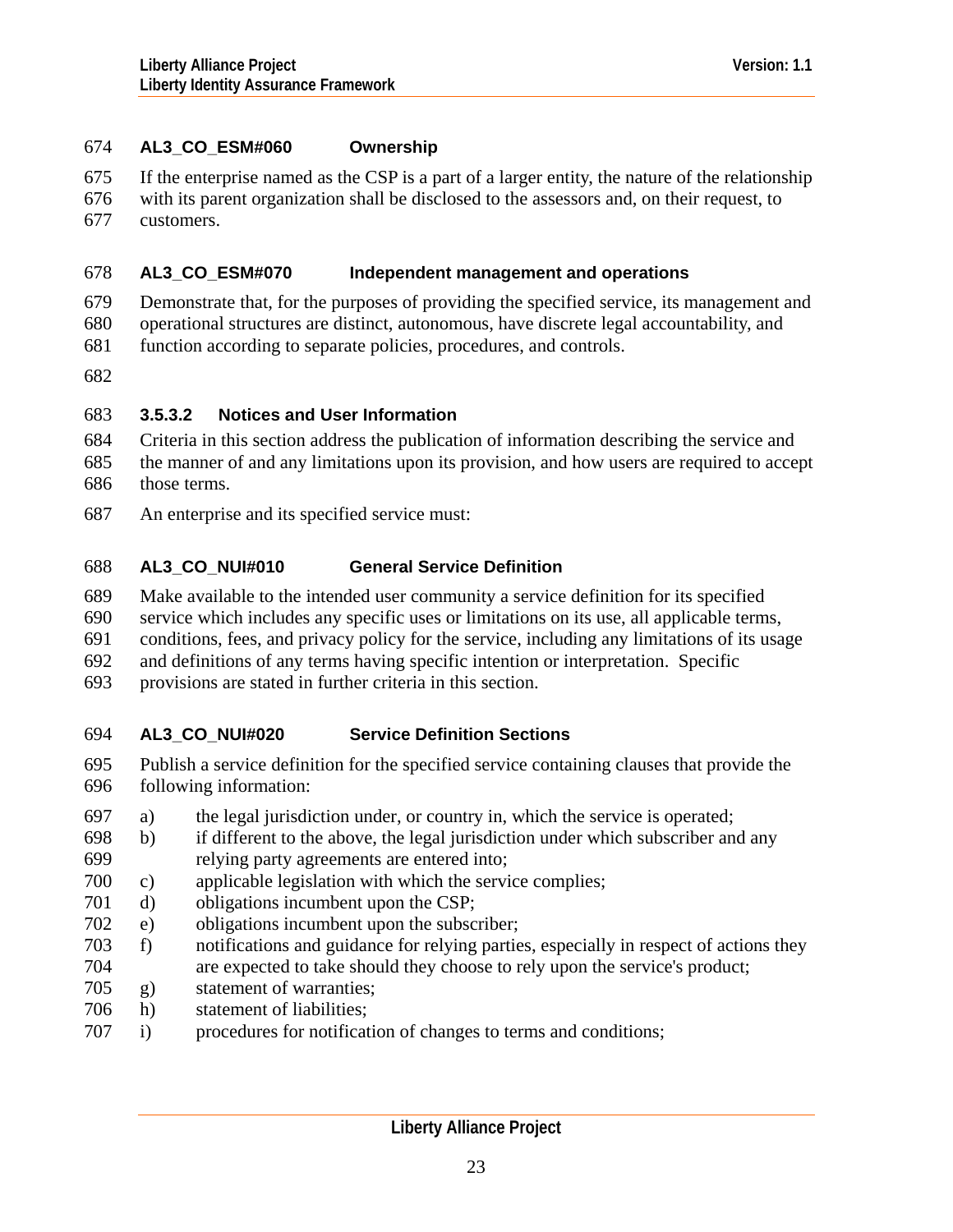- 708 j) steps the CSP will take in the event that it chooses or is obliged to terminate the 709 service;
- 711 710 k) full contact details for the CSP (i.e., conventional post, telephone, Internet) including a help desk;
- 712 l) availability of the specified service *per se* and of its help desk facility;
- 713 m) termination of aspects or all of service.

### 714 **AL3\_CO\_NUI#030 Due notification**

715 Have in place and follow appropriate policy and procedures to ensure that it notifies

- 716 subscribers in a timely and reliable fashion of any changes to the service definition and
- 717 any applicable terms, conditions, fees, and privacy policy for the specified service and
- 718 provides a clear means by which subscribers may indicate that they wish to accept the
- 719 new terms or terminate their subscription.

## 720 **AL3\_CO\_NUI#050 Subscriber Information**

721 722 Require the subscriber to provide full and correct information as required under the terms of their use of the service.

### 723 **AL3\_CO\_NUI#060 Subscriber Agreement**

724 725 Obtain a record (hard-copy or electronic) of the subscriber's agreement to the terms and conditions of service.

## 726 **AL3\_CO\_NUI#070 Change of Subscriber Information**

727 Require and provide the mechanisms for the subscriber to provide in a timely manner full

728 and correct amendments should any of their recorded information change, as required

729 under the terms of their use of the service, and only after the subscriber's identity has

730 been authenticated.

## 731 **AL3\_CO\_NUI#080 Helpdesk facility**

- 732 Ensure that its help desk is available for any queries related to the specified service
- 733 during the regular business hours of its primary operational location, , excepting
- 734 nationally-recognized holidays.
- 735

# 736 **3.5.3.3 Information Security Management**

- 737 These criteria address the way in which the enterprise manages the security of its
- 738 business, the specified service, and information it holds relating to its user community.
- 739 This section focuses on the key components that make up a well-established and effective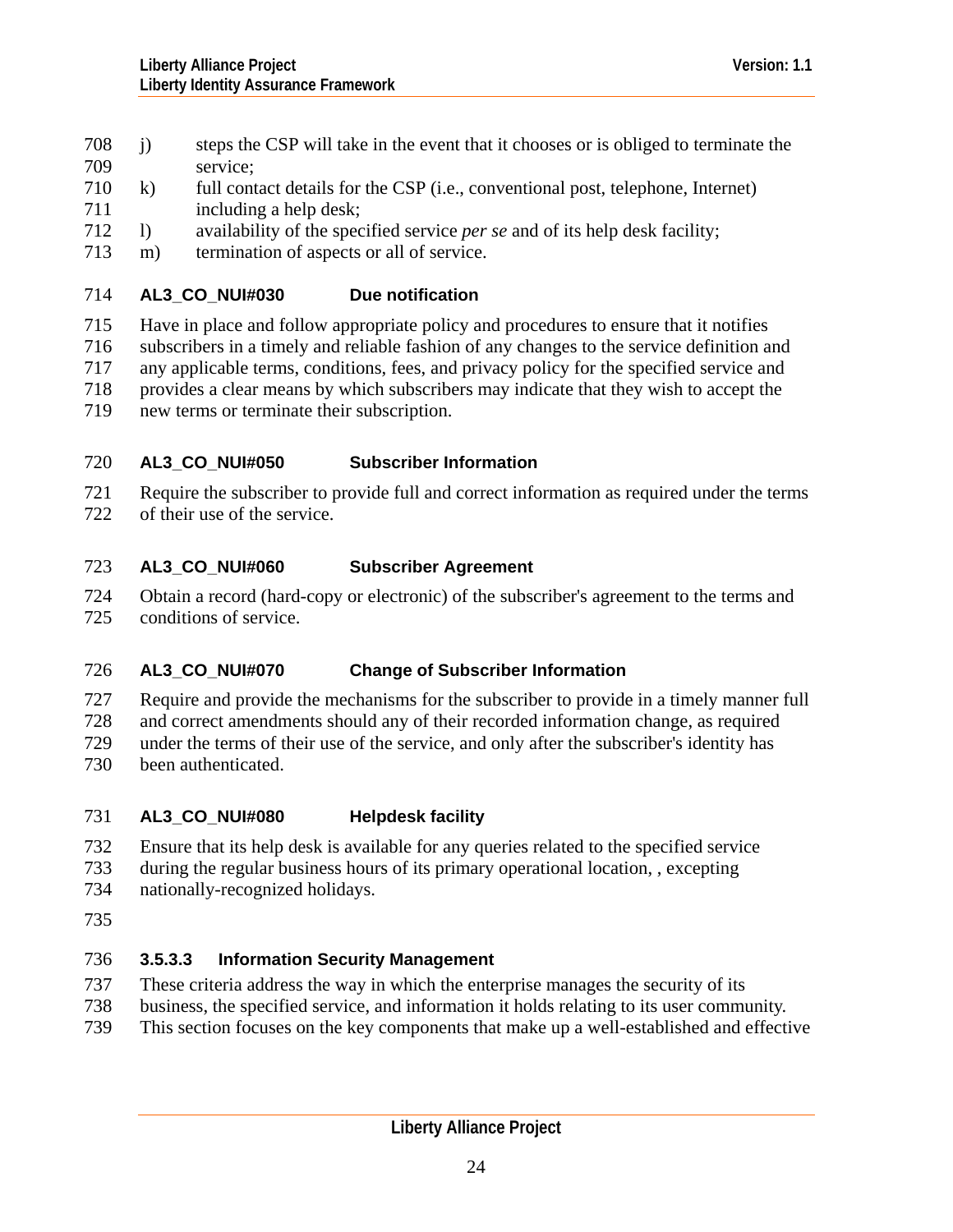- Information Security Management System (ISMS), or other IT security management 740
- methodology recognized by a government or professional body. 741
- 742 An enterprise and its specified service must:

### 743 **AL3\_CO\_ISM#010 Documented policies and procedures**

- 744 Have documented all security-relevant administrative management and technical policies
- 745 and procedures. The enterprise must ensure that these are based upon recognized
- 746 standards or published references, are adequate for the specified service, and are applied
- 747 in the manner intended.

## 748 **AL3\_CO\_ISM#020 Policy Management and Responsibility**

749 Have a clearly defined managerial role, at a senior level, where full responsibility for the

- 750 business' security policies is vested and from which promulgation of policy and related
- 751 procedures is controlled and managed. The policies in place must be properly maintained
- 752 so as to be effective at all times.

# 753 **AL3\_CO\_ISM#030 Risk Management**

- 754 Demonstrate a risk management methodology that adequately identifies and mitigates
- 755 risks related to the specified service and its user community and must show that a risk
- 756 assessment review is performed at least once every six months, such as adherence to SAS

757 70 or ISO 27001 methodologies.

# 758 **AL3\_CO\_ISM#040 Continuity of Operations Plan**

759 Have and shall keep updated a continuity of operations plan that covers disaster recovery

- 760 and the resilience of the specified service and must show that a review of this plan is
- 761 performed at least once every six months.

# 762 **AL3\_CO\_ISM#050 Configuration Management**

- 763 Demonstrate a configuration management system that at least includes:
- 764 a) version control for software system components;
- 766 765 b) timely identification and installation of all applicable patches for any software used in the provisioning of the specified service;
- 767 c) version control and managed distribution for all documentation associated with
- 768 769 the specification, management, and operation of the system, covering both internal and publicly available materials.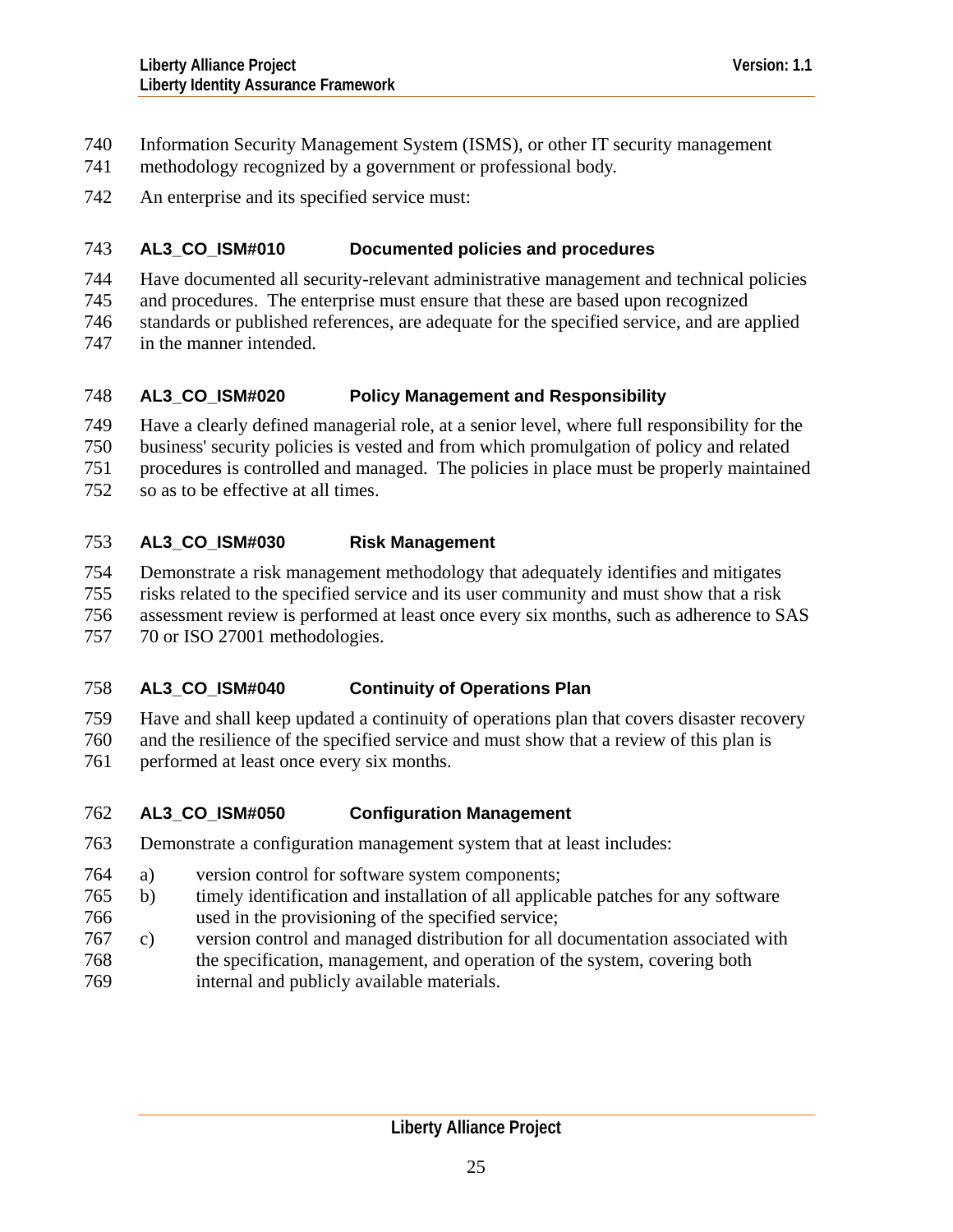# 770 **AL3\_CO\_ISM#060 Quality Management**

771 Demonstrate a quality management system that is appropriate for the specified service.

#### 772 **AL3\_CO\_ISM#070 System Installation and Operation Controls**

- 773 Apply controls during system development, procurement, installation, and operation that
- 774 protect the security and integrity of the system environment, hardware, software, and
- 775 communications having particular regard to:
- 777 776 a) the software and hardware development environments, for customized components;
- 778 b) the procurement process for commercial off-the-shelf (COTS) components;
- 779 c) contracted consultancy/support services;
- 780 d) shipment of system components;
- 781 e) storage of system components;
- 782 f) installation environment security;
- 783 g) system configuration;
- 784 h) transfer to operational status.

### 785 **AL3\_CO\_ISM#080 Internal Service Audit**

- 786 Unless it can show that by reason of its size or for other arguable operational reason it is
- 787 unreasonable so to perform, be regularly audited for effective provision of the specified
- 788 service by internal audit functions independent of the parts of the enterprise responsible
- 789 for the specified service.

## 790 **AL3\_CO\_ISM#090 Independent Audit**

- 791 Be audited by an independent auditor at least every 24 months to ensure the
- 792 organization's security-related practices are consistent with the policies and procedures
- 793 for the specified service and the appointed auditor must have appropriate accreditation or
- 794 other acceptable experience and qualification.

## 795 **AL3\_CO\_ISM#100 Audit Records**

- 796 Retain full records of all audits, both internal and independent, for a period which, as a
- 797 minimum, fulfils its legal obligations and otherwise for greater periods either as it may
- 798 have committed to in its service definition or required by any other obligations it has
- 799 with/to a subscriber. Such records must be held securely and protected against loss,
- 800 alteration, or destruction.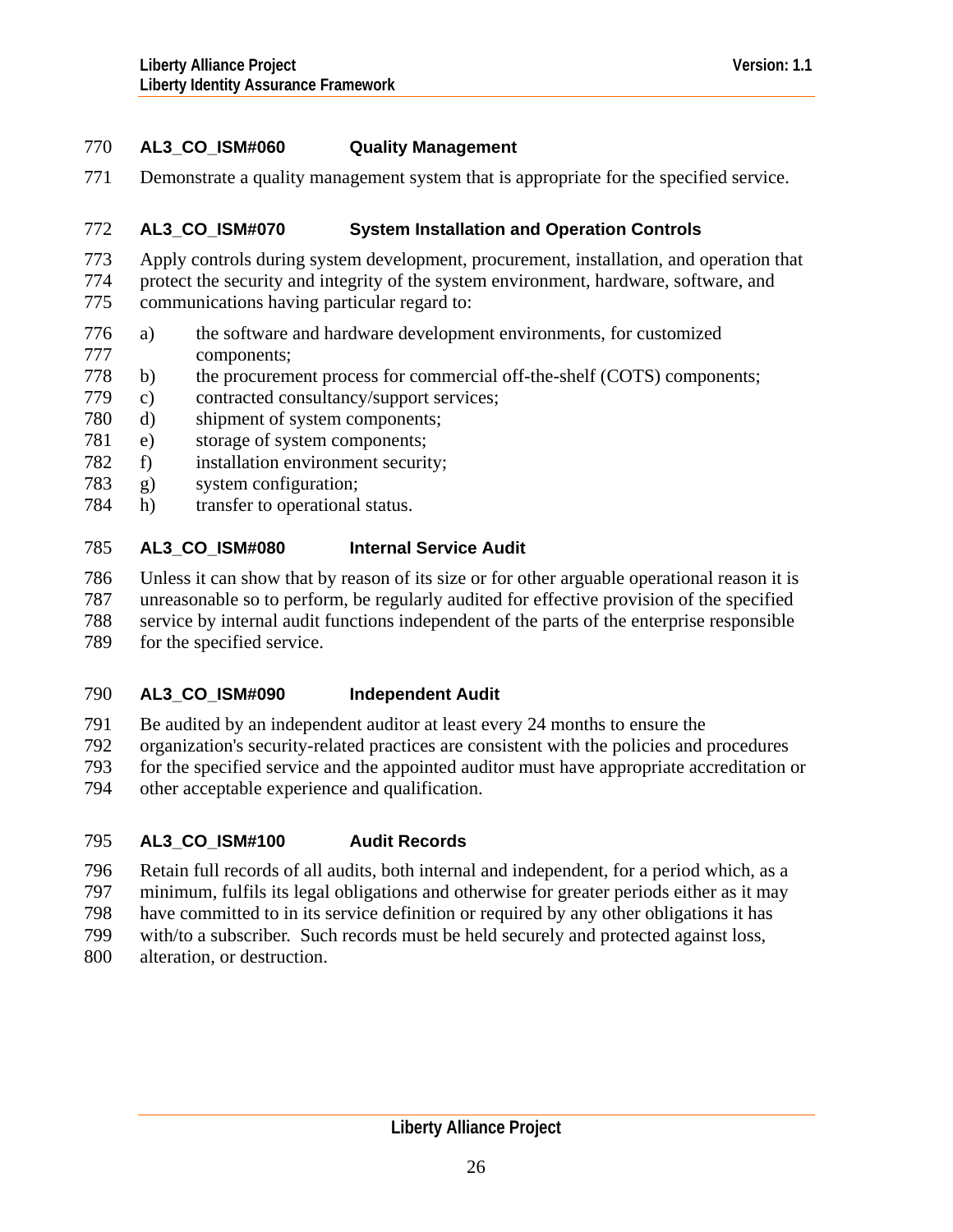# 801 **AL3\_CO\_ISM#110 Termination provisions**

802 Have in place a clear plan for the protection of subscribers' private and secret information

803 related to their use of the service which must ensure the ongoing secure preservation and

804 protection of legally-required records and for the secure destruction and disposal of any

- 805 such information whose retention is not legally required. Essential details of this plan
- 806 must be published.

### 807 **AL3\_CO\_ISM#120 Best Practice Security Management**

808 809 810 Have in place an Information Security Management System (ISMS), or other IT security management methodology recognized by a government or professional body, that follows best practices as accepted by the information security industry and that applies and is

811 appropriate to the CSP in question. All requirements defined by preceding criteria in this

- 812 section must fall wholly within the scope of this ISMS or selected recognized alternative.
- 813

# 814 **3.5.3.4 Security-Relevant Event (Audit) Records**

815 816 The criteria in this section are concerned with the need to provide an auditable log of all events that are pertinent to the correct and secure operation of the service.

817 An enterprise and its specified service must:

## 818 **AL3\_CO\_SER#010 Security Event Logging**

819 Maintain a log of all security-relevant events concerning the operation of the service,

820 together with a precise record of the time at which the event occurred (time-stamp), and

821 such records must be retained with appropriate protection, accounting for service

- 822 definition risk management requirements, and applicable legislation.
- 823

# 824 **3.5.3.5 Operational Infrastructure**

825 The criteria in this section address the infrastructure within which the delivery of the

826 827 specified service takes place. It puts particular emphasis upon the personnel involved, and their selection, training, and duties.

828 An enterprise and its specified service must:

# 829 **AL3\_CO\_OPN#010 Technical security**

- 830 Demonstrate that the technical controls employed will provide the level of security
- 831 required by the risk assessment plan and the ISMS, or other IT security management
- 832 methodology recognized by a government or professional body, and that these controls
- 833 are effectively integrated with the appropriate procedural and physical security measures.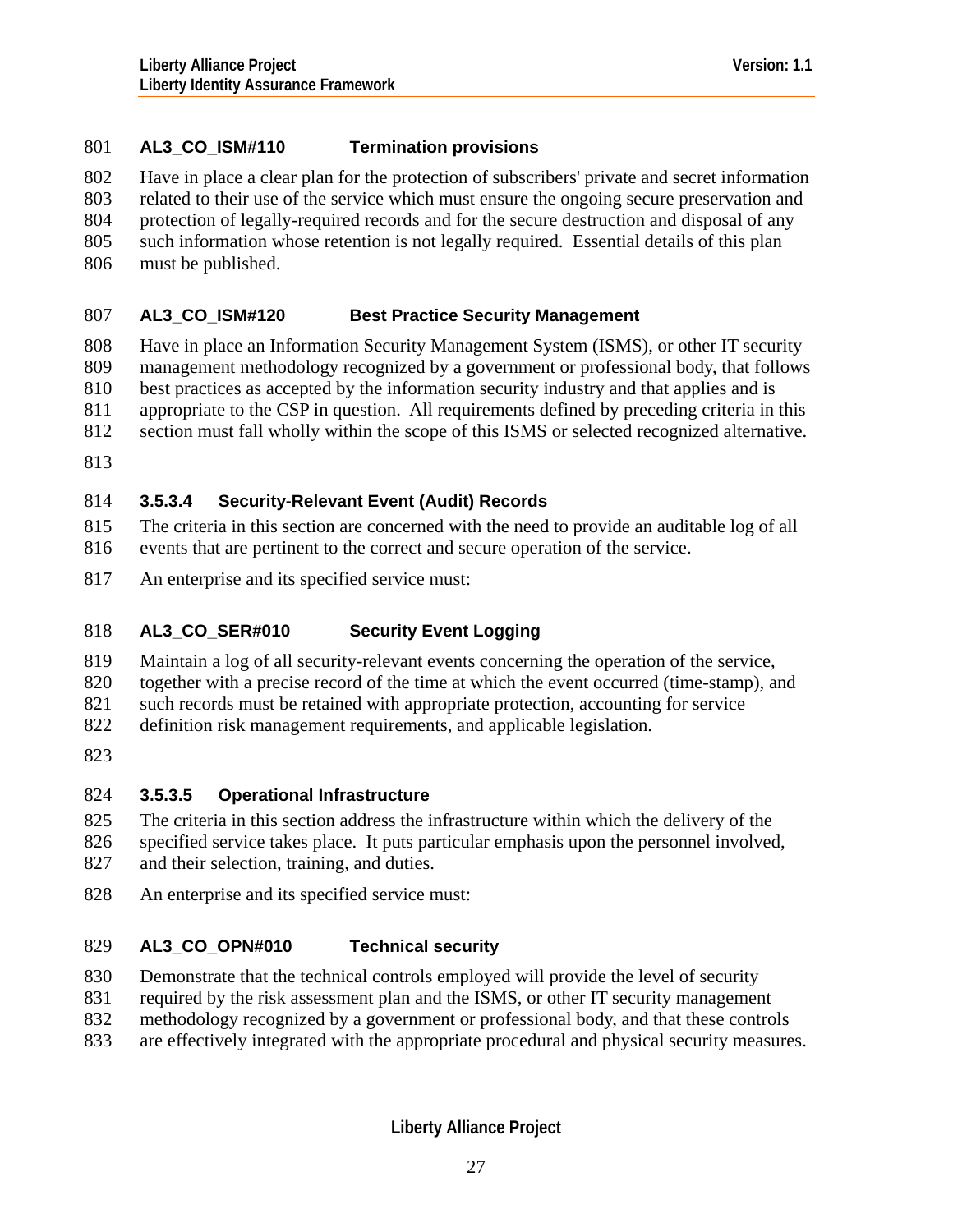# 834 **AL3\_CO\_OPN#020 Defined security roles**

835 Define, by means of a job description, the roles and responsibilities for every security-

836 relevant task, relating it to specific procedures (which shall be set out in the ISMS, or

837 other IT security management methodology recognized by a government or professional

- 838 body) and other job descriptions. Where the role is security-critical or where special
- 839 privileges or shared duties exist, these must be specifically highlighted, including access
- 840 privileges relating to logical and physical parts of the service's operations.

### 841 **AL3\_CO\_OPN#030 Personnel recruitment**

842 Demonstrate that it has defined practices for the selection, vetting, and contracting of all

- 843 personnel, both direct employees and those whose services are provided by third parties.
- 844 Full records of all searches and supporting evidence of qualifications and past
- 845 employment must be kept for the duration of the individual's employment plus the longest

846 lifespan of any credential issued under the service policy.

### 847 **AL3\_CO\_OPN#040 Personnel skills**

848 Ensure that employees are sufficiently trained, qualified, experienced, and current for the

- 849 roles they fulfill. Such measures must be accomplished either by recruitment practices or
- 850 through a specific training program. Where employees are undergoing on-the-job
- 851 training, they must only do so under the guidance of a mentor with established leadership
- 852 skills.

## 853 **AL3\_CO\_OPN#050 Adequacy of Personnel resources**

854 855 Have sufficient staff to operate the specified service according to its policies and procedures**.** 

### 856 **AL3\_CO\_OPN#060 Physical access control**

857 858 Apply physical access control mechanisms to ensure access to sensitive areas is restricted to authorized personnel.

## 859 **AL3\_CO\_OPN#070 Logical access control**

- 860 Employ logical access control mechanisms to ensure access to sensitive system functions
- 861 and controls is restricted to authorized personnel.
- 862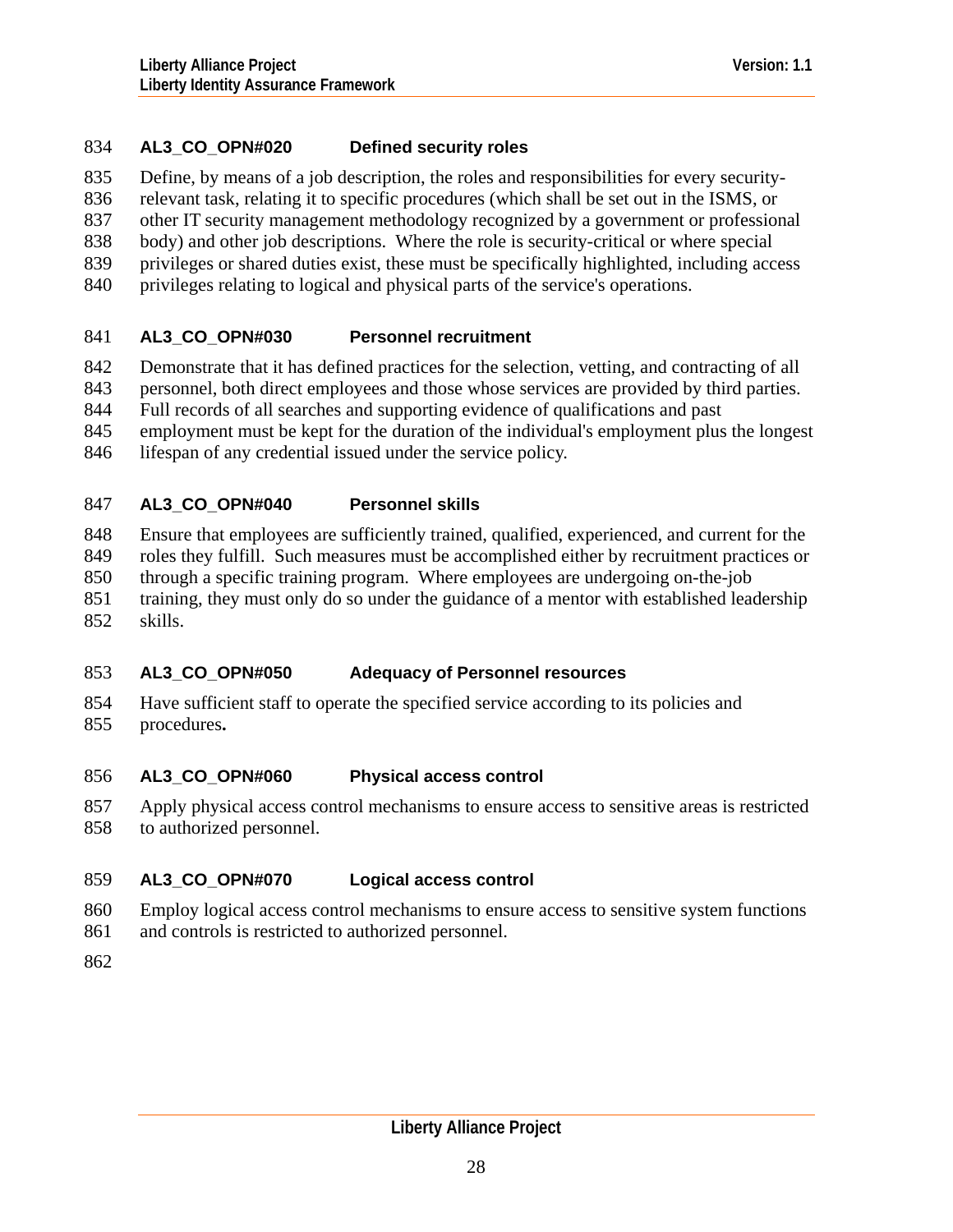# 863 **3.5.3.6 External Services and Components**

- This section addresses the relationships and obligations upon contracted parties both to 864
- apply the policies and procedures of the enterprise and also to be available for assessment as critical parts of the overall service provision. 865 866
- 867 An enterprise and its specified service must:

#### 868 **AL3\_CO\_ESC#010 Contracted policies and procedures**

- 869 Where the enterprise uses the services of external suppliers for specific packaged
- 870 components of the service or for resources which are integrated with its own operations
- 871 and under its controls, ensure that those parties are engaged through reliable and
- 872 appropriate contractual arrangements which stipulate critical policies, procedures, and
- 873 practices that the sub-contractor is required to fulfill.

### 874 **AL3\_CO\_ESC#020 Visibility of contracted parties**

- 875 Where the enterprise uses the services of external suppliers for specific packaged
- 876 components of the service or for resources which are integrated with its own operations
- 877 and under its controls, ensure that contractors' compliance with contractually stipulated
- 878 policies and procedures, and thus with the IAEG's assessment criteria, can be proven and
- 879 subsequently monitored.
- 880

# 881 **3.5.3.7 Secure Communications**

882 An enterprise and its specified service must:

### 883 **AL3\_CO\_SCO#010 Secure remote communications**

- 884 If the specific service components are located remotely from and communicate over a
- 885 public or unsecured network with other service components or other CSPs it services, the
- 886 communications must be cryptographically authenticated by an authentication protocol
- 887 that meets, at a minimum, the requirements of AL3 and encrypted using an Approved
- 888 Encryption method, as established by a recognized national technical authority.

## 889 **AL3\_CO\_SCO#020 Protection of secrets**

- 890 Ensure that:
- 891 a) access to shared secrets shall be subject to discretionary controls that permit
- 892 access to those roles/applications requiring such access.
- 893 b) stored shared secrets are encrypted such that:
- 894 895 i the encryption key for the shared secret file is encrypted under a key held in a FIPS 140-2 [[FIPS140-2\]](#page-126-0) Level 2 (or higher) validated hardware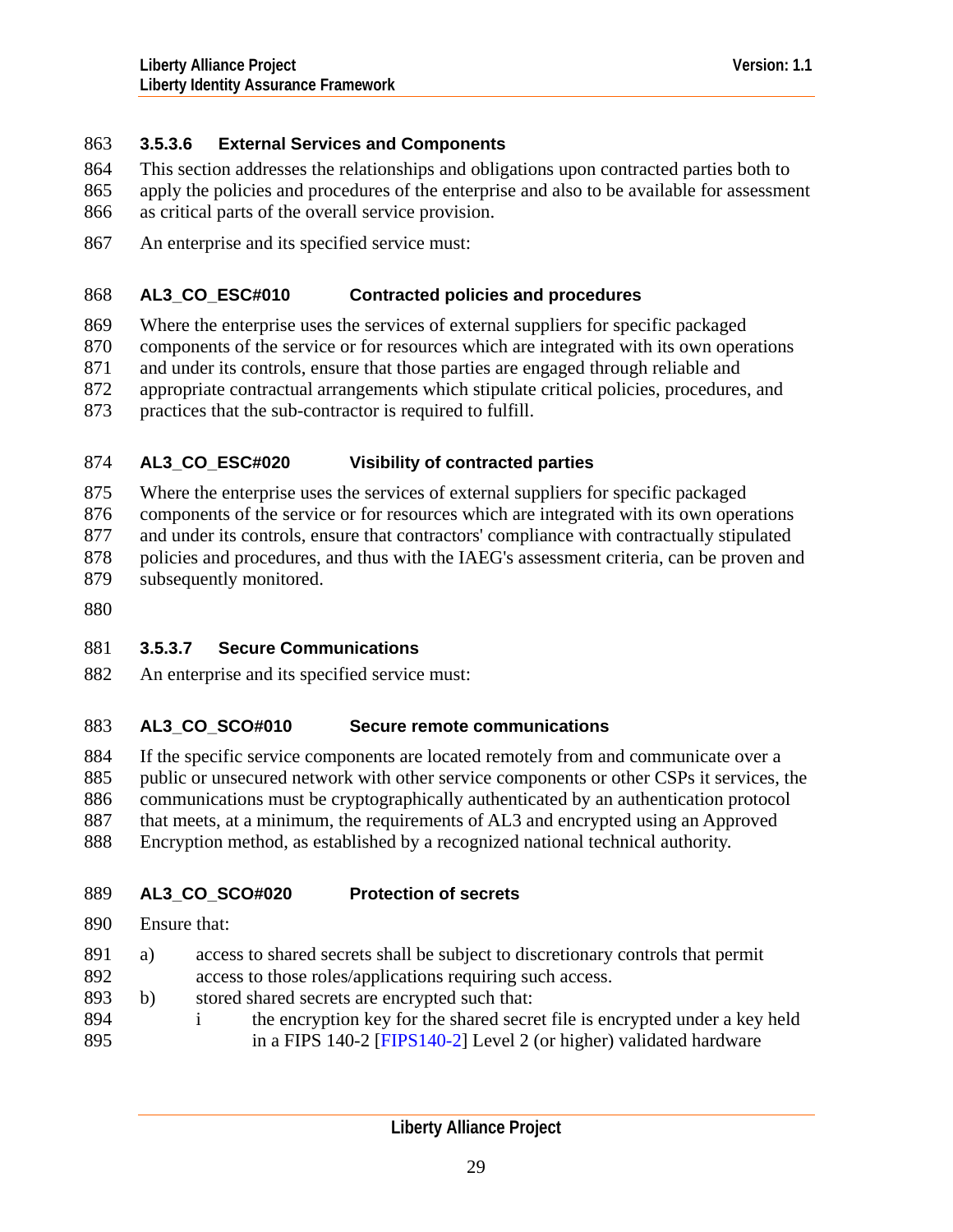<span id="page-29-0"></span>

| 896 |    |                 | cryptographic module, or equivalent, as established by a recognized                  |
|-----|----|-----------------|--------------------------------------------------------------------------------------|
| 897 |    |                 | national technical authority, or any FIPS 140-2 Level 3 or 4 cryptographic           |
| 898 |    |                 | module, or equivalent, as established by a recognized national technical             |
| 899 |    |                 | authority, and decrypted only as immediately required for an                         |
| 900 |    |                 | authentication operation.                                                            |
| 901 |    | $\overline{11}$ | they are protected as a key within the boundary of a FIPS 140-2 Level 2              |
| 902 |    |                 | (or higher) validated hardware cryptographic module, or equivalent, as               |
| 903 |    |                 | established by a recognized national technical authority, or any FIPS 140-           |
| 904 |    |                 | 2 Level 3 or 4 cryptographic module, or equivalent, as established by a              |
| 905 |    |                 | recognized national technical authority, and are not exported in plaintext           |
| 906 |    |                 | from the module.                                                                     |
| 907 |    | iii             | they are split by an " <i>n from m</i> " cryptographic secret-sharing method.        |
| 908 | C) |                 | any long-term (i.e., not session) shared secrets are revealed only to the subscriber |

- 909 and CSP direct agents (bearing in mind item "a" in this list).
- 910

# 911 **3.5.4 Assurance Level 4**

912 913 Achieving AL4 requires meeting even more stringent criteria in addition to the criteria required to achieve AL3.

# 914 **3.5.4.1 Enterprise and Service Maturity**

- 915 916 Criteria in this section address the establishment of the enterprise offering the service and its basic standing as a legal and operational business entity.
- 917 An enterprise and its specified service must:

#### 918 **AL4\_CO\_ESM#010 Established enterprise**

- 919 Be a valid legal entity and a person with legal authority to commit the enterprise must
- 920 submit the assessment package.

### 921 **AL4\_CO\_ESM#020 Established service**

- 922 Be described in the assessment package as it stands at the time of submission for
- 923 assessment and must be assessed strictly against that description.

#### 924 **AL4\_CO\_ESM#030 Legal compliance**

- 925 Set out and demonstrate that it understands and complies with any legal requirements
- 926 incumbent on it in connection with operation and delivery of the specified service,
- 927 accounting for all jurisdictions within which its services may be offered.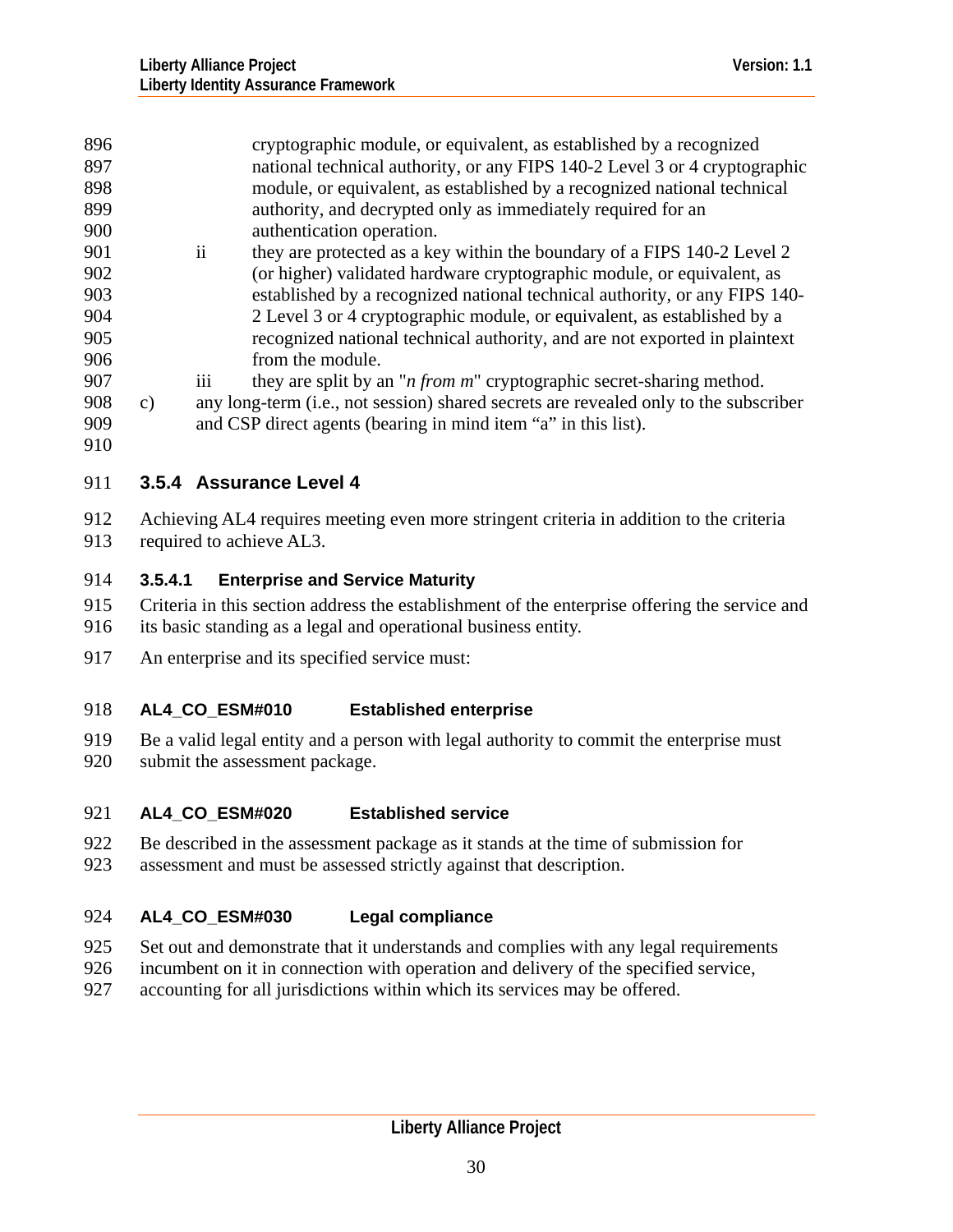# 928 **AL4\_CO\_ESM#040 Financial Provisions**

- 929 Provide documentation of financial resources that allow for the continued operation of the
- 930 service and demonstrate appropriate liability processes and procedures that satisfy the
- 931 degree of liability exposure being carried.

#### 932 **AL4\_CO\_ESM#050 Data Retention and Protection**

- 933 Specifically set out and demonstrate that it understands and complies with those legal and
- 934 regulatory requirements incumbent upon it concerning the retention of private (personal
- 935 and business) information (its secure storage and protection against loss and/or
- 936 destruction) and the protection of private information (against unlawful or unauthorized
- 937 access unless permitted by the information owner or required by due process).

### 938 **AL4\_CO\_ESM#060 Ownership**

939 If the enterprise named as the CSP is a part of a larger entity, the nature of the relationship

940 941 with its parent organization, shall be disclosed to the assessors and, on their request, to customers.

### 942 **AL4\_CO\_ESM#070 Independent Management and Operations**

943 944 Demonstrate that, for the purposes of providing the specified service, its management and operational structures are distinct, autonomous, have discrete legal accountability, and

- 945 function according to separate policies, procedures, and controls.
- 946

# 947 **3.5.4.2 Notices and User Information/Agreements**

948 949 950 Criteria in this section address the publication of information describing the service and the manner of and any limitations upon its provision, and how users are required to accept those terms.

951 An enterprise and its specified service must:

### 952 **AL4\_CO\_NUI#010 General Service Definition**

- 953 Make available to the intended user community a service definition for its specified
- 954 service which includes any specific uses or limitations on its use, all applicable terms,
- 955 conditions, fees, and privacy policy for the service, including any limitations of its usage
- 956 and definitions of any terms having specific intention or interpretation. Specific
- 957 provisions are stated in further criteria in this section.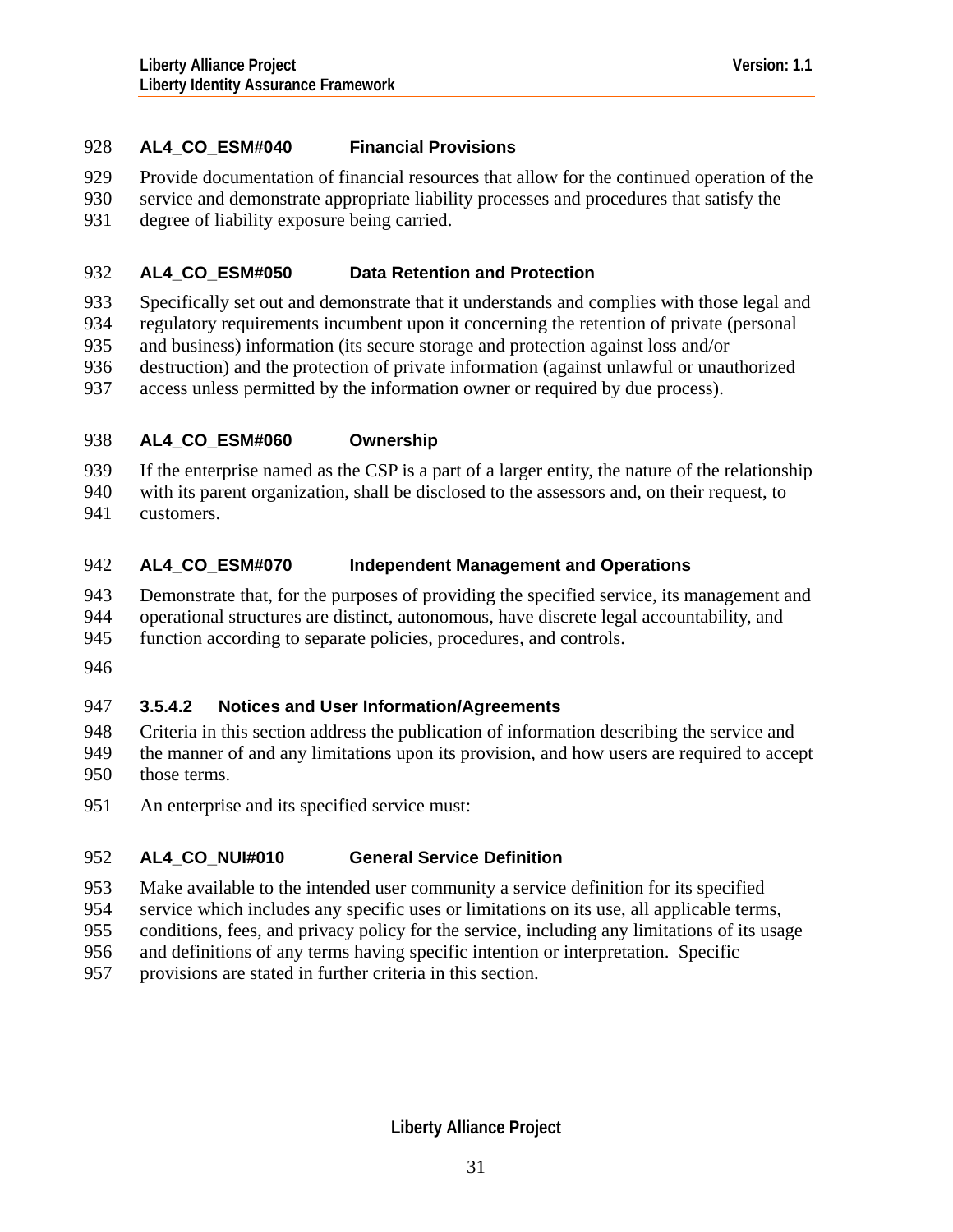# 958 **AL4\_CO\_NUI#020 Service Definition Sections**

- 959 960 Publish a service definition for the specified service containing clauses that provide the following information:
- 961 a) the country in or legal jurisdiction under which the service is operated;
- 963 962 b) if different to the above, the legal jurisdiction under which subscriber and any relying party agreements are entered into;
- 964 c) applicable legislation with which the service complies;
- 965 d) obligations incumbent upon the CSP;
- 966 e) obligations incumbent upon the subscriber;
- 968 967 f) notifications and guidance for relying parties, especially in respect of actions they are expected to take should they choose to rely upon the service's product;
- 969 g) statement of warranties;
- 970 h) statement of liabilities;
- 971 i) procedures for notification of changes to terms and conditions;
- 973 972 j) steps the CSP will take in the event that it chooses or is obliged to terminate the service;
- 975 974 k) full contact details for the CSP (i.e., conventional post, telephone, Internet) including a help desk;
- 976 l) availability of the specified service *per se* and of its help desk facility;
- 977 m) termination of aspects or all of service.

#### 978 **AL4\_CO\_NUI#030 Due Notification**

- 979 Have in place and follow appropriate policy and procedures to ensure that it notifies
- 980 subscribers in a timely and reliable fashion of any changes to the service definition and
- 981 any applicable terms, conditions, fees, and privacy policy for the specified service and
- 982 provides a clear means by which subscribers may indicate that they wish to accept the
- 983 new terms or terminate their subscription.

#### 984 **AL4\_CO\_NUI#050 Subscriber Information**

985 986 Require the subscriber to provide full and correct information as required under the terms of their use of the service.

#### 987 **AL4\_CO\_NUI#060 Subscriber Agreement**

988 989 Obtain a record (hard-copy or electronic) of the subscriber's agreement to the terms and conditions of service.

### 990 **AL4\_CO\_NUI#070 Change of Subscriber Information**

- 991 Require and provide the mechanisms for the subscriber to provide in a timely manner full
- 992 and correct amendments should any of their recorded information change, as required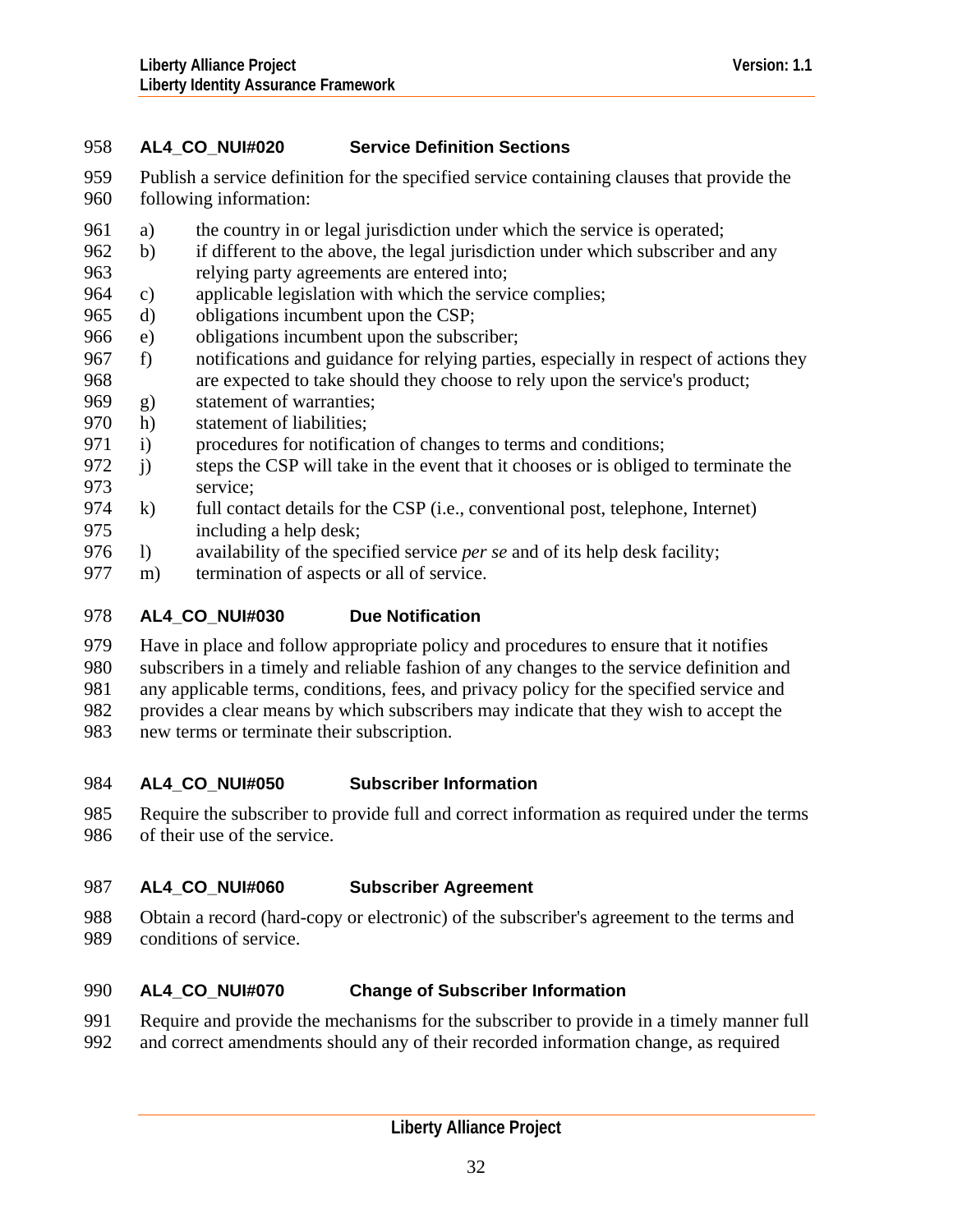under the terms of their use of the service, and only after the subscriber's identity has been authenticated. 993 994

#### 995 **AL4\_CO\_NUI#080 Helpdesk facility**

996 997 Ensure that its help desk is available for any queries related to the specified service during the regular business hours of its primary operational location, excepting

998 nationally-recognized holidays.

999

# 1000 **3.5.4.3 Information Security Management**

1001 These criteria address the way in which the enterprise manages the security of its

1002 business, the specified service, and information it holds relating to its user community.

1003 This section focuses on the key components that comprise a well-established and

1004 effective Information Security Management System (ISMS), or other IT security

1005 management methodology recognized by a government or professional body.

1006 An enterprise and its specified service must:

## 1007 **AL4\_CO\_ISM#010 Documented policies and procedures**

1008 Have documented all security-relevant administrative, management, and technical

1009 policies and procedures. The enterprise must ensure that these are based upon recognized

1010 standards or published references, are adequate for the specified service, and are applied

1011 in the manner intended.

## 1012 **AL4\_CO\_ISM#020 Policy Management and Responsibility**

1013 Have a clearly defined managerial role, at a senior level, where full responsibility for the

1014 business' security policies is vested and from which promulgation of policy and related

1015 procedures is controlled and managed. The policies in place must be properly maintained

1016 so as to be effective at all times.

# 1017 **AL4\_CO\_ISM#030 Risk Management**

- 1018 Demonstrate a risk management methodology that adequately identifies and mitigates
- 1019 risks related to the specified service and its user community and must show that on-going
- 1020 risk assessment review is conducted as a part of the business' procedures, such as
- 1021 adherence to SAS 70 or ISO 27001 methodologies.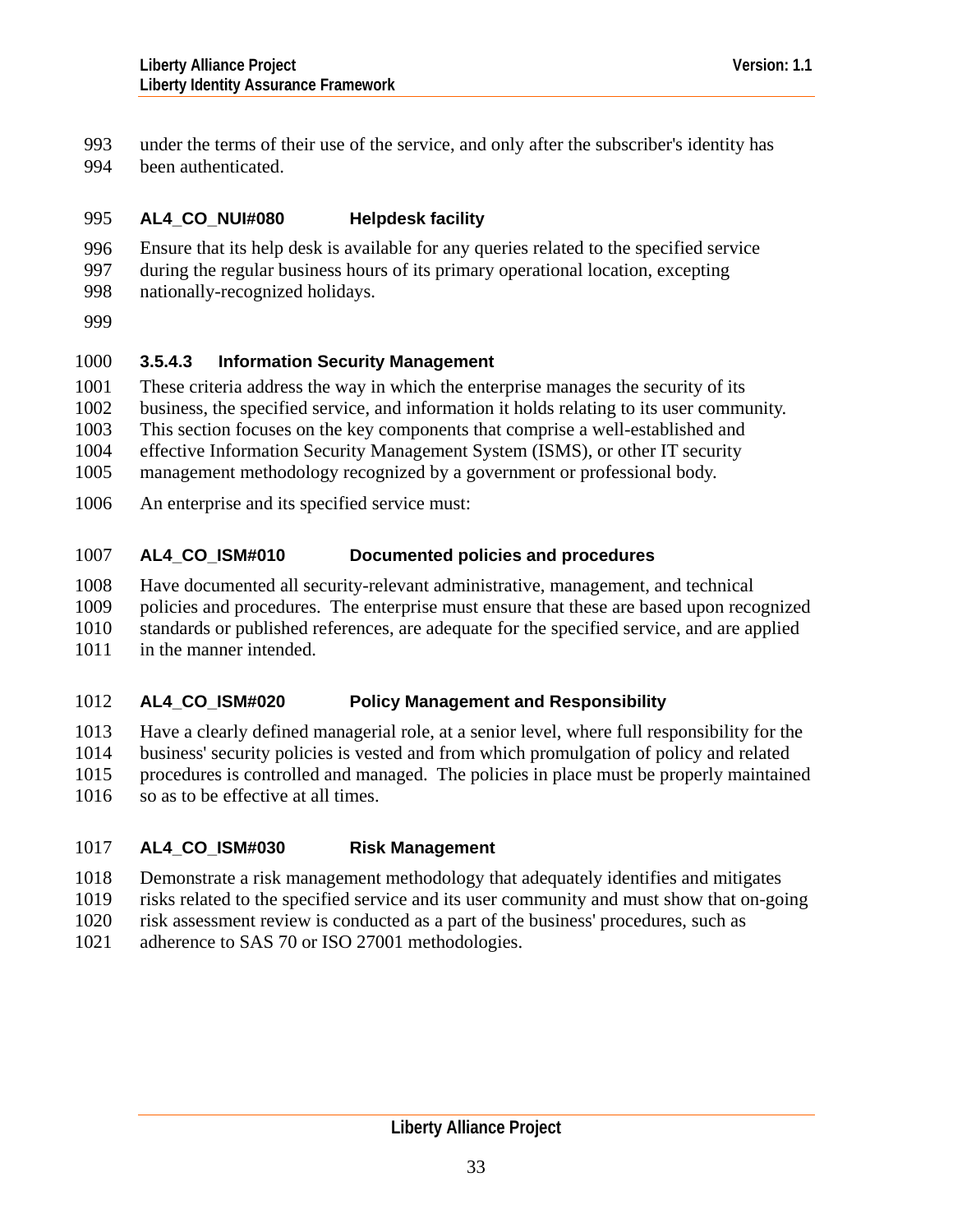# 1022 **AL4\_CO\_ISM#040 Continuity of Operations Plan**

- 1023 Have and shall keep updated a continuity of operations plan that covers disaster recovery
- 1024 and the resilience of the specified service and must show that on-going review of this
- 1025 plan is conducted as a part of the business' procedures.

### 1026 **AL4\_CO\_ISM#050 Configuration Management**

- 1027 Demonstrate a configuration management system that at least includes:
- 1028 a) version control for software system components;
- 1030 1029 b) timely identification and installation of all applicable patches for any software used in the provisioning of the specified service;
- 1031 c) version control and managed distribution for all documentation associated with
- 1032 1033 the specification, management, and operation of the system, covering both internal and publicly available materials.

### 1034 **AL4\_CO\_ISM#060 Quality Management**

1035 Demonstrate a quality management system that is appropriate for the specified service.

### 1036 **AL4\_CO\_ISM#070 System Installation and Operation Controls**

- 1037 Apply controls during system development, procurement, installation, and operation that
- 1038 protect the security and integrity of the system environment, hardware, software, and
- 1039 communications having particular regard to:
- 1041 1040 a) the software and hardware development environments, for customized components;
- 1042 b) the procurement process for COTS components;
- 1043 c) contracted consultancy/support services;
- 1044 d) shipment of system components;
- 1045 e) storage of system components;
- 1046 f) installation environment security;
- 1047 g) system configuration;
- 1048 h) transfer to operational status.

### 1049 **AL4\_CO\_ISM#080 Internal Service Audit**

- 1050 Unless it can show that by reason of its size or for other arguable operational reason it is
- 1051 unreasonable so to perform, be regularly audited for effective provision of the specified
- 1052 service by internal audit functions independent of the parts of the enterprise responsible
- 1053 for the specified service.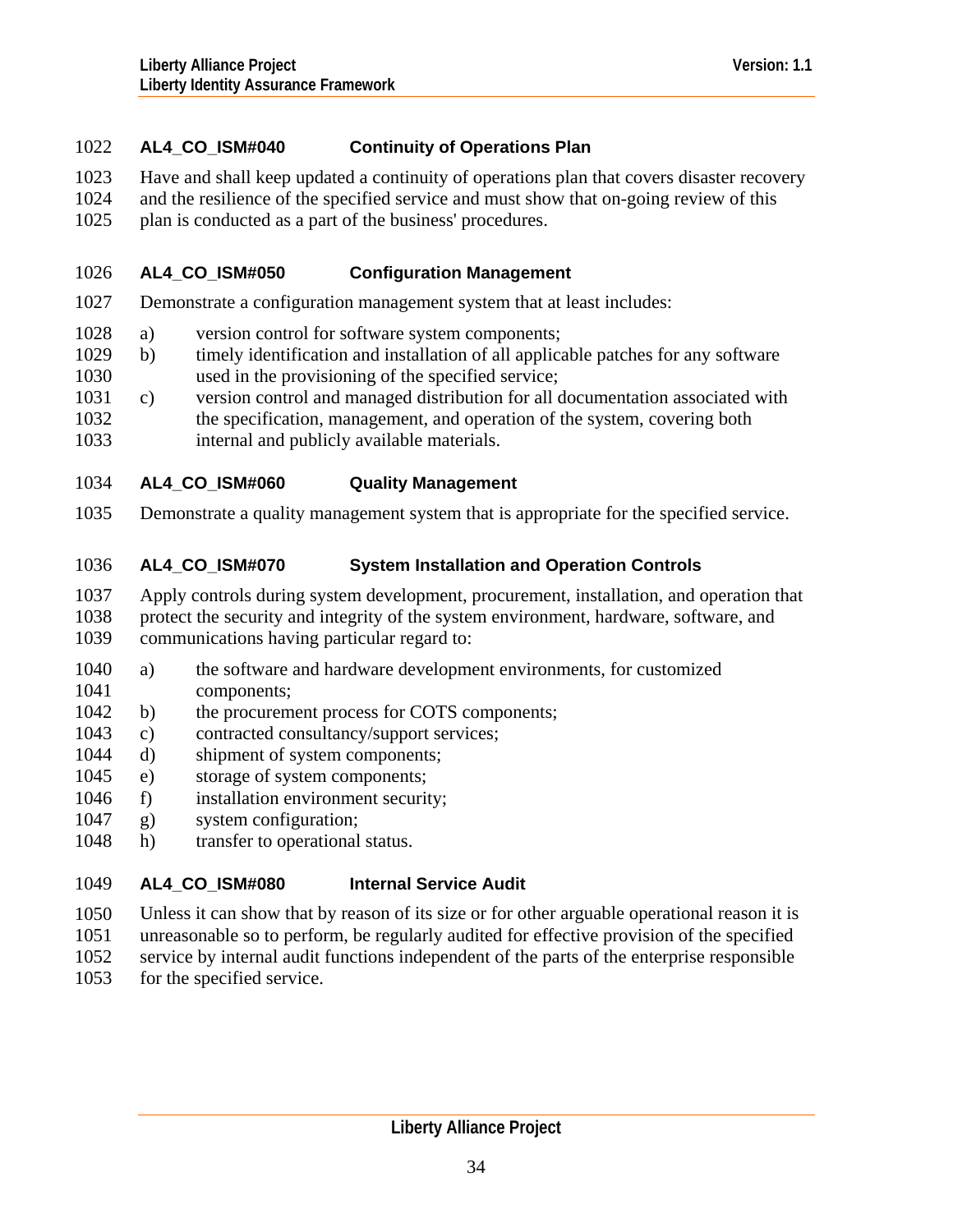# 1054 **AL4\_CO\_ISM#090 Independent Audit**

1055 Be audited by an independent auditor at least every 24 months to ensure the

1056 organization's security-related practices are consistent with the policies and procedures

1057 for the specified service and the appointed auditor must have appropriate accreditation or

1058 other acceptable experience and qualification.

### 1059 **AL4\_CO\_ISM#100 Audit Records**

1060 1061 1062 1063 1064 Retain full records of all audits, both internal and independent, for a period which, as a minimum, fulfils its legal obligations and otherwise for greater periods either as it may have committed to in its service definition or required by any other obligations it has with/to a subscriber. Such records must be held securely and protected against loss, alteration, or destruction.

### 1065 **AL4\_CO\_ISM#110 Termination provisions**

1066 1067 1068 1069 1070 Have in place a clear plan for the protection of subscribers' private and secret information related to their use of the service which must ensure the ongoing secure preservation and protection of legally-required records and for the secure destruction and disposal of any such information whose retention is not legally required. Essential details of this plan must be published.

### 1071 **AL4\_CO\_ISM#120 Best Practice Security Management**

1072 1073 Have in place a certified Information Security Management System (ISMS), or other IT security management methodology recognized by a government or professional body,

1074 that has been assessed and found to be in compliance with the code of practice ISO/IEC

1075 17799 [[ISO/IEC17799\]](#page-126-0) through application of practices defined in BS 7799 Part 2

1076 [[BSI7799-2\]](#page-126-0) and which applies and is appropriate to the CSP in question. All

1077 requirements expressed in preceding criteria in this "ISM" section must *inter alia* fall

- 1078 wholly within the scope of this ISMS, or the selected recognized alternative.
- 1079

# 1080 **3.5.4.4 Security-Related (Audit) Records**

- 1081 1082 The criteria in this section are concerned with the need to provide an auditable log of all events that are pertinent to the correct and secure operation of the service.
- 1083 An enterprise and its specified service must:

## 1084 **AL4\_CO\_SER#010 Security Event Logging**

1085 1086 Maintain a log of all security-relevant events concerning the operation of the service, together with a precise record of the time at which the event occurred (time-stamp)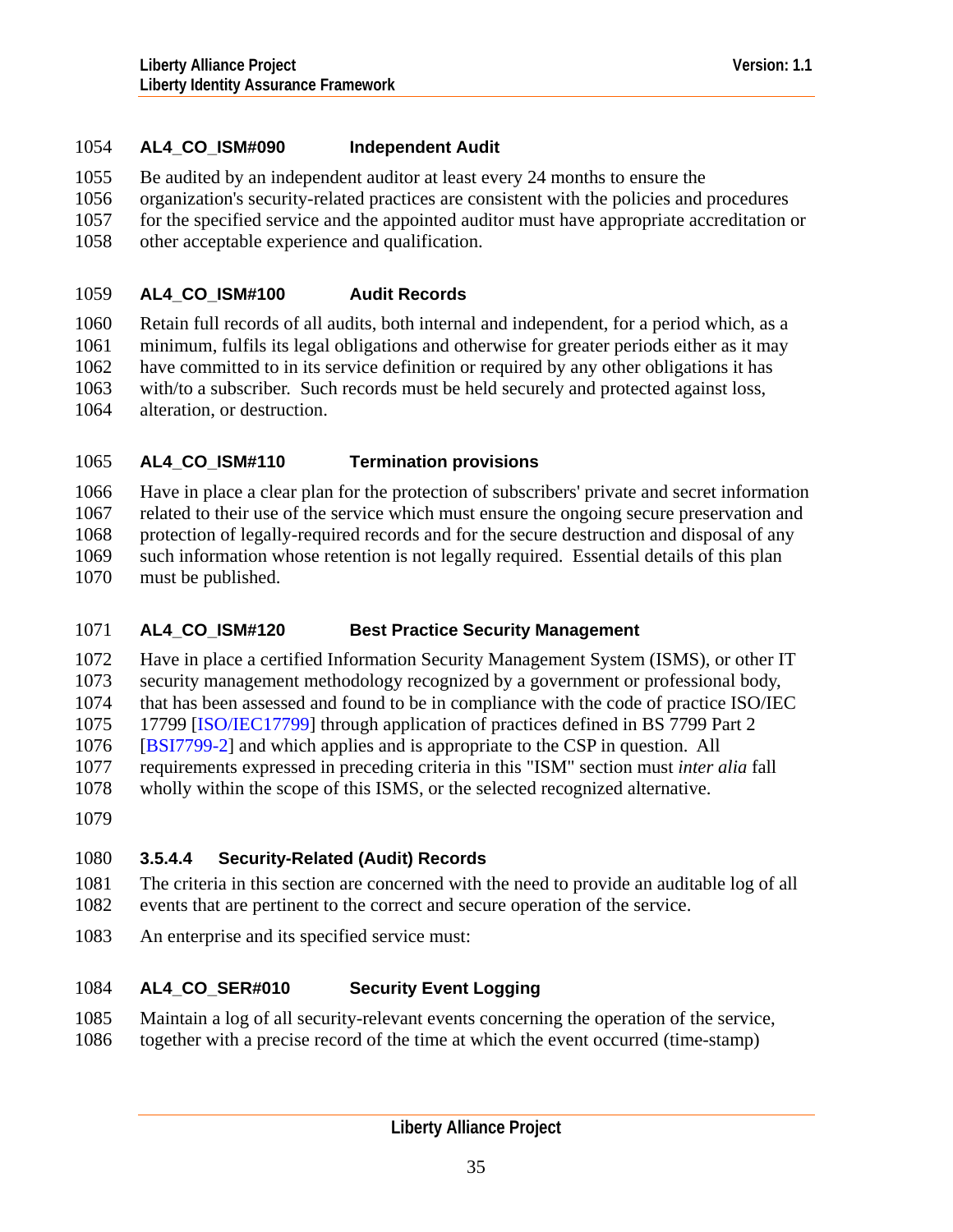- provided by a trusted time-source and such records must be retained with appropriate 1087
- protection, accounting for service definition, risk management requirements, and 1088
- applicable legislation. 1089
- 1090

# 1091 **3.5.4.5 Operational Infrastructure**

- 1092 1093 The criteria in this section address the infrastructure within which the delivery of the specified service takes place. It puts particular emphasis upon the personnel involved,
- 1094 and their selection, training, and duties.
- 1095 An enterprise and its specified service must:

# 1096 **AL4\_CO\_OPN#010 Technical Security**

1097 Demonstrate that the technical controls employed will provide the level of security

1098 required by the risk assessment plan and the ISMS, or other IT security management

1099 methodology recognized by a government or professional body, and that these controls

1100 are effectively integrated with the appropriate procedural and physical security measures.

# 1101 **AL4\_CO\_OPN#020 Defined Security Roles**

1102 Define, by means of a job description, the roles and responsibilities for every security-

1103 relevant task, relating it to specific procedures (which shall be set out in the ISMS, or

1104 other IT security management methodology recognized by a government or professional

1105 body) and other job descriptions. Where the role is security-critical or where special

1106 privileges or shared duties exist, these must be specifically highlighted, including access

1107 privileges relating to logical and physical parts of the service's operations.

# 1108 **AL4\_CO\_OPN#030 Personnel Recruitment**

1109 Demonstrate that it has defined practices for the selection, vetting, and contracting of all

1110 personnel, both direct employees and those whose services are provided by third parties.

1111 Full records of all searches and supporting evidence of qualifications and past

1112 employment must be kept for the duration of the individual's employment plus the longest

1113 lifespan of any credential issued under the service policy.

# 1114 **AL4\_CO\_OPN#040 Personnel skills**

1115 Ensure that employees are sufficiently trained, qualified, experienced, and current for the

- 1116 roles they fulfill. Such measures must be accomplished either by recruitment practices or
- 1117 through a specific training program. Where employees are undergoing on-the-job
- 1118 training, they must only do so under the guidance of a mentor with established leadership
- 1119 skills.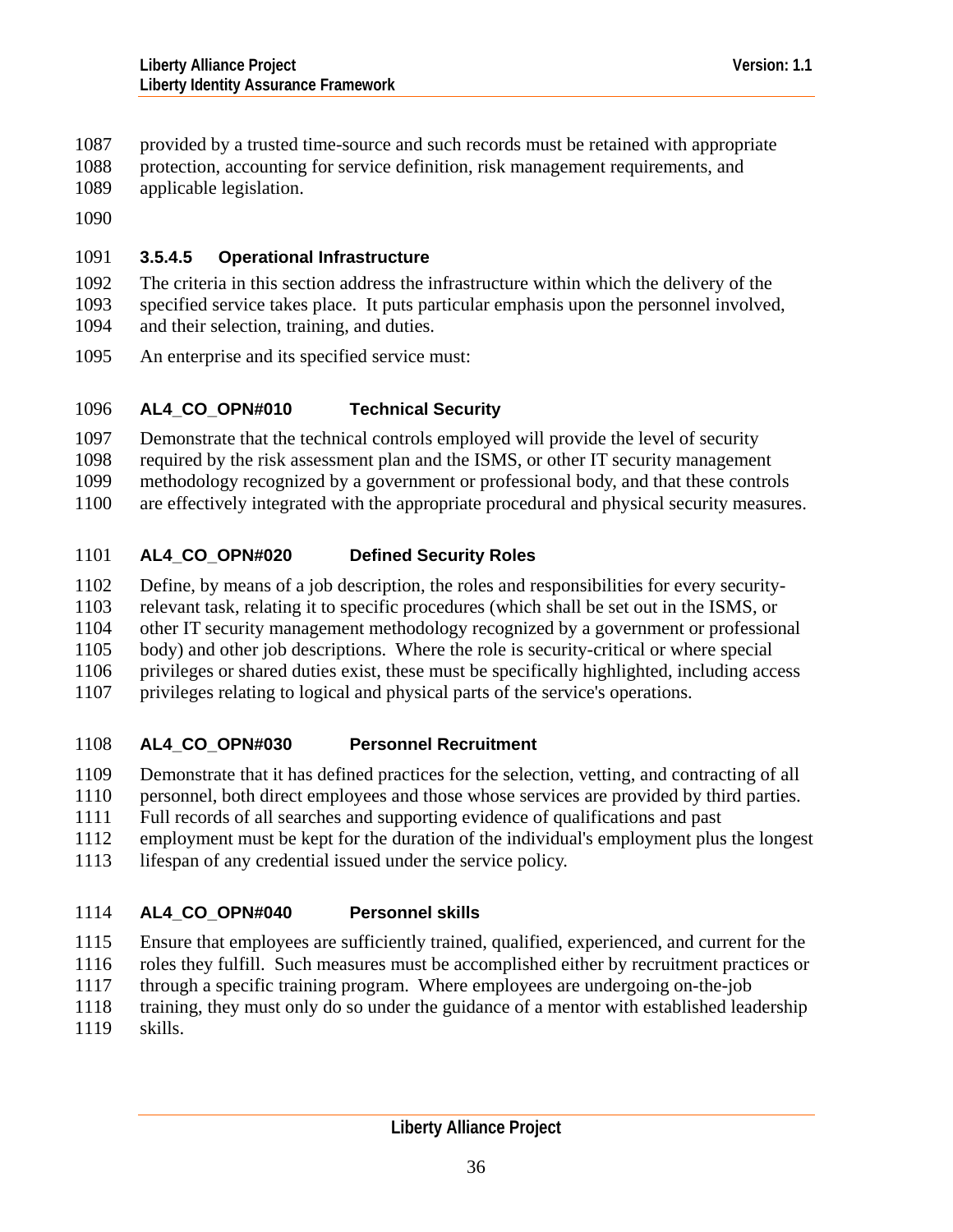# 1120 **AL4\_CO\_OPN#050 Adequacy of Personnel resources**

- 1121 Have sufficient staff to operate the specified service according to its policies and
- 1122 procedures**.**

#### 1123 **AL4\_CO\_OPN#060 Physical access control**

1124 1125 Apply physical access control mechanisms to ensure access to sensitive areas is restricted to authorized personnel.

#### 1126 **AL4\_CO\_OPN#070 Logical access control**

- 1127 Employ logical access control mechanisms to ensure access to sensitive system functions
- 1128 and controls is restricted to authorized personnel.
- 1129

# 1130 **3.5.4.6 External Services and Components**

- 1131 This section addresses the relationships and obligations upon contracted parties both to
- 1132 apply the policies and procedures of the enterprise and also to be available for assessment
- 1133 as critical parts of the overall service provision.
- 1134 An enterprise and its specified service must:

### 1135 **AL4\_CO\_ESC#010 Contracted Policies and Procedures**

1136 Where the enterprise uses the services of external suppliers for specific packaged

1137 components of the service or for resources which are integrated with its own operations

1138 and under its controls, ensure that those parties are engaged through reliable and

- 1139 appropriate contractual arrangements which stipulate critical policies, procedures, and
- 1140 practices that the sub-contractor is required to fulfill.

### 1141 **AL4\_CO\_ESC#020 Visibility of Contracted Parties**

- 1142 Where the enterprise uses the services of external suppliers for specific packaged
- 1143 components of the service or for resources which are integrated with its own operations
- 1144 and under its controls, ensure that contractors' compliance with contractually stipulated
- 1145 policies and procedures, and thus with the IAEG's assessment criteria, can be proven and
- 1146 subsequently monitored.
- 1147

# 1148 **3.5.4.7 Secure Communications**

1149 An enterprise and its specified service must: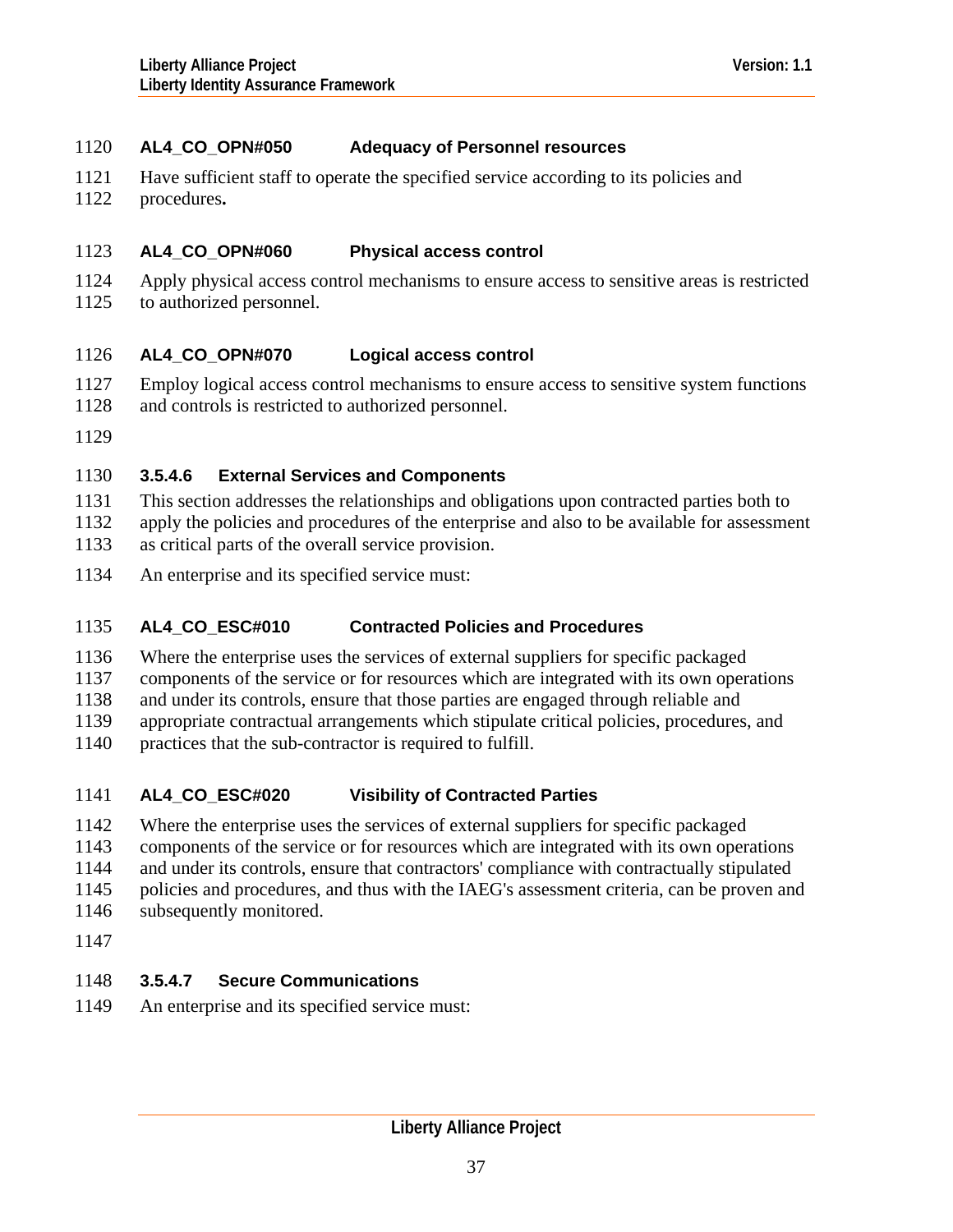# 1150 **AL4\_CO\_SCO#010 Secure remote communications**

- 1151 If the specific service components are located remotely from and communicate over a
- 1152 public or unsecured network with other service components or other CSP(s) it services,
- 1153 the communications must be cryptographically authenticated by an authentication
- 1154 protocol that meets the requirements of AL4 and encrypted using an approved encryption
- 1155 method, as established by a national technical authority.

### 1156 **AL4\_CO\_SCO#020 Protection of secrets**

1157 Ensure that:

| 1158 | a) | access to shared secrets shall be subject to discretionary controls which permit         |
|------|----|------------------------------------------------------------------------------------------|
| 1159 |    | access to those roles/applications which need such access;                               |
| 1160 | b) | stored shared secrets are encrypted such that:                                           |
| 1161 |    | the encryption key for the shared secret file is encrypted under a key held<br>Ť.        |
| 1162 |    | in a FIPS 140-2 [FIPS140-2] Level 2 (or higher) validated hardware                       |
| 1163 |    | cryptographic module, or equivalent, as established by a recognized                      |
| 1164 |    | national technical authority, or any FIPS 140-2 Level 3 or 4 cryptographic               |
| 1165 |    | module, or equivalent, as established by a recognized national technical                 |
| 1166 |    | authority, and decrypted only as immediately required for an                             |
| 1167 |    | authentication operation.                                                                |
| 1168 |    | $\mathbf{ii}$<br>they are protected as a key within the boundary of a FIPS 140-2 Level 2 |
| 1169 |    | (or higher) validated hardware cryptographic module, or equivalent, as                   |
| 1170 |    | established by a recognized national technical authority, or any FIPS 140-               |
| 1171 |    | 2 Level 3 or 4 cryptographic module, or equivalent, as established by a                  |
| 1172 |    | recognized national technical authority, and are not exported in plaintext               |
| 1173 |    | from the module.                                                                         |
| 1174 |    | iii<br>they are split by an " <i>n from m</i> " cryptographic secret-sharing method.     |
| 1175 | c) | any long-term (i.e., not session) shared secrets are revealed only to the subscriber     |
| 1176 |    | and the CSP's direct agents (bearing in mind (a) above).                                 |
| 1177 |    |                                                                                          |
|      |    |                                                                                          |

<span id="page-37-0"></span>

# 1178 **3.6 Identity Proofing Service Assessment Criteria**

1179 1180 1181 1182 The Service Assessment Criteria in this section establish the requirements for the technical conformity of identity proofing services at all ALs defined in Section [2](#page-6-0). These criteria apply to a particular kind of electronic trust service (ETS) recognized by the IAEG and to the related credential service provider (CSP)—an identity proofing service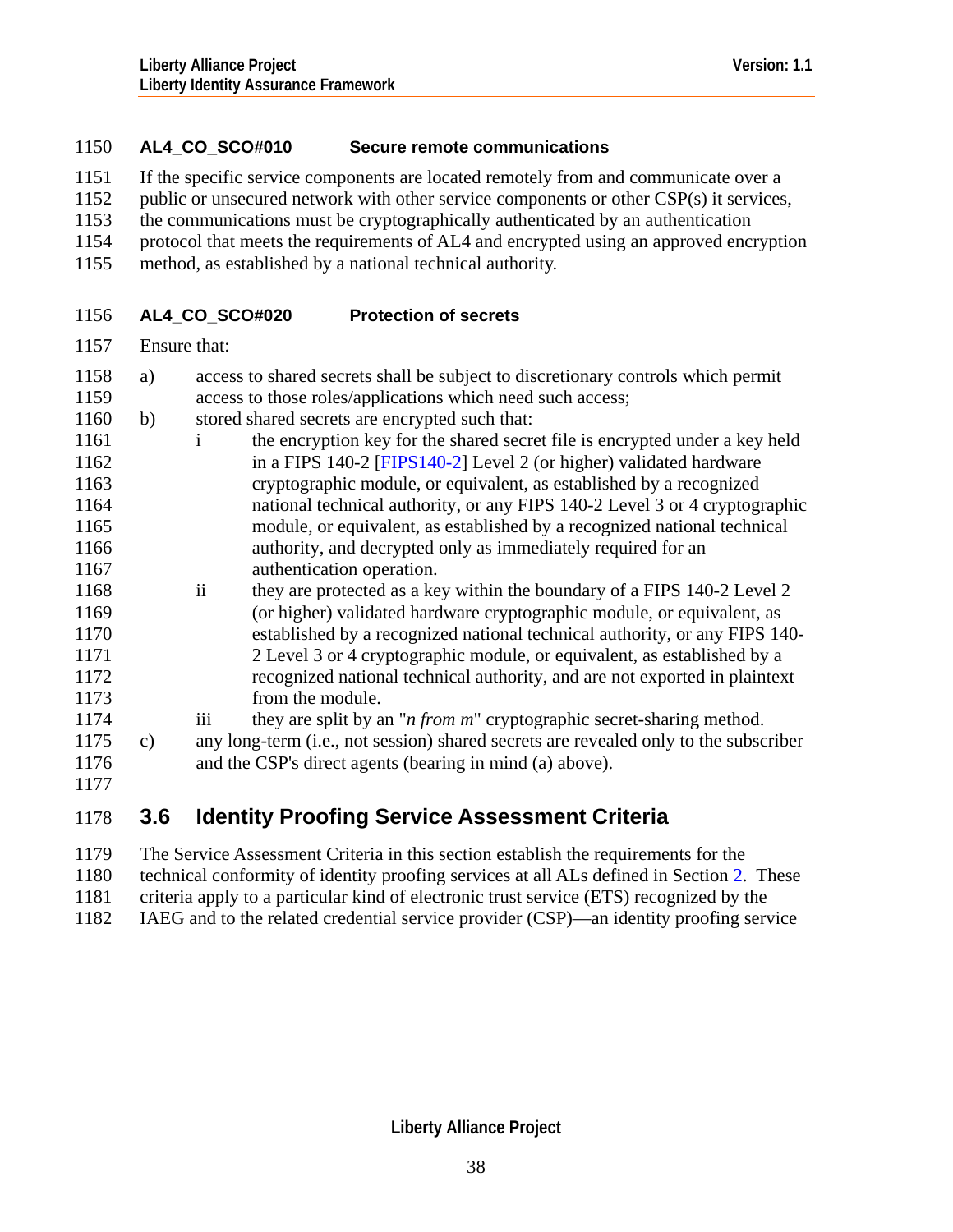- <span id="page-38-1"></span>for both individual identity and institutional identity credentials<sup>[1](#page-38-0)</sup>. (For definitions of 1183
- terms used in this section, see Section [6\)](#page-116-0). These criteria are generally referred to 1184
- 1185 elsewhere within IAEG documentation as ID-SAC [[ID-SAC\]](#page-126-0).
- 1186 These criteria do not address the delivery of a credential to the applicant/subscriber,
- 1187 1188 which is dealt with by the Credential Management SAC (CM-SAC), described in Section [3.7](#page-56-0).
- 1189 These criteria may only be used in an assessment in one of the following circumstances:
- 1191 1190 • In conjunction with the Common Organizational SAC (CO-SAC), described in Section [3.5](#page-12-0), for a standalone identity proofing service.
- 1193 1194 1192 • In combination with one or more other SACs that must include the CO-SAC and where the identity proofing functions that these criteria address form part of a larger service offering.

1195 1196 Note: Some of the SAC-identifying numbers are not used in all of the ALs. In such cases, the particular SAC number has been reserved where not used and skipped.

# 1197 **3.6.1 Assurance Level 1**

- 1198 **3.6.1.1 Policy**
- 1199 An enterprise or specified service must:

## 1200 **AL1\_ID\_POL#010 Unique service identity**

- 1201 Ensure that a unique identity is attributed to the specific service, such that credentials
- 1202 1203 issued by it can be distinguishable from those issued by other services, including services operated by the same enterprise.

## 1204 **AL1\_ID\_POL#020 Unique subject identity**

- 1205 Ensure that each applicant's identity is unique within the service's community of subjects
- 1206 and uniquely associable with tokens and/or credentials issued to that identity.
- <span id="page-38-0"></span>1207

 $\overline{a}$ 

<sup>&</sup>lt;sup>1</sup> Identity proofing processes for entities that are not human persons will vary by assurance level and will utilize existing SSL and EV SSL issuance requirements from the CA Browser Forum for the appropriate level of assurance. Non-individual verification requirements will be attached as an appendix to this document.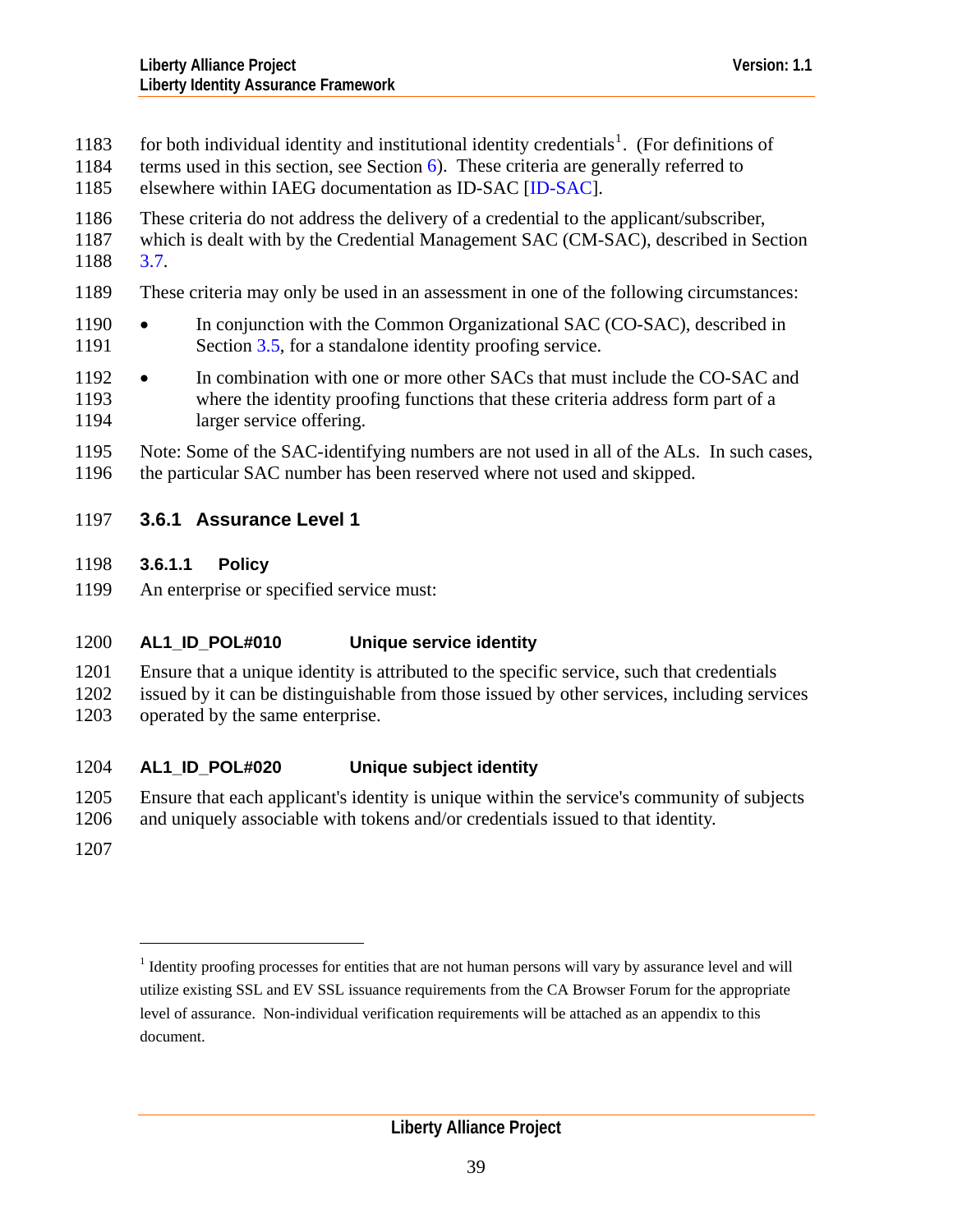# <span id="page-39-0"></span>1208 **3.6.1.2 Identity Verification**

# 1209 *3.6.1.2.1 In-Person Public Verification*

1210 An enterprise or specified service must:

#### 1211 **AL1\_ID\_IPV#010 Required evidence**

- 1212 Accept a self-assertion of identity.
- 1213 **AL1\_ID\_IPV#020 Evidence checks**
- 1214 Accept self-attestation of evidence.
- 1215

# 1216 *3.6.1.2.2 Remote Public Verification*

- 1217 If the specific service offers remote identity proofing to applicants with whom it has no
- 1218 previous relationship, then it must comply with the criteria in this section.
- 1219 An enterprise or specified service must:

### 1220 **AL1\_ID\_RPV#010 Required evidence**

1221 Require the applicant to provide a contact telephone number or email address.

#### 1222 **AL1\_ID\_RPV#020 Evidence checks**

- 1223 Verify the provided information by either:
- 1224 a) confirming the request by calling the number.
- 1226 1225 b) successfully sending a confirmatory email and receiving a positive acknowledgement.
- 1227

# 1228 *3.6.1.2.3 Secondary Verification*

1229 In each of the above cases, an enterprise or specified service must:

### 1230 **AL1\_ID\_SCV#010 Secondary checks**

- 1231 Have in place additional measures (e.g., require additional documentary evidence, delay
- 1232 completion while out-of-band checks are undertaken) to deal with any anomalous
- 1233 circumstances that can be reasonably anticipated (e.g., a legitimate and recent change of
- 1234 address that has yet to be established as the address of record).
- 1235

# 1236 **3.6.1.3 Verification Records**

1237 No criteria.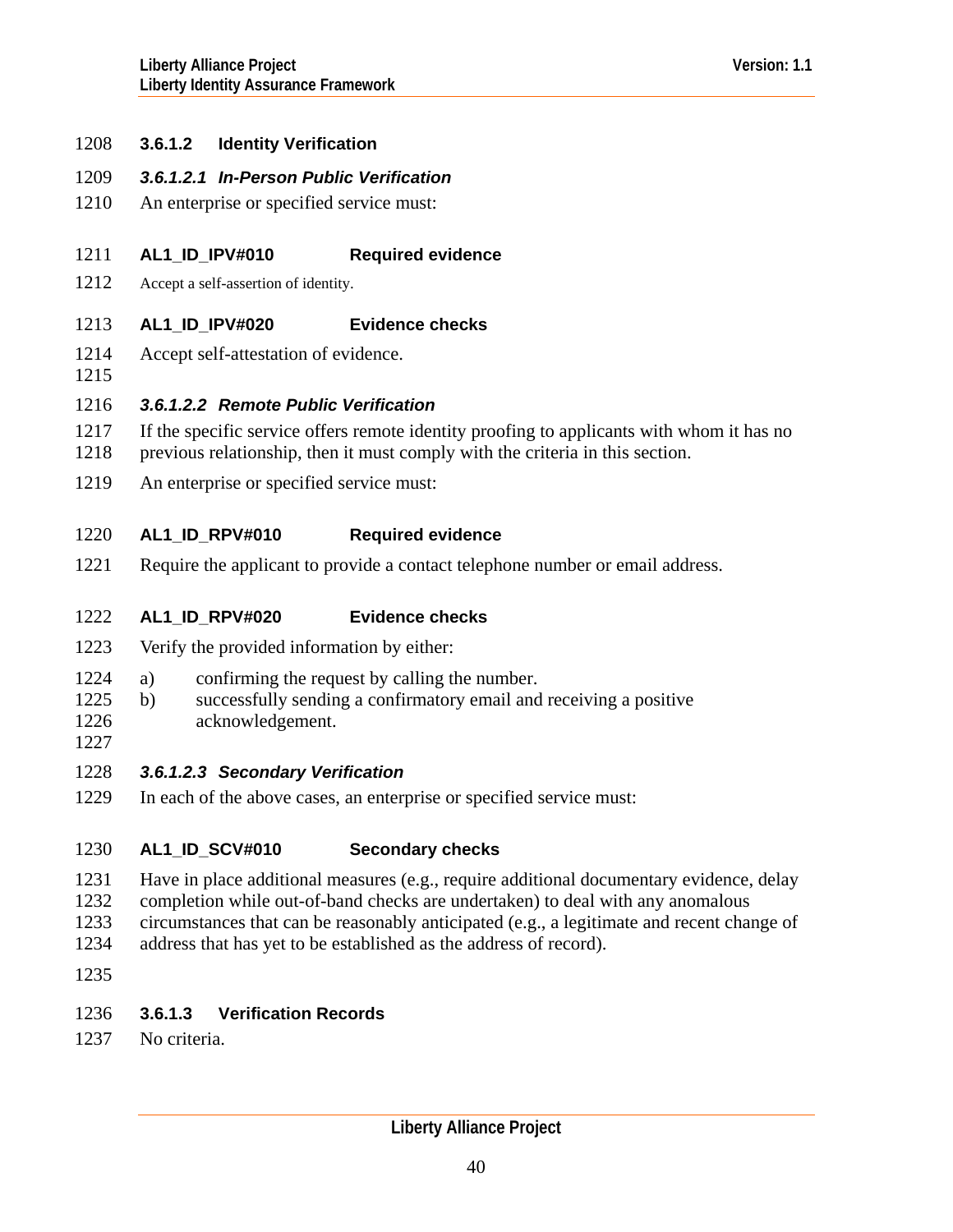# <span id="page-40-1"></span>1238 **3.6.2 Assurance Level 2**

# 1239 **3.6.2.1 Policy**

The specific service must show that it applies identity proofing policies and procedures and that it retains appropriate records of identity proofing activities and evidence. 1240 1241

1242 The enterprise or specified service must:

### 1243 **AL2\_ID\_POL#010 Unique service identity**

1244 1245 1246 Ensure that a unique identity is attributed to the specific service, such that credentials issued by it can be distinguishable from those issued by other services, including services operated by the same enterprise.

### 1247 **AL2\_ID\_POL#020 Unique subject identity**

1248 1249 Ensure that each applicant's identity is unique within the service's community of subjects and uniquely associable with tokens and/or credentials issued to that identity.

### 1250 **AL2\_ID\_POL#030 Published Proofing Policy**

1251 Publish the Identity Proofing Policy under which it verifies the identity of applicants<sup>[2](#page-40-0)</sup> in

1252 form, language, and media accessible to the declared community of users.

### 1253 **AL2\_ID\_POL#040 Adherence to Proofing Policy**

1254 1255 1256 Perform all identity proofing strictly in accordance with its published Identity Proofing Policy, through application of the procedures and processes set out in its Identity Proofing Practice Statement.

1257

 $\overline{a}$ 

# 1258 **3.6.2.2 Identity Verification**

1259 The specific service must offer at least one of the following classes of identity proofing

1260 service and may offer any additional sets it chooses, subject to the nature and the

<span id="page-40-0"></span>1261 entitlement of the CSP concerned.

 $2$  For an identity proofing service that is within the management scope of a credential management service provider, this should be the credential management service's definitive policy; for a stand-alone identity proofing service, the policy may be either that of a client who has defined one through contract, the ID service's own policy or a separate policy that explains how the client's policies will be complied with.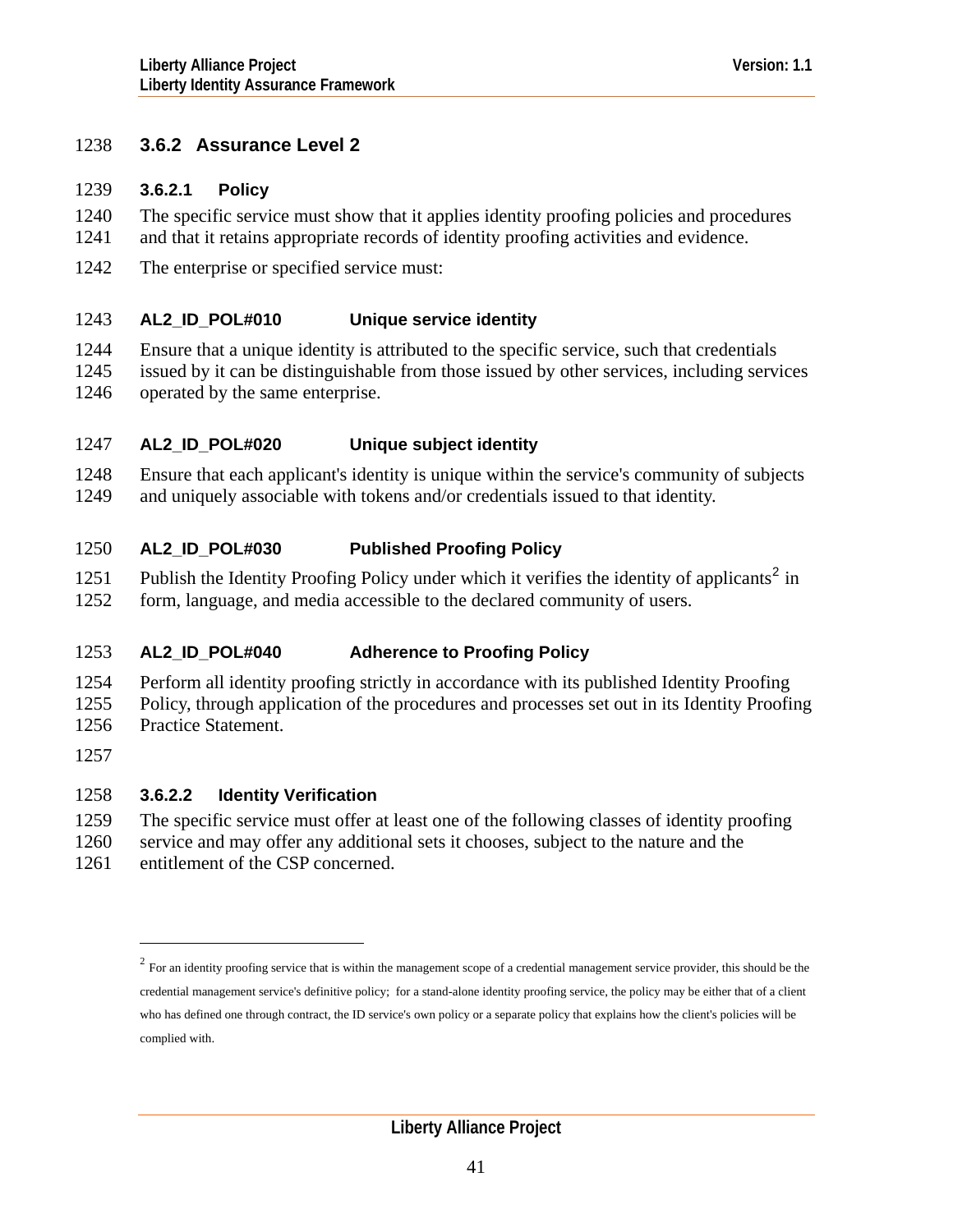# <span id="page-41-0"></span>1262 *3.6.2.2.1 In-Person Public Verification*

- If the specific service offers in-person identity proofing to applicants with whom it has no 1263
- previous relationship, then it must comply with the criteria in this section. 1264
- 1265 The enterprise or specified service must:

### 1266 **AL2\_ID\_IPV#010 Required evidence**

1267 1268 Ensure that the applicant is in possession of a primary Government Picture ID document that bears a photographic image of the holder.

### 1269 **AL2\_ID\_IPV#020 Evidence checks**

- 1270 Ensure that the presented document:
- 1272 1271 a) appears to be a genuine document properly issued by the claimed issuing authority and valid at the time of application;
- 1273 b) bears a photographic image of the holder that matches that of the applicant;
- 1275 1274 c) states an address at which the applicant can be contacted.

# 1276 *3.6.2.2.2 Remote Public Verification*

- 1277 1278 If the specific service offers remote identity proofing to applicants with whom it has no previous relationship, then it must comply with the criteria in this section.
- 1279 An enterprise or specified service must:

## 1280 **AL2\_ID\_RPV#010 Required evidence**

- 1281 1282 1283 Ensure that the applicant submits the references of and attests to current possession of at least one primary Government Picture ID document, and either a second Government ID or
- 1284 a) an employee or student ID number; or
- 1286 1285 b) a financial account number (e.g., checking account, savings account, loan or credit card); or
- 1288 1287 c) a utility service account number (e.g., electricity, gas, or water) for an address matching that in the primary document.
- 1289 1290 Ensure that the applicant provides additional verifiable personal information that at a minimum must include:
- 1291 a) a name that matches the referenced photo-ID;
- 1292 b) date of birth; and
- 1293 c) current address or personal telephone number.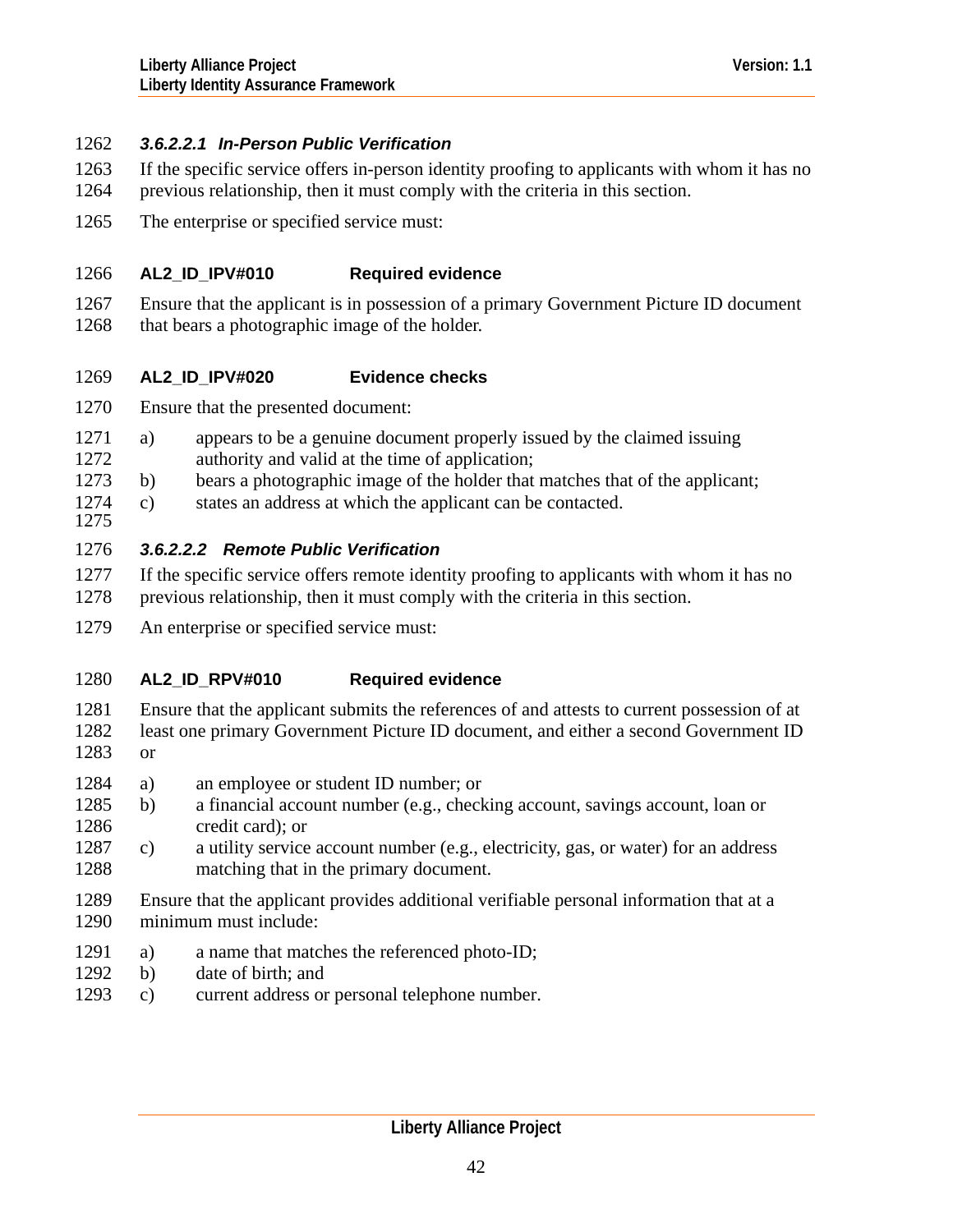<span id="page-42-0"></span>Additional information may be requested so as to ensure a unique identity, and alternative 1294

information may be sought where the enterprise can show that it leads to at least the same degree of certitude when verified. 1295 1296

## 1297 **AL2\_ID\_RPV#020 Evidence checks**

1298 1299 Inspection and analysis of records against the provided identity references with the specified issuing authorities/institutions or through similar databases:

- 1300 a) the existence of such records with matching name and reference numbers;
- 1302 1301 b) corroboration of date of birth, current address of record, and other personal information sufficient to ensure a unique identity.
- 1303 1304

1305 Confirm address of record by at least one of the following means:

- 1307 1306 a) RA sends notice to an address of record confirmed in the records check and receives a mailed or telephonic reply from applicant; or
- 1309 1310 1308 b) RA issues credentials in a manner that confirms the address of record supplied by the applicant, for example by requiring applicant to enter on-line some information from a notice sent to the applicant; or
- 1312 1313 1311 c) RA issues credentials in a manner that confirms ability of the applicant to receive telephone communications at telephone number or email at email address associated with the applicant in records. Any secret sent over an unprotected
- 1314 channel shall be reset upon first use.
- 1315

1316 1317 Additional checks may be performed so as to establish the uniqueness of the claimed identity, and alternative checks may be performed where the enterprise can show that they

- 1318 lead to at least the same degree of certitude.
- 1319

# 1320 *3.6.2.2.3 Current Relationship Verification*

- 1321 1322 If the specific service offers identity proofing to applicants with whom it has a current relationship, then it must comply with the criteria in this section.
- 1323 The enterprise or specified service must:

## 1324 **AL2\_ID\_CRV#010 Required evidence**

1325 1326 Ensure that it has previously exchanged a shared secret (e.g., a PIN or password) that meets entropy requirements for the AL with the applicant.

## 1327 **AL2\_ID\_CRV#020 Evidence checks**

1328 Ensure that it has: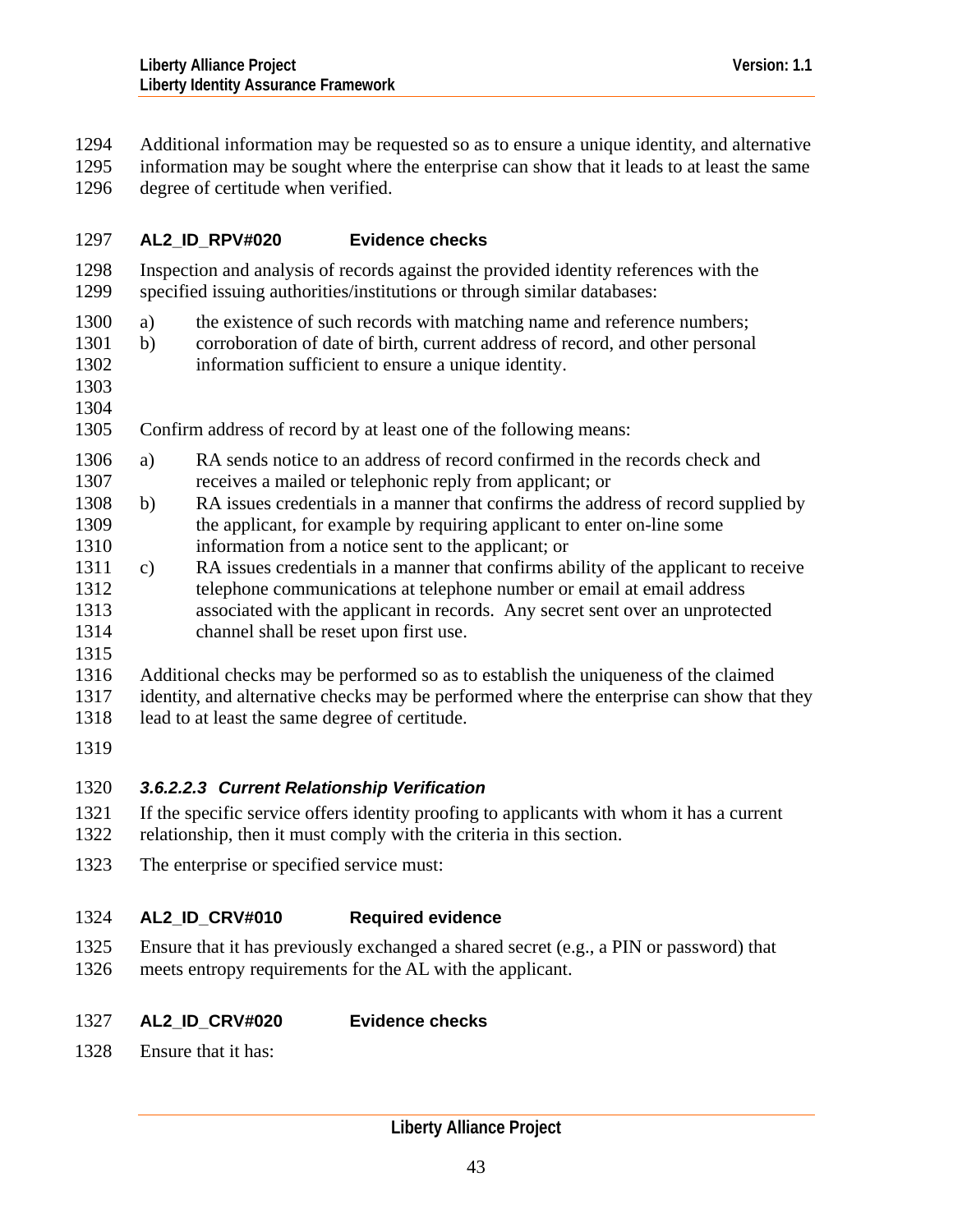- <span id="page-43-0"></span>1329 a) only issued the shared secret after originally establishing the applicant's identity
- with a degree of rigor equivalent to that required under either the AL2 (or higher) requirements for in-person or remote public verification 1330 1331
- 1333 1332 b) an ongoing business relationship sufficient to satisfy the enterprise of the applicant's continued personal possession of the shared secret.
- 1334

# 1335 *3.6.2.2.4 Affiliation Verification*

1336 1337 1338 1339 If the specific service offers identity proofing to applicants on the basis of some form of affiliation, then it must comply with the criteria in this section for the purposes of establishing that affiliation, in addition to the previously stated requirements for the verification of the individual's identity.

1340 The enterprise or specified service must:

## 1341 **AL2\_ID\_AFV#010 Required evidence**

- 1342 Ensure that the applicant possesses:
- 1343 a) identification from the organization with which it is claiming affiliation;
- 1345 1344 b) agreement from the organization that the applicant may be issued a credential indicating that an affiliation exists.
- 1346 **AL2\_ID\_AFV#020 Evidence checks**
- 1347 Ensure that the presented documents:
- 1349 1348 a) each appear to be a genuine document properly issued by the claimed issuing authorities and valid at the time of application;
- 1350 b) refer to an existing organization with a contact address;
- 1352 1351 c) indicate that the applicant has some form of recognizable affiliation with the organization;
- 1354 1353 d) appear to grant the applicant an entitlement to obtain a credential indicating its affiliation with the organization.
- 1355

# 1356 *3.6.2.2.5 Secondary Verification*

1357 In each of the above cases, the enterprise or specified service must:

## 1358 **AL2\_ID\_SCV#010 Secondary checks**

- 1359 Have in place additional measures (e.g., require additional documentary evidence, delay
- 1360 completion while out-of-band checks are undertaken) to deal with any anomalous
- 1361 circumstances that can be reasonably anticipated (e.g., a legitimate and recent change of
- 1362 address that has yet to be established as the address of record).
- 1363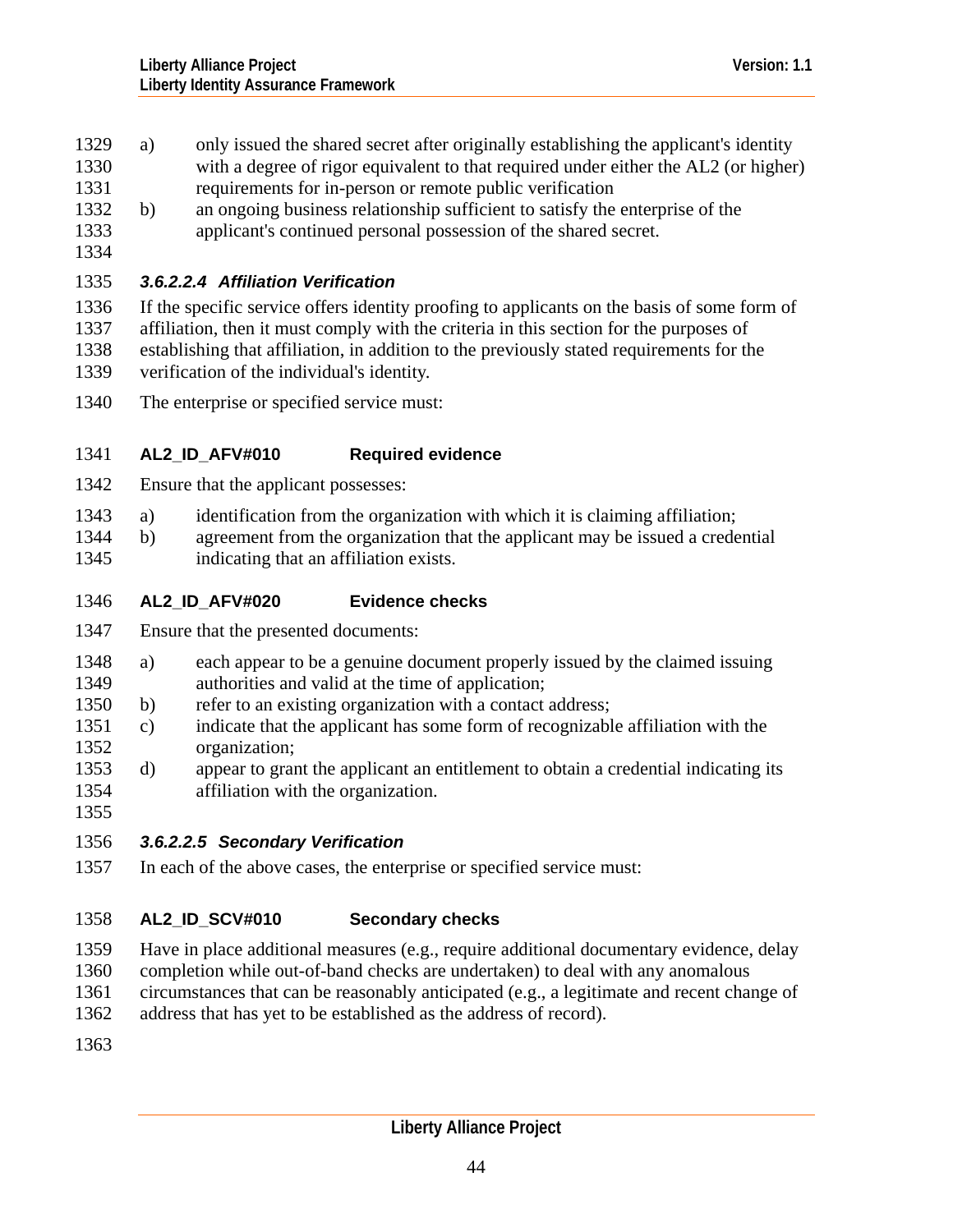# <span id="page-44-0"></span>1364 **3.6.2.3 Verification Records**

- The specific service must retain records of the identity proofing (verification) that it undertakes. 1365 1366
- 1367 An enterprise or specified service must:

### 1368 **AL2\_ID\_VRC#010 Verification Records for Personal Applicants**

- 1369 Log, taking account of all applicable legislative and policy obligations, a record of the
- 1370 1371 facts of the verification process. At a minimum, records of identity information must include:
- 1372 a) the applicant's full name as shown on the government-issued ID;
- 1373 b) the applicant's date of birth;
- 1374 c) the applicant's current address of record;
- 1375 d) the subscriber's current telephone or email address of record;
- 1377 1376 e) type, issuing authority, and reference number(s) of all documents checked in the identity proofing process;
- 1379 1378 f) where required, a telephone or email address for related contact and/or delivery of credentials/notifications;
- 1380 g) any pseudonym used by the applicant in lieu of the verified identity;
- 1381 h) date and time of verification.

## 1382 **AL2\_ID\_VRC#020 Verification Records for Affiliated Applicants**

1383 1384 1385 In addition to the foregoing, log, taking account of all applicable legislative and policy obligations, a record of the additional facts of the verification process. At a minimum, records of identity information must include:

- 1386 a) the subscriber's full name;
- 1387 b) the subscriber's current address of record;
- 1388 c) the subscriber's current telephone or email address of record;
- 1389 d) the subscriber's acknowledgement for issuing the subject with a credential;
- 1391 1390 e) type, issuing authority, and reference number(s) of all documents checked in the identity proofing process.

## 1392 **AL2\_ID\_VRC#030 Record Retention**

- 1393 Either retain, securely, the record of the verification process for the duration of the
- 1394 subscriber account plus 7.5 years, or submit same record to a client CSP that has
- 1395 undertaken to retain the record for the requisite period or longer.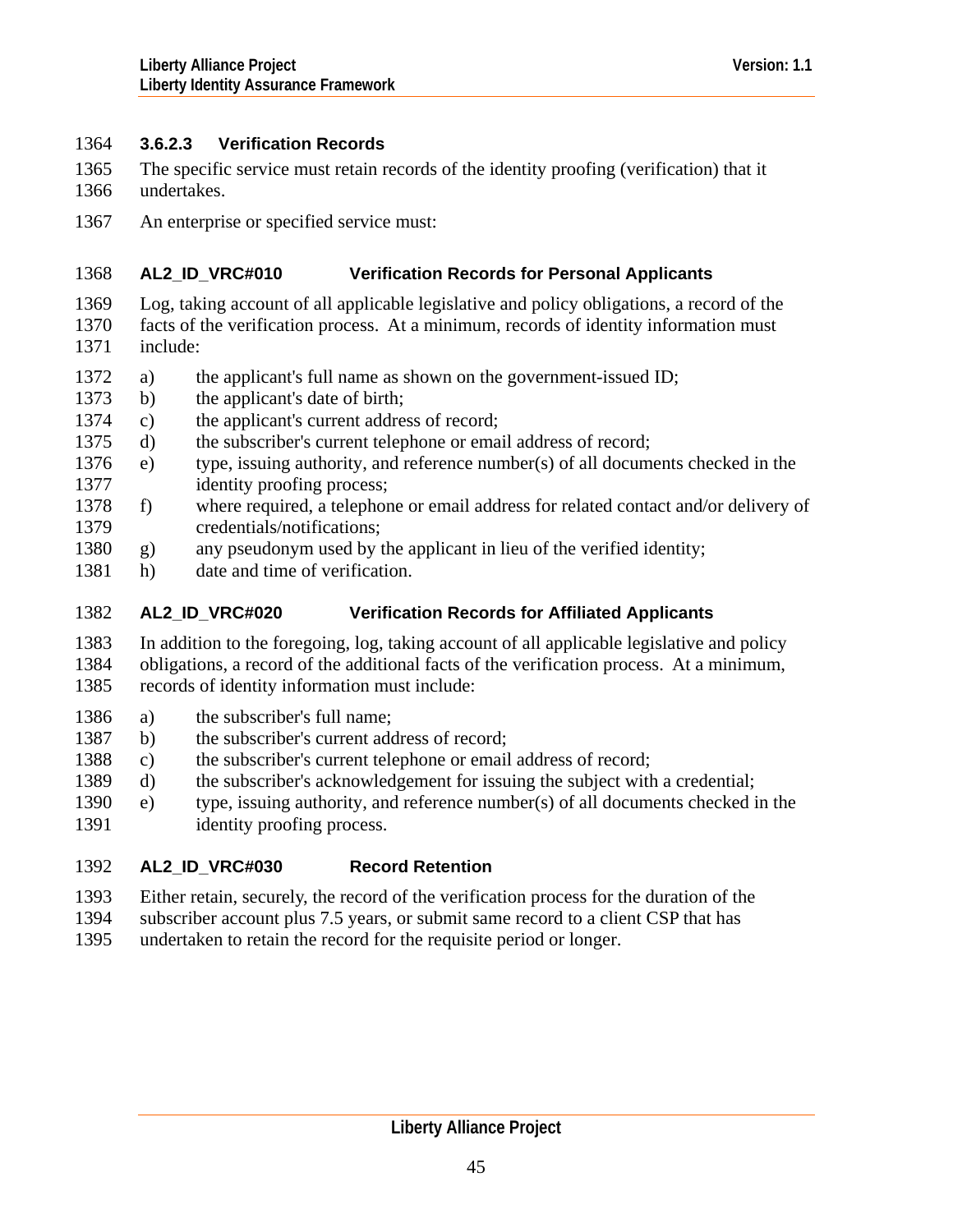# <span id="page-45-1"></span>1396 **3.6.3 Assurance Level 3**

## 1397 **3.6.3.1 Policy**

- The specific service must show that it applies identity proofing policies and procedures and that it retains appropriate records of identity proofing activities and evidence. 1398 1399
- 1400 The enterprise or specified service must:

#### 1401 **AL3\_ID\_POL#010 Unique service identity**

- 1402 1403 Ensure that a unique identity is attributed to the specific service, such that credentials issued by it can be distinguishable from those issued by other services, including services
- 1404 operated by the same enterprise.

### 1405 **AL3\_ID\_POL#020 Unique subject identity**

1406 1407 Ensure that each applicant's identity is unique within the service's community of subjects and uniquely associable with tokens and/or credentials issued to that identity.

#### 1408 **AL3\_ID\_POL#030 Published Proofing Policy**

- 1409 Publish the Identity Proofing Policy under which it verifies the identity of applicants<sup>[3](#page-45-0)</sup> in
- 1410 form, language, and media accessible to the declared community of Users.

### 1411 **AL3\_ID\_POL#040 Adherence to Proofing Policy**

- 1412 Perform all identity proofing strictly in accordance with its published Identity Proofing
- 1413 Policy, applying the procedures and processes set out in its Identity Proofing Practice
- 1414 Statement.

 $\overline{a}$ 

1415

# 1416 **3.6.3.2 Identity Verification**

- 1417 The specific service must offer at least one of the following classes of identity proofing
- 1418 1419 services and may offer any additional services it chooses, subject to the nature and the entitlement of the CSP concerned.
- <span id="page-45-0"></span>

 $3$  For an identity proofing service that is within the management scope of a Credential Management service provider, this should be the Credential Management service's definitive policy; for a stand-alone identity proofing service, the policy may be either that of a client who has defined one through contract, the ID service's own policy or a separate policy that explains how the client's policies will be complied with.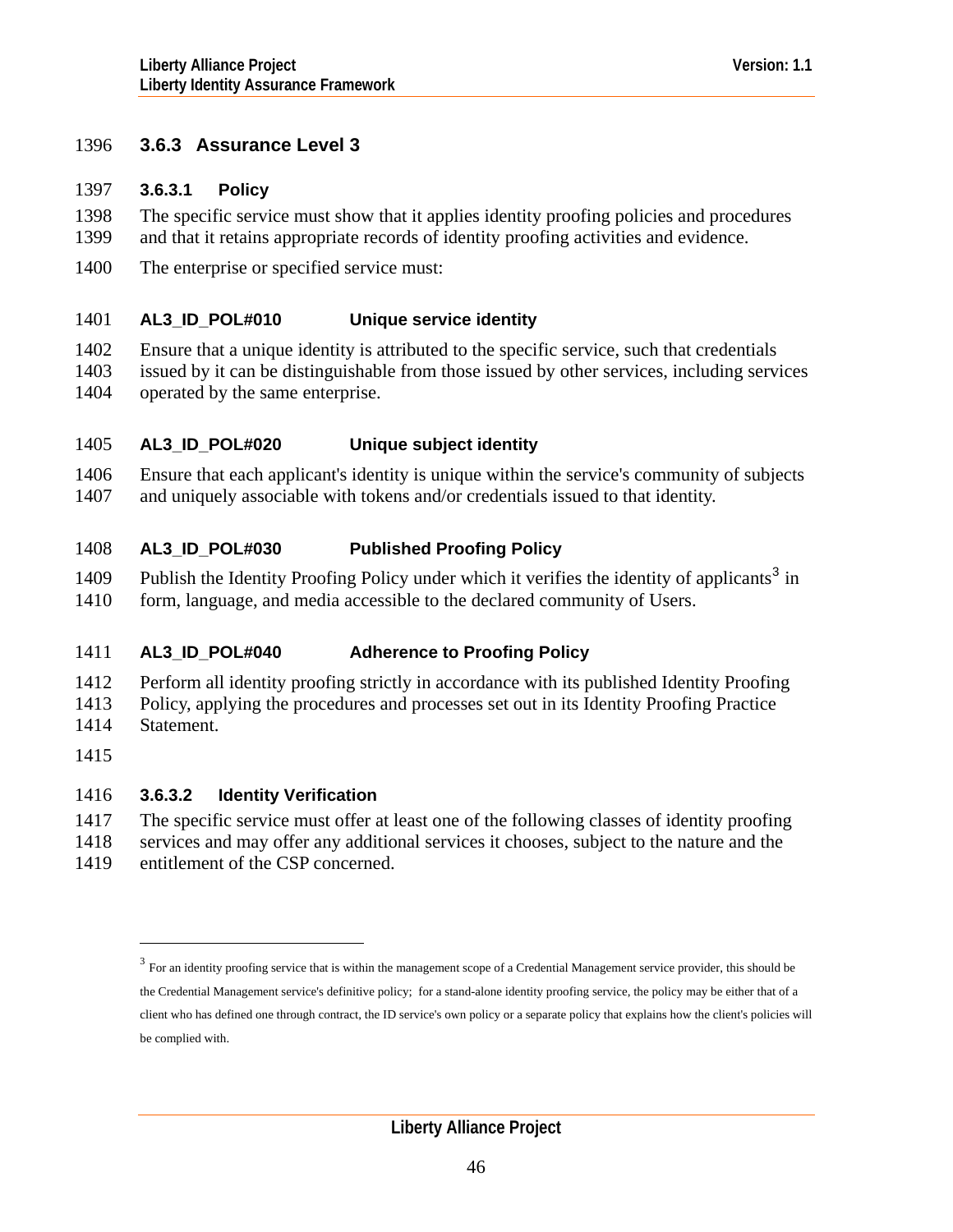# <span id="page-46-0"></span>1420 *3.6.3.2.1 In-Person Public Verification*

- A specific service that offers identity proofing to applicants with whom it has no previous 1421
- relationship must comply with the criteria in this section. 1422
- 1423 The enterprise or specified service must:

### 1424 **AL3\_ID\_IPV#010 Required evidence**

- 1425 Ensure that the applicant is in possession of a primary Government Picture ID document
- 1426 that bears a photographic image of the holder.

### 1427 **AL3\_ID\_IPV#020 Evidence checks**

- 1428 Ensure that the presented document:
- 1430 1429 a) appears to be a genuine document properly issued by the claimed issuing authority and valid at the time of application;
- 1431 b) bears a photographic image of the holder that matches that of the applicant;
- 1432 c) states an address at which the applicant can be contacted;
- 1434 1433 d) is electronically verified by a record check with the specified issuing authority or through similar databases that:
- 1435 1436 i) establishes the existence of such records with matching name and reference numbers;
- 1437 1438 ii) corroborates date of birth, current address of record, and other personal information sufficient to ensure a unique identity.
- 1439

# 1440 *3.6.3.2.2 Remote Public Verification*

- 1441 1442 A specific service that offers remote identity proofing to applicants with whom it has no previous relationship must comply with the criteria in this section.
- 1443 The enterprise or specified service must:

## 1444 **AL3\_ID\_RPV#010 Required evidence**

- 1445 Ensure that the applicant submits the references of and attests to current possession of at
- 1446 1447 least one primary Government Picture ID document, and either a second Government ID or
- 1448 a) an employee or student ID number; or
- 1449 1450 b) a financial account number (e.g., checking account, savings account, loan or credit card); or
- 1451 1452 c) a utility service account number (e.g., electricity, gas, or water) for an address matching that in the primary document.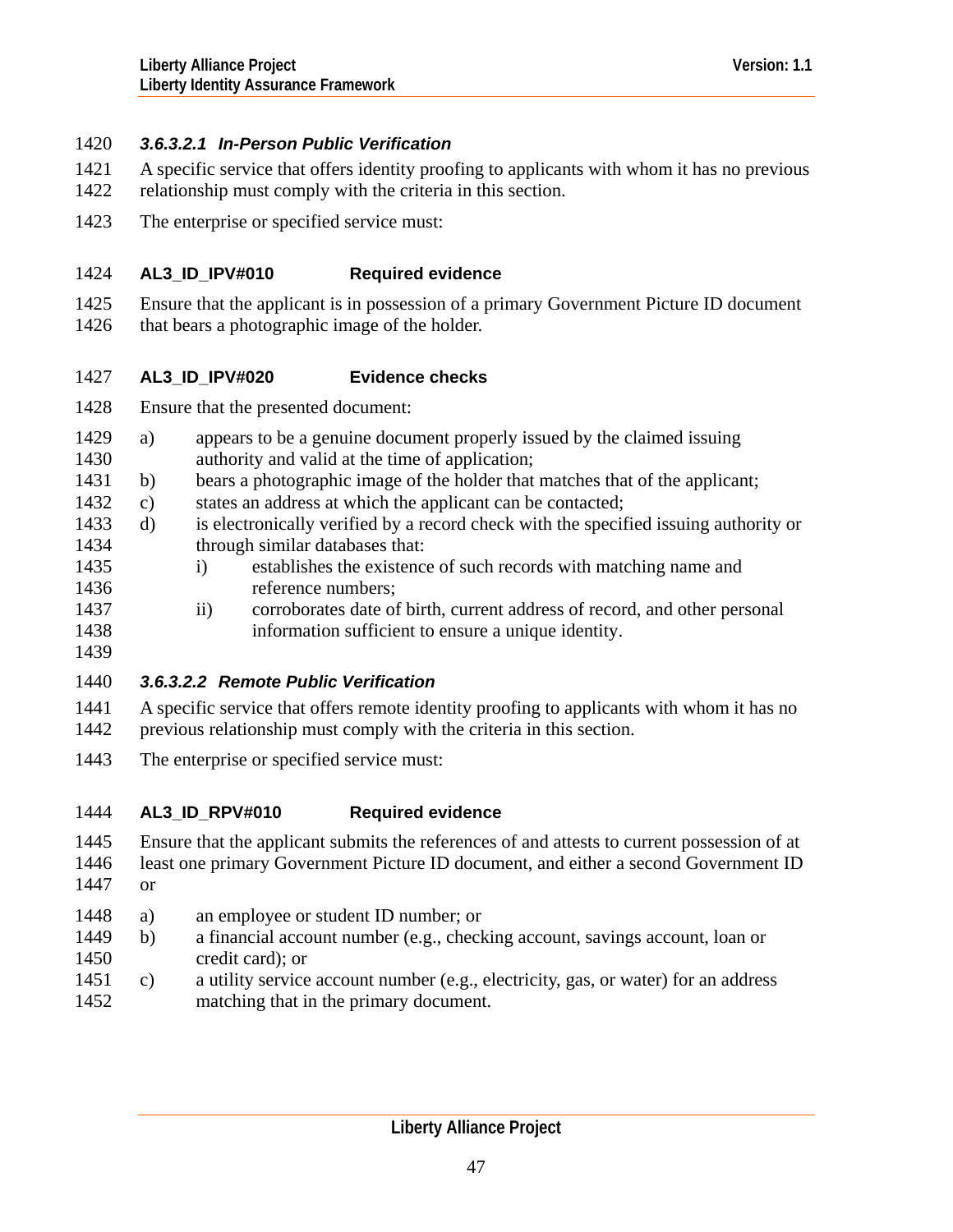<span id="page-47-0"></span>Ensure that the applicant provides additional verifiable personal information that at a minimum must include: 1453 1454 1455 1456 1457 1458 1459 1460 1463 1465 1466 1467 1468 1470 1472 1473 1475 1476 1477 1478 a) a name that matches the referenced photo-ID; b) date of birth; c) current address or personal telephone number **AL3\_ID\_RPV#020 Evidence checks**  Electronically verify by a record check against the provided identity references with the specified issuing authorities/institutions or through similar databases: 1461 a) the existence of such records with matching name and reference numbers; 1462 b) corroboration of date of birth, current address of record or personal telephone number, and other personal information sufficient to ensure a unique identity; 1464 c) dynamic verification of personal information previously provided by or likely to be known only by the applicant. Confirm address of record by at least one of the following means: 1469 a) RA sends notice to an address of record confirmed in the records check and receives a mailed or telephonic reply from applicant; or 1471 b) RA issues credentials in a manner that confirms the address of record supplied by the applicant, for example by requiring applicant to enter on-line some information from a notice sent to the applicant; or 1474 c) RA issues credentials in a manner that confirms ability of the applicant to receive telephone communications at telephone number or e mail at e mail address associated with the applicant in records. Any secret sent over an unprotected channel shall be reset upon first use.

- 1479 1480 1481 Additional checks may be performed so as to establish the uniqueness of the claimed identity, and alternative checks may be performed where the enterprise can show that they lead to at least the same degree of certitude.
- 

# 1482 *3.6.3.2.3 Affiliation Verification*

- 1483 1484 A specific service that offers identity proofing to applicants on the basis of some form of affiliation must comply with the criteria in this section to establish that affiliation and
- 1485 with the previously stated requirements to verify the individual's identity.
- 1486 The enterprise or specified service must:

## 1487 **AL3\_ID\_AFV#010 Required evidence**

1488 Ensure that the applicant possesses: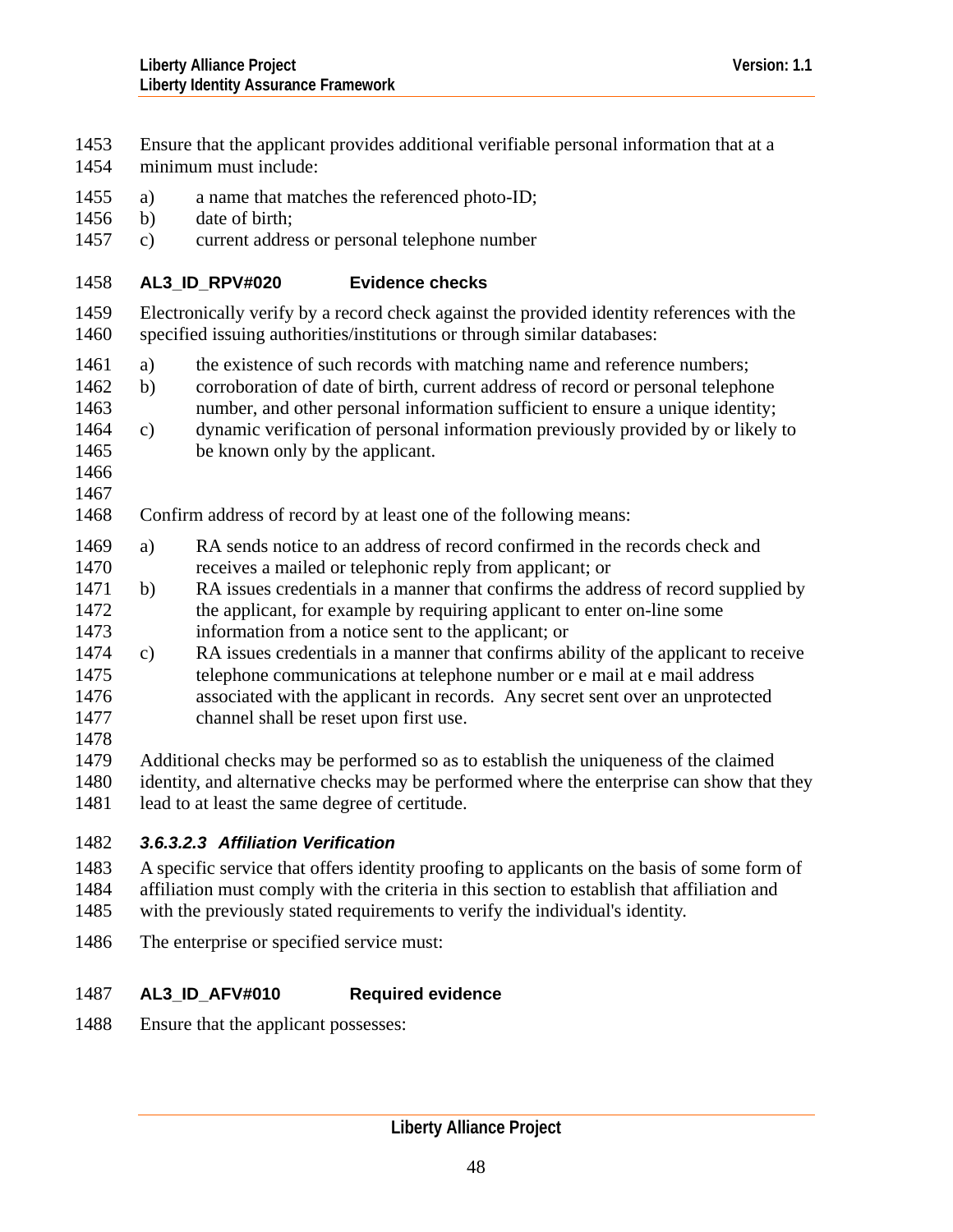- <span id="page-48-0"></span>1489 a) identification from the organization with which it is claiming affiliation;
- 1490 b) agreement from the organization that the applicant may be issued a credential 1491 indicating that an affiliation exists.
- 

## 1492 **AL3\_ID\_AFV#020 Evidence checks**

- 1493 Ensure that the presented documents:
- 1495 1494 a) each appear to be a genuine document properly issued by the claimed issuing authorities and valid at the time of application;
- 1496 b) refer to an existing organization with a contact address;
- 1498 1497 c) indicate that the applicant has some form of recognizable affiliation with the organization;
- 1500 1499 d) appear to grant the applicant an entitlement to obtain a credential indicating an affiliation with the organization.
- 1501

# 1502 *3.6.3.2.4 Secondary Verification*

1503 1504 In each of the above cases, the enterprise or specified service must also meet the following criteria:

## 1505 **AL3\_ID\_SCV#010 Secondary checks**

1506 1507 1508 1509 Have in place additional measures (e.g., require additional documentary evidence, delay completion while out-of-band checks are undertaken) to deal with any anomalous circumstance that can reasonably be anticipated (e.g., a legitimate and recent change of address that has yet to be established as the address of record).

# 1510 **3.6.3.3 Verification Records**

- 1511 1512 The specific service must retain records of the identity proofing (verification) that it undertakes.
- 1513 The enterprise or specified service must:

## 1514 **AL3\_ID\_VRC#010 Verification Records**

- 1515 Log, taking account of all applicable legislative and policy obligations, a record of the
- 1516 facts of the verification process. At a minimum, records of identity information must
- 1517 include:
- 1519 1518 a) the applicant's full name as stated on the primary Government Picture ID documents;
- 1520 b) the applicant's date and place of birth (as declared, but not necessarily verified);
- 1521 c) the applicant's current address of record;
- 1522 d) the subscriber's current telephone or email address of record;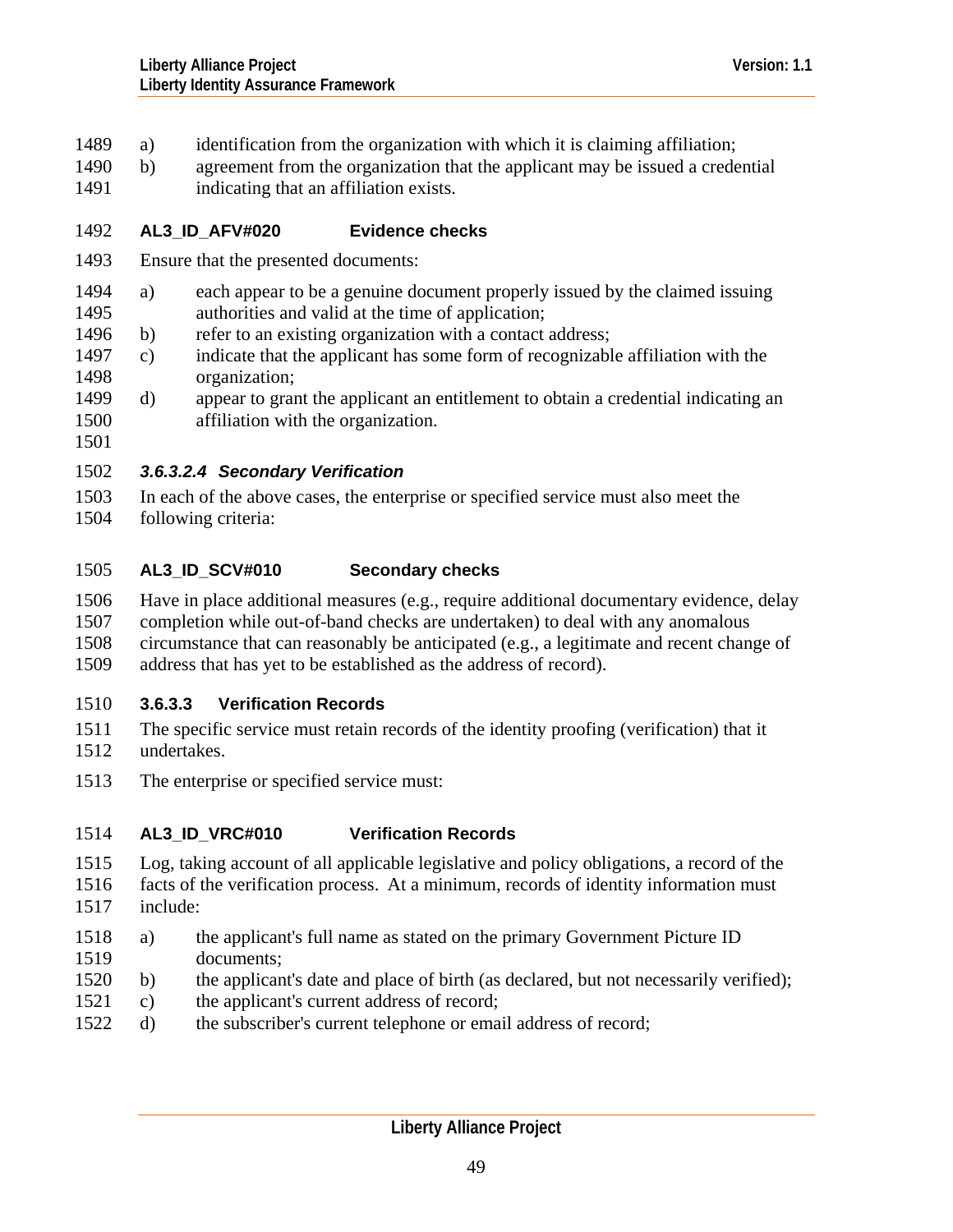- <span id="page-49-0"></span>1523 e) type, issuing authority, and reference number(s) of all documents checked in the
- 1524 identity proofing process;
- 1525 f) any pseudonym used by the applicant in lieu of the verified identity**;**
- 1526 g) date and time of verification;
- 1527 h) identity of the registrar;
- 1529 1528 i) identity of the CSP providing the verification service or the location at which the (in-house) verification was performed.

## 1530 **AL3\_ID\_VRC#020 Verification Records for Affiliated Applicants**

- 1531 In addition to the foregoing, log, taking account of all applicable legislative and policy
- 1532 1533 obligations, a record of the additional facts of the verification process. At a minimum, records of identity information must include:
- 1534 a) the subscriber's full name;
- 1535 b) the subscriber's current address of record;
- 1536 c) the subscriber's current telephone or email address of record;
- 1537 d) the subscriber's acknowledgement of issuing the subject with a credential;
- 1539 1538 e) type, issuing authority, and reference number(s) of all documents checked in the identity proofing process;
- 1541 1540 f) where required, a telephone or email address for related contact and/or delivery of credentials/notifications.

## 1542 **AL3\_ID\_VRC#030 Record Retention**

1543 1544 1545 Either retain, securely, the record of the verification/revocation process for the duration of the subscriber account plus 7.5 years, or submit the same record to a client CSP that has undertaken to retain the record for the requisite period or longer.

# 1546 **3.6.4 Assurance Level 4**

1547 1548 1549 Identity proofing at Assurance Level 4 requires the physical presence of the applicant in front of the registration officer with photo ID or other readily verifiable biometric identity information, as well as the requirements set out by the following criteria.

# 1550 **3.6.4.1 Policy**

- 1551 1552 The specific service must show that it applies identity proofing policies and procedures and that it retains appropriate records of identity proofing activities and evidence.
- 1553 The enterprise or specified service must: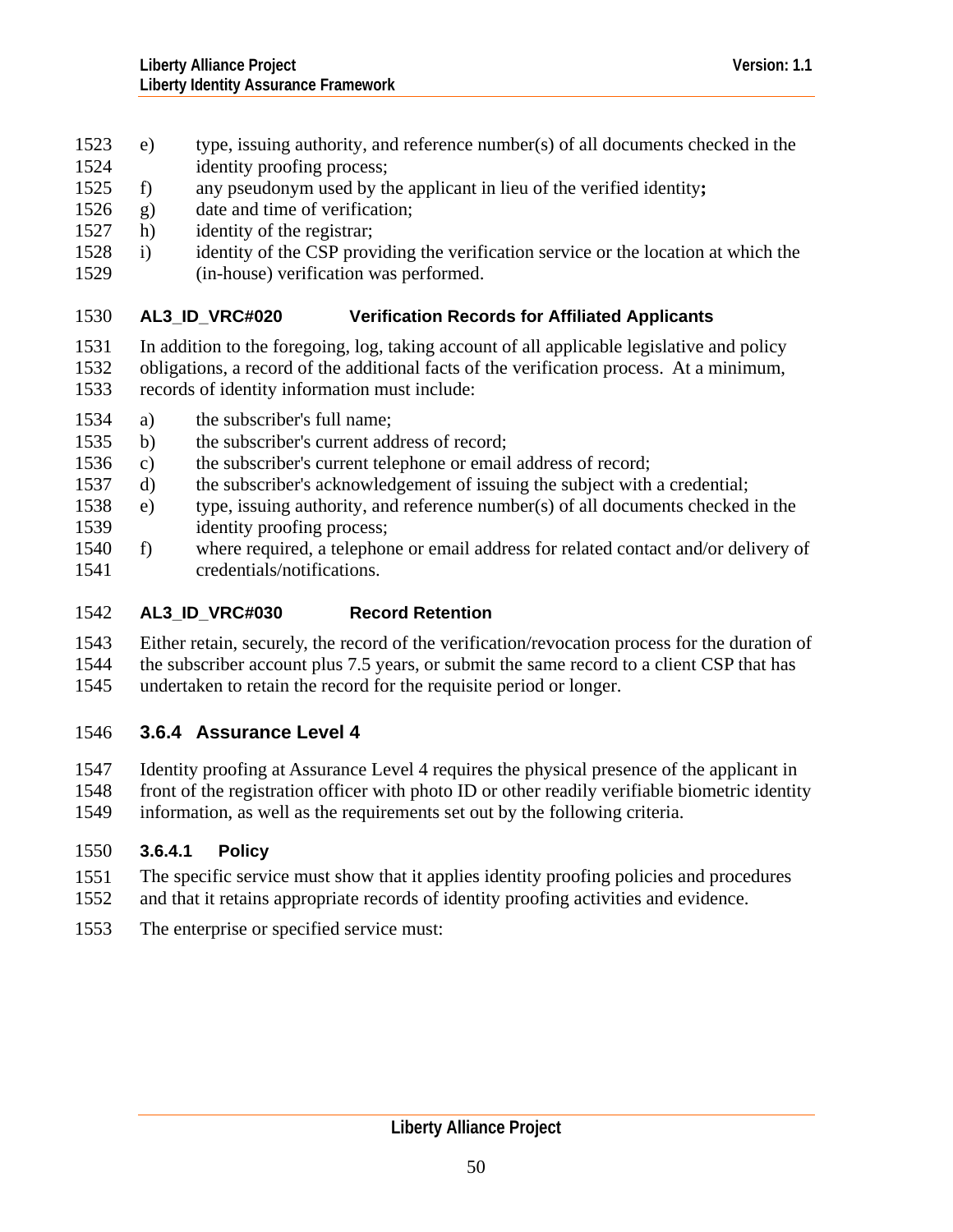# <span id="page-50-1"></span>1554 **AL4\_ID\_POL#010 Unique service identity**

- 1555 Ensure that a unique identity is attributed to the specific service, such that credentials
- 1556 1557 issued by it can be distinguishable from those issued by other services, including services operated by the same enterprise.

#### 1558 **AL4\_ID\_POL#020 Unique subject identity**

1559 1560 Ensure that each applicant's identity is unique within the service's community of subjects and uniquely associable with tokens and/or credentials issued to that identity.

#### 1561 **AL4\_ID\_POL#030 Published Proofing Policy**

1562 1563 Publish the Identity Proofing Policy under which it verifies the identity of applicants<sup>[4](#page-50-0)</sup> in form, language, and media accessible to the declared community of users.

#### 1564 **AL4\_ID\_POL#040 Adherence to Proofing Policy**

- 1565 1566 1567 Perform all identity proofing strictly in accordance with its published Identity Proofing Policy, applying the procedures and processes set out in its Identity Proofing Practice Statement.
- 1568

 $\overline{a}$ 

# 1569 **3.6.4.2 Identity Verification**

- 1570 1571 The specific service may offer only face-to-face identity proofing service. Remote verification is not allowed at this level.
- 1572 The enterprise or specified service must:

## 1573 *3.6.4.2.1 In-Person Public Verification*

#### 1574 **AL4\_ID\_IPV#010 Required evidence**

- 1575 Ensure that the applicant is in possession of:
- 1577 1576 a) a primary Government Picture ID document that bears a photographic image of the holder and either
- <span id="page-50-0"></span>1578 1579 i) secondary Government Picture ID or an account number issued by a regulated financial institution, or

 $4$  For an identity proofing service that is within the management scope of a credential management service provider, this should be the credential management service's definitive policy; for a stand-alone identity proofing service, the policy may be either that of a client which has defined one through contract, the ID service's own policy or a separate policy that explains how the client's policies will be complied with.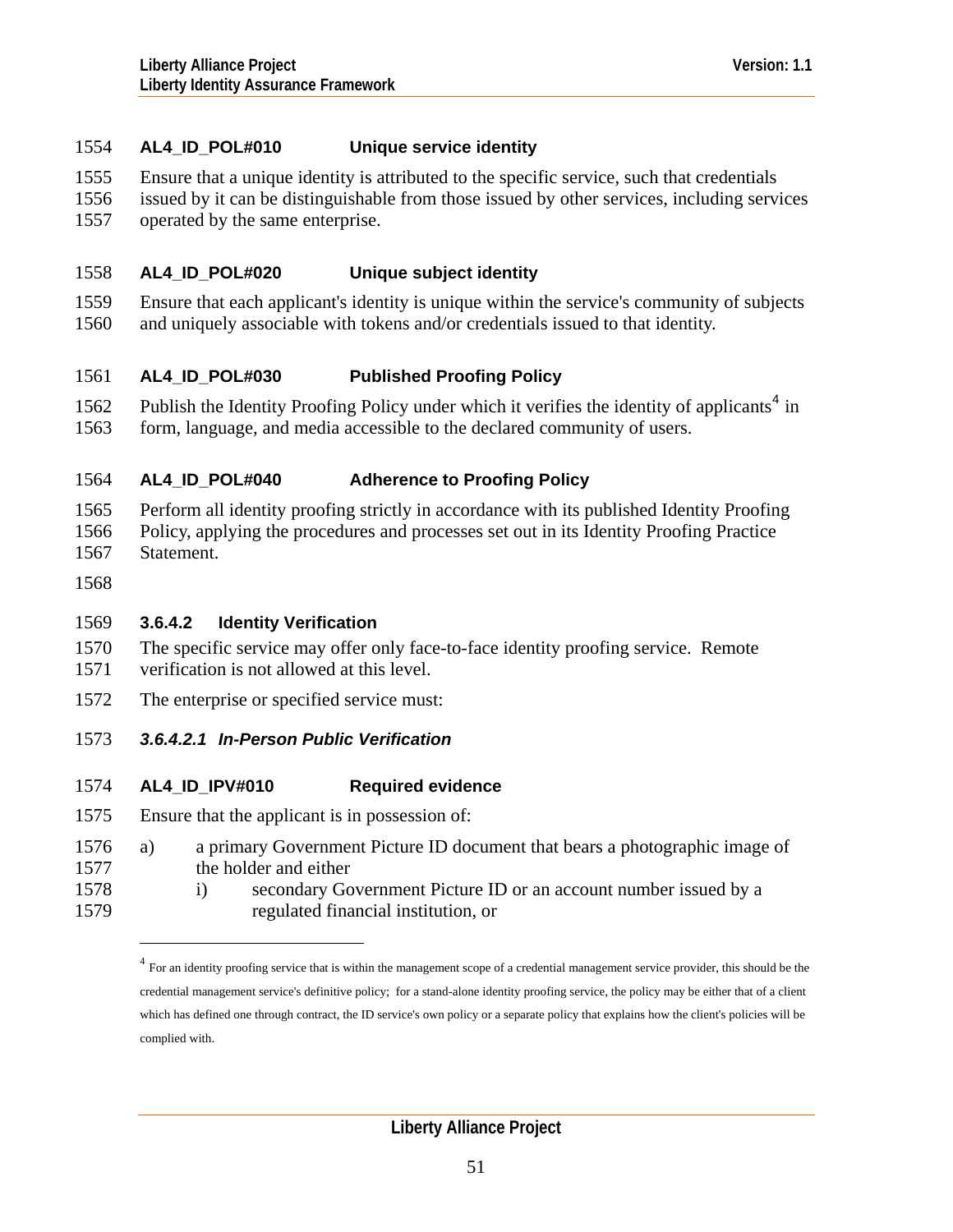| 1580<br>1581<br>1582 | $\overline{11}$ )                      | two items confirming name, and address or telephone number, such as:<br>utility bill, professional license or membership, or other evidence of<br>equivalent standing. |
|----------------------|----------------------------------------|------------------------------------------------------------------------------------------------------------------------------------------------------------------------|
| 1583                 | <b>AL4 ID IPV#030</b>                  | Evidence checks - primary ID                                                                                                                                           |
|                      | $1.504$ $\Box$ $1.1$ $1.1$ $1.1$ $1.1$ |                                                                                                                                                                        |

- 1584 Ensure that the presented document:
- 1586 1585 a) appears to be a genuine document properly issued by the claimed issuing authority and valid at the time of application;
- 1587 b) bears a photographic image of the holder which matches that of the applicant;
- 1588 c) states an address at which the applicant can be contacted;
- 1590 1589 d) is electronically verified by a record check with the specified issuing authority or through similar databases that:
- 1591 1592 i) establishes the existence of such records with matching name and reference numbers;
- 1593 1594 ii) corroborates date of birth, current address of record, and other personal information sufficient to ensure a unique identity.
- 1595 **AL4\_ID\_IPV#040 Evidence checks – secondary ID**

| 1596                 | Ensure that the presented document meets the following conditions: |                                                                                                                                                                               |  |
|----------------------|--------------------------------------------------------------------|-------------------------------------------------------------------------------------------------------------------------------------------------------------------------------|--|
| 1597<br>1598<br>1599 | a)                                                                 | If it is secondary Government Picture ID,<br>appears to be a genuine document properly issued by the claimed issuing<br>a)<br>authority and valid at the time of application, |  |
| 1600<br>1601<br>1602 |                                                                    | bears a photographic image of the holder which matches that of the<br>b)<br>applicant,<br>states an address at which the applicant can be contacted.<br>$\mathbf{c})$         |  |
| 1603<br>1604         | b)                                                                 | If it is a financial institution account number,<br>is verified by a record check with the specified issuing authority or<br>a)                                               |  |
| 1605<br>1606<br>1607 |                                                                    | through similar databases that:<br>establishes the existence of such records with matching name and<br>$\mathbf{i}$<br>reference numbers,                                     |  |
| 1608<br>1609         |                                                                    | corroborates date of birth, current address of record, and other<br>$\mathbf{ii}$<br>personal information sufficient to ensure a unique identity.                             |  |
| 1610<br>1611<br>1612 | $\mathbf{c})$                                                      | If it is two utility bills or equivalent documents,<br>each appears to be a genuine document properly issued by the claimed<br>a)<br>issuing authority,                       |  |
| 1613<br>1614         |                                                                    | corroborates current address of record or telephone number sufficient to<br>b)<br>ensure a unique identity.                                                                   |  |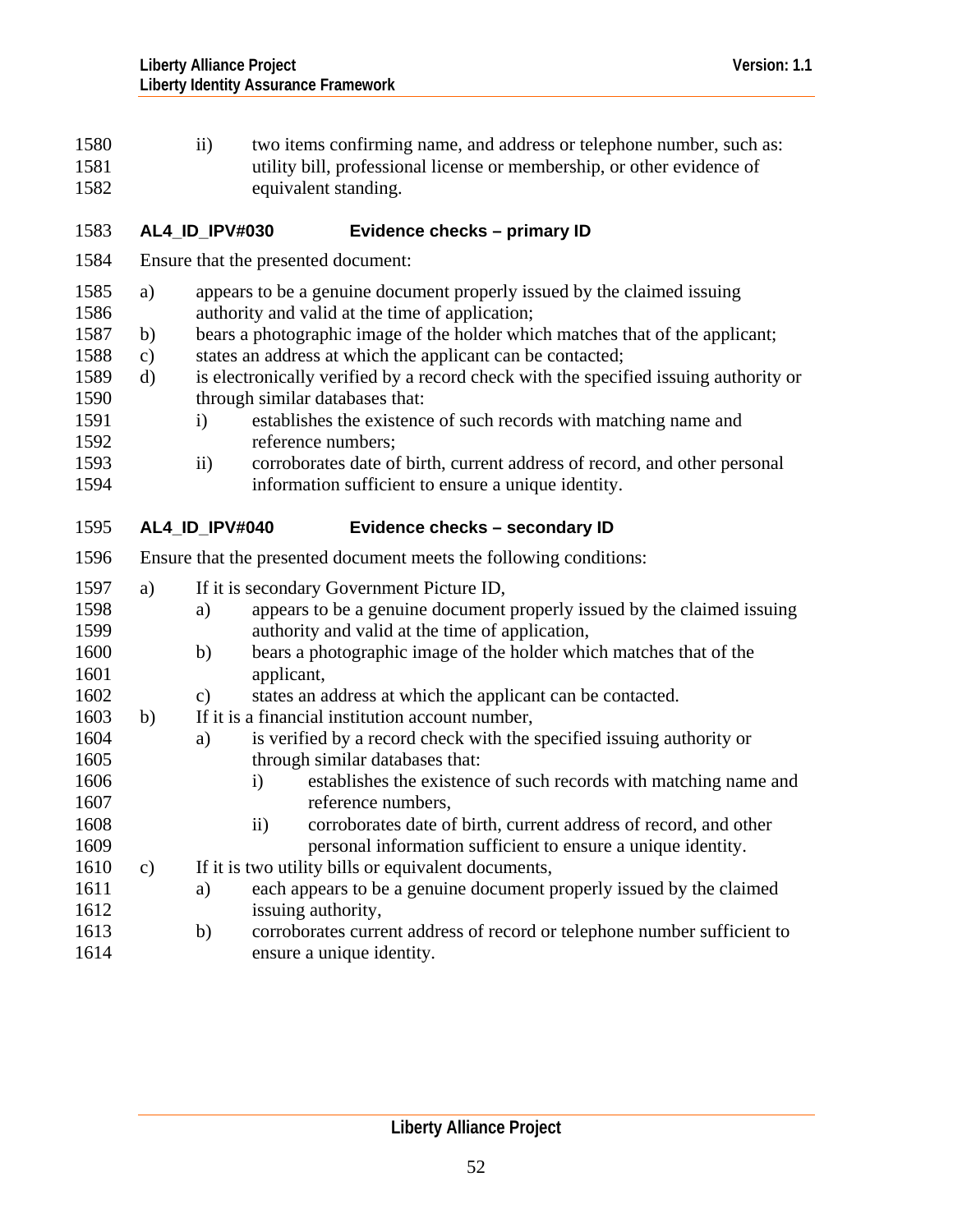# <span id="page-52-0"></span>1615 **AL4\_ID\_IPV#050 Applicant knowledge checks**

- 1616 Where the applicant is unable to satisfy any of the above requirements, that the applicant
- 1617 1618 can provide a unique identifier, such as a Social Security Number (SSN), that matches the claimed identity.
- 1619

# 1620 *3.6.4.2.2 Affiliation Verification*

- 1621 1622 A specific service that offers identity proofing to applicants on the basis of some form of
- 1623 affiliation must comply with the criteria in this section to establish that affiliation, in addition to complying with the previously stated requirements for verifying the
- 1624 individual's identity.
- 1625 The enterprise or specified service must:

## 1626 **AL4\_ID\_AFV#010 Required evidence**

- 1627 Ensure that the applicant possesses:
- 1629 1628 a) identification from the organization with which the applicant is claiming affiliation;
- 1631 1630 b) agreement from the organization that the applicant may be issued a credential indicating that an affiliation exists.

## 1632 **AL4\_ID\_AFV#020 Evidence checks**

- 1633 Ensure that the presented documents:
- 1635 1634 a) each appear to be a genuine document properly issued by the claimed issuing authorities and valid at the time of application;
- 1636 b) refer to an existing organization with a contact address;
- 1638 1637 c) indicate that the applicant has some form of recognizable affiliation with the organization;
- 1640 1639 d) appear to grant the applicant an entitlement to obtain a credential indicating an affiliation with the organization.
- 1641

# 1642 *3.6.4.2.3 Secondary Verification*

1643 1644 In each of the above cases, the enterprise or specified service must also meet the following criteria:

## 1645 **AL4\_ID\_SCV#010 Secondary checks**

1646 1647 Have in place additional measures (e.g., require additional documentary evidence, delay completion while out-of-band checks are undertaken) to deal with any anomalous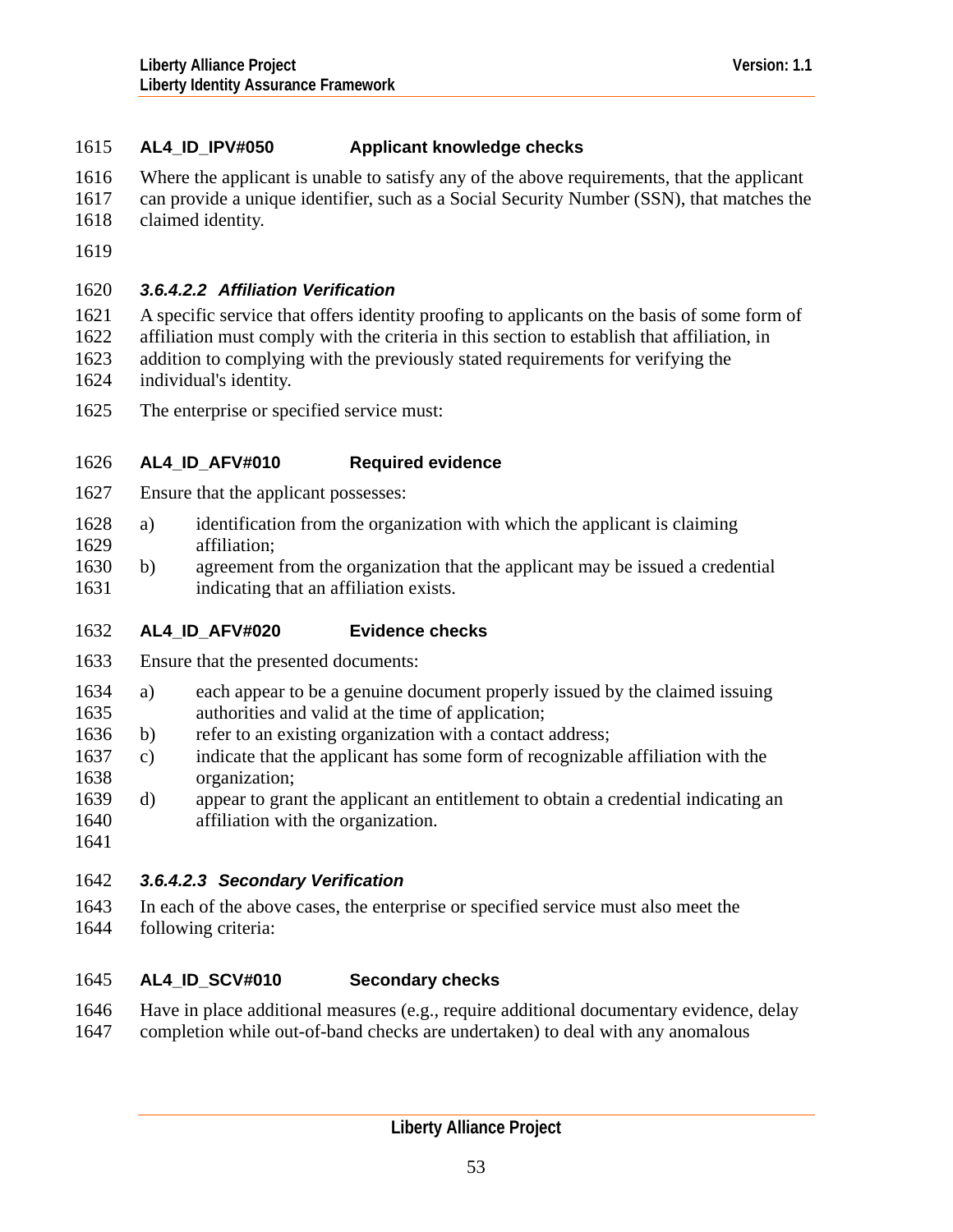- <span id="page-53-0"></span>circumstances that can reasonably be anticipated (e.g., a legitimate and recent change of 1648
- address that has yet to be established as the address of record). 1649
- 1650

# 1651 **3.6.4.3 Verification Records**

- 1652 1653 The specific service must retain records of the identity proofing (verification) that it undertakes.
- 1654 The enterprise or specified service must:

## 1655 **AL4\_ID\_VRC#010 Verification Records for Personal Applicants**

- 1656 1657 1658 Log, taking account of all applicable legislative and policy obligations, a record of the facts of the verification process. At a minimum, records of identity information must include:
- 1659 a) the applicant's full name, as stated on a Government-issued ID document,
- 1660 b) the applicant's date and place of birth (as declared, but not necessarily verified),
- 1661 c) the applicant's current address of record,
- 1663 1662 d) the type, issuing authority, and reference number(s) of all documents checked in the identity proofing process,
- 1665 1664 e) a telephone or email address for related contact and/or delivery of credentials/notifications,
- 1666 f) any pseudonym used by the applicant in lieu of the verified identity,
- 1668 1667 g) a biometric record of the applicant (e.g., a photograph, fingerprint, voice recording),
- 1669 h) date and time of verification issued by a trusted time-source,
- 1670 i) the signature of the applicant,
- 1671 j) identity of the registrar,
- 1673 1672 k) identity of the CSP providing the verification service or the location at which the (in-house) verification was performed.
- 1674 **AL4\_ID\_VRC#020 Verification Records for Affiliated Applicants**
- 1675 In addition to the foregoing, log, taking account of all applicable legislative and policy
- 1676 1677 obligations, a record of the additional facts of the verification process. At a minimum, records of identity information must include:
- 1678 a) the subscriber's full name,
- 1679 b) the subscriber's current address of record,
- 1680 c) the subscriber's current telephone or email address of record,
- 1681 d) the subscriber's authorization for issuing the subject a credential,
- 1683 1682 e) type, issuing authority, and reference number(s) of all documents checked in the identity proofing process,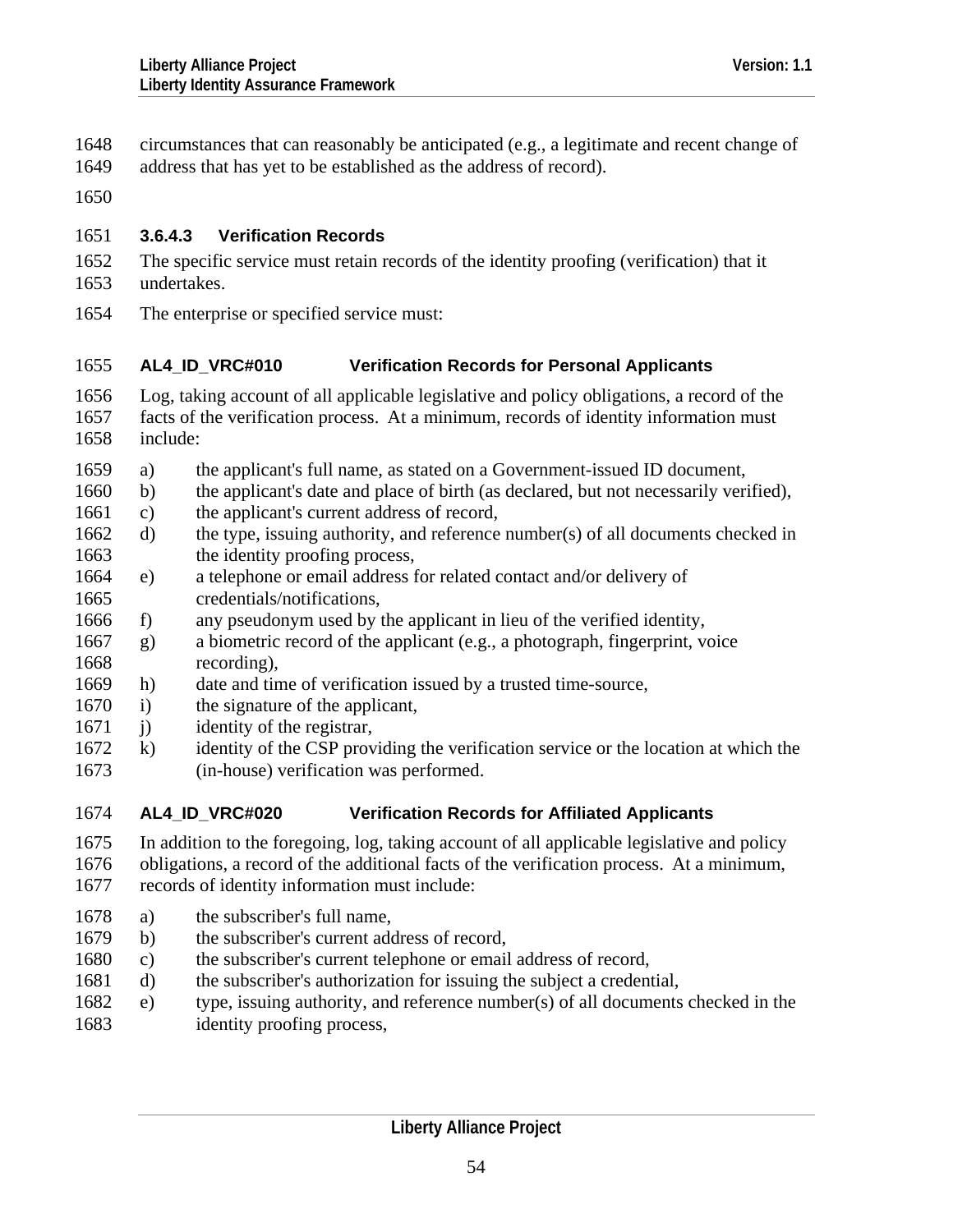1684 f) a biometric record of each required representative of the affiliating organization (e.g., a photograph, fingerprint, voice recording), as determined by that organization's governance rules/charter. 1685 1686

#### 1687 **AL4\_ID\_VRC#030 Record Retention**

1688 1689 Either retain, securely, the record of the verification/revocation process for the duration of the subscriber account plus 10.5 years, or submit the record to a client CSP that has

1690 undertaken to retain the record for the requisite period or longer.

# 1691 **3.6.5 Compliance Tables**

- 1692 1693 Use the following tables to correlate criteria for a particular AL and the evidence offered to support compliance.
- 1694 CSPs preparing for an assessment can use the table appropriate to the level at which they
- 1695 are seeking approval to correlate evidence with criteria or to justify non-applicability
- 1696 (e.g., "specific service types not offered"). Assessors can use the tables to record

1697 assessment steps and their determination of compliance or failure.

1698

# **Table 3-1.** ID-SAC - AL1 Compliance

| <b>Clause</b>     | <b>Description</b>       | Compliance |
|-------------------|--------------------------|------------|
| AL1_ID_POL#010    | Unique service identity  |            |
| AL1_ID_POL#020    | Unique subject identity  |            |
| $AL1$ _ID_IPV#010 | <b>Required evidence</b> |            |
| $AL1$ _ID_IPV#020 | <b>Evidence checks</b>   |            |
| AL1_ID_RPV#010    | <b>Required evidence</b> |            |
| AL1 ID RPV#020    | <b>Evidence checks</b>   |            |
| $AL1$ _ID_SCV#010 | Secondary checks         |            |

# 1699 **Table 3-2.** ID-SAC - AL2 Compliance

| <b>Clause</b>     | <b>Description</b>                  | <b>Compliance</b> |
|-------------------|-------------------------------------|-------------------|
| $AL2$ _ID_POL#010 | <b>Unique Service identity</b>      |                   |
| $AL2$ _ID_POL#020 | Unique subject identity             |                   |
| AL2_ID_POL#030    | <b>Published Proofing Policy</b>    |                   |
| AL2_ID_POL#040    | <b>Adherence to Proofing Policy</b> |                   |
| $AL2$ _ID_IPV#010 | <b>Required evidence</b>            |                   |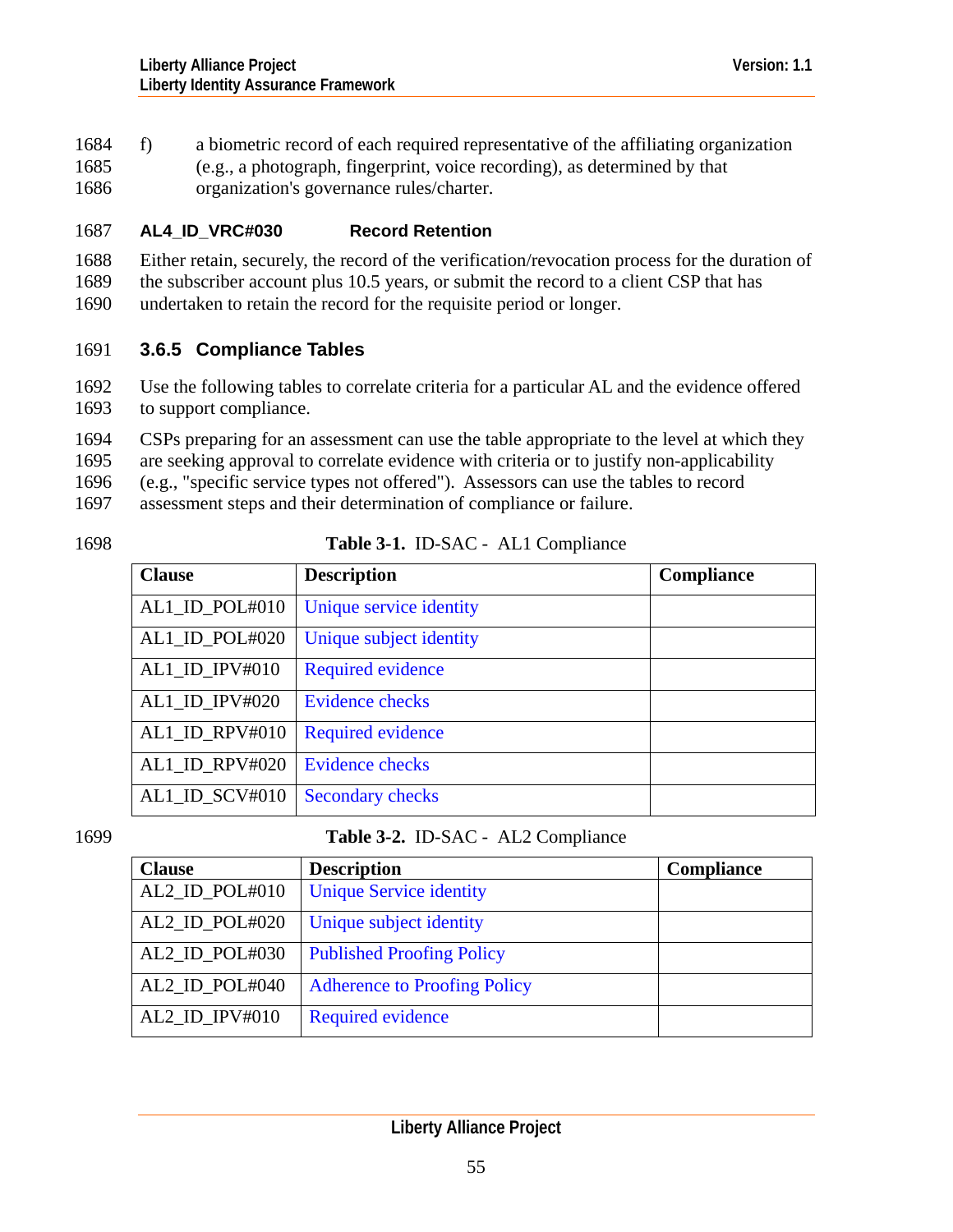| AL2 ID IPV#020               | <b>Evidence checks</b>                                |  |
|------------------------------|-------------------------------------------------------|--|
| AL2_ID_RPV#010               | <b>Required evidence</b>                              |  |
| AL2 ID RPV#020               | Evidence checks                                       |  |
| AL2 ID CRV#010               | <b>Required evidence</b>                              |  |
| AL2 ID CRV#020               | <b>Evidence checks</b>                                |  |
| $AL2$ _ID_AFV#010            | <b>Required evidence</b>                              |  |
| $AL2$ <sub>-ID_AFV#020</sub> | <b>Evidence checks</b>                                |  |
| AL2 ID SCV#010               | <b>Secondary checks</b>                               |  |
| AL2 ID VRC#010               | <b>Verification Records for Personal Applicants</b>   |  |
| AL2 ID VRC#020               | <b>Verification Records for Affiliated Applicants</b> |  |
| AL2 ID VRC#030               | <b>Record Retention</b>                               |  |

1700

# 1701 **Table 3-3.** ID-SAC - AL3 compliance

| <b>Clause</b>                 | <b>Description</b>                                    | Compliance |
|-------------------------------|-------------------------------------------------------|------------|
| AL3_ID_POL#010                | <b>Unique Service identity</b>                        |            |
| AL3 ID POL#020                | Unique subject identity                               |            |
| AL3_ID_POL#030                | <b>Published Proofing Policy</b>                      |            |
| AL3_ID_POL#040                | <b>Adherence to Proofing Policy</b>                   |            |
| $AL3$ <sub>ID</sub> $IPV#010$ | <b>Required evidence</b>                              |            |
| $AL3$ <sub>ID</sub> $IPV#020$ | <b>Evidence checks</b>                                |            |
| AL3_ID_RPV#010                | <b>Required evidence</b>                              |            |
| AL3_ID_RPV#020                | <b>Evidence checks</b>                                |            |
| AL3_ID_AFV#010                | <b>Required evidence</b>                              |            |
| AL3_ID_AFV#020                | <b>Evidence checks</b>                                |            |
| $AL3$ <sub>_ID_SCV#010</sub>  | <b>Secondary checks</b>                               |            |
| $AL3$ _ID_VRC#010             | <b>Verification Records for Personal Applicants</b>   |            |
| AL3_ID_VRC#020                | <b>Verification Records for Affiliated Applicants</b> |            |
| AL3_ID_VRC#030                | <b>Record Retention</b>                               |            |

1702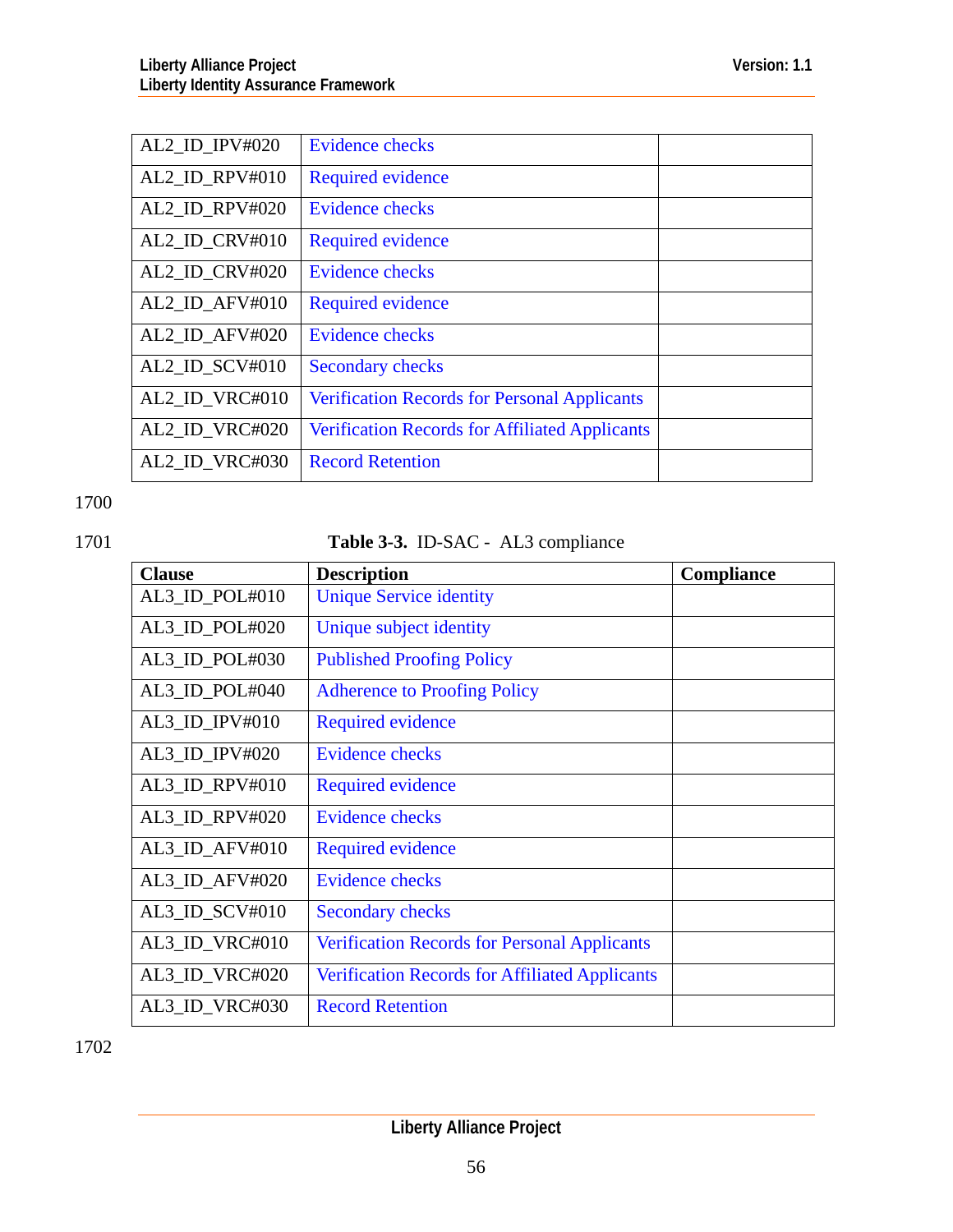<span id="page-56-0"></span>

# Table 3-4. **ID-SAC** - AL4 compliance

| <b>Clause</b>                 | <b>Description</b>                                    | Compliance |
|-------------------------------|-------------------------------------------------------|------------|
| AL4_ID_POL#010                | <b>Unique Service identity</b>                        |            |
| AL4_ID_POL#020                | Unique subject identity                               |            |
| AL4_ID_POL#030                | <b>Published Proofing Policy</b>                      |            |
| AL4 ID POL#040                | <b>Adherence to Proofing Policy</b>                   |            |
| $AL4$ <sub>_ID</sub> _IPV#010 | <b>Required evidence</b>                              |            |
| AL4 ID IPV#030                | Evidence checks - primary ID                          |            |
| $AL4$ _ID_IPV#040             | Evidence checks – secondary ID                        |            |
| AL4 ID IPV#050                | Applicant knowledge checks                            |            |
| AL4_ID_AFV#010                | <b>Required evidence</b>                              |            |
| AL4 ID AFV#020                | <b>Evidence checks</b>                                |            |
| AL4_ID_SCV#010                | <b>Secondary checks</b>                               |            |
| AL4_ID_VRC#010                | <b>Verification Records for Personal Applicants</b>   |            |
| AL4_ID_VRC#020                | <b>Verification Records for Affiliated Applicants</b> |            |
| AL4_ID_VRC#030                | <b>Record Retention</b>                               |            |

1704

# 1705 **3.7 Credential Management Service Assessment Criteria**

1706 1707 1708 1709 The Service Assessment Criteria in this section establish requirements for the functional conformity of credential management services and their providers at all ALs defined in Section [2](#page-6-0). These criteria are generally referred to elsewhere within IAEG documentation as CM-SAC.

1710 1711 The criteria are divided into five parts. Each part deals with a specific functional aspect of the overall credential management process.

- 1712 1713 This SAC must be used in conjunction with the Common Organizational SAC (CO-SAC), described in Section [3.5,](#page-12-0) and, in addition, must either:
- 1715 1714 • explicitly include the criteria of the Identity Proofing SAC ([[ID-SAC\]](#page-126-0)) described in Section [3.6](#page-37-0), or
- 1717 1716 • rely upon the criteria of the ID-SAC [\[ID-SAC\]](#page-126-0) being fulfilled by the use of an IAEG-approved ID-proofing service.
- 1718 Note: Some of the SAC-identifying numbers are not used in all of the ALs. In such cases,
- 1719 the particular SAC number has been reserved where not used and skipped.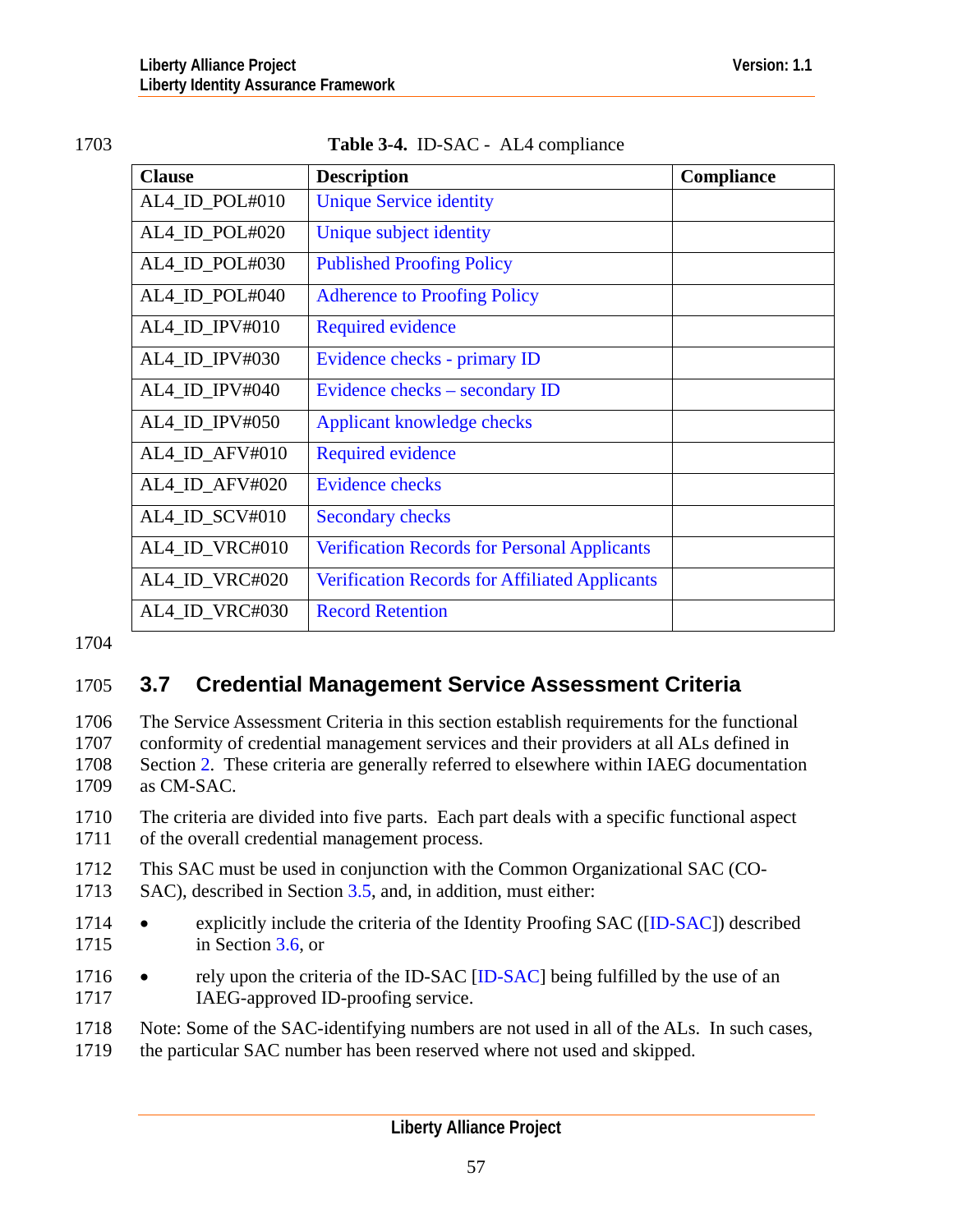# 1720 **3.7.1 Part A--Credential Operating Environment**

The criteria in this part deal with the overall operational environment in which the 1721

credential life-cycle management is conducted. The credential management service 1722

assessment criteria must be used in conjunction with the common organizational criteria 1723

described in Section [3.5](#page-12-0). In addition, they must either explicitly include the identity 1724

1725 proofing service assessment criteria described in Section [3.6](#page-37-0) or rely upon those criteria

- 1726 being fulfilled by the use of an IAEG-approved identity proofing service.
- 1727 These criteria describe requirements for the overall operational environment in which
- 1728 credential lifecycle management is conducted. The common organizational criteria
- 1729 describe broad requirements. The criteria in this section describe implementation
- 1730 specifics. Implementation depends on the AL. The procedures and processes required to
- 1731 create a secure environment for management of credentials and the particular
- 1732 1733 technologies that are considered strong enough to meet the assurance requirements differ considerably from level to level.

# 1734 **3.7.1.1 Assurance Level 1**

1735 These criteria apply to PINs and passwords, as well as SAML assertions.

# 1736 *3.7.1.1.1 Credential Policy and Practices*

- 1737 These criteria apply to the policy and practices under which credentials are managed.
- 1738 An enterprise and its specified service must:

## 1739 **AL1\_CM\_CPP#010 Credential Policy and Practice Statement**

- 1740 No stipulation.
- 1741

# 1742 *3.7.1.1.2 Security Controls*

1743 An enterprise and its specified service must:

## 1744 **AL1\_CM\_CTR#010 Secret revelation**

1745 No stipulation.

## 1746 **AL1\_CM\_CTR#020 Protocol threat risk assessment and controls**

- 1747 Account for the following protocol threats and apply appropriate controls:
- 1748 a) password guessing,
- 1749 b) message replay.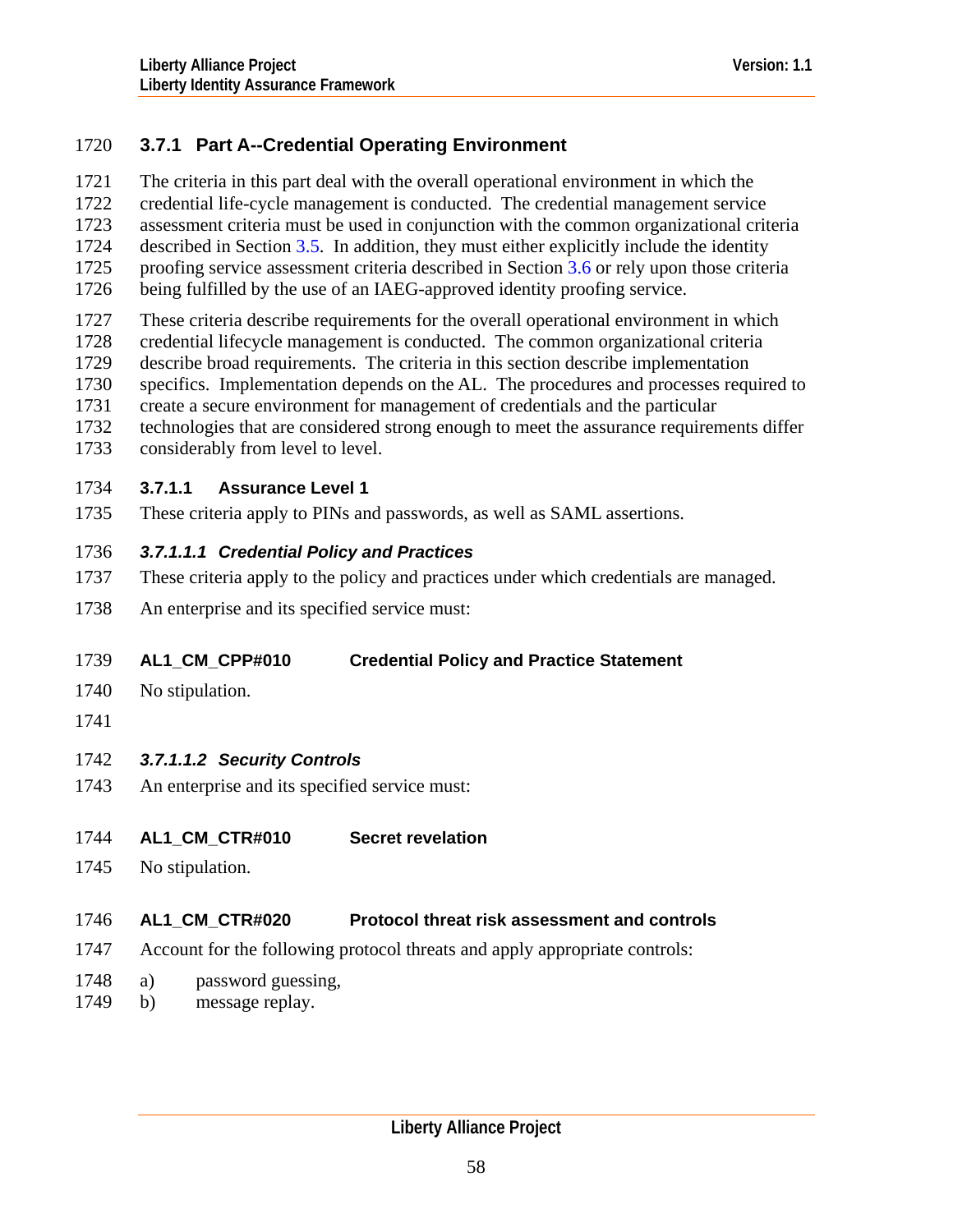# 1750 **AL1\_CM\_CTR#030 System threat risk assessment and controls**

- 1751 Account for the following system threats and apply appropriate controls:
- 1752 a) the introduction of malicious code,
- 1753 b) compromised authentication arising from insider action,
- 1754 c) out-of-band attacks by other users and system operators (e.g., shoulder-surfing),
- 1755 d) spoofing of system elements/applications,
- 1756 e) malfeasance on the part of subscribers and subjects.
- 1757

# 1758 *3.7.1.1.3 Storage of Long-term Secrets*

1759 An enterprise and its specified service must:

### 1760 **AL1\_CM\_STS#010 Stored Secrets**

- 1761 *Not* store secrets (such as passwords) as plain text and apply discretionary access controls
- 1762 that limit access to administrators and those applications that require access.
- 1763

# 1764 *3.7.1.1.4 Security-relevant Event (Audit) Records*

- 1765 No stipulation.
- 1766 *3.7.1.1.5 Subject Options*
- 1767 An enterprise and its specified service must:

### 1768 **AL1\_CM\_OPN#010 Changeable PIN/Password**

- 1769 Permit subjects to change their PINs/passwords.
- 1770

# 1771 **3.7.1.2 Assurance Level 2**

1772 These criteria apply to passwords, as well as acceptable SAML assertions.

# 1773 *3.7.1.2.1 Credential Policy and Practices*

- 1774 These criteria apply to the policy and practices under which credentials are managed.
- 1775 An enterprise and its specified service must:

## 1776 **AL2\_CM\_CPP#010 Credential Policy and Practice Statement**

- 1777 Include in its service definition a description of the policy against which it issues
- 1778 credentials and the corresponding practices it applies in their management. At a
- 1779 minimum, the Credential Policy and Practice Statement must specify: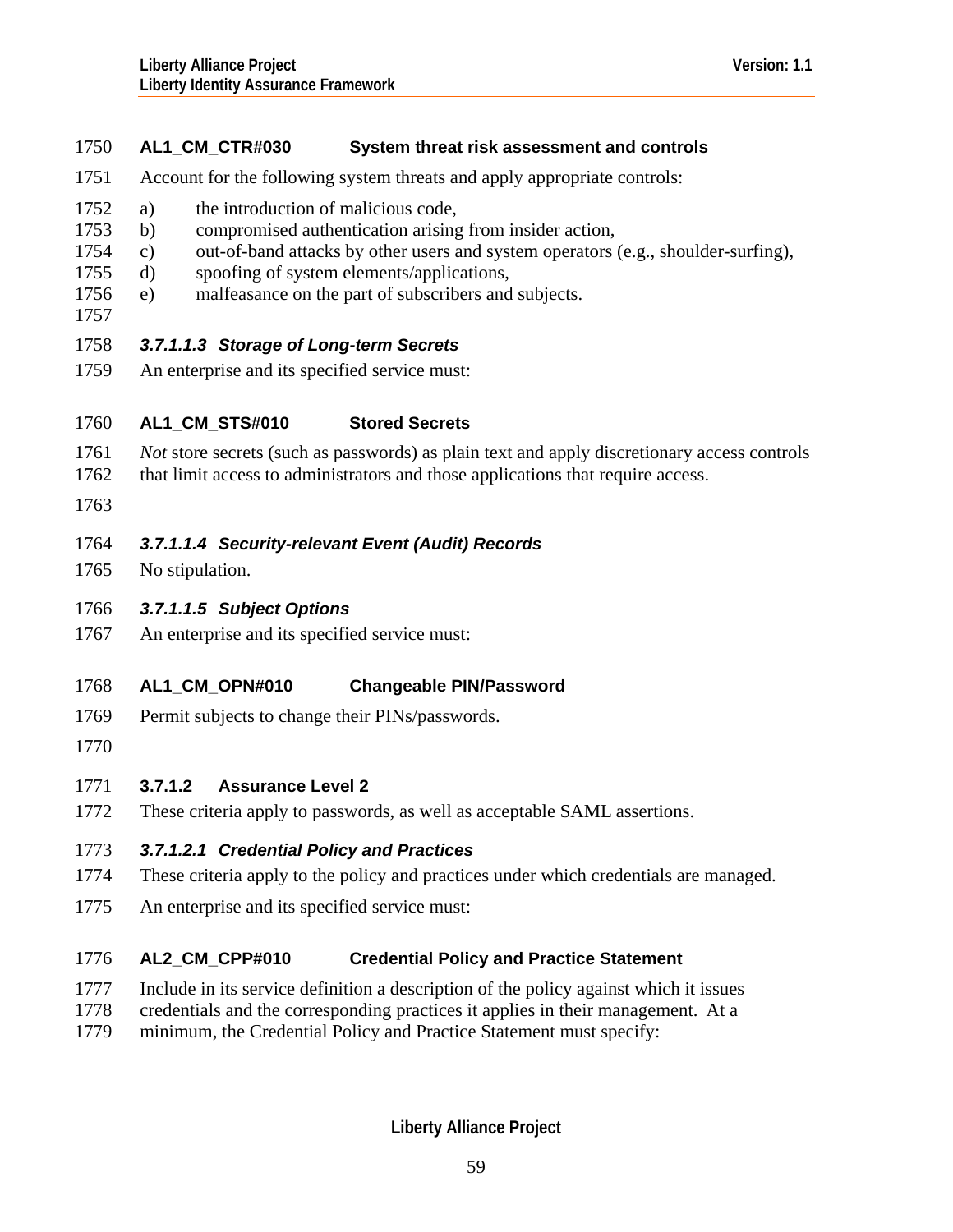- 1780 a) if applicable, any OIDs related to the Practice and Policy Statement;
- 1781 b) how users may subscribe to the service/apply for credentials and how users' 1782 credentials will be delivered to them;
- 1784 1785 1783 c) how subscribers acknowledge receipt of tokens and credentials and what obligations they accept in so doing (including whether they consent to publication of their details in credential status directories);
- 1787 1786 d) how credentials may be renewed, modified, revoked, and suspended, including how requestors are authenticated or their identity re-proven;
- 1788 e) what actions a subscriber must take to terminate a subscription.

## 1789 **AL2\_CM\_CPP#030 Management Authority**

- 1790 Have a nominated management body with authority and responsibility for approving the
- 1791 Credential Policy and Practice Statement and for its implementation.
- 1792

# 1793 *3.7.1.2.2 Security Controls*

1794 An enterprise and its specified service must:

## 1795 **AL2\_CM\_CTR#010 Secret revelation**

1796 1797 Use communication and authentication protocols that minimize the duration of any cleartext disclosure of long-term secrets, even when disclosed to trusted parties.

## 1798 **AL2\_CM\_CTR#020 Protocol threat risk assessment and controls**

- 1799 1800 Account for the following protocol threats in its risk assessment and apply controls that reduce them to acceptable risk levels:
- 1801 a) password guessing,
- 1802 b) message replay,
- 1803 c) eavesdropping.

## 1804 **AL2\_CM\_CTR#030 System threat risk assessment and controls**

- 1805 1806 Account for the following system threats in its risk assessment and apply controls that reduce them to acceptable risk levels:
- 1807 a) the introduction of malicious code;
- 1808 b) compromised authentication arising from insider action;
- 1810 1809 c) out-of-band attacks by both users and system operators (e.g., the ubiquitous shoulder-surfing);
- 1811 d) spoofing of system elements/applications;
- 1812 e) malfeasance on the part of subscribers and subjects;
- 1813 f) intrusions leading to information theft.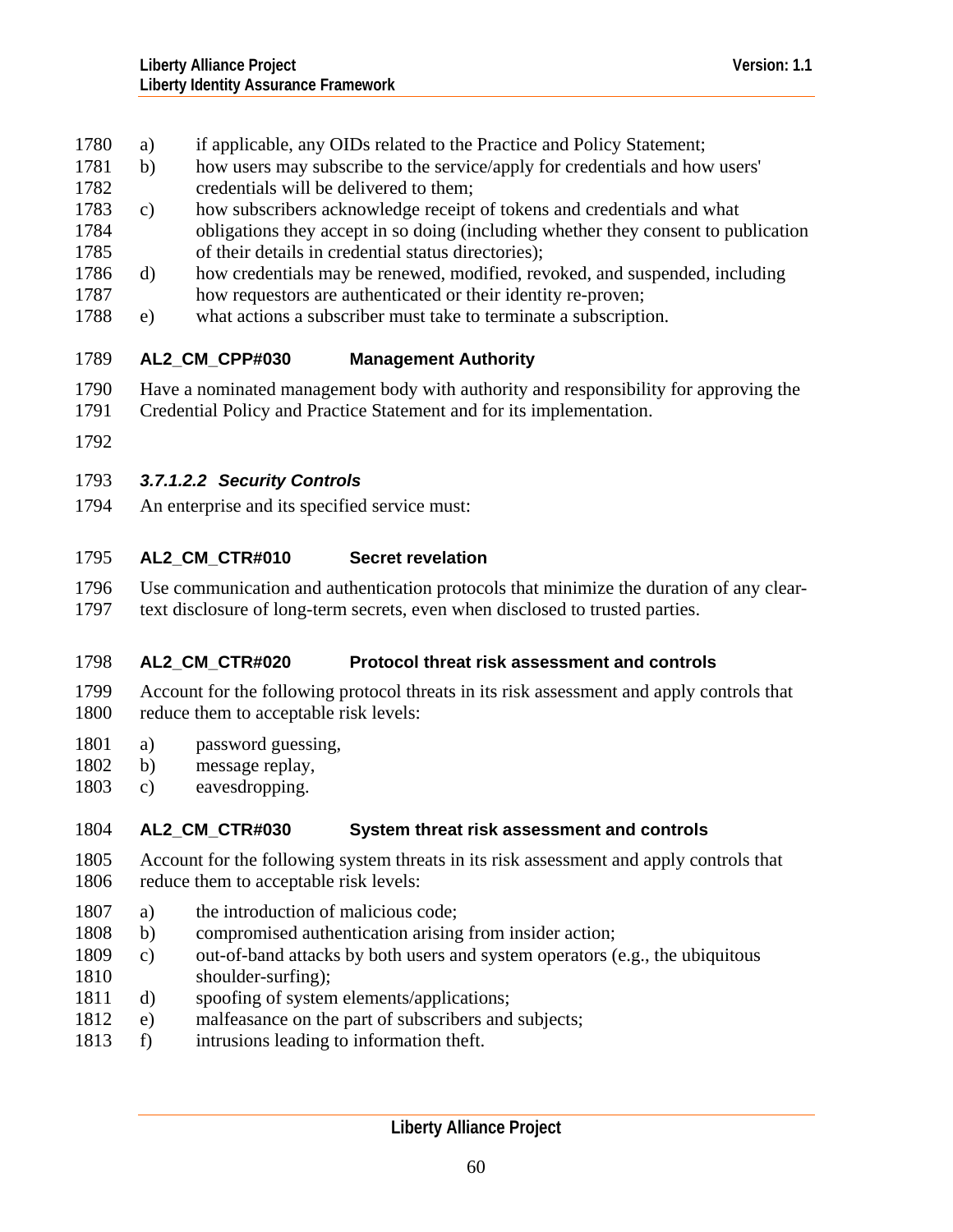# 1814 **AL2\_CM\_CTR#040 Specified Service's Key Management**

- 1815 Specify and observe procedures and processes for the generation, storage, and destruction
- 1816 1817 of its own cryptographic keys used for securing the specific service's assertions and other publicized information. At a minimum, these should address:
- 1818 a) the physical security of the environment;
- 1820 1819 b) access control procedures limiting access to the minimum number of authorized personnel;
- 1821 c) public-key publication mechanisms;
- 1823 1822 d) application of controls deemed necessary as a result of the service's risk assessment;
- 1825 1824 e) destruction of expired or compromised private keys in a manner that prohibits their retrieval, or their archival in a manner that prohibits their reuse*.*
- 1826

# 1827 *3.7.1.2.3 Storage of Long-term Secrets*

1828 An enterprise and its specified service must:

### 1829 **AL2\_CM\_STS#010 Stored Secrets**

- 1830 *Not* store secrets (such as passwords) as plain text and apply discretionary access controls
- 1831 that limit access to administrators and to those applications requiring access.
- 1832

# 1833 *3.7.1.2.4 Security-Relevant Event (Audit) Records*

- 1834 These criteria describe the need to provide an auditable log of all events that are pertinent
- 1835 to the correct and secure operation of the service. The common organizational criteria
- 1836 applying to provision of an auditable log of all events pertinent to the correct and secure
- 1837 operation of the service must also be considered carefully. These criteria carry
- 1838 implications for credential management operations.
- 1839 *3.7.1.2.5 Subject Options*
- 1840 An enterprise and its specified service must:

## 1841 **AL2\_CM\_OPN#010 Changeable PIN/Password**

- 1842 Permit subjects to change their passwords, but employ reasonable practices with respect
- 1843 to password resets and repeated password failures.
- 1844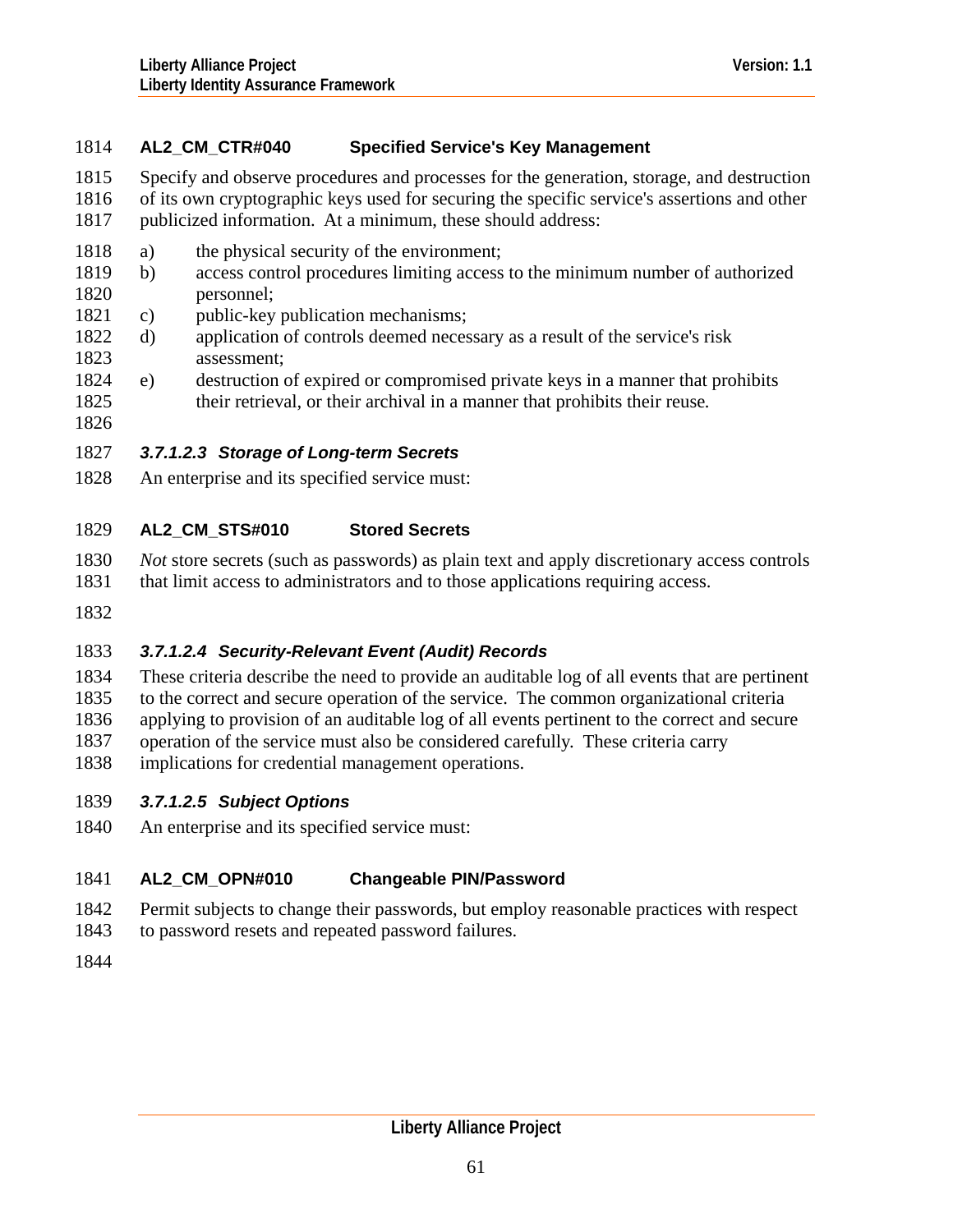# 1845 **3.7.1.3 Assurance Level 3**

- These criteria apply to one-time password devices and soft crypto applications protected 1846
- by passwords or biometric controls, as well as cryptographically-signed SAML assertions. 1847 1848
- 1849 *3.7.1.3.1 Credential Policy and Practices*
- 1850 These criteria apply to the policy and practices under which credentials are managed.
- 1851 An enterprise and its specified service must:

## 1852 **AL3\_CM\_CPP#010 Credential Policy and Practice Statement**

- 1853 Include in its service definition a full description of the policy against which it issues
- 1854 1855 credentials and the corresponding practices it applies in their issuance. At a minimum, the Credential Policy and Practice Statement must specify:
- 1856 a) if applicable, any OIDs related to the Credential Policy and Practice Statement;
- 1858 1857 b) how users may subscribe to the service/apply for credentials and how the users' credentials will be delivered to them;
- 1860 1861 1859 c) how subscribers acknowledge receipt of tokens and credentials and what obligations they accept in so doing (including whether they consent to publication of their details in credential status directories);
- 1863 1862 d) how credentials may be renewed, modified, revoked, and suspended, including how requestors are authenticated or their identity -proven;
- 1864 e) what actions a subscriber must take to terminate a subscription.

## 1865 **AL3\_CM\_CPP#030 Management Authority**

- 1866 Have a nominated or appointed high-level management body with authority and
- 1867 responsibility for approving the Certificate Policy and Certification Practice Statement,
- 1868 including ultimate responsibility for its proper implementation.
- 1869
- 1870 *3.7.1.3.2 Security Controls*

## 1871 **AL3\_CM\_CTR#020 Protocol threat risk assessment and controls**

- 1872 1873 Account for the following protocol threats in its risk assessment and apply controls that reduce them to acceptable risk levels:
- 1874 a) password guessing,
- 1875 b) message replay,
- 1876 c) eavesdropping,
- 1877 d) relying party (verifier) impersonation,
- 1878 e) man-in-the-middle attack.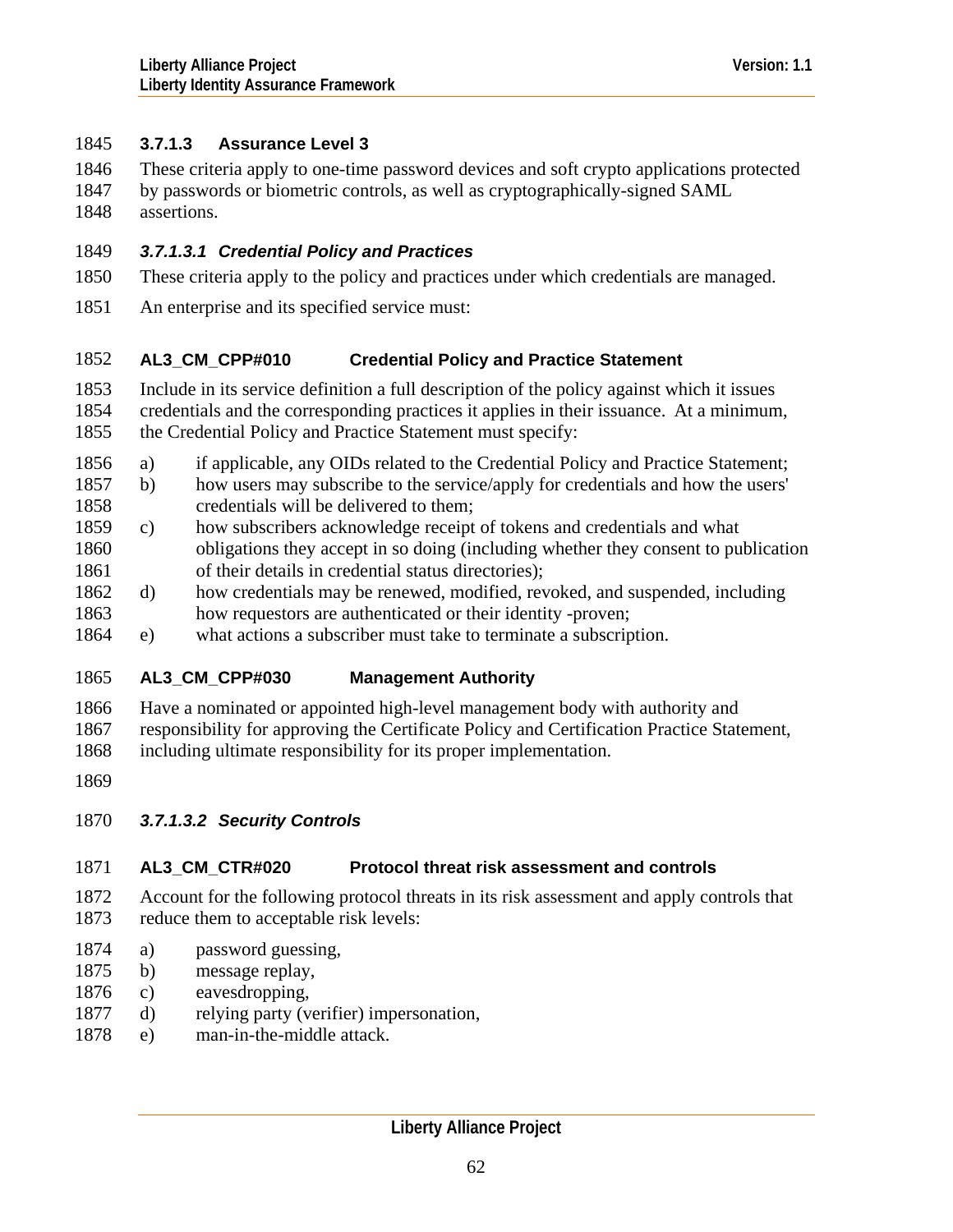# 1879 **AL3\_CM\_CTR#030 System threat risk assessment and controls**

- 1880 1881 Account for the following system threats in its risk assessment and apply controls that reduce them to acceptable risk levels:
- 1882 a) the introduction of malicious code;
- 1883 b) compromised authentication arising from insider action;
- 1884 c) out-of-band attacks by both users and system operators (e.g., shoulder-surfing);
- 1885 d) spoofing of system elements/applications;
- 1886 e) malfeasance on the part of subscribers and subjects;
- 1887 f) intrusions leading to information theft.

#### 1888 **AL3\_CM\_CTR#040 Specified Service's Key Management**

- 1889 Specify and observe procedures and processes for the generation, storage, and destruction
- 1890 of its own cryptographic keys used for securing the specific service's assertions and other
- 1891 publicized information. At a minimum, these should address:
- 1892 a) the physical security of the environment;
- 1894 1893 b) access control procedures limiting access to the minimum number of authorized personnel;
- 1895 c) public-key publication mechanisms;
- 1897 1896 d) application of controls deemed necessary as a result of the service's risk assessment;
- 1899 1898 e) destruction of expired or compromised private keys in a manner that prohibits their retrieval **or** their archival in a manner that prohibits their reuse.
- 1900

# 1901 *3.7.1.3.3 Storage of Long-term Secrets*

1902 An enterprise and its specified service must:

### 1903 **AL3\_CM\_STS#010 Stored Secrets**

- 1904 *Not* store secrets (such as passwords) as plain text and apply discretionary access controls
- 1905 that limit access to administrators and to those applications that require access.

### 1906 **AL3\_CM\_STS#020 Stored Secret Encryption**

- 1907 Encrypt such shared secret files so that:
- 1909 1908 a) the encryption key for the shared secret file is encrypted under a key held in a FIPS 140-2 [[FIPS140-2\]](#page-126-0) Level 2 or higher validated hardware or software
- 1910 cryptographic module or any FIPS 140-2 Level 3 or 4 cryptographic module, or
- 1911 equivalent, as established by a recognized national technical authority,;
- 1912 b) the shared secret file is decrypted only as immediately required for an
- 1913 authentication operation;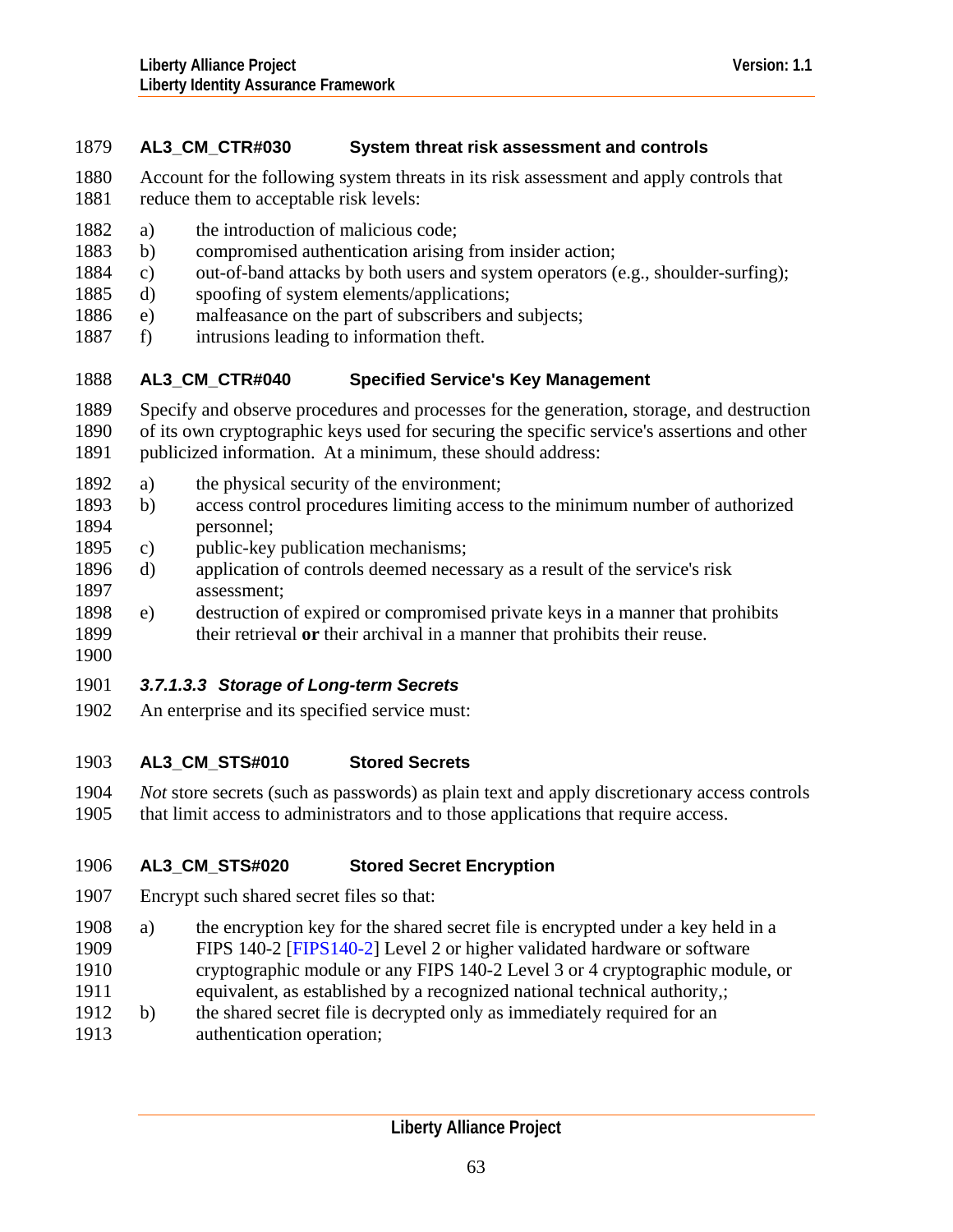- 1914 c) shared secrets are protected as a key within the boundary of a FIPS 140-2 Level 2
- or higher validated hardware cryptographic module or any FIPS 140-2 Level 3 or 1915
- 4 cryptographic module and are not exported from the module in plain text, or 1916
- equivalent, as established by a recognized national technical authority,; 1917
- 1918 d) shared secrets are split by an "*n from m*" cryptographic secret sharing method.
- 1919

# 1920 *3.7.1.3.4 Security-relevant Event (Audit) Records*

- 1921 1922 These criteria describe the need to provide an auditable log of all events that are pertinent to the correct and secure operation of the service. The common organizational criteria
- 1923 applying to provision of an auditable log of all security-related events pertinent to the
- 1924 correct and secure operation of the service must also be considered carefully. These
- 1925 criteria carry implications for credential management operations.
- 1926 1927 In the specific context of a certificate management service, an enterprise and its specified service must:

## 1928 **AL3\_CM\_SER#010 Security event logging**

- 1929 Ensure that such audit records include:
- 1931 1930 a) the identity of the point of registration (irrespective of whether internal or outsourced);
- 1933 1932 b) generation of the subscriber's keys or the evidence that the subscriber was in possession of both parts of their own key-pair;
- 1934 c) generation of the subscriber's certificate;
- 1935 d) dissemination of the subscriber's certificate;
- 1936 e) any revocation or suspension associated with the subscriber's certificate.
- 1937

# 1938 *3.7.1.3.5 Subject options*

1939 An enterprise and its specified service must:

## 1940 **AL3\_CM\_OPN#010 Changeable PIN/Password**

- 1941 Permit subjects to change the password used to activate their credentials.
- 1942

# 1943 **3.7.1.4 Assurance Level 4**

1944 1945 1946 These criteria apply exclusively to cryptographic technology deployed through a Public Key Infrastructure. This technology requires hardware tokens protected by password or biometric controls. No other forms of credential are permitted at AL4.

# 1947 *3.7.1.4.1 Certification Policy and Practices*

1948 These criteria apply to the policy and practices under which certificates are managed.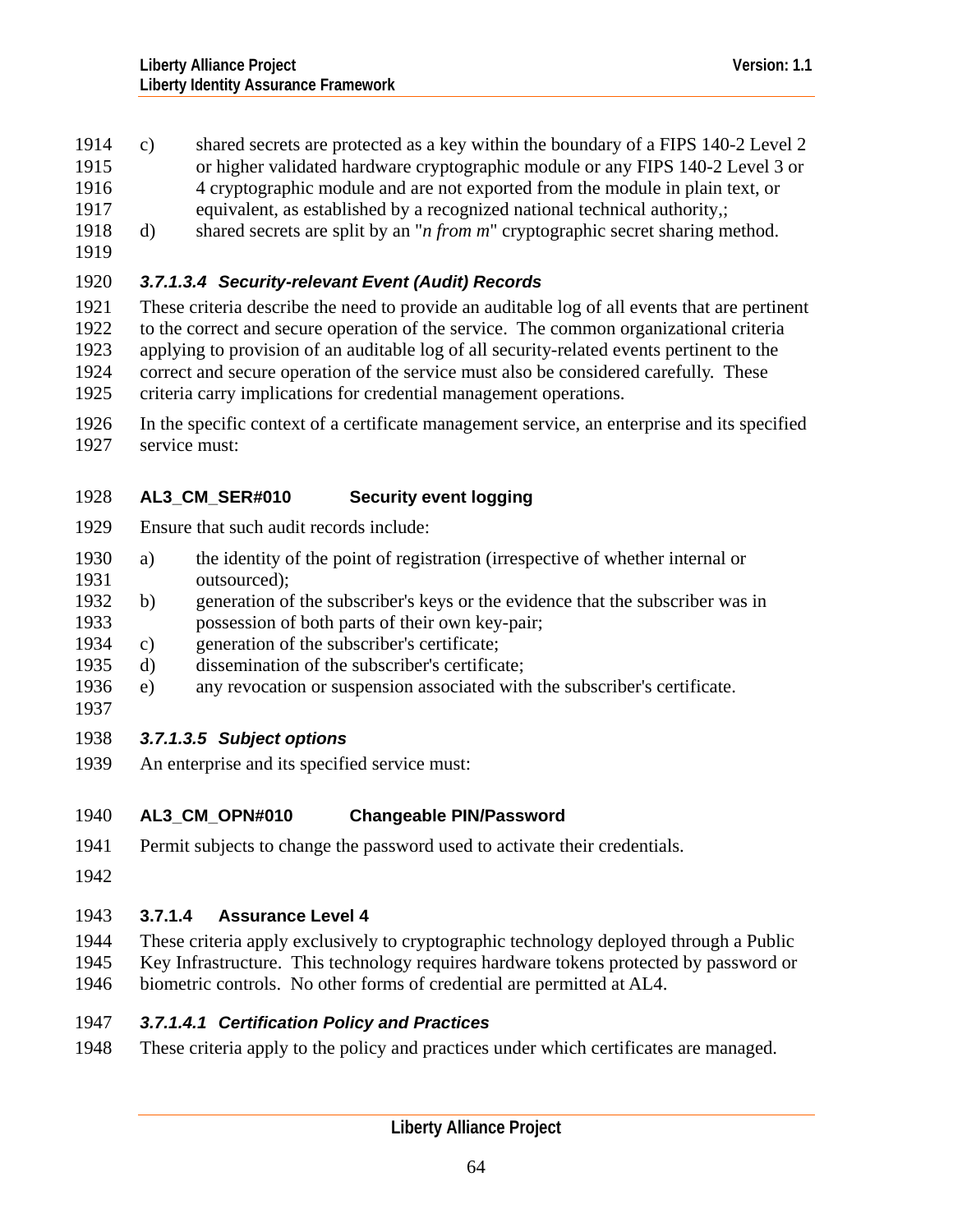1949 An enterprise and its specified service must:

### 1950 **AL4\_CM\_CPP#020 Certificate Policy/Certification Practice Statement**

- 1951 Include in its service definition its full Certificate Policy and the corresponding
- 1952 Certification and Practice Statement. The Certificate Policy and Certification Practice
- 1953 Statement must conform to IETF [RFC 3647](#page-127-0) (2003-11) [RFC 3647] in their content and
- 1954 scope or be demonstrably consistent with the content or scope of that RFC. At a
- 1955 minimum, the Certificate Policy must specify:
- 1956 a) applicable OIDs for each certificate type issued;
- 1958 1957 b) how users may subscribe to the service/apply for certificates, and how certificates will be issued to them;
- 1960 1959 c) if users present their own keys, how they will be required to demonstrate possession of the private key;
- 1962 1961 d) if users' keys are generated for them, how the private keys will be delivered to them;
- 1964 1965 1963 e) how subscribers acknowledge receipt of tokens and credentials and what obligations they accept in so doing (including whether they consent to publication of their details in certificate status directories);
- 1967 1966 f) how certificates may be renewed, re-keyed, modified, revoked, and suspended, including how requestors are authenticated or their identity proven;
- 1968 g) what actions a subscriber must take to terminate their subscription.

### 1969 **AL4\_CM\_CPP#030 Management Authority**

- 1970 Have a nominated or appointed high-level management body with authority and
- 1971 responsibility for approving the Certificate Policy and Certification Practice Statement,
- 1972 including ultimate responsibility for its proper implementation.
- 1973

# 1974 *3.7.1.4.2 Security Controls*

1975 An enterprise and its specified service must:

## 1976 **AL4\_CM\_CTR#020 Protocol threat risk assessment and controls**

- 1977 1978 Account for the following protocol threats in its risk assessment and apply controls that reduce them to acceptable risk levels:
- 1979 a) Password guessing,
- 1980 b) Message replay,
- 1981 c) Eavesdropping
- 1982 d) Relying party (verifier) impersonation,
- 1983 e) Man-in-the-middle attack,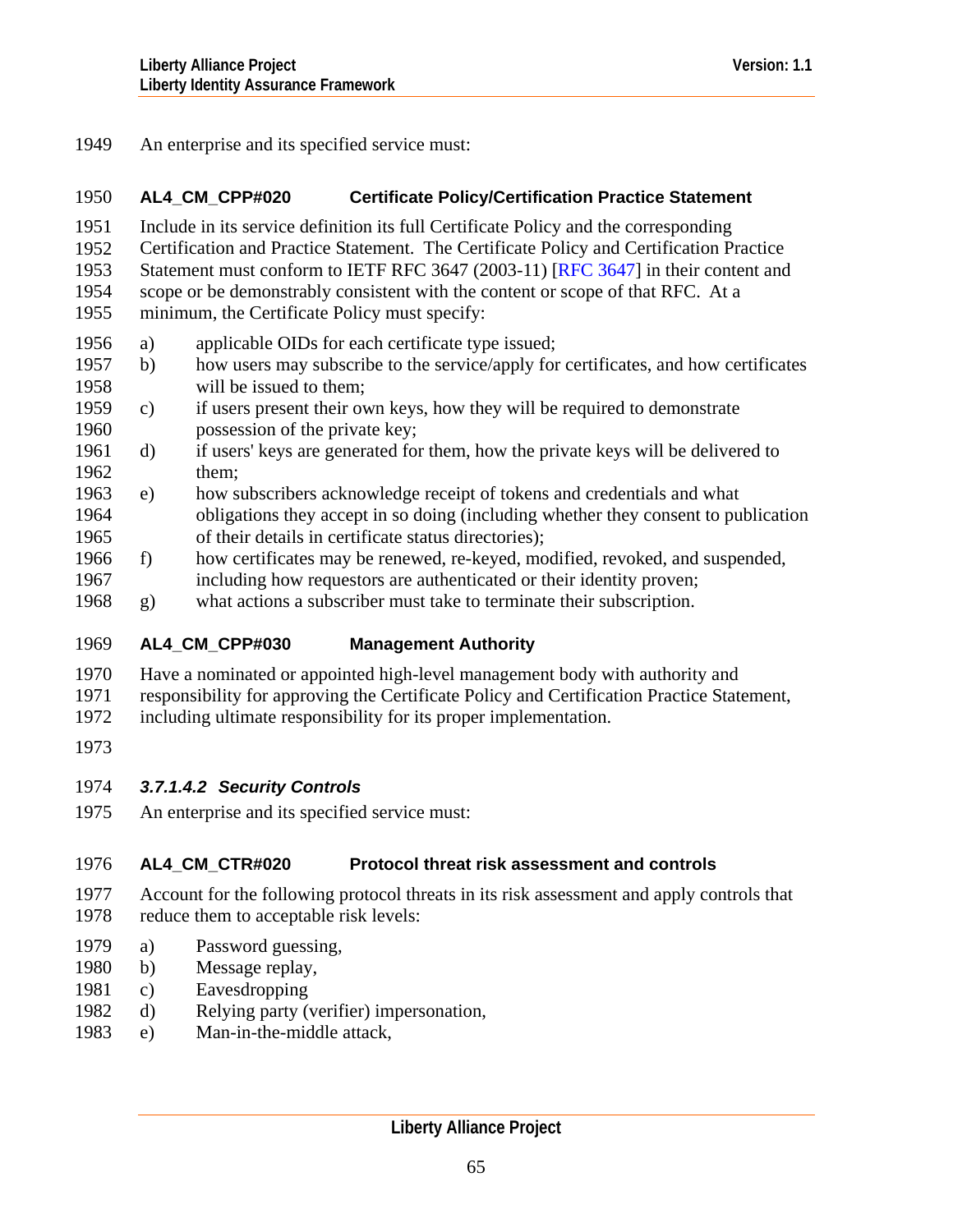1984 f) Session hijacking.

# 1985 **AL4\_CM\_CTR#030 System threat risk assessment and controls**

- 1986 1987 Account for the following system threats in its risk assessment and apply controls that reduce them to acceptable risk levels:
- 1988 a) the introduction of malicious code;
- 1989 b) compromised authentication arising from insider action;
- 1990 c) out-of-band attacks by both users and system operators (e.g., shoulder-surfing);
- 1991 d) spoofing of system elements/applications;
- 1992 e) malfeasance on the part of subscribers and subjects;
- 1993 f) intrusions leading to information theft.

### 1994 **AL4\_CM\_CTR#040 Specified Service's Key Management**

- 1995 1996 1997 Specify and observe procedures and processes for the generation, storage, and destruction of its own cryptographic keys used for securing the specific service's assertions and other publicized information. At a minimum, these should address:
- 1998 a) the physical security of the environment;
- 2000 1999 b) access control procedures limiting access to the minimum number of authorized personnel;
- 2001 c) public-key publication mechanisms;
- 2003 2002 d) application of controls deemed necessary as a result of the service's risk assessment;
- 2005 2004 e) destruction of expired or compromised private keys in a manner that prohibits their retrieval, or their archival in a manner which prohibits their reuse;
- 2006

# 2007 *3.7.1.4.3 Storage of Long-term Secrets*

2008 The enterprise and its specified service must meet the following criteria:

#### 2009 **AL4\_CM\_STS#010 Stored Secrets**

- 2010 a) *Not* store secrets (such as private keys) as plain text, and
- 2011 2012 b) apply discretionary access controls that limit access to trusted administrators and to those applications that require access.

### 2013 **AL4\_CM\_STS#020 Stored Secret Encryption**

- 2014 Encrypt such secret files so that:
- 2016 2015 a) the encryption key for the secret file is encrypted under a key held in a FIPS 140- 2 [[FIPS140-2\]](#page-126-0) Level 2 or higher validated hardware cryptographic module or any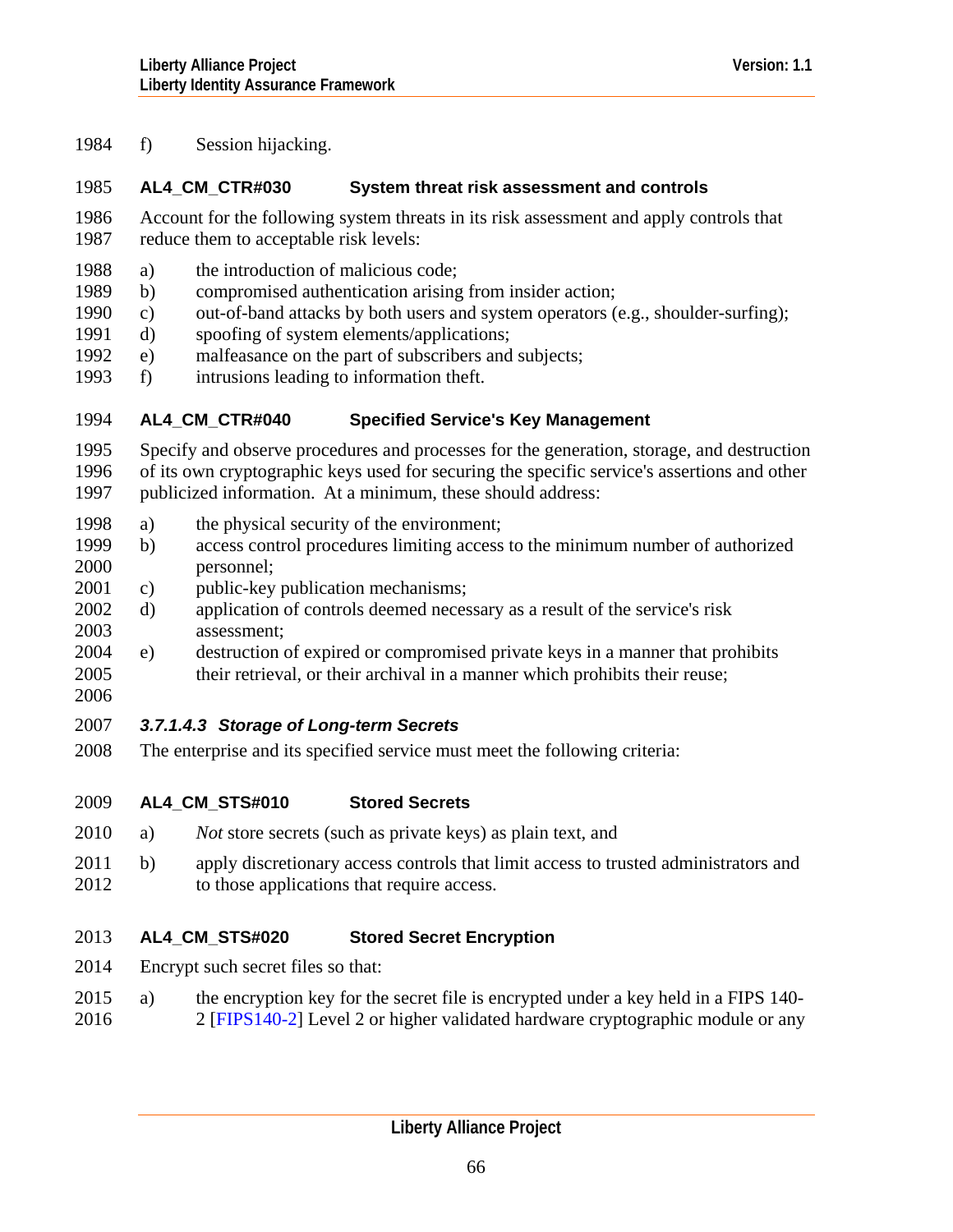- FIPS 140-2 Level 3 or 4 cryptographic module, or equivalent, as established by a recognized national technical authority; 2017 2018
- 2020 2019 b) the secret file is decrypted only as immediately required for a key recovery operation;
- 2022 2023 2021 c) secrets are protected as a key within the boundary of a FIPS 140-2 Level 2 or higher validated hardware cryptographic module or any FIPS 140-2 Level 3 or 4 cryptographic module and are not exported from the module in plaintext, or
- 2024 equivalent, as established by a recognized national technical authority;
- 2026 2025 d) escrowed secrets are split by an "*n from m*" cryptographic secret storing method.

# 2027 *3.7.1.4.4 Security-relevant Event (Audit) Records*

2028 2029 2030 2031 These criteria describe the need to provide an auditable log of all events that are pertinent to the correct and secure operation of the service. The common organizational criteria relating to the recording of all security-related events must also be considered carefully. These criteria carry implications for credential management operations.

2032 An enterprise and its specified service must:

## 2033 **AL4\_CM\_SER#010 Security event logging**

2034 Ensure that such audit records include:

- 2035 a) the identity of the point of registration (whether internal or outsourced);
- 2037 2036 b) generation of the subscriber's keys or evidence that the subscriber was in possession of both parts of the key-pair;
- 2038 c) generation of the subscriber's certificate;
- 2039 d) dissemination of the subscriber's certificate;
- 2040 e) any revocation or suspension associated with the subscriber's credential.
- 2041

# 2042 *3.7.1.4.5 Subject Options*

2043 An enterprise and its specified service must:

## 2044 **AL4\_CM\_OPN#010 Changeable PIN/Password**

2045 Permit subjects to change the passwords used to activate their credentials.

# 2046 **3.7.2 Part B--Credential Issuing**

- 2047 These criteria apply to the verification of the identity of the subject of a credential and
- 2048 with token strength and credential delivery mechanisms. They address requirements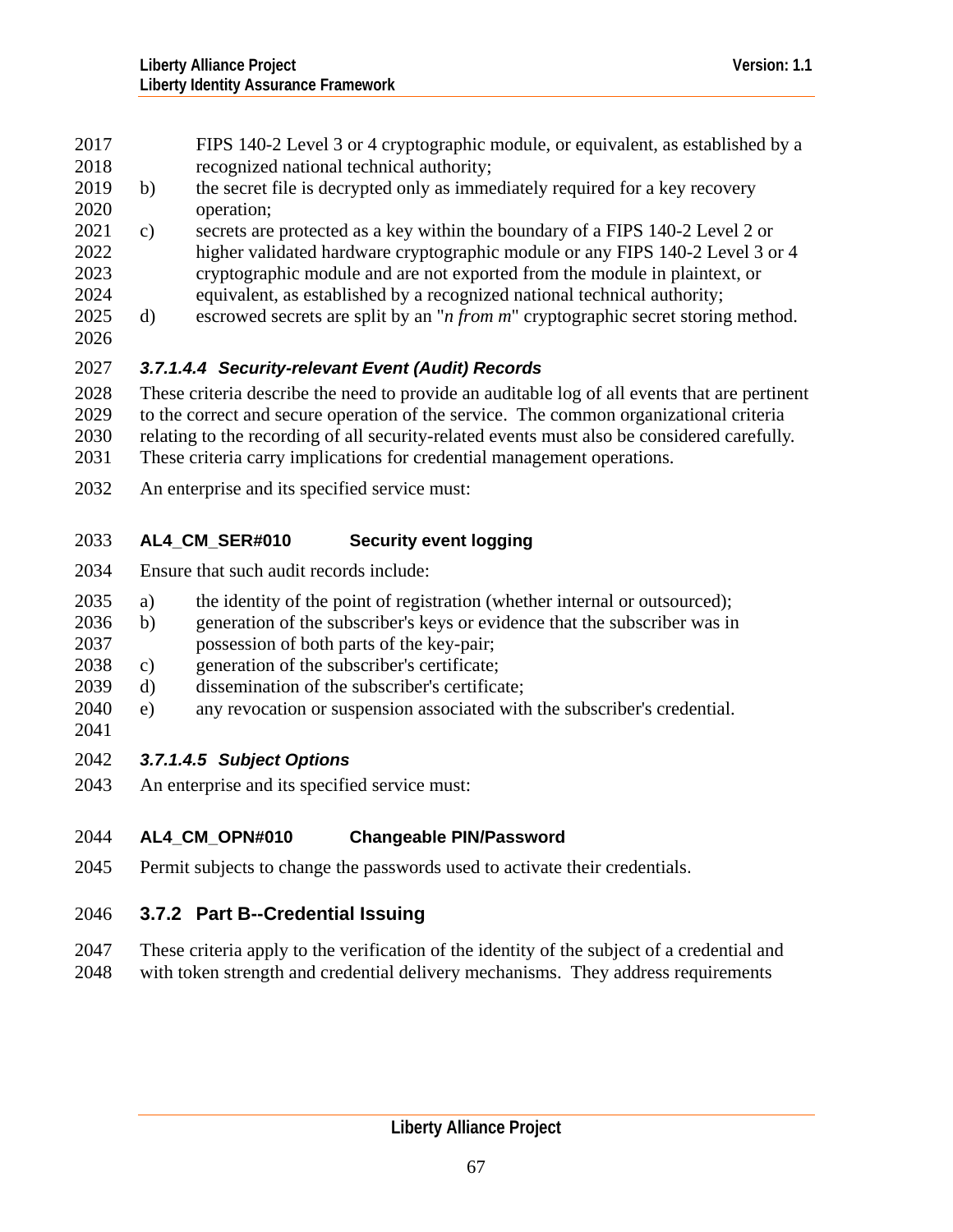levied by the use of various technologies to achieve the appropriate  $AL^5$  $AL^5$ . These criteria include by reference all applicable criteria in Section [3.6.](#page-37-0) 2049 2050

# 2051 **3.7.2.1 Assurance Level 1**

# 2052 *3.7.2.1.1 Identity Proofing*

- 2053 2054 These criteria determine how the enterprise shows compliance with the criteria for fulfilling identity proofing functions.
- 2055 The enterprise and its specified service must:

### 2056 **AL1\_CM\_IDP#010 Self-managed Identity Proofing**

2057 2058 2059 If the enterprise assumes direct responsibility for identity proofing functions, show, by direct inclusion, compliance with all applicable identity proofing service assessment criteria<sup>[6](#page-67-1)</sup> ([\[ID-SAC](#page-126-0)]) for AL1 or higher.

### 2060 **AL1\_CM\_IDP#020 IAEG-approved outsourced service**

2061 If the enterprise outsources responsibility for identity proofing functions and uses a

2062 service already operating under an IAEG Identity Proofing Approval, show that the

2063 service in question has been approved at AL1 or higher.

### 2064 **AL1\_CM\_IDP#030 Non IAEG-approved outsourced service**

2065 2066 2067 2068 2069 If the enterprise outsources responsibility for identity proofing functions, ensure that each provider of such a service demonstrates compliance with all applicable identity proofing service assessment criteria for AL1 or higher, and that the enterprise, itself, has in place controls to ensure the continued fulfillment of those criteria by the provider to which the functions have been outsourced.

## 2070 **AL1\_CM\_IDP#040 Revision to subscriber information**

- 2071 Provide a means for subscribers to amend their stored information after registration.
- 2072

 $\overline{a}$ 

<span id="page-67-0"></span><sup>5</sup> Largely driven by the guidance in NIST SP 800-63 [[NIST800-63](#page-127-0)].

<span id="page-67-1"></span> $<sup>6</sup>$  Not all criteria may be applicable – the precise scope (definition) of the identity proofing performed by a particular service may</sup> exclude certain functionality and therefore certain criteria.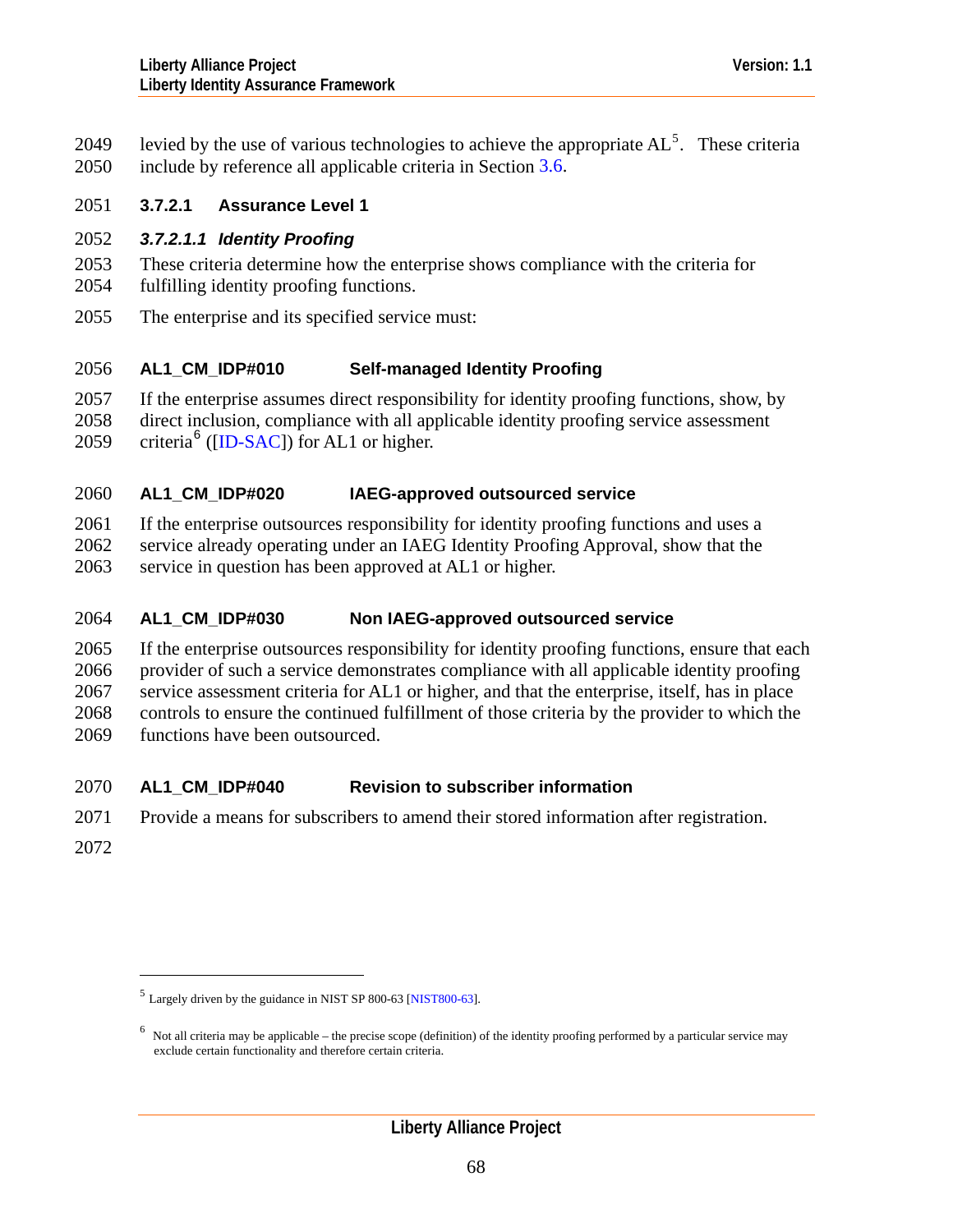# 2073 *3.7.2.1.2 Credential Creation*

- These criteria address the requirements for creation of credentials that can only be used at 2074
- AL1. Any credentials/tokens that comply with the criteria stipulated for AL2 and higher are acceptable at AL1. 2075 2076
- 2077 An enterprise and its specified service must:

### 2078 **AL1\_CM\_CRN\_#010 Authenticated Request**

2079 2080 2081 Only accept a request to generate a credential and bind it to an identity if the source of the request can be authenticated as being authorized to perform identity proofing at AL1 or higher.

### 2082 **AL1\_CM\_CRN\_#020 Unique identity**

2083 Ensure that the identity to which a credential refers is unique within the specified

2084 service's community, including identities previously used and that are now cancelled.

2085 This requirement is intended to prevent identities that may exist in a Relying Party's

2086 access control list from possibly representing a different physical person.

### 2087 **AL1\_CM\_CRN\_#030 Credential uniqueness**

- 2088 2089 2090 Allow the subscriber to select a credential (e.g., UserID) that is verified to be unique within the specified service's community and assigned uniquely to a single identity subject.
- 2091

# 2092 **3.7.2.2 Assurance Level 2**

# 2093 *3.7.2.2.1 Identity Proofing*

- 2094 2095 These criteria determine how the enterprise shows compliance with the criteria for fulfilling identity proofing functions.
- 2096 The enterprise and its specified service must:

## 2097 **AL2\_CM\_IDP#010 Self-managed Identity Proofing**

- 2098 If the enterprise assumes direct responsibility for identity proofing functions, show, by
- 2099 direct inclusion, compliance with all applicable identity proofing service assessment
- 2100 criteria for AL2 or higher.

### 2101 **AL2\_CM\_IDP#020 IAEG-approved outsourced service**

- 2102 If the enterprise outsources responsibility for identity proofing functions and uses a
- 2103 service already operating under an IAEG Identity Proofing Approval, show that the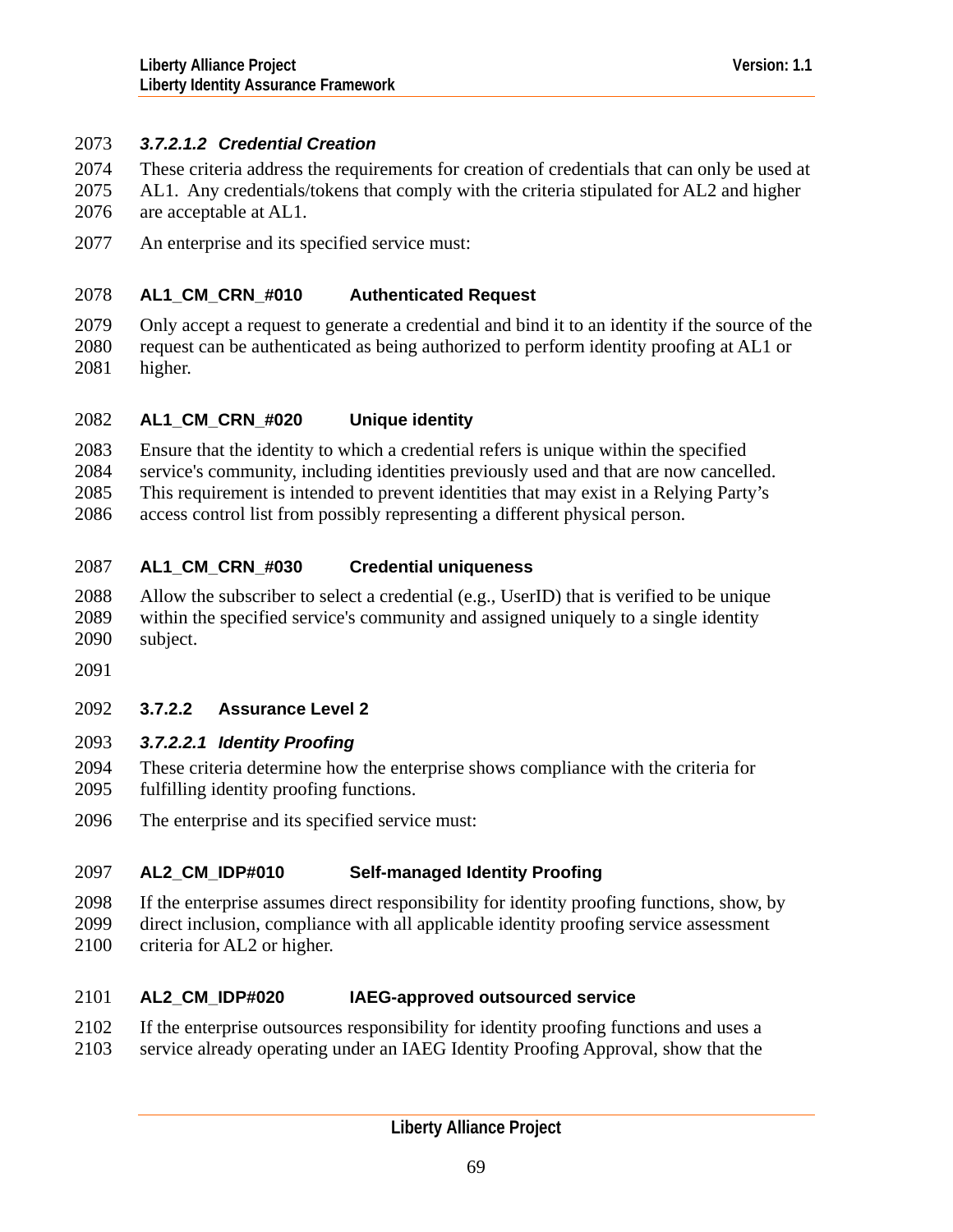service in question has been approved at AL2 or higher and that its approval has at least 6 months of remaining validity. 2104 2105

## 2106 **AL2\_CM\_IDP#030 Non IAEG-approved outsourced service**

- 2107 If the enterprise outsources responsibility for identity proofing functions, ensure that each
- 2108 provider of such a service demonstrates compliance with all applicable identity proofing
- 2109 service assessment criteria for AL2 or higher, and that the enterprise, itself, has in place
- 2110 controls to ensure the continued fulfillment of those criteria by the provider to which the
- 2111 functions have been outsourced.

## 2112 **AL2\_CM\_IDP#040 Revision to subscriber information**

- 2113 Provide a means for subscribers to securely amend their stored information after
- 2114 registration, either by re-proving their identity, as in the initial registration process, or by
- 2115 using their credentials to authenticate their revision.
- 2116

# 2117 *3.7.2.2.2 Credential Creation*

- 2118 These criteria define the requirements for creation of credentials whose highest use is at
- 2119 2120 AL2. Credentials/tokens that comply with the criteria stipulated at AL3 and higher are also acceptable at AL2 and below.
- 2121 Note, however, that a token and credential required by a higher AL but created according
- 2122 2123 to these criteria may not necessarily provide that higher level of assurance for the claimed identity of the subscriber. Authentication can only be provided at the assurance level at
- 2124 which the identity is proven.
- 2125 An enterprise and its specified service must:

## 2126 **AL2\_CM\_CRN\_#010 Authenticated Request**

- 2127 Only accept a request to generate a credential and bind it to an identity if the source of the
- 2128 request can be authenticated, i.e., Registration Authority, as being authorized to perform
- 2129 identity proofing at AL2 or higher.

## 2130 **AL2\_CM\_CRN\_#020 Unique identity**

- 2131 Ensure that the identity to which a credential refers is unique within the specified
- 2132 service's community, including identities previously used and that are now cancelled.
- 2133 This requirement is intended to prevent identities that may exist in a Relying Party's
- 2134 access control list from possibly representing a different physical person.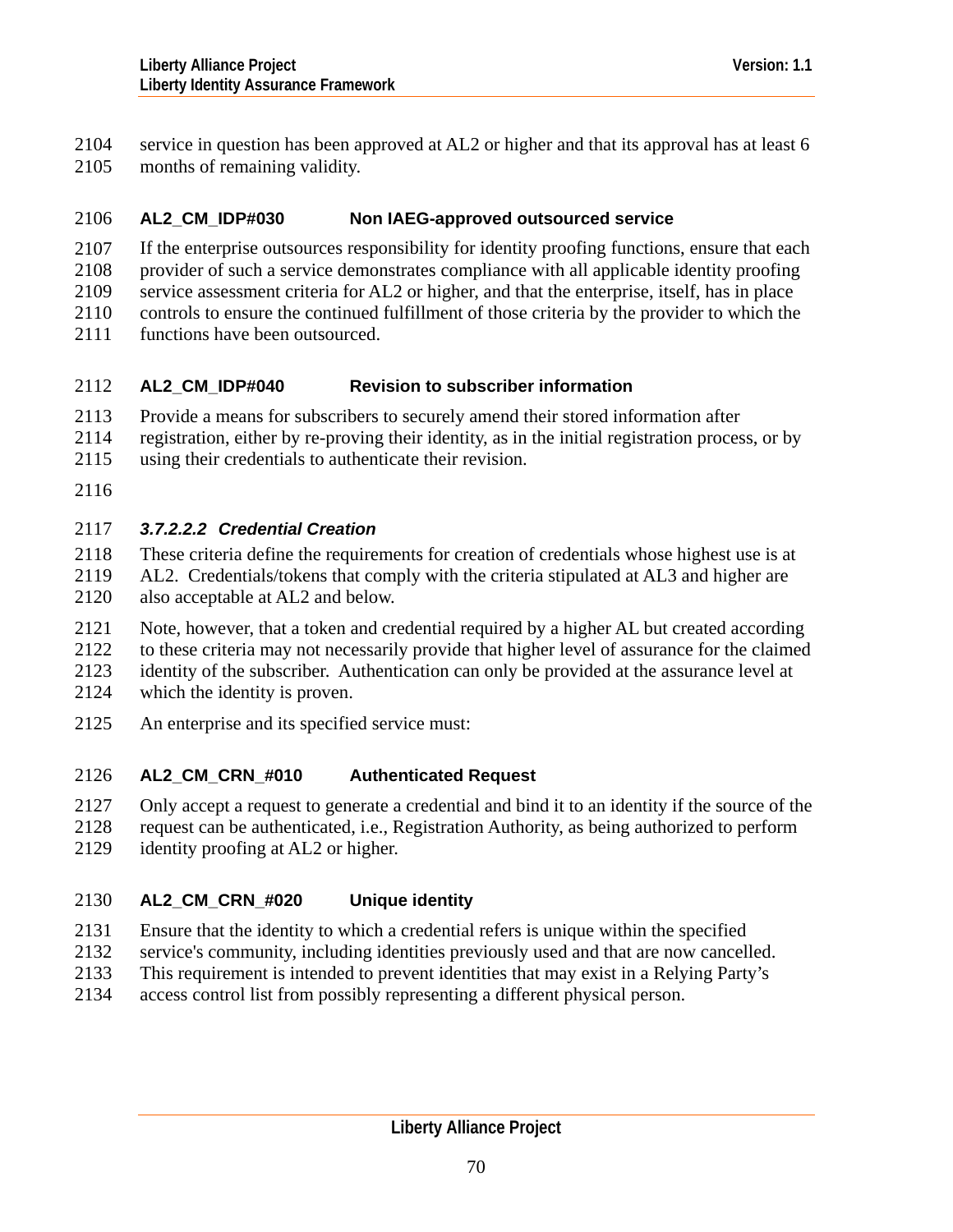# 2135 **AL2\_CM\_CRN\_#030 Credential uniqueness**

- 2136 Allow the subscriber to select a credential (e.g., UserID) that is verified to be unique
- 2137 2138 within the specified service's community and assigned uniquely to a single identity subject.

## 2139 **AL2\_CM\_CRN\_#040 Password strength**

2140 Only allow passwords that, over the life of the password, have resistance to an on-line

2141 guessing attack against a selected user/password of at least 1 in  $2^{14}$  (16,384), accounting

2142 for state-of-the-art attack strategies.

### 2143 **AL2\_CM\_CRN\_#050 One-time password strength**

- 2144 Only allow password tokens that have a resistance to online guessing attack against a
- 2145 selected user/password of at least 1 in  $2^{14}$  (16,384), accounting for state-of-the-art attack
- 2146 strategies.

## 2147 **AL2\_CM\_CRN\_#060 Software cryptographic token strength**

- 2148 Ensure that software cryptographic keys stored on general-purpose devices:
- 2150 2151 2149 a) are protected by a key and cryptographic protocol that are evaluated against FIPS 140-2 Level 2, or equivalent, as established by a recognized national technical authority;
- 2153 2152 b) require password or biometric activation by the subscriber or employ a password protocol when being used for authentication.
- 2154

## 2155 **AL2\_CM\_CRN\_#070 Hardware token strength**

- 2156 Ensure that hardware tokens used to store cryptographic keys:
- 2157 a) employ a cryptographic module that is evaluated against FIPS 140-2 Level 1 or
- 2158 higher, or equivalent, as established by a recognized national technical authority;
- 2159 b) require password or biometric activation by the subscriber or also employ a
- 2160 password when being used for authentication.
- 2161

## 2162 **AL2\_CM\_CRN\_#080 Binding of key**

2163 No stipulation.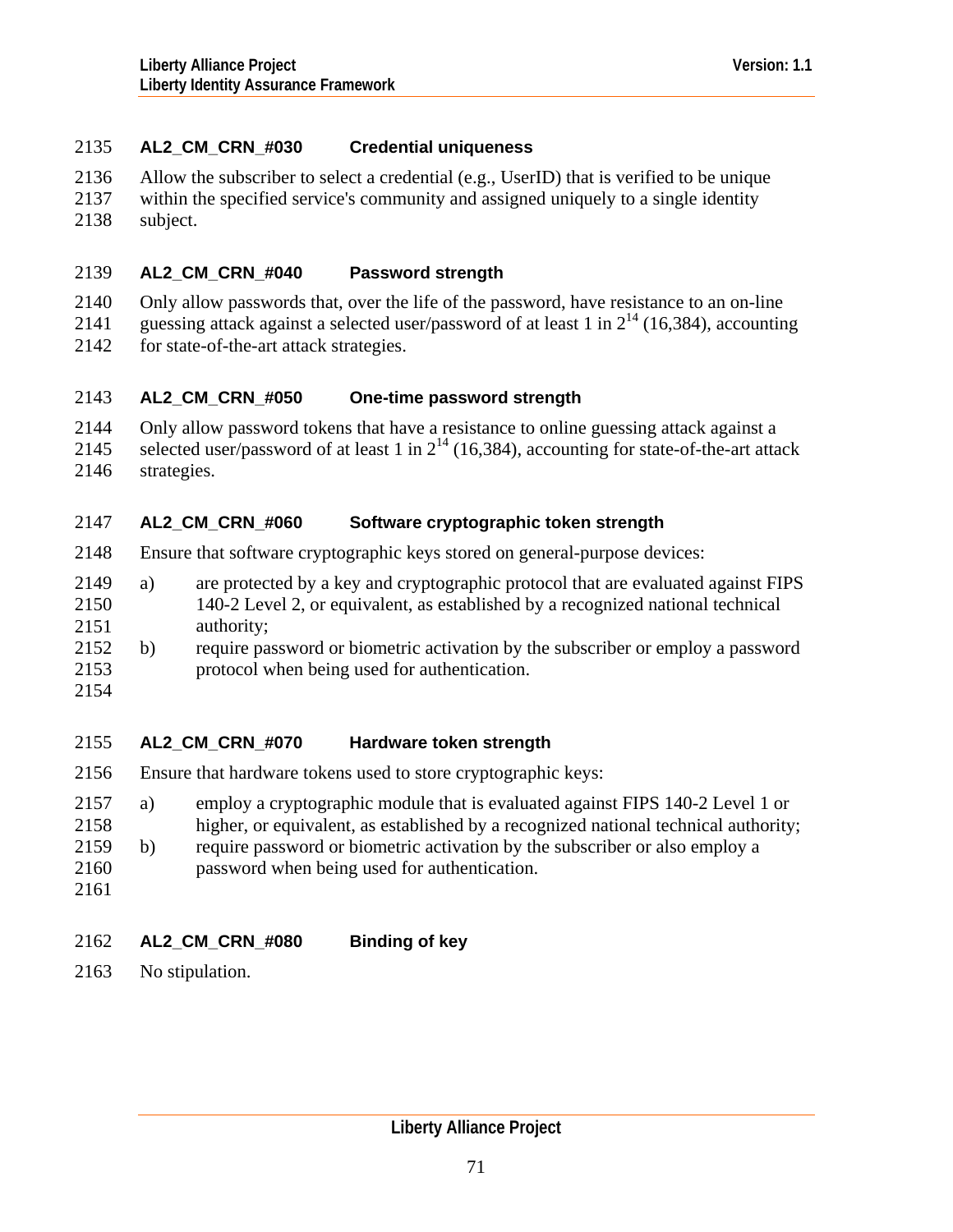# 2164 **AL2\_CM\_CRN\_#090 Nature of subject**

2165 Record the nature of the subject of the credential (which must correspond to the manner

2166 2167 2168 of identity proofing performed), i.e., physical person, a named person acting on behalf of a corporation or other legal entity, corporation or legal entity, or corporate machine entity, in a manner that can be unequivocally associated with the credential and the identity that

2169 it asserts.

# 2170 *3.7.2.2.3 Credential Delivery*

2171 An enterprise and its specified service must:

### 2172 **AL2\_CM\_CRD\_#010 Notify Subject of Credential Issuance**

- 2173 2174 Notify the subject of the credential's issuance and, if necessary, confirm the Subject's contact information by:
- 2175 a) sending notice to the address of record confirmed during identity proofing or
- 2177 2176 b) issuing the credential(s) in a manner that confirms the address of record supplied by the applicant during identity proofing or
- 2179 2180 2178 c) issuing the credential(s) in a manner that confirms the ability of the applicant to receive telephone communications at a telephone number or email at an email address supplied by the applicant during identity proofing.
- 2181

# 2182 **3.7.2.3 Assurance Level 3**

# 2183 *3.7.2.3.1 Identity Proofing*

- 2184 2185 These criteria in this section determine how the enterprise shows compliance with the criteria for fulfilling identity proofing functions.
- 2186 The enterprise and its specified service must:

### 2187 **AL3\_CM\_IDP#010 Self-managed Identity Proofing**

- 2188 If the enterprise assumes direct responsibility for identity proofing functions, show, by
- 2189 direct inclusion, compliance with all applicable identity proofing service assessment
- 2190 criteria for AL3 or AL4.

### 2191 **AL3\_CM\_IDP#020 IAEG-approved outsourced service**

- 2192 If the enterprise outsources responsibility for identity proofing functions and uses a
- 2193 service already operating under an IAEG Identity Proofing Approval, show that the
- 2194 service in question has been approved at AL3 or AL4 and that its approval has at least 6
- 2195 months of remaining validity.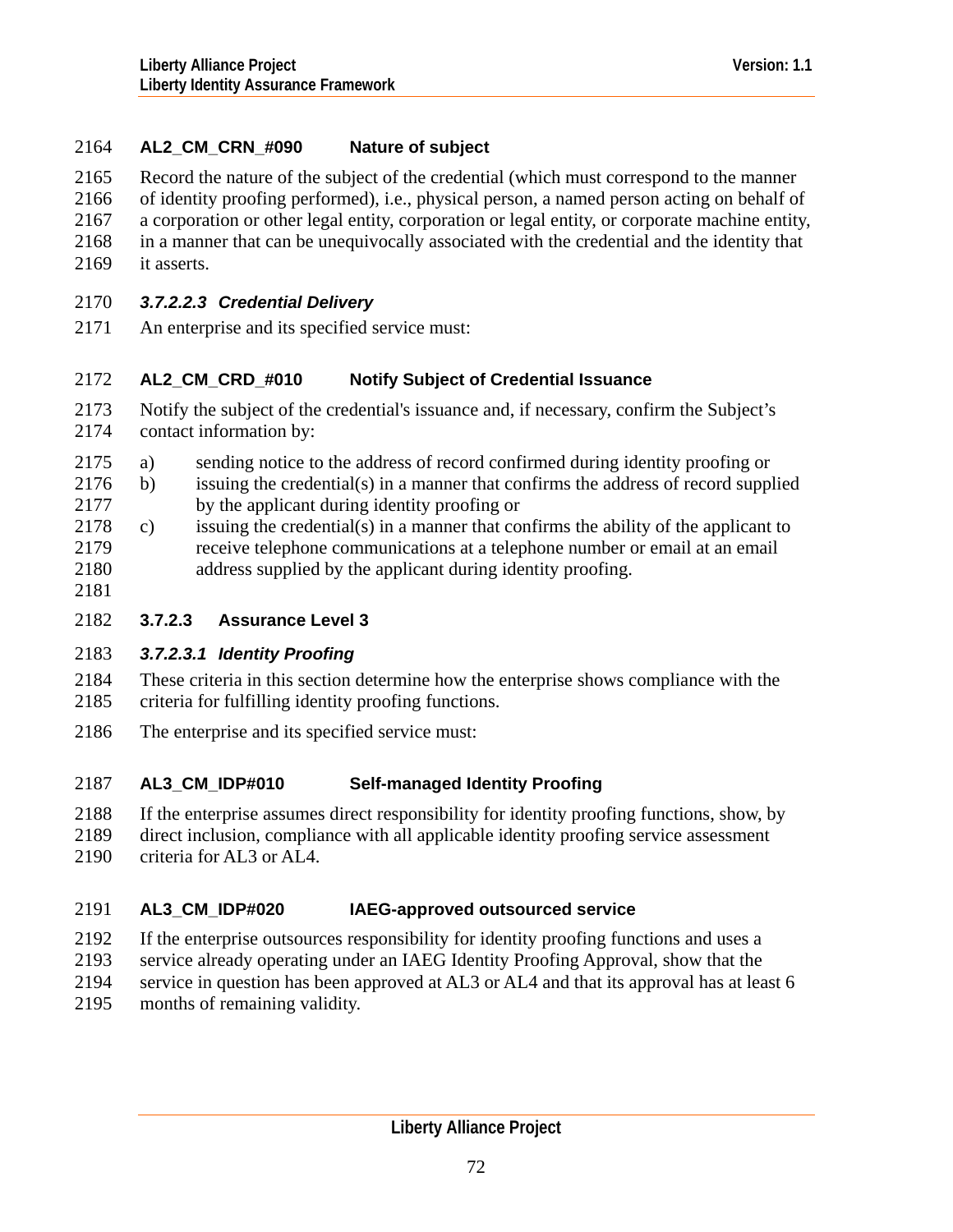# <span id="page-72-0"></span>2196 **AL3\_CM\_IDP#030 Non IAEG-approved outsourced service**

- 2197 *Not* use any non-IAEG-approved outsourced services for identity proofing unless they
- 2198 2199 can be demonstrated to have satisfied equivalently rigorous requirements established by another scheme recognized by IAEG.

### 2200 **AL3\_CM\_IDP#040 Revision to subscriber information**

- 2201 2202 2203 Provide a means for subscribers to securely amend their stored information after registration, either by re-proving their identity as in the initial registration process or by using their credentials to authenticate their revision. Successful revision must, where
- 2204 necessary, instigate the re-issuance of the credential.
- 2205

# 2206 *3.7.2.3.2 Credential Creation*

- 2207 2208 These criteria define the requirements for creation of credentials whose highest use is AL3. Any credentials/tokens that comply with the criteria stipulated at AL4 are also
- 2209 acceptable at AL3 and below.
- 2210 Note, however, that a token and credential type required by a higher AL but created
- 2211 according to these criteria may not necessarily provide that higher level of assurance for
- 2212 the claimed identity of the subscriber. Authentication can only be provided at the
- 2213 assurance level at which the identity is proven.
- 2214 An enterprise and its specified service must:

### 2215 **AL3\_CM\_CRN\_#010 Authenticated Request**

2216 2217 2218 Only accept a request to generate a credential and bind it to an identity if the source of the request, i.e., Registration Authority, can be authenticated as being authorized to perform identity proofing at AL3 or higher.

- 2219 **AL3\_CM\_CRN\_#020 Unique identity**
- 2220 Ensure that the identity to which a credential refers is unique within the specified
- 2221 service's intended community, including identities previously used and that are now
- 2222 cancelled. This requirement is intended to prevent identities that may exist in a Relying
- 2223 Party's access control lists from possibly representing a different physical person.

### 2224 **AL3\_CM\_CRN\_#030 Credential uniqueness**

- 2225 Allow the subscriber to select a credential (e.g., UserID) that is verified to be unique
- 2226 within the specified service's community and assigned uniquely to a single identity.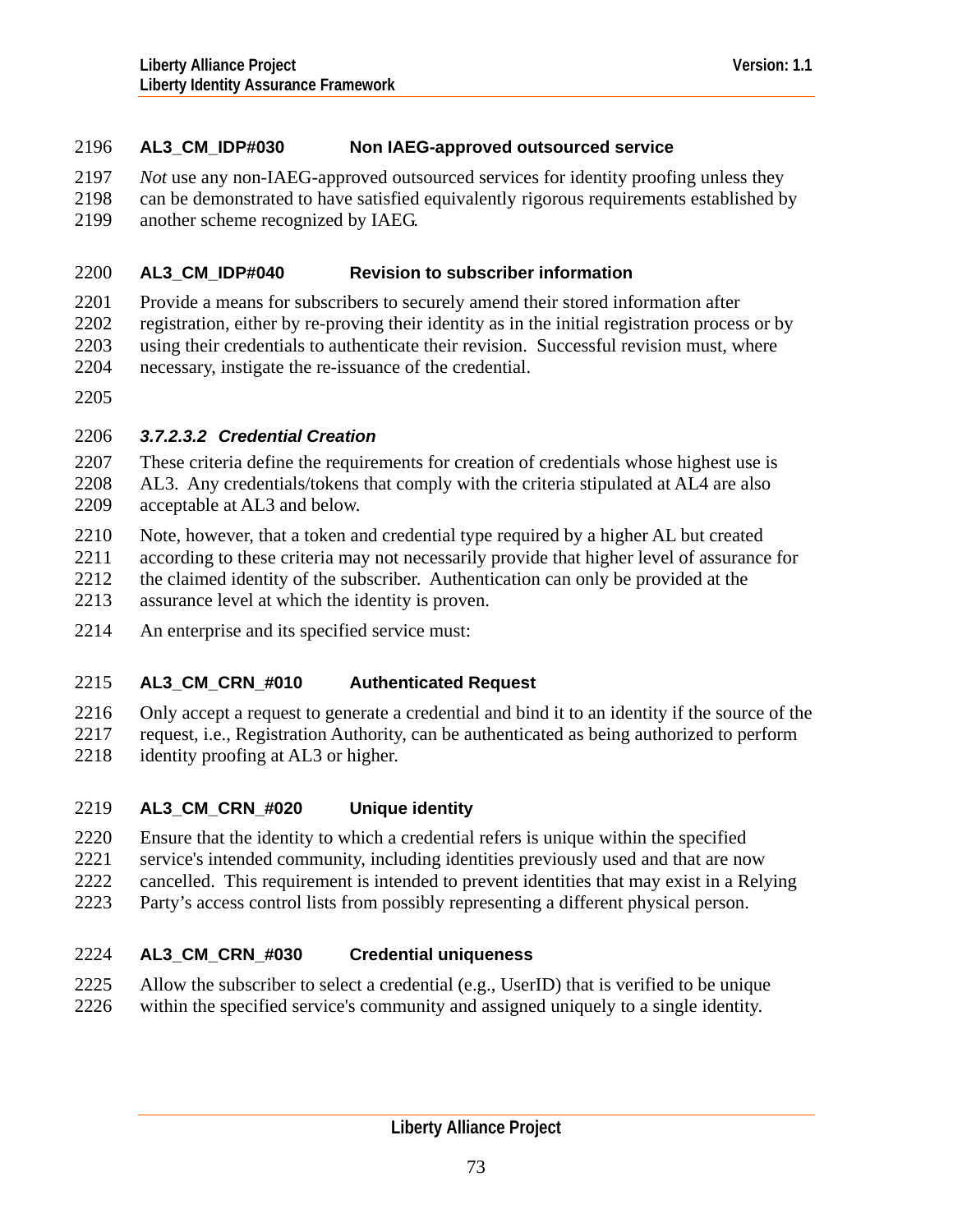# 2227 **AL3\_CM\_CRN\_#040 PIN/Password strength**

2228 Not use PIN/password tokens.

#### 2229 **AL3\_CM\_CRN\_#050 One-time password strength**

- 2230 Only allow one-time password tokens that:
- 2232 2231 a) depend on a symmetric key stored on a personal hardware device evaluated against FIPS 140-2 [\[FIPS140-2](#page-126-0)] Level 1 or higher, or equivalent, as established
- 2233 by a recognized national technical authority;
- 2234 b) permit at least  $10^6$  possible password values;
- 2235 c) require password or biometric activation by the subscriber.

#### 2236 **AL3\_CM\_CRN\_#060 Software cryptographic token strength**

- 2237 Ensure that software cryptographic keys stored on general-purpose devices:
- 2239 2240 2238 c) are protected by a key and cryptographic protocol that are evaluated against FIPS 140-2 Level 2, or equivalent, as established by a recognized national technical authority;
- 2242 2241 d) require password or biometric activation by the subscriber or employ a password protocol when being used for authentication.
- 2243 **AL3\_CM\_CRN\_#070 Hardware token strength**
- 2244 Ensure that hardware tokens used to store cryptographic keys:
- 2245 a) employ a cryptographic module that is evaluated against FIPS 140-2 Level 1 or
- 2246 higher, or equivalent, as established by a recognized national technical authority;
- 2248 2247 b) require password or biometric activation by the subscriber or also employ a password when being used for authentication.
- 2249 **AL3\_CM\_CRN\_#080 Binding of key**
- 2250 2251 2252 If the specified service generates the subject's key pair, that the key generation process securely and uniquely binds that process to the certificate generation and maintains at all times the secrecy of the private key, until it is accepted by the subject.

### 2253 **AL3\_CM\_CRN\_#090 Nature of subject**

2254 2255 2256 2257 2258 Record the nature of the subject of the credential (which must correspond to the manner of identity proofing performed), i.e., private person, a named person acting on behalf of a corporation or other legal entity, corporation or legal entity, or corporate machine entity, in a manner that can be unequivocally associated with the credential and the identity that it asserts.

2259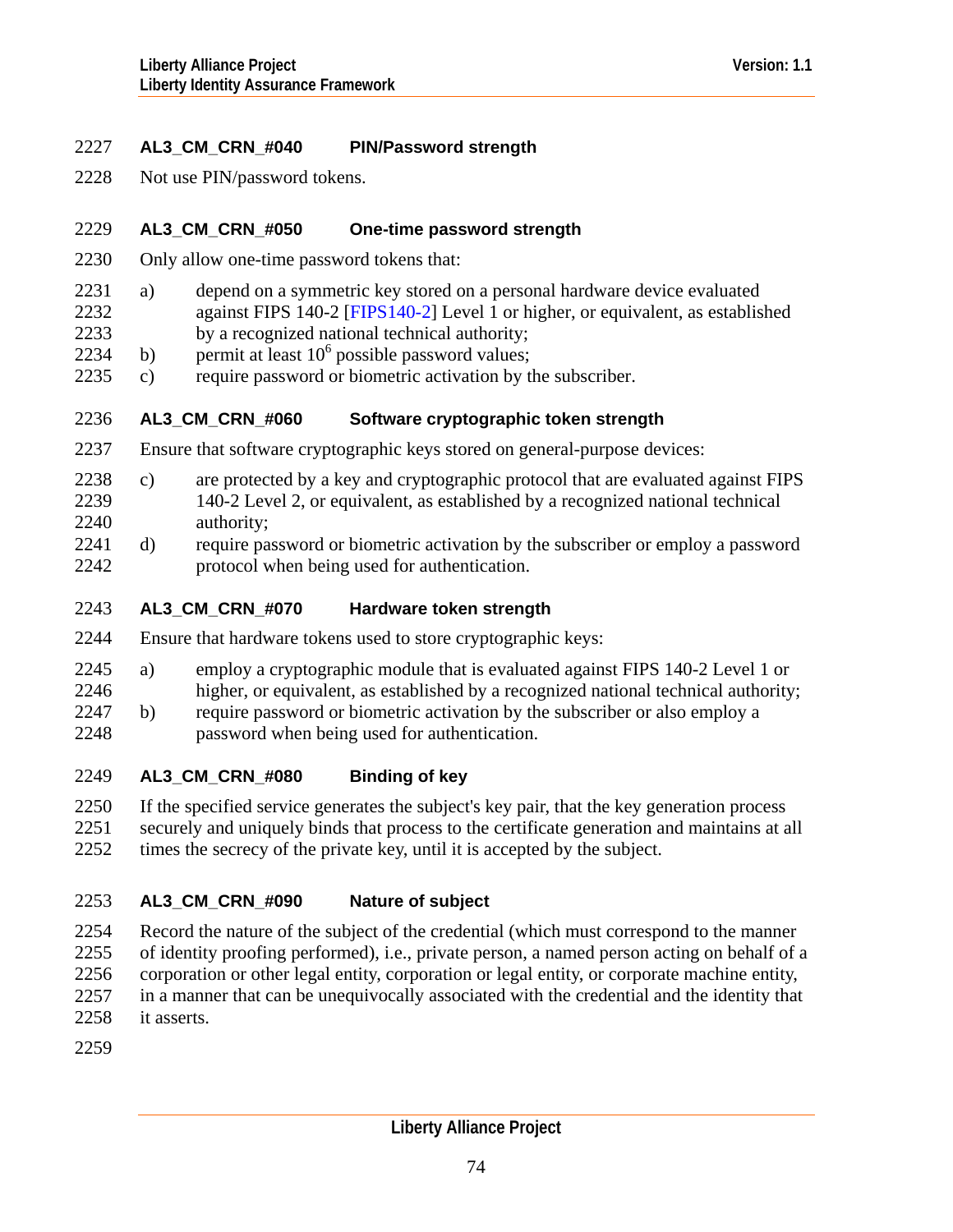# <span id="page-74-0"></span>2260 *3.7.2.3.3 Subject Key Pair Generation*

2261 An enterprise and its specified service must:

### 2262 **AL3\_CM\_SKP\_#010 Key generation by Specified Service**

- 2263 If the specified service generates the subject's keys:
- 2265 2266 2264 a) use a FIPS-approved  $[FTPS]$  algorithm, or equivalent, as established by a recognized national technical authority, that is recognized as being fit for the purposes of the service;
- 2268 2269 2267 b) only create keys of a key length and for use with a FIPS-approved public key algorithm, or equivalent, as established by a recognized national technical authority, recognized as being fit for the purposes of the service;
- 2271 2270 c) generate and store the keys securely until delivery to and acceptance by the subject;
- 2273 2272 d) deliver the subject's private key in a manner that ensures that the privacy of the key is not compromised and only the subject has access to the private key.

### 2274 **AL3\_CM\_SKP\_#020 Key generation by Subject**

- 2275 2276 If the subject generates and presents its own keys, obtain the subject's written confirmation that it has:
- 2278 2279 2277 a) used a FIPS-approved algorithm, or equivalent, as established by a recognized national technical authority, that is recognized as being fit for the purposes of the service;
- 2281 2282 2280 b) created keys of a key length and for use with a FIPS-approved public key algorithm, or equivalent, as established by a recognized national technical authority, recognized as being fit for the purposes of the service.
- 2284 *3.7.2.3.4 Credential Delivery*

2283

2285 An enterprise and its specified service must:

### 2286 **AL3\_CM\_CRD\_#010 Notify Subject of Credential Issuance**

- 2287 2288 Notify the subject of the credential's issuance and, if necessary, confirm Subject's contact information by:
- 2290 2289 a) sending notice to the address of record confirmed during identity proofing, and either
- 2291 2292 i) issuing the credential(s) in a manner that confirms the address of record supplied by the applicant during identity proofing; or
- 2293 2294 ii) issuing the credential(s) in a manner that confirms the ability of the applicant to receive telephone communications at a phone number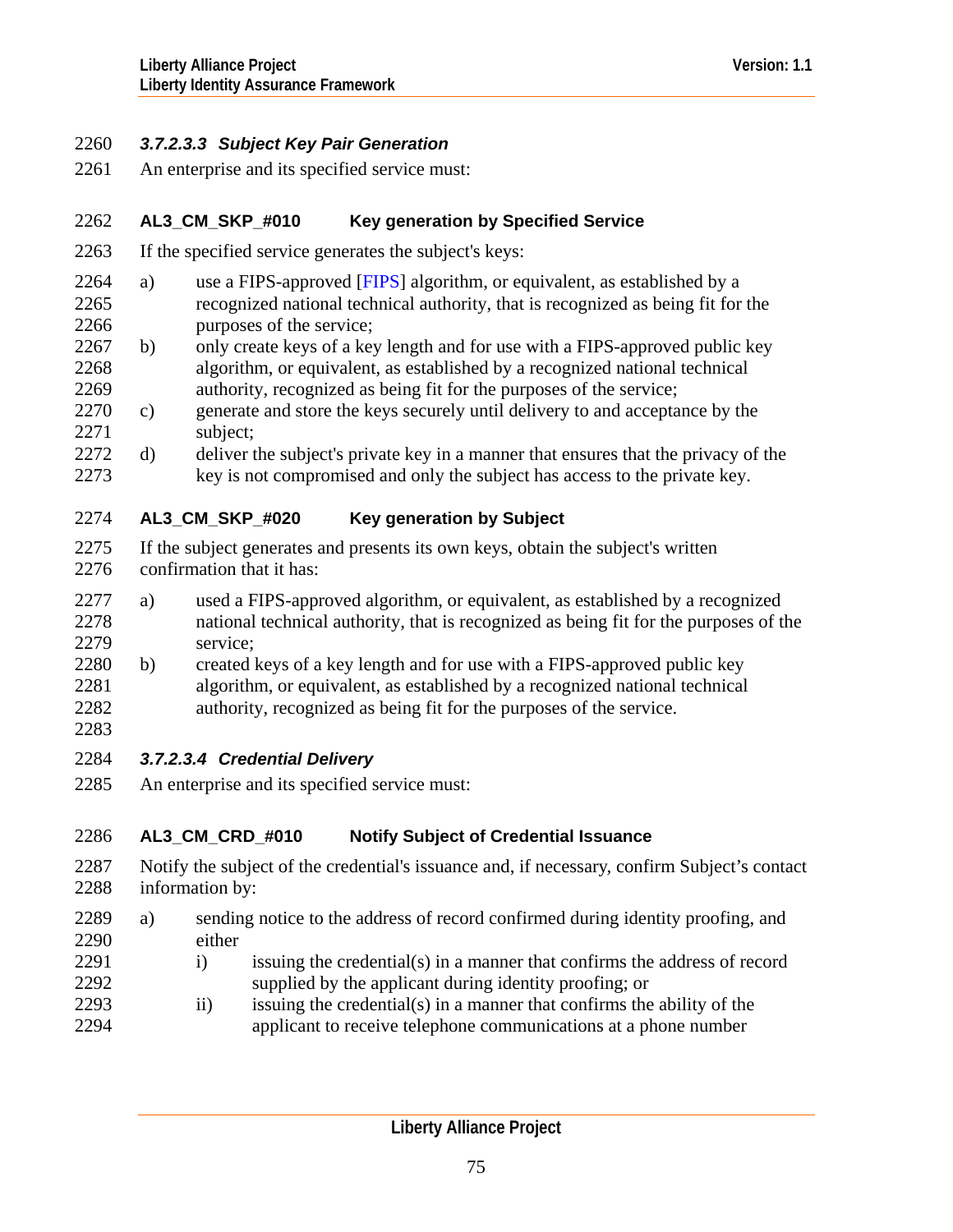<span id="page-75-0"></span>supplied by the applicant during identity proofing while recording the applicant's voice. 2295 2296

### 2297 **AL3\_CM\_CRD\_#020 Subject's acknowledgement**

- 2298 2299 Receive acknowledgement of receipt of the credential before it is activated and its directory status record is published (and thereby the subscription becomes active or re-
- 2300 activated, depending upon the circumstances of issue).
- 2301

# 2302 **3.7.2.4 Assurance Level 4**

# 2303 *3.7.2.4.1 Identity Proofing*

- 2304 2305 These criteria determine how the enterprise shows compliance with the criteria for fulfilling identity proofing functions.
- 2306 An enterprise and its specified service must:

### 2307 **AL4\_CM\_IDP#010 Self-managed Identity Proofing**

2308 2309 2310 If the enterprise assumes direct responsibility for identity proofing functions, show, by direct inclusion, compliance with all applicable identity proofing service assessment criteria for AL4.

### 2311 **AL4\_CM\_IDP#020 IAEG-approved outsourced service**

- 2312 If the enterprise outsources responsibility for identity proofing functions and uses a
- 2313 service already operating under an IAEG Identity Proofing Approval, show that the
- 2314 service in question has been approved at AL4 and that its approval has at least 12 months
- 2315 of remaining validity.

### 2316 **AL4\_CM\_IDP#030 Non IAEG-approved outsourced service**

- 2317 Not use any non-IAEG-approved outsourced services for identity proofing unless they
- 2318 can be demonstrated to have satisfied equivalently rigorous requirements established by
- 2319 another scheme recognized by IAEG.

### 2320 **AL4\_CM\_IDP#040 Revision to subscriber information**

- 2321 Provide a means for subscribers to securely amend their stored information after
- 2322 registration, either by re-proving their identity as in the initial registration process or by
- 2323 using their credentials to authenticate their revision. Successful revision must, where
- 2324 necessary, instigate the re-issuance of the credential.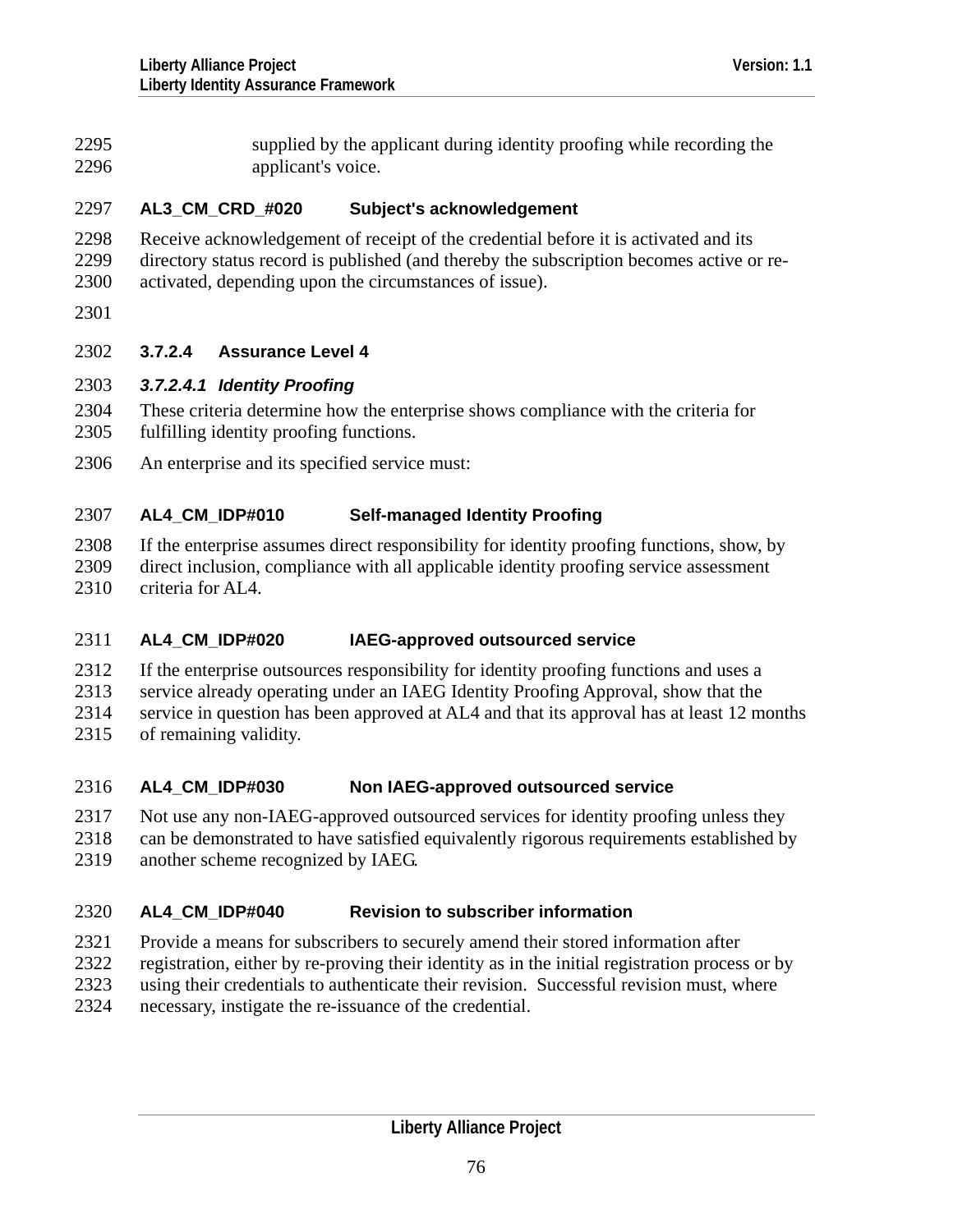# <span id="page-76-0"></span>2325 *3.7.2.4.2 Credential Creation*

- These criteria define the requirements for creation of credentials whose highest use is AL4. 2326 2327
- 2328 Note, however, that a token and credential created according to these criteria may not
- 2329 necessarily provide that level of assurance for the claimed identity of the subscriber.
- 2330 Authentication can only be provided at the assurance level at which the identity is proven.
- 2331 An enterprise and its specified service must:

### 2332 **AL4\_CM\_CRN\_#010 Authenticated Request**

- 2333 2334 Only accept a request to generate a credential and bind it to an identity if the source of the request, i.e., Registration Authority, can be authenticated as being authorized to perform
- 2335 identity proofing at AL4.

### 2336 **AL4\_CM\_CRN\_#020 Unique identity**

2337 Ensure that the identity to which a credential refers is unique within the specified

2338 service's community, including identities previously used and that are now cancelled.

2339 This requirement is intended to prevent identities that may exist in a Relying Party's

2340 access control lists from possibly representing a different physical person.

### 2341 **AL4\_CM\_CRN\_#030 Credential uniqueness**

2342 2343 2344 Allow the subscriber to select a credential (e.g., UserID) that is verified to be unique within the specified service's community and assigned uniquely to a single identity subject.

### 2345 **AL4\_CM\_CRN\_#040 PIN/Password strength**

2346 *Not* use PIN/password tokens.

### 2347 **AL4\_CM\_CRN\_#050 One-time password strength**

2348 *Not* use one-time password tokens.

### 2349 **AL4\_CM\_CRN\_#060 Software cryptographic token strength**

2350 *Not* use software cryptographic tokens.

### 2351 **AL4\_CM\_CRN\_#070 Hardware token strength**

2352 Ensure that hardware tokens used to store cryptographic keys: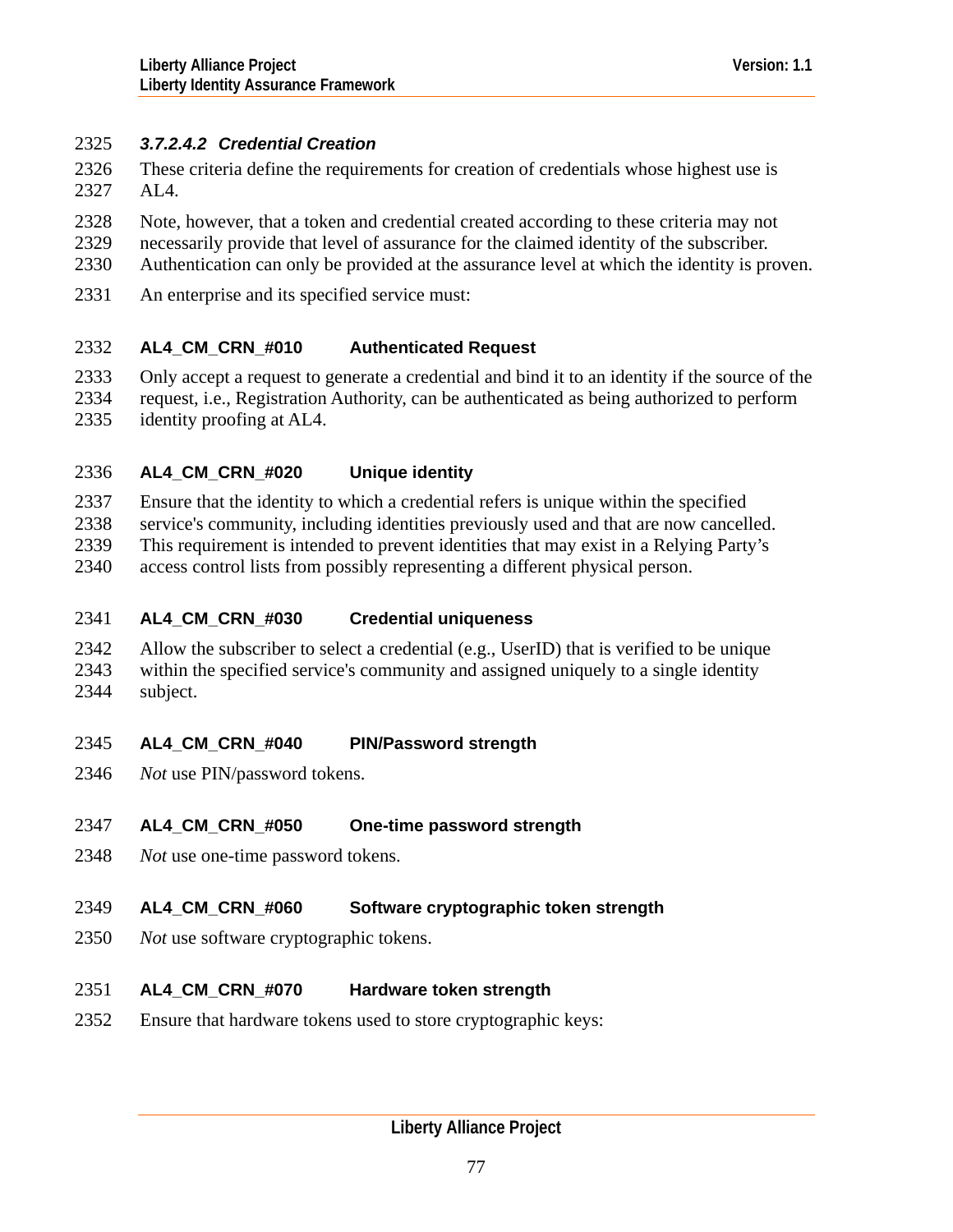- <span id="page-77-0"></span>2353 a) employ a cryptographic module that is evaluated against FIPS 140-2 [[FIPS140-2\]](#page-126-0) Level 2 or higher, or equivalent, as determined by a recognized national technical authority; 2354 2355
- 2357 2356 b) are evaluated against FIPS 140-2 Level 3 or higher, or equivalent, as determined by a recognized national technical authority, for their physical security;
- 2358 c) require password or biometric activation by the subscriber.

### 2359 **AL4\_CM\_CRN\_#080 Binding of key**

2360 2361 2362 If the specified service generates the subject's key pair, that the key generation process securely and uniquely binds that process to the certificate generation and maintains at all times the secrecy of the private key, until it is accepted by the subject.

### 2363 **AL4\_CM\_CRN\_#090 Nature of subject**

2364 2365 2366 Record the nature of the subject of the credential, i.e., private person, a named person acting on behalf of a corporation or other legal entity, corporation or legal entity, or corporate machine entity, in a manner that can be unequivocally associated with the

- 2367 credential and the identity that it asserts.
- 2368

# 2369 *3.7.2.4.3 Subject Key Pair Generation*

2370 An enterprise and its specified service must:

### 2371 **AL4\_CM\_SKP\_#010 Key generation by Specified Service**

- 2372 If the specified service generates the subject's keys:
- 2374 2375 2373 a) use a FIPS-approved [\[FIPS\]](#page-126-0) algorithm, or equivalent, as established by a recognized national technical authority, that is recognized as being fit for the purposes of the service;
- 2377 2378 2376 b) only create keys of a key length and for use with a FIPS-approved public key algorithm, or equivalent, as established by a recognized national technical authority, recognized as being fit for the purposes of the service;
- 2380 2379 c) generate and store the keys securely until delivery to and acceptance by the subject;
- 2382 2381 d) deliver the subject's private key in a manner that ensures that the privacy of the key is not compromised and only the subject has access to the private key.

### 2383 **AL4\_CM\_SKP\_#020 Key generation by Subject**

- 2384 If the subject generates and presents its own keys, obtain the subject's written
- 2385 confirmation that it has: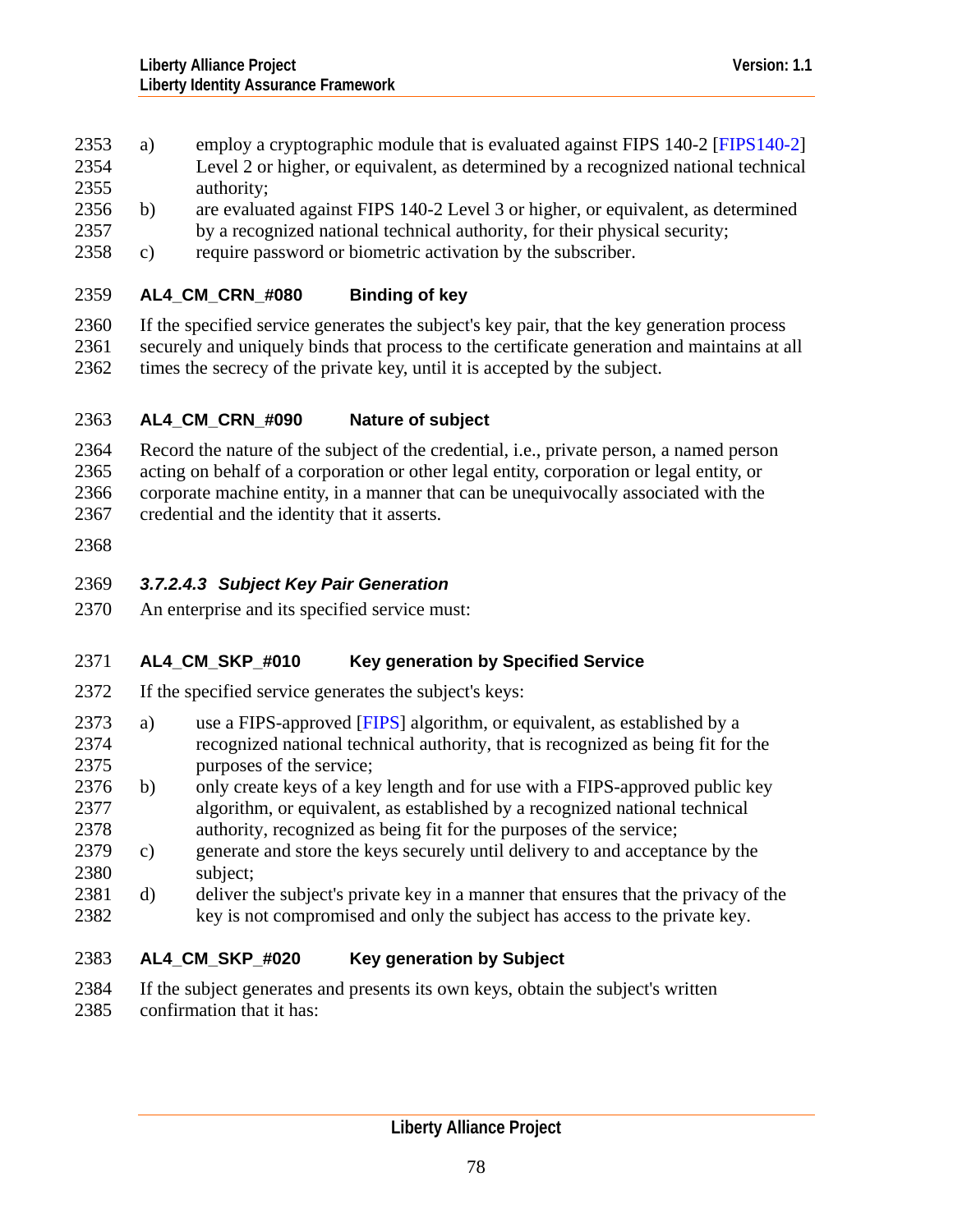- <span id="page-78-0"></span>2386 a) used a FIPS-approved algorithm, or equivalent, as established by a recognized national technical authority, that is recognized as being fit for the purposes of the service; 2387 2388
- 2390 2391 2389 b) created keys of a key length and for use with a FIPS-approved public key algorithm, or equivalent, as established by a recognized national technical authority, recognized as being fit for the purposes of the service.
- 2392

# 2393 *3.7.2.4.4 Credential Delivery*

2394 An enterprise and its specified service must:

### 2395 **AL4\_CM\_CRD\_#010 Notify Subject of Credential Issuance**

- 2396 2397 Notify the subject of the credential's issuance and, if necessary, confirm Subject's contact information by:
- 2398 a) sending notice to the address of record confirmed during identity proofing;
- 2400 2401 2399 b) unless the subject presented with a private key, issuing the hardware token to the subject in a manner that confirms the address of record supplied by the applicant during identity proofing;
- 2403 2404 2402 c) issuing the certificate to the subject over a separate channel in a manner that confirms either the address of record or the email address supplied by the applicant during identity proofing.

### 2405 **AL4\_CM\_CRD\_#020 Subject's acknowledgement**

2406 2407 2408 Receive acknowledgement of receipt of the hardware token before it is activated and the corresponding certificate and its directory status record are published (and thereby the subscription becomes active or re-activated, depending upon the circumstances of issue).

- 2409 **3.7.3 Part C--Credential Revocation**
- 2410 2411 These criteria deal with credential revocation and the determination of the legitimacy of a revocation request.
- 2412 **3.7.3.1 Assurance Level 1**
- 2413 An enterprise and its specified service must:
- 2414 *3.7.3.1.1 Not used*
- 2415 *3.7.3.1.2 Not used*
- 2416 *3.7.3.1.3 Secure Revocation Request*
- 2417 This criterion applies when revocation requests between remote components of a service
- 2418 are made over a secured communication.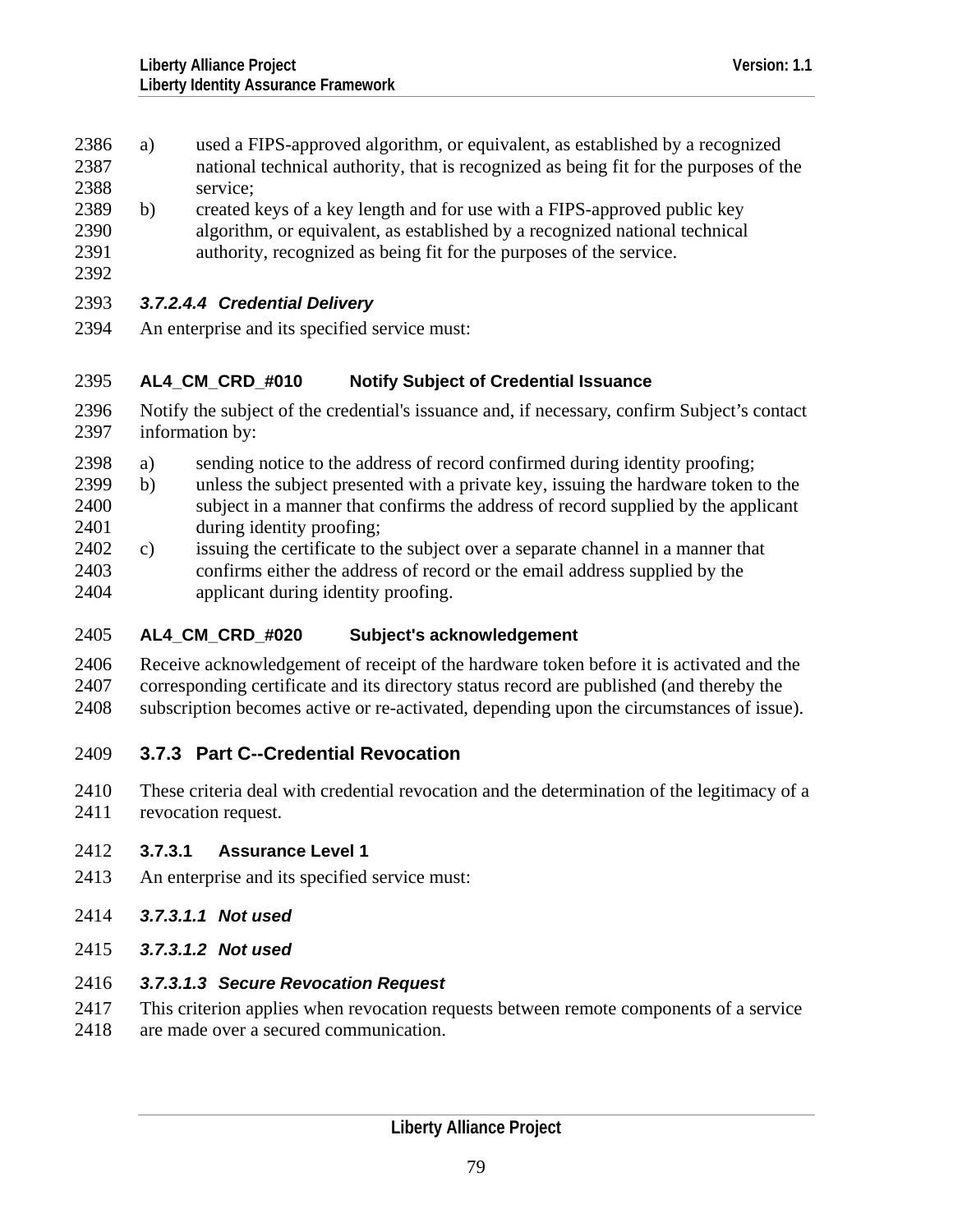<span id="page-79-0"></span>2419 An enterprise and its specified service must:

### 2420 **AL1\_CM\_SRR#010 Submit Request**

- 2421 Submit a request for revocation to the Credential Issuer service (function), using a
- 2422 secured network communication, if necessary.
- 2423

# 2424 **3.7.3.2 Assurance Level 2**

- 2425 *3.7.3.2.1 Revocation Procedures*
- 2426 2427 These criteria address general revocation functions, such as the processes involved and the basic requirements for publication.
- 2428 An enterprise and its specified service must:

### 2429 **AL2\_CM\_RVP#010 Revocation procedures**

- 2430 a) State the conditions under which revocation of an issued credential may occur,
- 2431 b) State the processes by which a revocation request may be submitted,
- 2433 2432 c) State the persons and organizations from which a revocation request will be accepted,
- 2435 2434 d) State the validation steps that will be applied to ensure the validity (identity) of the Revocant, and
- 2437 2436 e) State the response time between a revocation request being accepted and the publication of revised certificate status.

### 2438 **AL2\_CM\_ RVP#020 Secure status notification**

2439 2440 2441 Ensure that published credential status notification information can be relied upon in terms of the enterprise of its origin (i.e., its authenticity) and its correctness (i.e., its integrity).

### 2442 **AL2\_CM\_ RVP#030 Revocation publication**

- 2443 Ensure that published credential status notification is revised within 72 hours of the
- 2444 receipt of a valid revocation request, such that any subsequent attempts to use that
- 2445 credential in an authentication shall be unsuccessful.

### 2446 **AL2\_CM\_RVP#040 Verify revocation identity**

- 2447 Establish that the identity for which a revocation request is received is one that was
- 2448 issued by the specified service.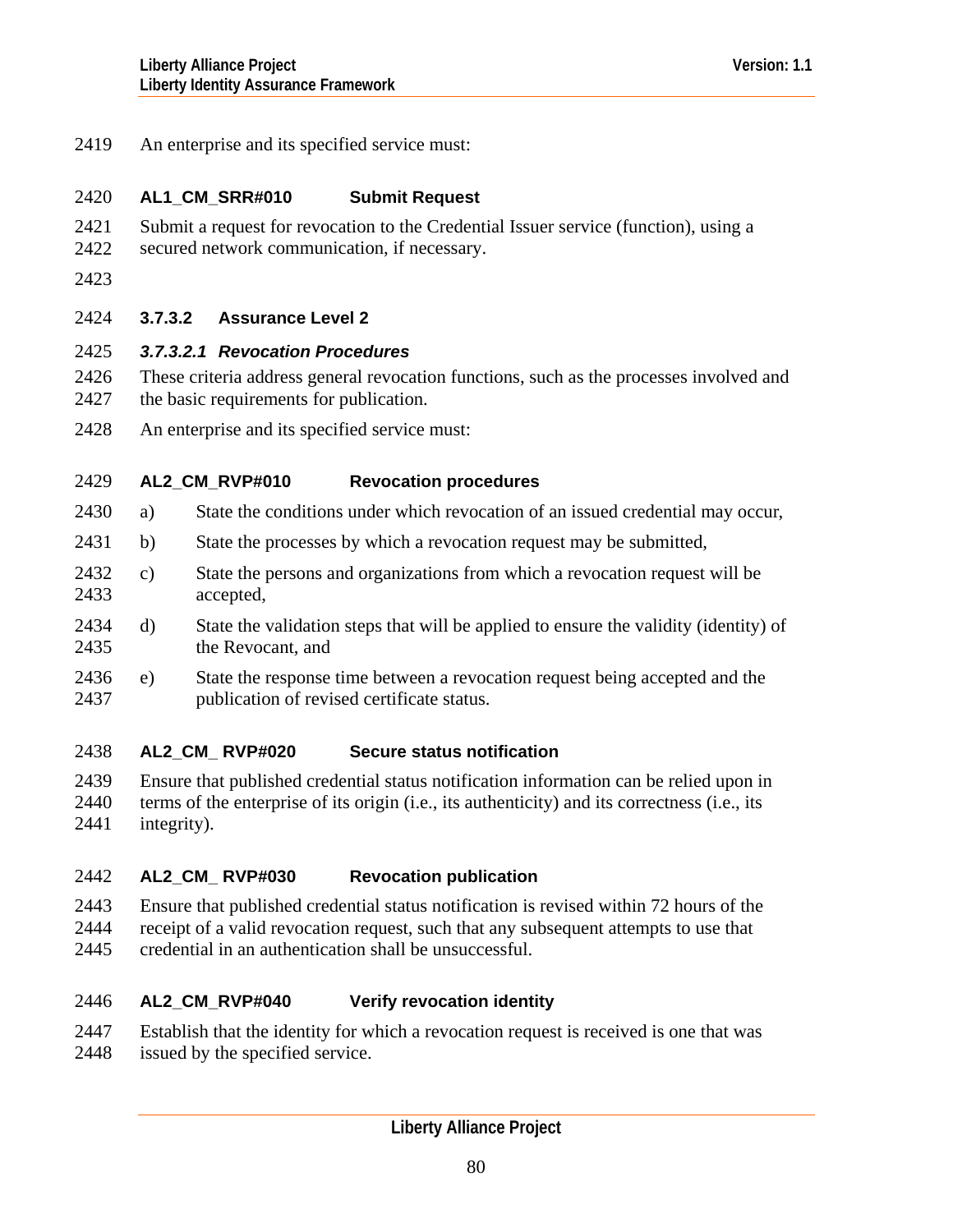# <span id="page-80-0"></span>2449 **AL2\_CM\_RVP#050 Revocation Records**

2450 Retain a record of any revocation of a credential that is related to a specific identity

2451 2452 previously verified, solely in connection to the stated credential. At a minimum, records of revocation must include:

- 2453 a) the Revocant's full name;
- 2455 2456 2454 b) the Revocant's authority to revoke (e.g., subscriber themselves, someone acting with the subscriber's power of attorney, the credential issuer, law enforcement, or other legal due process);
- 2458 2457 c) the Credential Issuer's identity (if not directly responsible for the identity proofing service);
- 2460 2459 d) the identity associated with the credential (whether the subscriber's name or a pseudonym):
- 2461 e) the reason for revocation.

### 2462 **AL2\_CM\_RVP#060 Record Retention**

2463 2464 Retain, securely, the record of the revocation process for the duration of the subscriber's account plus 7.5 years.

# 2465 *3.7.3.2.2 Verify Revocant's Identity*

- 2466 2467 2468 2469 Revocation of a credential requires that the requestor and the nature of the request be verified as rigorously as the original identity proofing. The enterprise should not act on a request for revocation without first establishing the validity of the request (if it does not, itself, determine the need for revocation).
- 2470 In order to do so, the enterprise and its specified service must:

### 2471 **AL2\_CM\_RVR#010 Verify revocation identity**

- 2472 Establish that the credential for which a revocation request is received was one that was
- 2473 issued by the specified service, applying the same process and criteria as would be
- 2474 applied to an original identity proofing.

### 2475 **AL2\_CM\_RVR#020 Revocation reason**

- 2476 Establish the reason for the revocation request as being sound and well founded, in
- 2477 combination with verification of the Revocant, according to AL2\_ID\_RVR#030,
- 2478 AL2\_ID\_RVR#040, or AL2\_ID\_RVR#050.

### 2479 **AL2\_CM\_RVR#030 Verify Subscriber as Revocant**

2480 2481 When the subscriber seeks revocation of the subscriber's own credential, the enterprise must: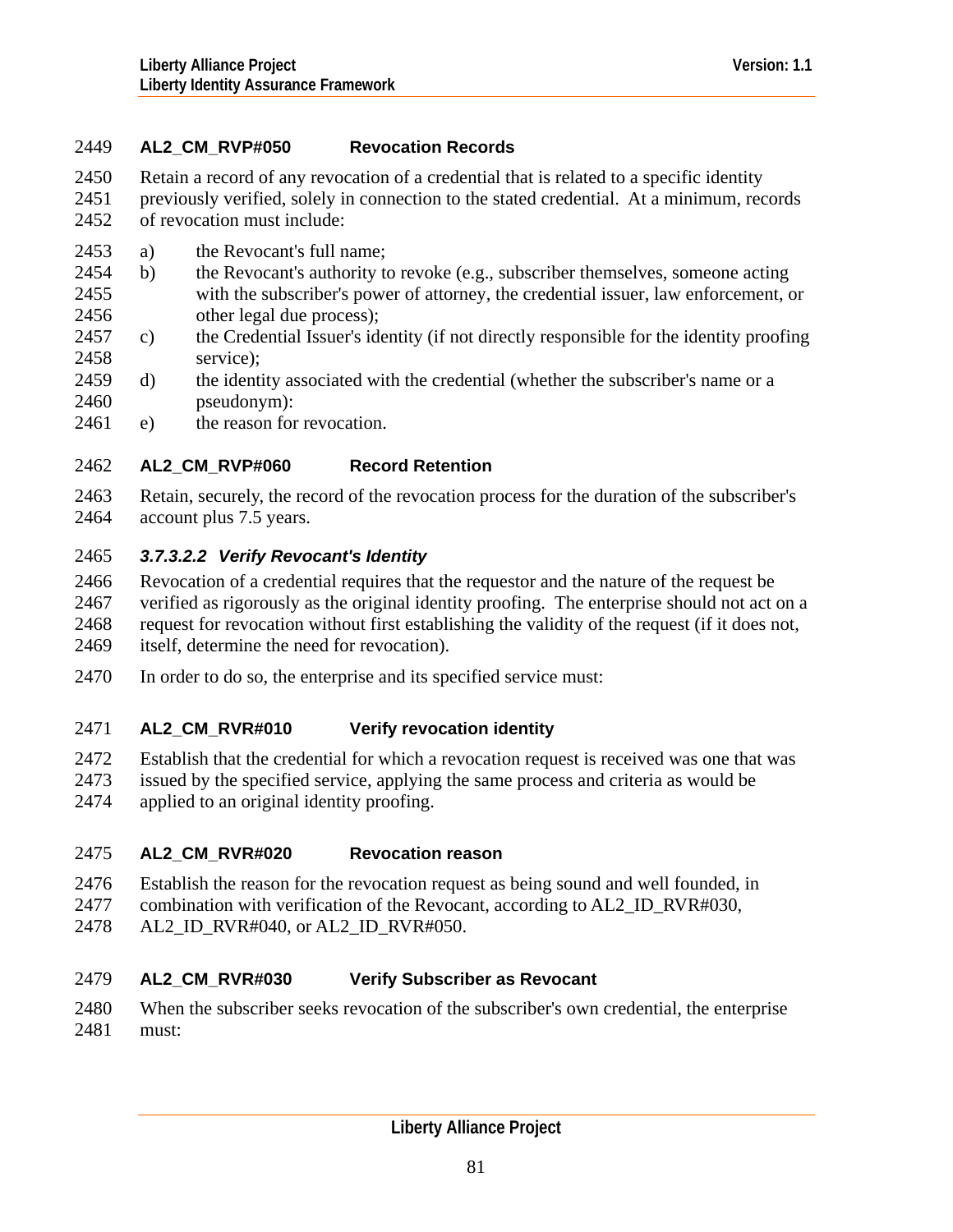- <span id="page-81-0"></span>2482 a) if in person, require presentation of a primary Government Picture ID document that must be electronically verified by a record check against the provided identity 2483
- with the specified issuing authority's records, or 2484
- 2485 b) if remote:
- 2486 2487 i. electronically verify a signature against records (if available), confirmed with a call to a telephone number of record, or
- 2488 2489 ii. authenticate an electronic request as being from the same subscriber, supported by a credential at Assurance Level 2 or higher.

### 2490 **AL2\_CM\_RVR#040 CSP as Revocant**

- 2491 2492 Where a CSP seeks revocation of a subscriber's credential, the enterprise must establish that the request is either:
- 2494 2493 a) from the specified service itself, with authorization as determined by established procedures, or
- 2496 2495 b) from the client Credential Issuer, by authentication of a formalized request over the established secure communications network.

### 2497 **AL2\_CM\_RVR#050 Verify Legal Representative as Revocant**

- 2498 2499 Where the request for revocation is made by a law enforcement officer or presentation of a legal document, the enterprise must:
- 2500 a) if in person, verify the identity of the person presenting the request, or
- 2501 b) if remote:
- 2502 2503 i. in paper/facsimile form, verify the origin of the legal document by a database check or by telephone with the issuing authority, or
- 2504 2505 2506 ii. authenticate an electronic request as being from a recognized legal office, supported by a credential at Assurance Level 2 or higher.
- 2507 *3.7.3.2.3 Secure Revocation Request*
- 2508 This criterion applies when revocation requests must be communicated between remote
- 2509 components of the service organization.
- 2510 An enterprise and its specified service must:

### 2511 **AL2\_CM\_SRR#010 Submit Request**

- 2512 Submit a request for the revocation to the Credential Issuer service (function), using a
- 2513 secured network communication.
- 2514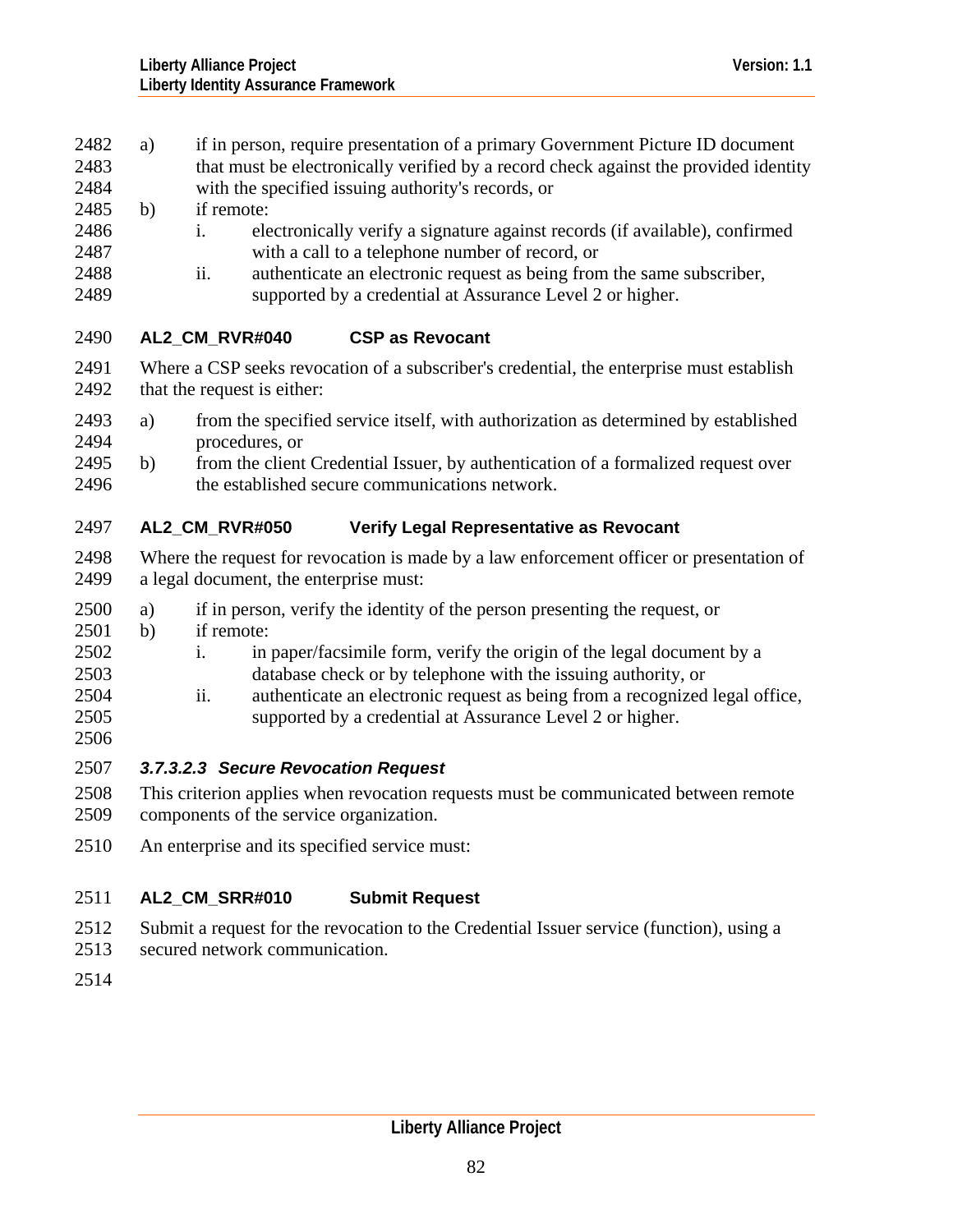# <span id="page-82-0"></span>2515 **3.7.3.3 Assurance Level 3**

### 2516 *3.7.3.3.1 Revocation Procedures*

- These criteria address general revocation functions, such as the processes involved and 2517
- the basic requirements for publication. 2518
- 2519 An enterprise and its specified service must:

### 2520 **AL3\_CM\_RVP#010 Revocation procedures**

- 2521 a) State the conditions under which revocation of an issued credential may occur,
- 2522 b) State the processes by which a revocation request may be submitted,
- 2524 2523 c) State the persons and organizations from which a revocation request will be accepted,
- 2526 2525 d) State the validation steps that will be applied to ensure the validity (identity) of the Revocant, and
- 2528 2527 e) State the response time between a revocation request being accepted and the publication of revised certificate status.

### 2529 **AL3\_CM\_ RVP#020 Secure status notification**

2530 2531 2532 Ensure that published credential status notification information can be relied upon in terms of the enterprise being its origin (i.e., its authenticity) and its correctness (i.e., its integrity).

### 2533 **AL3\_CM\_ RVP#030 Revocation publication**

2534 2535 2536 2537 Ensure that published credential status notification is revised within 24 hours of the receipt of a valid revocation request, such that any subsequent attempts to use that credential in an authentication shall be unsuccessful. The nature of the revocation mechanism shall be in accord with the technologies supported by the service.

### 2538 **AL3\_CM\_RVP\_#040 Verify Revocation Identity**

2539 2540 Establish that the identity for which a revocation request is received is one that was issued by the specified service.

### 2541 **AL3\_CM\_RVP#050 Revocation Records**

- 2542 Retain a record of any revocation of a credential that is related to a specific identity
- 2543 previously verified, solely in connection to the stated credential. At a minimum, records
- 2544 of revocation must include: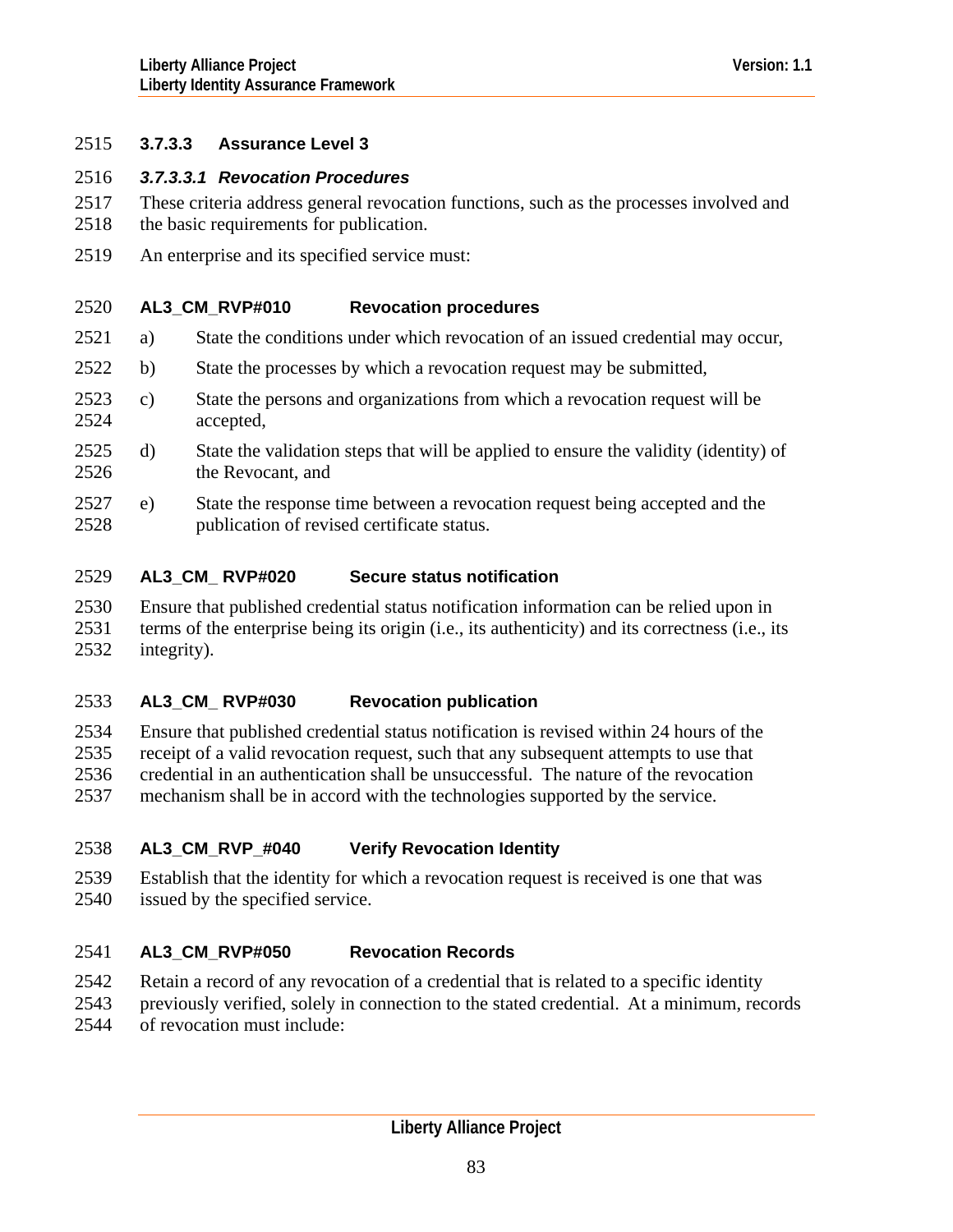- <span id="page-83-0"></span>2545 a) the Revocant's full name;
- 2546 b) the Revocant's authority to revoke (e.g., subscriber themselves, someone acting with the subscriber's power of attorney, the credential issuer, law enforcement, or other legal due process); 2547 2548
- 2550 2549 c) the Credential Issuer's identity (if not directly responsible for the identity proofing service);
- 2552 2551 d) the identity associated with the credential (whether the subscriber's name or a pseudonym);
- 2553 e) the reason for revocation.

### 2554 **AL3\_CM\_RVP#060 Record Retention**

- 2555 2556 Retain, securely, the record of the revocation process for the duration of the subscriber's account plus 7.5 years.
- 2557

# 2558 *3.7.3.3.2 Verify Revocant's Identity*

2559 2560 2561 2562 Revocation of a credential requires that the requestor and the nature of the request be verified as rigorously as the original identity proofing. The enterprise should not act on a request for revocation without first establishing the validity of the request (if it does not, itself, determine the need for revocation).

2563 In order to do so, the enterprise and its specified service must:

### 2564 **AL3\_CM\_RVR#010 Verify revocation identity**

2565 2566 2567 Establish that the credential for which a revocation request is received is one that was initially issued by the specified service, applying the same process and criteria as would be applied to an original identity proofing.

### 2568 **AL3\_CM\_RVR#020 Revocation reason**

2569 Establish the reason for the revocation request as being sound and well founded, in

- 2570 combination with verification of the Revocant, according to AL3\_ID\_RVR#030,
- 2571 AL3 ID RVR#040, or AL3 ID RVR#050.

### 2572 **AL3\_CM\_RVR#030 Verify Subscriber as Revocant**

- 2573 When the subscriber seeks revocation of the subscriber's own credential:
- 2575 2574 a) if in-person, require presentation of a primary Government Picture ID document that must be electronically verified by a record check against the provided identity
- 2576 with the specified issuing authority's records, or
- 2577 b) if remote: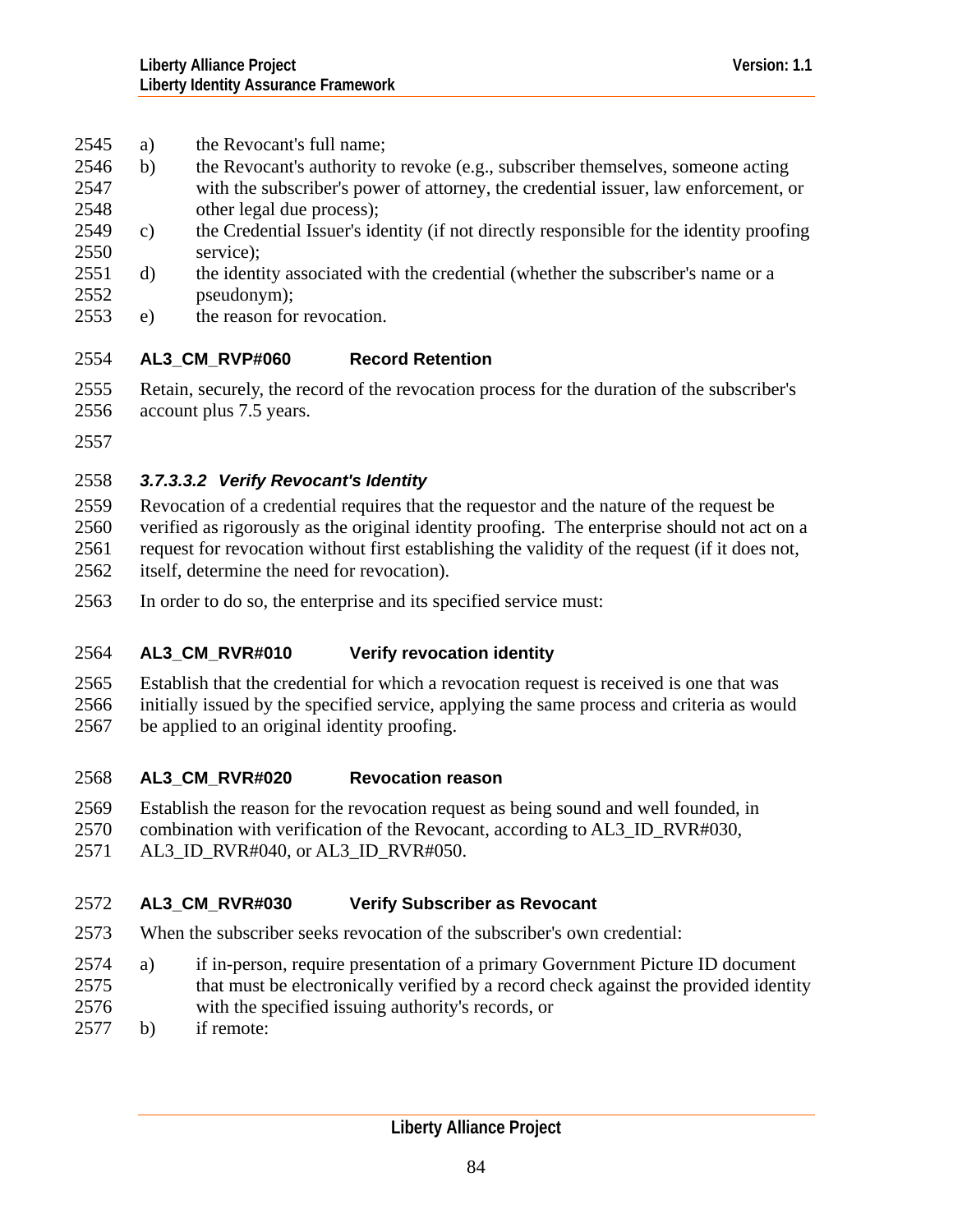- <span id="page-84-0"></span>i. electronically verify a signature against records (if available), confirmed with a call to a telephone number of record, or 2578 2579 2580 2581 2582 2583 2584 2586 2588 2589 2590 2591 2594 2595 2596 2597 2598 2600 2601 2602 2603 ii. authenticate an electronic request as being from the same subscriber**,** supported by a credential at Assurance Level 3 or higher. **AL3\_CM\_RVR#040 Verify CSP as Revocant**  Where a CSP seeks revocation of a subscriber's credential, establish that the request is either: 2585 a) from the specified service itself, with authorization as determined by established procedures, or 2587 b) from the client Credential Issuer, by authentication of a formalized request over the established secure communications network. **AL3\_CM\_RVR#050 Legal Representative as Revocant**  Where the request for revocation is made by a law enforcement officer or presentation of a legal document: 2592 a) if in person, verify the identity of the person presenting the request, or 2593 b) if remote: i. in paper/facsimile form, verify the origin of the legal document by a database check or by telephone with the issuing authority, or ii. authenticate an electronic request as being from a recognized legal office**,** supported by a credential at Assurance Level 3 or higher. 2599 *3.7.3.3.3 Secure Revocation Request*  This criterion applies when revocation requests must be communicated between remote components of the service organization. An enterprise and its specified service must: **AL3\_CM\_SRR#010 Submit Request** 
	- 2604 2605 Submit a request for the revocation to the Credential Issuer service (function), using a secured network communication.
	- 2606

# 2607 **3.7.3.4 Assurance Level 4**

# 2608 *3.7.3.4.1 Revocation Procedures*

- 2609 2610 These criteria address general revocation functions, such as the processes involved and the basic requirements for publication.
- 2611 An enterprise and its specified service must: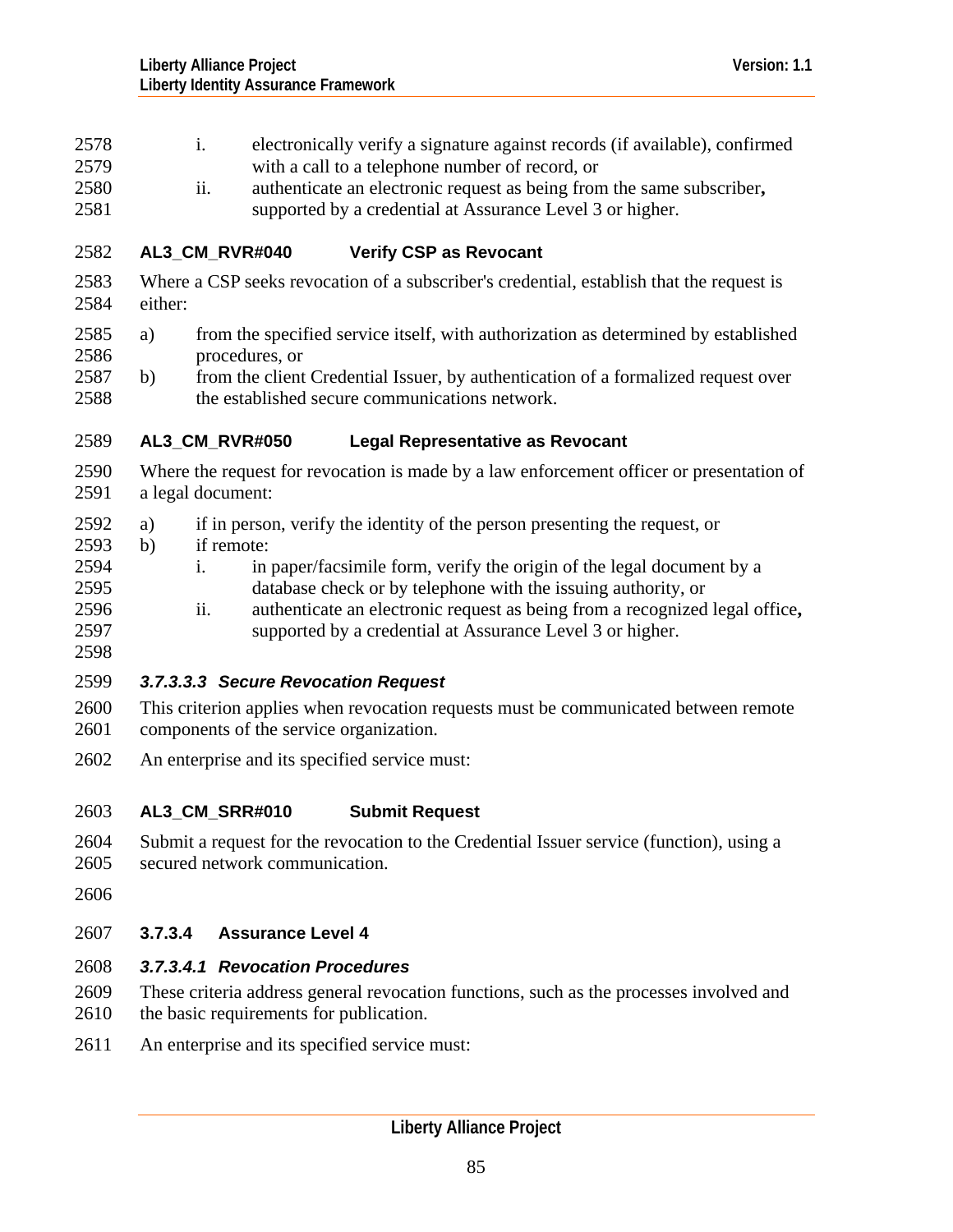### 2612 **AL4\_CM\_RVP#010 Revocation procedures**

- 2613 a) State the conditions under which revocation of an issued certificate may occur,
- 2614 b) State the processes by which a revocation request may be submitted,
- 2616 2615 c) State the persons and organizations from which a revocation request will be accepted,
- 2618 2617 d) State the validation steps that will be applied to ensure the validity (identity) of the Revocant, and
- 2620 2619 e) State the response time between a revocation request being accepted and the publication of revised certificate status.

#### 2621 **AL4\_CM\_ RVP#020 Secure status notification**

2622 2623 2624 Ensure that published credential status notification information can be relied upon in terms of the enterprise of its origin (i.e., its authenticity) and its correctness (i.e., its integrity).

### 2625 **AL4\_CM\_ RVP#030 Revocation publication**

2626 2627 2628 Ensure that published credential status notification is revised within 18 hours of the receipt of a valid revocation request, such that any subsequent attempts to use that credential in an authentication shall be unsuccessful. The nature of the revocation

2629 mechanism shall be in accordance with the technologies supported by the service.

### 2630 **AL4\_CM\_RVP#050 Revocation Records**

2631 2632 2633 Retain a record of any revocation of a credential that is related to a specific identity previously verified, solely in connection to the stated credential. At a minimum, records of revocation must include:

- 2634 a) the Revocant's full name;
- 2636 2637 2635 b) the Revocant's authority to revoke (e.g., subscriber themselves, someone acting with the subscriber's power of attorney, the credential issuer, law enforcement, or other legal due process);
- 2639 2638 c) the Credential Issuer's identity (if not directly responsible for the identity proofing service);
- 2641 2640 d) the identity associated with the credential (whether the subscriber's name or a pseudonym);
- 2642 e) the reason for revocation.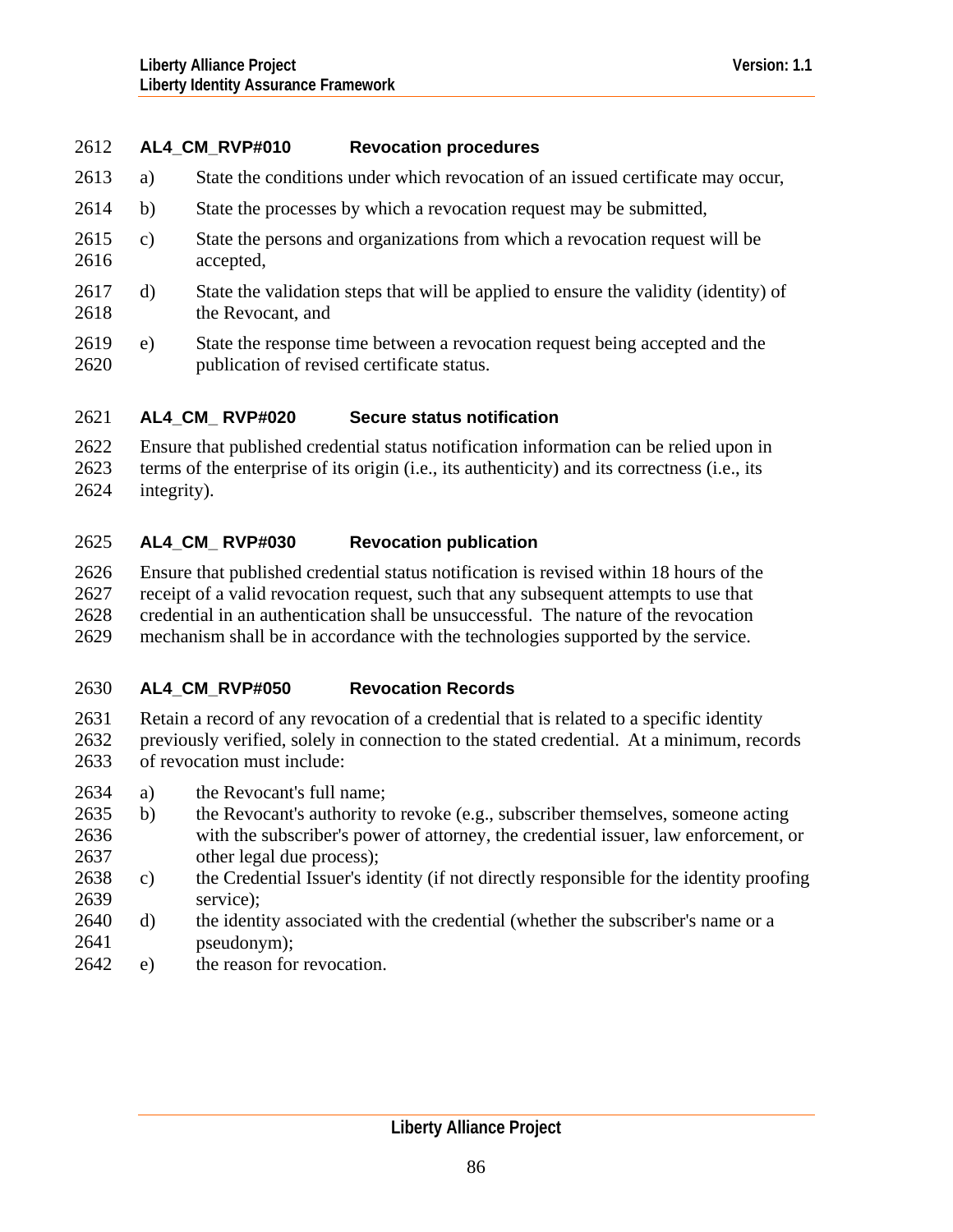# <span id="page-86-0"></span>2643 **AL4\_CM\_RVP#060 Record Retention**

- 2644 Retain, securely, the record of the revocation process for the duration of the subscriber's
- 2645 account plus 7.5 years.
- 2646

# 2647 *3.7.3.4.2 Verify Revocant's Identity*

2648 2649 2650 2651 Revocation of a credential requires that the requestor and the nature of the request be verified as rigorously as the original identity proofing. The enterprise should not act on a request for revocation without first establishing the validity of the request (if it does not, itself, determine the need for revocation).

2652 In order to do so, the enterprise and its specified service must:

### 2653 **AL4\_CM\_RVR#010 Verify revocation identity**

2654 2655 Establish that the credential for which a revocation request is received is one that was initially issued by the specified service, applying the same process and criteria as would

2656 apply to an original identity proofing.

### 2657 **AL4\_CM\_RVR#020 Revocation reason**

2658 2659 Establish the reason for the revocation request as being sound and well founded, in combination with verification of the Revocant, according to AL4\_CM\_RVR#030,

2660 AL4 CM\_RVR#040, or AL4 CM\_RVR#050.

### 2661 **AL4\_CM\_RVR#030 Verify Subscriber as Revocant**

- 2662 Where the subscriber seeks revocation of the subscriber's own credential:
- 2664 2663 a) if in person, require presentation of a primary Government Picture ID document that shall be verified by a record check against the provided identity with the
- 2665 specified issuing authority's records, or
- 2666 b) if remote:
- 2667 2668 i. verify a signature against records (if available), confirmed with a call to a telephone number of record, or
- 2669 2670 ii. authenticate an electronic request as being from the same subscriber, supported by a different credential at Assurance Level 4.

### 2671 **AL4\_CM\_RVR#040 Verify CSP as Revocant**

- 2672 2673 Where a CSP seeks revocation of a subscriber's credential, establish that the request is either:
- 2675 2674 a) from the specified service itself, with authorization as determined by established procedures, or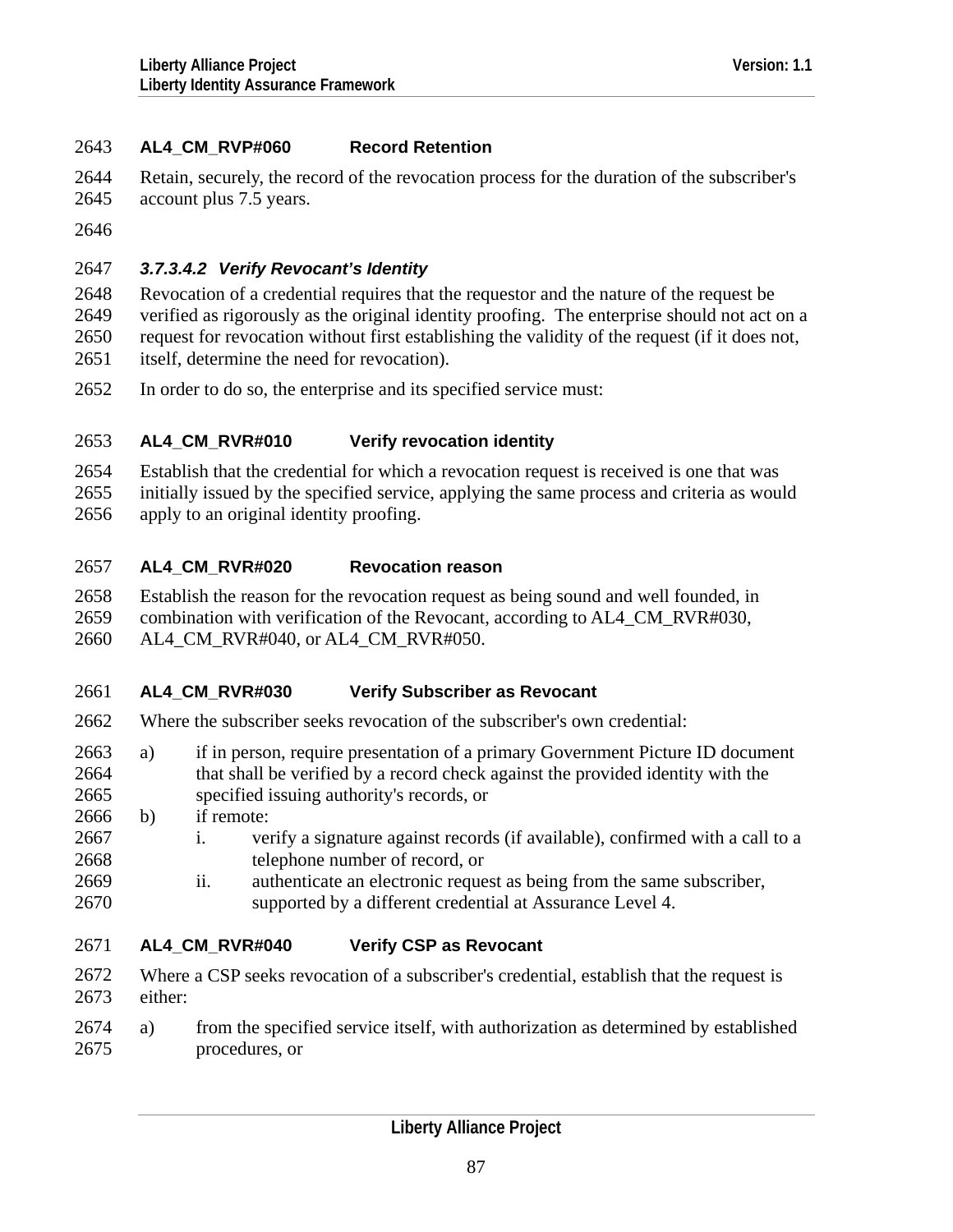<span id="page-87-0"></span>2676 b) from the client Credential Issuer, by authentication of a formalized request over 2677 the established secure communications network.

### 2678 **AL4\_CM\_RVR#050 Legal Representative as Revocant**

- 2679 2680 Where the request for revocation is made by a law enforcement officer or presentation of a legal document:
- 2681 a) if in person, verify the identity of the person presenting the request, or
- 2682 b) if remote:

2683 2684 i. in paper/facsimile form, verify the origin of the legal document by a database check or by telephone with the issuing authority, or

2685 2686 ii. authenticate an electronic request as being from a recognized legal office, supported by a different credential at Assurance Level 4.

# 2687 *3.7.3.4.3 Re-keying a credential*

2688 2689 2690 Re-key of a credential requires that the requestor be verified as the subject with as much rigor as was applied to the original identity proofing. The enterprise should not act on a request for re-key without first establishing that the requestor is identical to the subject.

2691 In order to do so, the enterprise and its specified service must:

### 2692 **AL4\_CM\_RKY#010 Verify Requestor as Subscriber**

- 2693 Where the subscriber seeks a re-key for the subscriber's own credential:
- 2695 2696 2698 2699 2694 a) if in-person, require presentation of a primary Government Picture ID document that shall be verified by a record check against the provided identity with the specified issuing authority's records, or 2697 b) if remote: i. verify a signature against records (if available), confirmed with a call to a telephone number of record, or
- 2700 2701 ii. authenticate an electronic request as being from the same subscriber,
- 2702

### 2703 **AL4\_CM\_RKY#020 Re-key requests from parties other than the subscriber**

supported by a different credential at Assurance Level 4.

2704 Re-key requests from any other parties must not be accepted

# 2705 *3.7.3.4.4 Secure Revocation/Re-key Request*

- 2706 This criterion applies when revocation or re-key requests must be communicated between
- 2707 remote components of the service organization.
- 2708 The enterprise and its specified service must: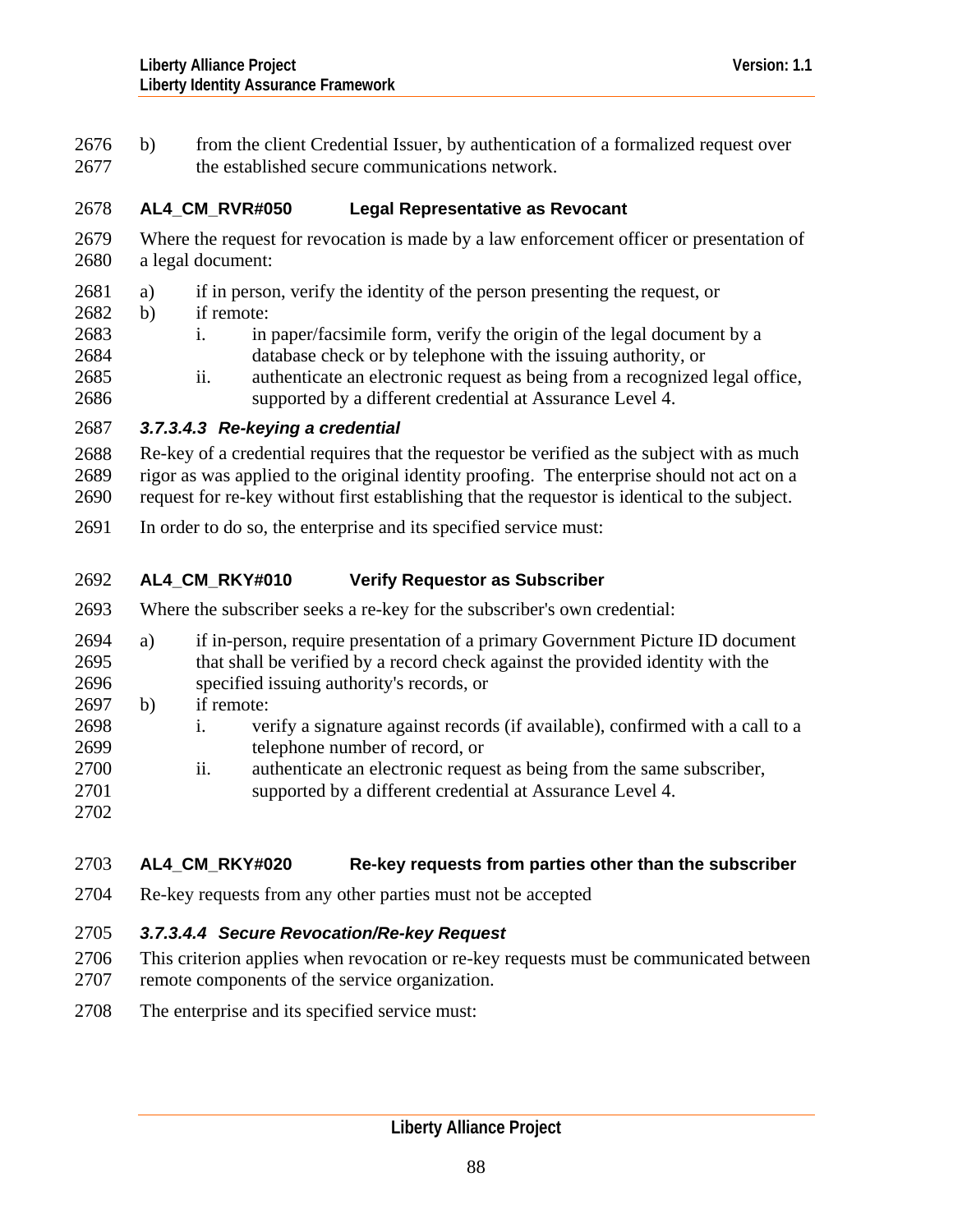# <span id="page-88-0"></span>2709 **AL4\_CM\_SRR#010 Submit Request**

- 2710 Submit a request for the revocation to the Credential Issuer service (function), using a
- 2711 secured network communication.

# 2712 **3.7.4 Part D--Credential Status Management**

- 2713 These criteria deal with credential status management, such as the receipt of requests for
- 2714 new status information arising from a new credential being issued or a revocation or other
- 2715 change to the credential that requires notification. They also deal with the provision of
- 2716 status information to requesting parties having the right to access such information.
- 2717 **3.7.4.1 Assurance Level 1**
- 2718 *3.7.4.1.1 Status Maintenance*
- 2719 An enterprise and its specified service must:

### 2720 **AL1\_CM\_CSM#010 Maintain Status Record**

2721 Maintain a record of the status of all credentials issued.

### 2722 **AL1\_CM\_CSM#040 Status Information Availability**

- 2723 Provide, with 95% availability, a secure automated mechanism to allow relying parties to
- 2724 determine credential status and authenticate the subject's identity.
- 2725

# 2726 **3.7.4.2 Assurance Level 2**

# 2727 *3.7.4.2.1 Status Maintenance*

2728 An enterprise and its specified service must:

### 2729 **AL2\_CM\_CSM#010 Maintain Status Record**

2730 Maintain a record of the status of all credentials issued.

### 2731 **AL2\_CM\_CSM#020 Validation of Status Change Requests**

- 2732 2733 2734 Authenticate all requestors seeking to have a change of status recorded and published and validate the requested change before considering processing the request. Such validation should include:
- 2736 2735 a) the requesting source as one from which the specified service expects to receive such requests;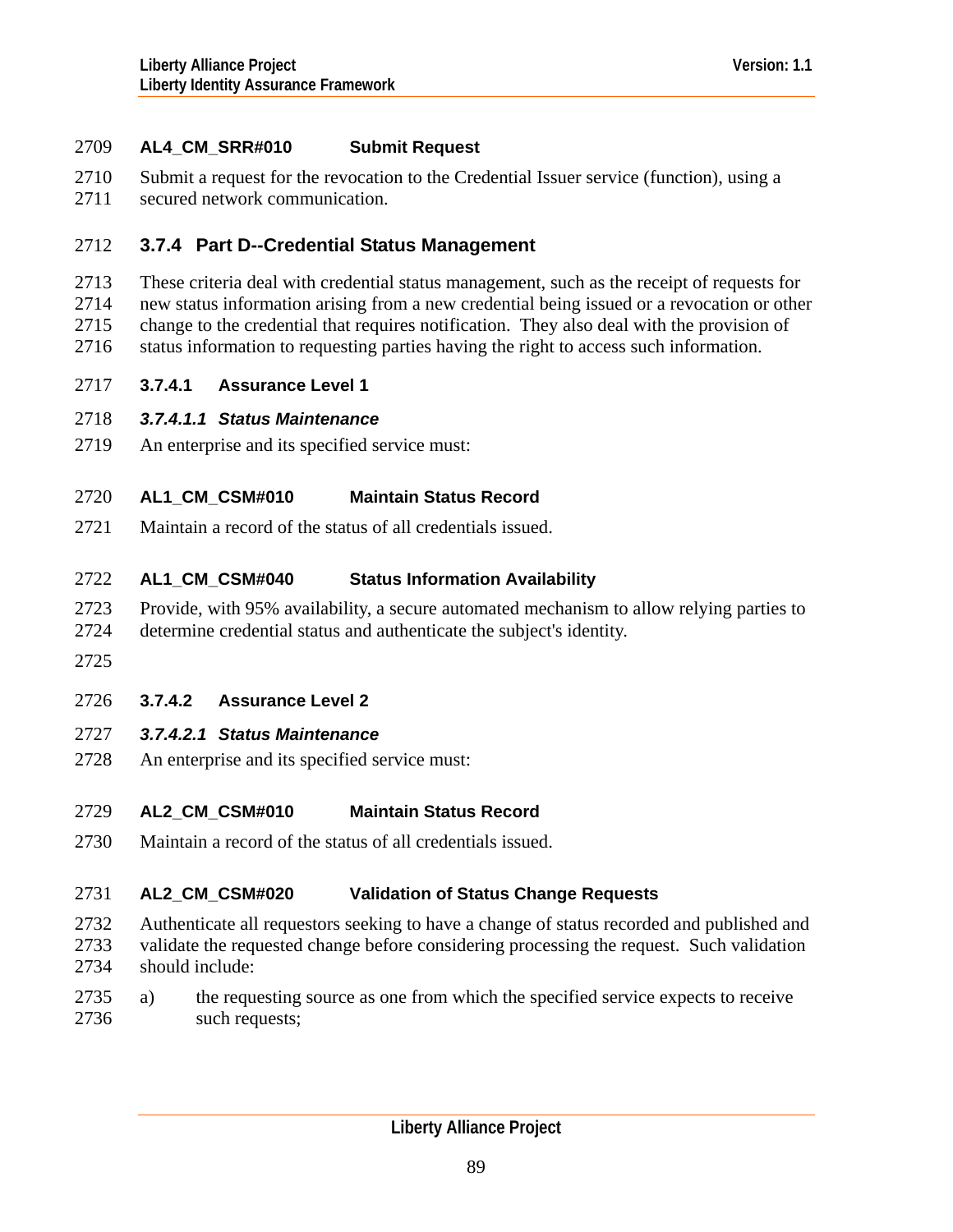<span id="page-89-0"></span>2737 b) if the request is not for a new status, the credential or identity as being one for 2738 which a status is already held.

### 2739 **AL2\_CM\_CSM#030 Revision to Published Status**

- 2740 Process authenticated requests for revised status information and have the revised
- 2741 information available for access within a period of 72 hours.

### 2742 **AL2\_CM\_CSM#040 Status Information Availability**

2743 2744 Provide, with 95% availability, a secure automated mechanism to allow relying parties to determine credential status and authenticate the subject's identity.

#### 2745 **AL2\_CM\_CSM#050 Inactive Credentials**

- 2746 Disable any credential that has not been successfully used for authentication during a period of 18 months.
- 2747
- 2748
- 2749 **3.7.4.3 Assurance Level 3**

### 2750 *3.7.4.3.1 Status Maintenance*

2751 An enterprise and its specified service must:

### 2752 **AL3\_CM\_CSM#010 Maintain Status Record**

2753 Maintain a record of the status of all credentials issued.

### 2754 **AL3\_CM\_CSM#020 Validation of Status Change Requests**

- 2755 2756 2757 Authenticate all requestors seeking to have a change of status recorded and published and validate the requested change before considering processing the request. Such validation should include:
- 2759 2758 a) the requesting source as one from which the specified service expects to receive such requests;
- 2761 2760 b) if the request is not for a new status, the credential or identity as being one for which a status is already held.

### 2762 **AL3\_CM\_CSM#030 Revision to Published Status**

- 2763 Process authenticated requests for revised status information and have the revised
- 2764 information available for access within a period of 72 hours.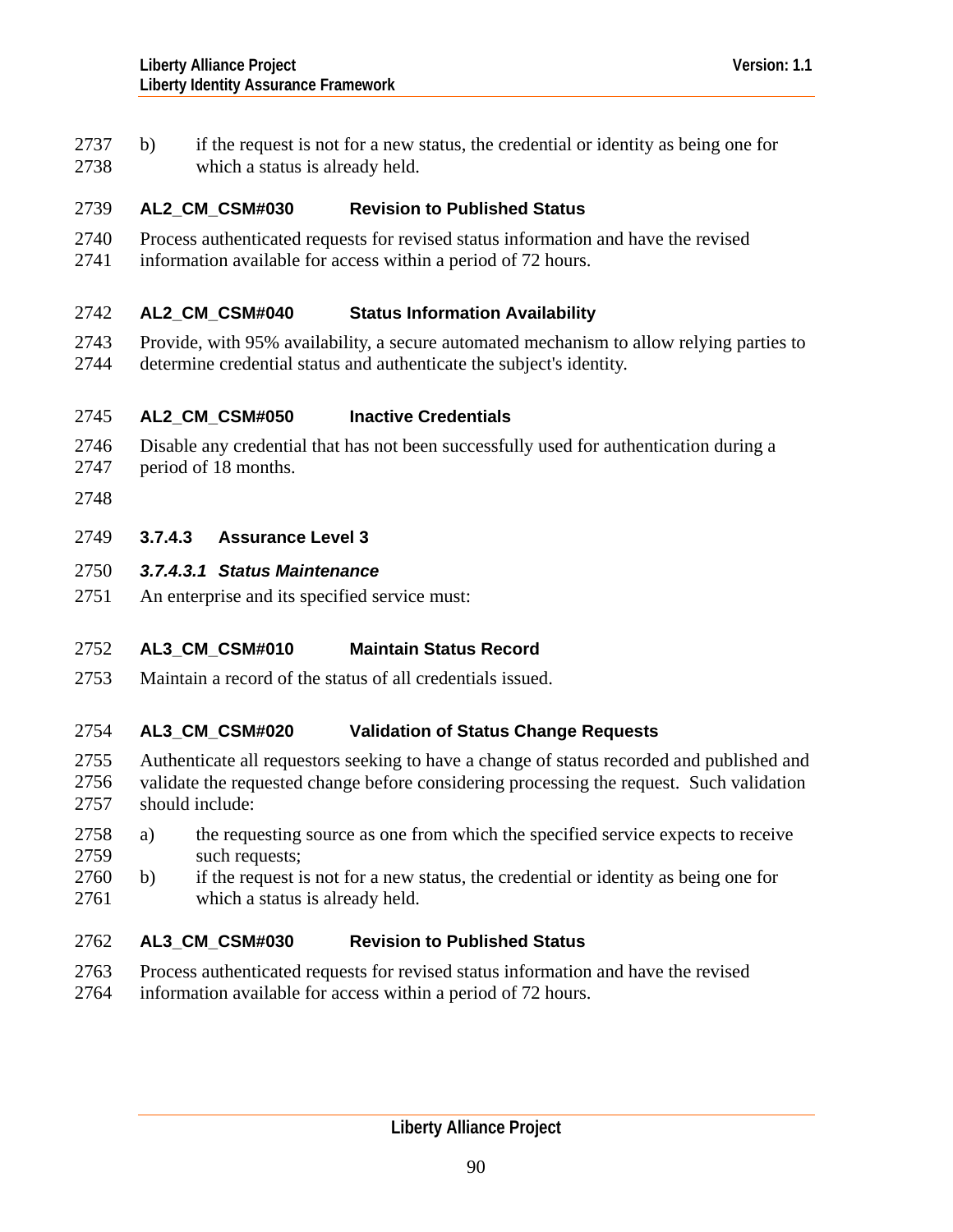<span id="page-90-0"></span>2766 2767 Provide, with 95% availability, a secure automated mechanism to allow relying parties to determine credential status and authenticate the subject's identity.

#### 2768 **AL3\_CM\_CSM#050 Inactive Credentials**

- 2769 Disable any credential that has not been successfully used for authentication during a
- 2770 period of 18 months.
- 2771

## 2772 **3.7.4.4 Assurance Level 4**

### 2773 *3.7.4.4.1 Status Maintenance*

2774 An enterprise and its specified service must:

### 2775 **AL4\_CM\_CSM#010 Maintain Status Record**

2776 Maintain a record of the status of all credentials issued.

### 2777 **AL4\_CM\_CSM#020 Validation of Status Change Requests**

- 2778 2779 2780 Authenticate all requestors seeking to have a change of status recorded and published and validate the requested change before considering processing the request. Such validation should include:
- 2782 2781 a) the requesting source as one from which the specified service expects to receive such requests;
- 2784 2783 b) if the request is not for a new status, the credential or identity as being one for which a status is already held.

### 2785 **AL4\_CM\_CSM#030 Revision to Published Status**

2786 2787 Process authenticated requests for revised status information and have the revised information available for access within a period of 72 hours.

### 2788 **AL4\_CM\_CSM#040 Status Information Availability**

2789 2790 Provide, with 95% availability, a secure automated mechanism to allow relying parties to determine credential status and authenticate the subject's identity.

### 2791 **AL4\_CM\_CSM#050 Inactive Credentials**

- 2792 Disable any credential that has not been successfully used for authentication during a
- 2793 period of 18 months.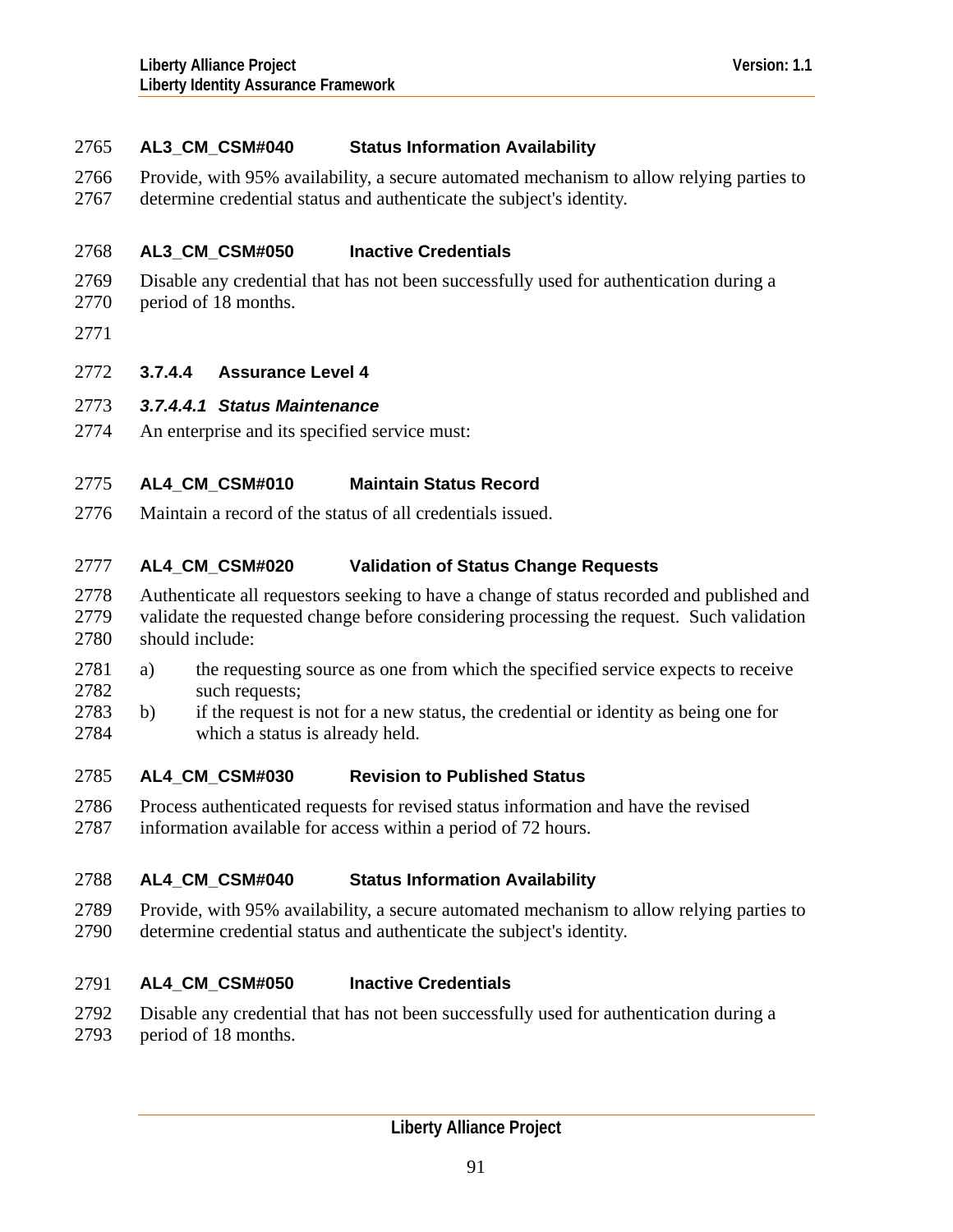# <span id="page-91-0"></span>2794 **3.7.5 Part E--Credential Validation/Authentication**

- 2795 These criteria apply to credential validation and identity authentication.
- 2796 **3.7.5.1 Assurance Level 1**
- 2797 *3.7.5.1.1 Assertion Security*
- 2798 An enterprise and its specified service must:

#### 2799 **AL1\_CM\_ASS#010 Validation and Assertion Security**

- 2800 Provide validation of credentials to a relying party using a protocol that:
- 2801 a) requires authentication of the specified service or of the validation source;
- 2802 b) ensures the integrity of the authentication assertion.
- 2803 **AL1\_CM\_ASS#020 Post Authentication**
- 2804 *Not* authenticate credentials that have been revoked.

### 2805 **AL1\_CM\_ASS#030 Proof of Possession**

2806 2807 Use an authentication protocol that requires the claimant to prove possession and control of the authentication token.

### 2808 **AL1\_CM\_ASS#040 Assertion Lifetime**

2809 No stipulation.

2810

2811 **3.7.5.2 Assurance Level 2** 

## 2812 *3.7.5.2.1 Assertion Security*

2813 An enterprise and its specified service must:

### 2814 **AL2\_CM\_ASS#010 Validation and Assertion Security**

- 2815 Provide validation of credentials to a relying party using a protocol that:
- 2816 a) requires authentication of the specified service, itself, or of the validation source;
- 2817 b) ensures the integrity of the authentication assertion.

### 2818 **AL2\_CM\_ASS#020 Post Authentication**

2819 *Not* authenticate credentials that have been revoked.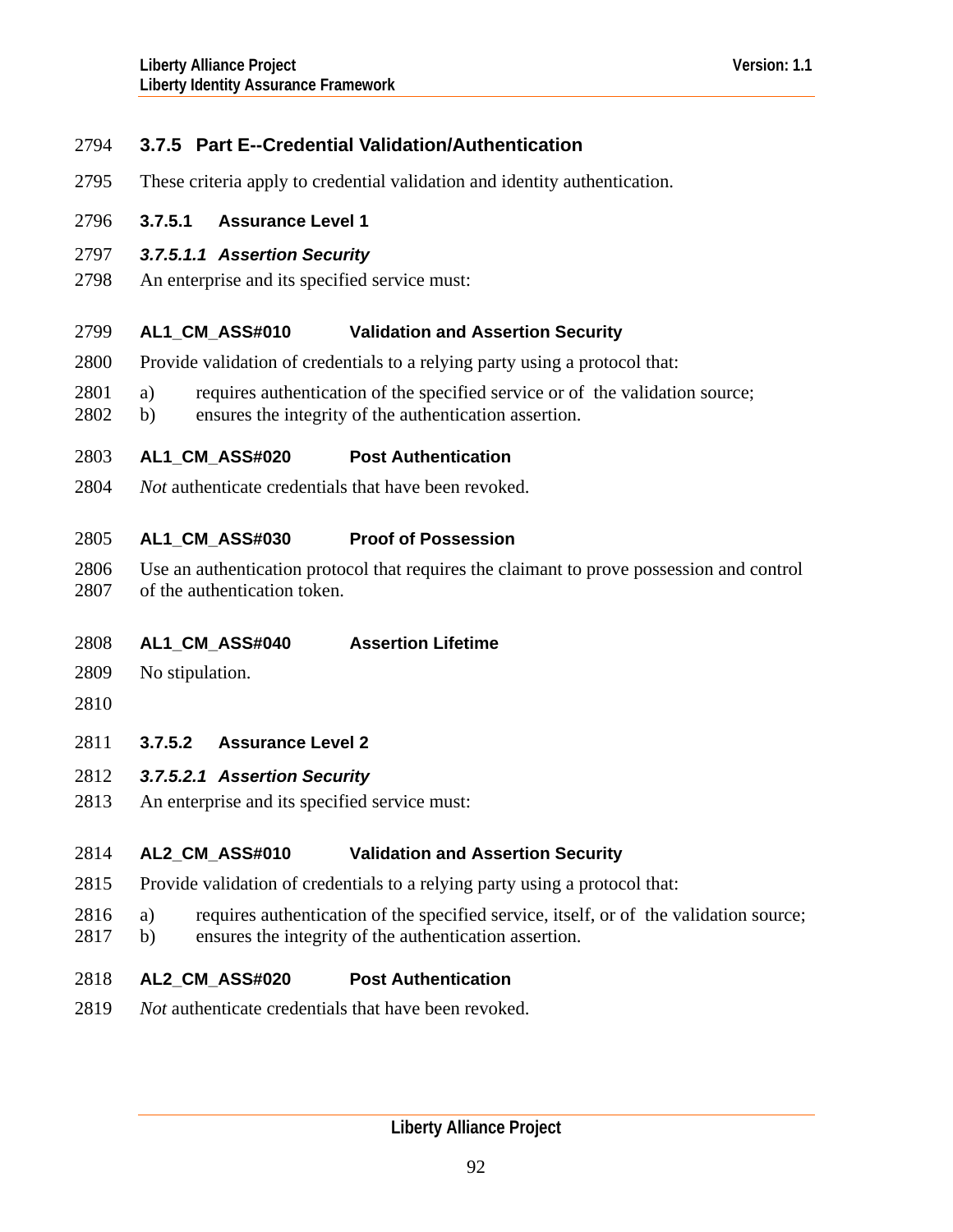## <span id="page-92-0"></span>2820 **AL2\_CM\_ASS#030 Proof of Possession**

- 2821 Use an authentication protocol that requires the claimant to prove possession and control
- 2822 of the authentication token.

### 2823 **AL2\_CM\_ASS#040 Assertion Lifetime**

- 2824 Generate assertions so as to indicate and effect their expiration 12 hours after their
- 2825 creation.
- 2826

## 2827 **3.7.5.3 Assurance Level 3**

# 2828 *3.7.5.3.1 Assertion Security*

2829 An enterprise and its specified service must:

### 2830 **AL3\_CM\_ASS#010 Validation and Assertion Security**

- 2831 Provide validation of credentials to a relying party using a protocol that:
- 2832 a) requires authentication of the specified service, itself, or of the validation source;
- 2833 b) ensures the integrity of the authentication assertion.

### 2834 **AL3\_CM\_ASS#020 Post Authentication**

2835 *Not* authenticate credentials that have been revoked.

### 2836 **AL3\_CM\_ASS#030 Proof of Possession**

2837 2838 Use an authentication protocol that requires the claimant to prove possession and control of the authentication token.

### 2839 **AL3\_CM\_ASS#040 Assertion Lifetime**

- 2840 For non-cryptographic credentials**,** generate assertions that indicate and effect their
- 2841 2842 expiration 12 hours after their creation; otherwise, notify the relying party of how often the revocation status sources are updated.
- 2843

# 2844 **3.7.5.4 Assurance Level 4**

# 2845 *3.7.5.4.1 Assertion Security*

2846 An enterprise and its specified service must: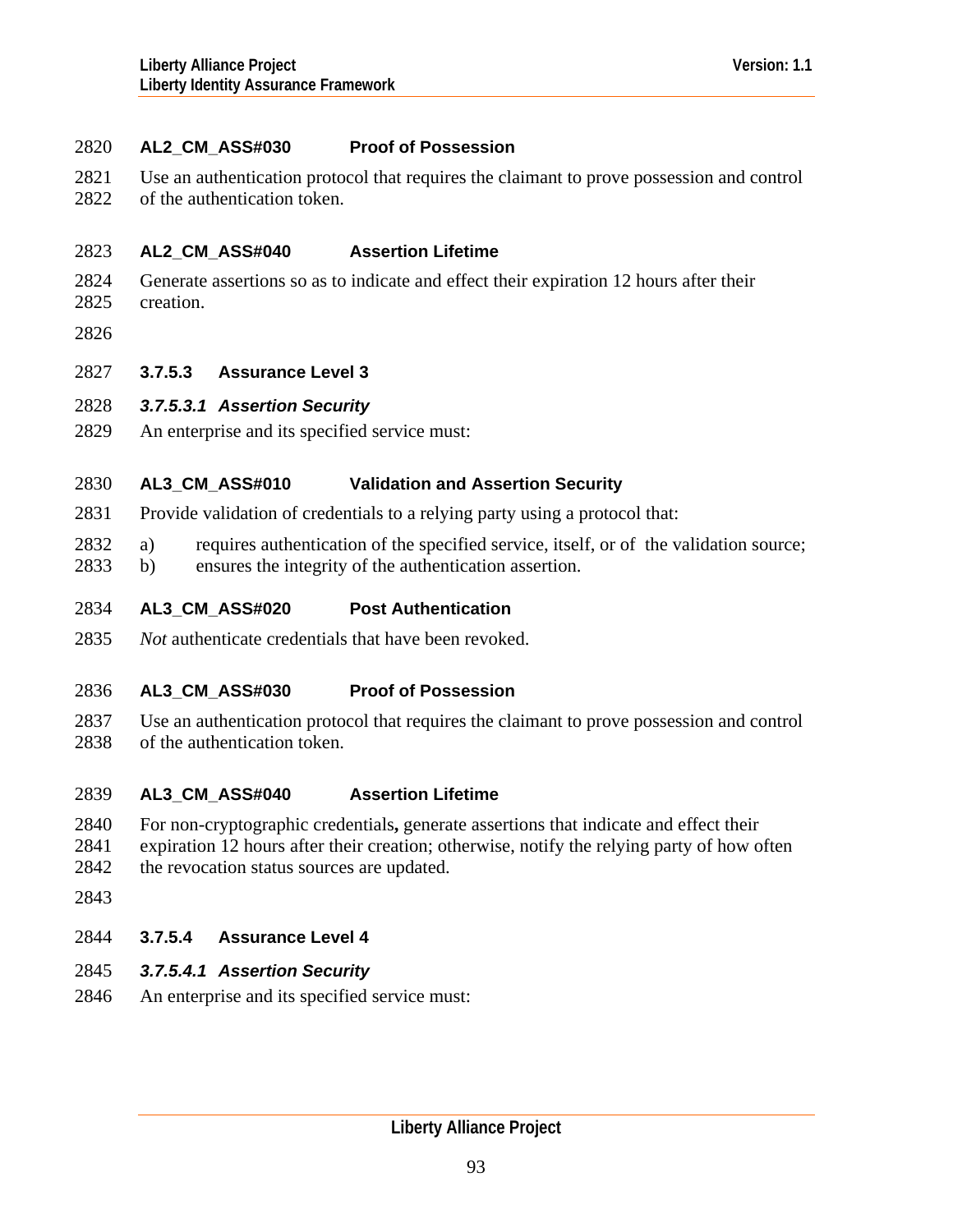### 2847 **AL4\_CM\_ASS#010 Validation and Assertion Security**

- 2848 Provide validation of credentials to a relying party using a protocol that:
- 2849 a) requires authentication of the specified service, itself, or of the validation source;
- 2850 b) ensures the integrity of the authentication assertion.

#### 2851 **AL4\_CM\_ASS#020 Post Authentication**

2852 *Not* authenticate credentials that have been revoked.

#### 2853 **AL4\_CM\_ASS#030 Proof of Possession**

2854 2855 Use an authentication protocol that requires the claimant to prove possession and control of the authentication token.

### 2856 **AL4\_CM\_ASS#040 Assertion Lifetime**

- 2857 Notify the relying party of how often the revocation status sources are updated.
- 2858

## 2859 **3.7.6 Compliance Tables**

2860 Use the following tables to correlate criteria and evidence offered/compliance achieved.

2861 A table is provided for each assurance level. The tables are linked to their respective

2862 criteria and vice-versa, to aid referencing between them. Service providers preparing for

2863 an assessment can use the table appropriate to the level at which they are seeking

2864 approval to correlate evidence with criteria or to justify non-applicability of criteria (e.g.,

2865 specific service types not offered): Assessors can use the tables to record the steps they

2866 take in their assessment and their determination of compliance or failure.

2867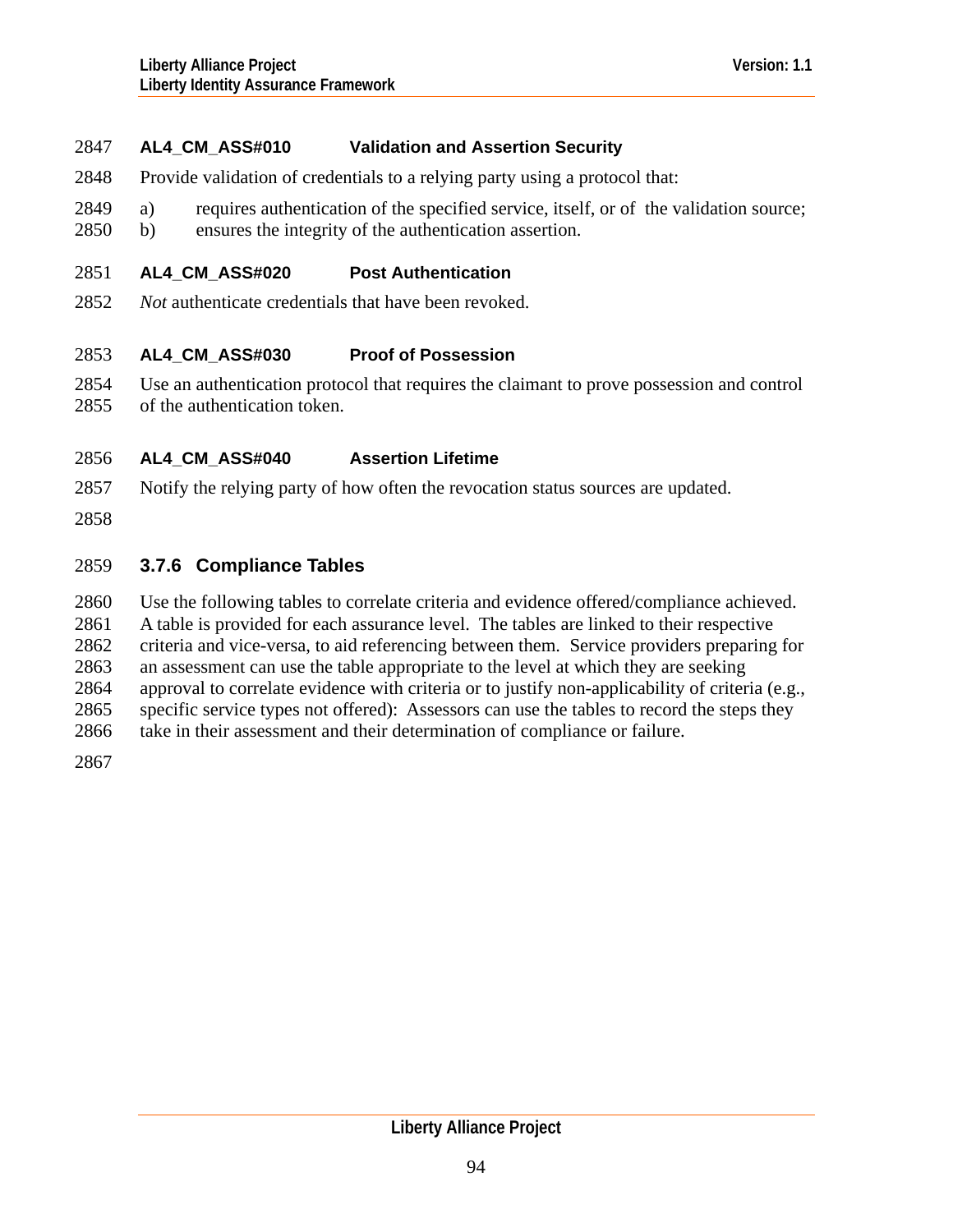# 2868 **Table 3-5 CM-SAC - AL1 Compliance**

| <b>Clause</b>                                   | <b>Description</b>                              | Compliance |
|-------------------------------------------------|-------------------------------------------------|------------|
| Part A – Credential Operating Environment       |                                                 |            |
| AL1_CM_CPP#010                                  | <b>Credential Policy and Practice Statement</b> |            |
| AL1_CM_CTR#010                                  | <b>Secret revelation</b>                        |            |
| AL1_CM_CTR#020                                  | Protocol threat risk assessment and             |            |
|                                                 | controls                                        |            |
| AL1_CM_CTR#030                                  | System threat risk assessment and<br>controls   |            |
| AL1_CM_STS#010                                  | <b>Stored Secrets</b>                           |            |
| AL1_CM_OPN#010                                  | <b>Changeable PIN/Password</b>                  |            |
| Part $B$ – Credential Issuing                   |                                                 |            |
| AL1_CM_IDP#010                                  | Self-managed identity proofing                  |            |
| AL1_CM_IDP#020                                  | IAEG-approved outsourced service                |            |
| AL1_CM_IDP#030                                  | Non IAEG-approved outsourced service            |            |
| AL1_CM_IDP#040                                  | <b>Revision to subscriber information</b>       |            |
| AL1_CM_CRN_#010                                 | <b>Authenticated Request</b>                    |            |
| AL1_CM_CRN_#020                                 | <b>Unique identity</b>                          |            |
| AL1_CM_CRN_#030                                 | <b>Credential uniqueness</b>                    |            |
| Part C - Credential Revocation                  |                                                 |            |
| AL1_CM_SRR#010                                  | <b>Submit Request</b>                           |            |
| Part D - Credential Status Management           |                                                 |            |
| AL1_CM_CSM#010                                  | <b>Maintain Status Record</b>                   |            |
| AL1_CM_CSM#040                                  | <b>Status Information Availability</b>          |            |
| Part E - Credential Validation / Authentication |                                                 |            |
| AL1_CM_ASS#010                                  | <b>Validation and Assertion Security</b>        |            |
| AL1_CM_ASS#020                                  | <b>No Post Authentication</b>                   |            |
| AL1_CM_ASS#030                                  | <b>Proof of Possession</b>                      |            |
| AL1_CM_ASS#040                                  | <b>Assertion Lifetime</b>                       |            |

2869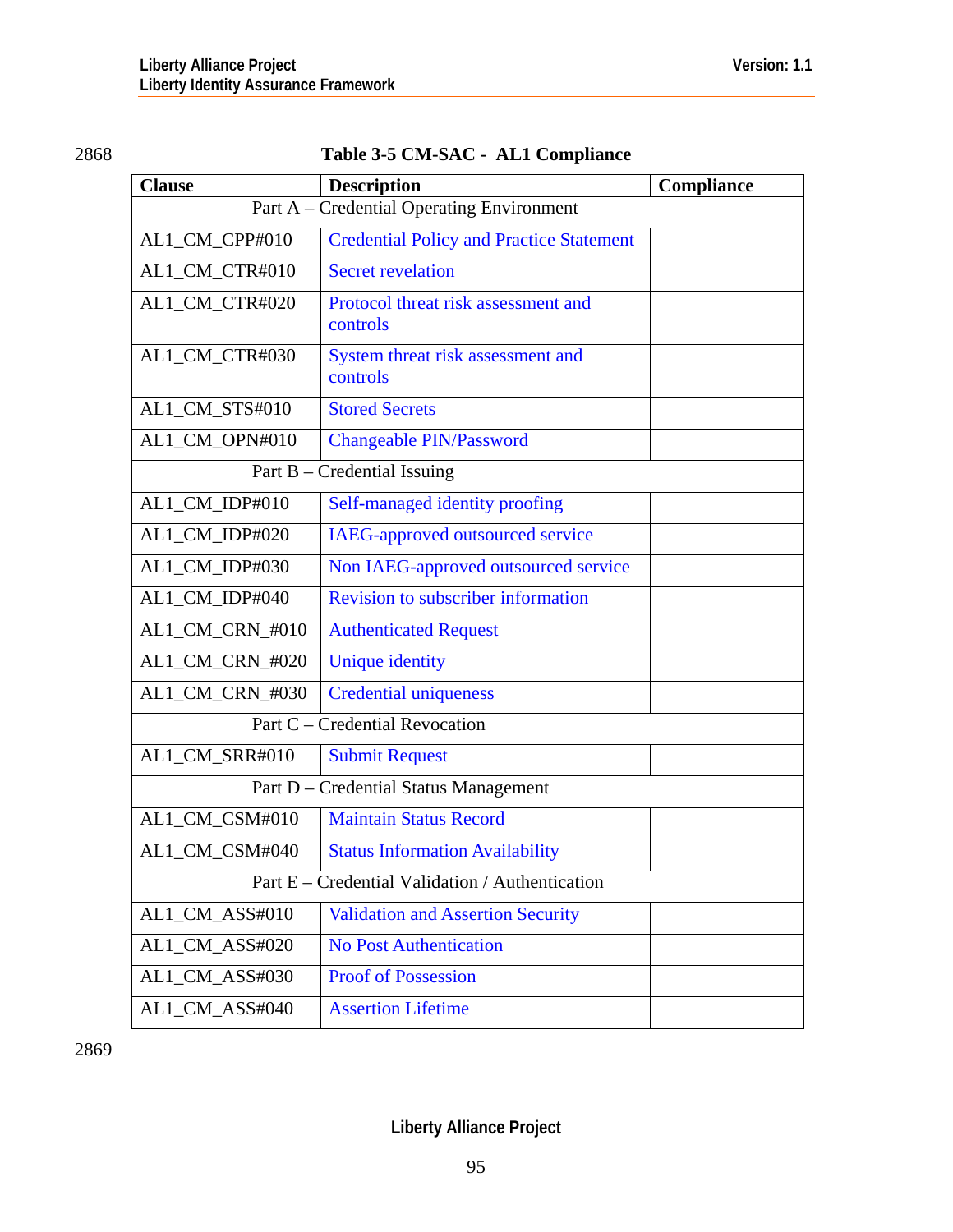| ۹ | I |
|---|---|
|   |   |

# Table 3-6 CM-SAC - AL2 Compliance

| <b>Clause</b>                             | <b>Description</b>                              | Compliance |
|-------------------------------------------|-------------------------------------------------|------------|
| Part A - Credential Operating Environment |                                                 |            |
| AL2_CM_CPP#010                            | <b>Credential Policy and Practice Statement</b> |            |
| AL2_CM_CPP#030                            | <b>Management Authority</b>                     |            |
| AL2_CM_CTR#010                            | <b>Secret revelation</b>                        |            |
| AL2_CM_CTR#020                            | Protocol threat risk assessment and<br>controls |            |
| AL2_CM_CTR#030                            | System threat risk assessment and controls      |            |
| AL2_CM_CTR#040                            | <b>Specified Service's Key Management</b>       |            |
| AL2_CM_STS#010                            | <b>Stored Secrets</b>                           |            |
| AL2_CM_OPN#010                            | <b>Changeable PIN/Password</b>                  |            |
|                                           | Part $B - C$ redential Issuing                  |            |
| AL2_CM_IDP#010                            | Self-managed identity proofing                  |            |
| AL2_CM_IDP#020                            | IAEG-approved outsourced service                |            |
| AL2_CM_IDP#030                            | Non IAEG-approved outsourced service            |            |
| AL2_CM_IDP#040                            | <b>Revision to subscriber information</b>       |            |
| AL2_CM_CRN_#010                           | <b>Authenticated Request</b>                    |            |
| AL2_CM_CRN_#020                           | <b>Unique identity</b>                          |            |
| AL2_CM_CRN_#030                           | <b>Credential uniqueness</b>                    |            |
| AL2_CM_CRN_#040                           | Password strength                               |            |
| AL2_CM_CRN_#050                           | One-time password strength                      |            |
| AL2_CM_CRN_#060                           | Software cryptographic token strength           |            |
| AL2_CM_CRN_#070                           | Hardware token strength                         |            |
| AL2_CM_CRN_#080                           | <b>Binding of key</b>                           |            |
| AL2_CM_CRN_#090                           | Nature of subject                               |            |
| AL2_CM_CRD_#010                           | <b>Subject of Credential's Issuance</b>         |            |
| Part C - Credential Revocation            |                                                 |            |
| AL2_CM_RVP#010                            | <b>Revocation procedures</b>                    |            |
| AL2_CM_RVP#020                            | Secure status notification                      |            |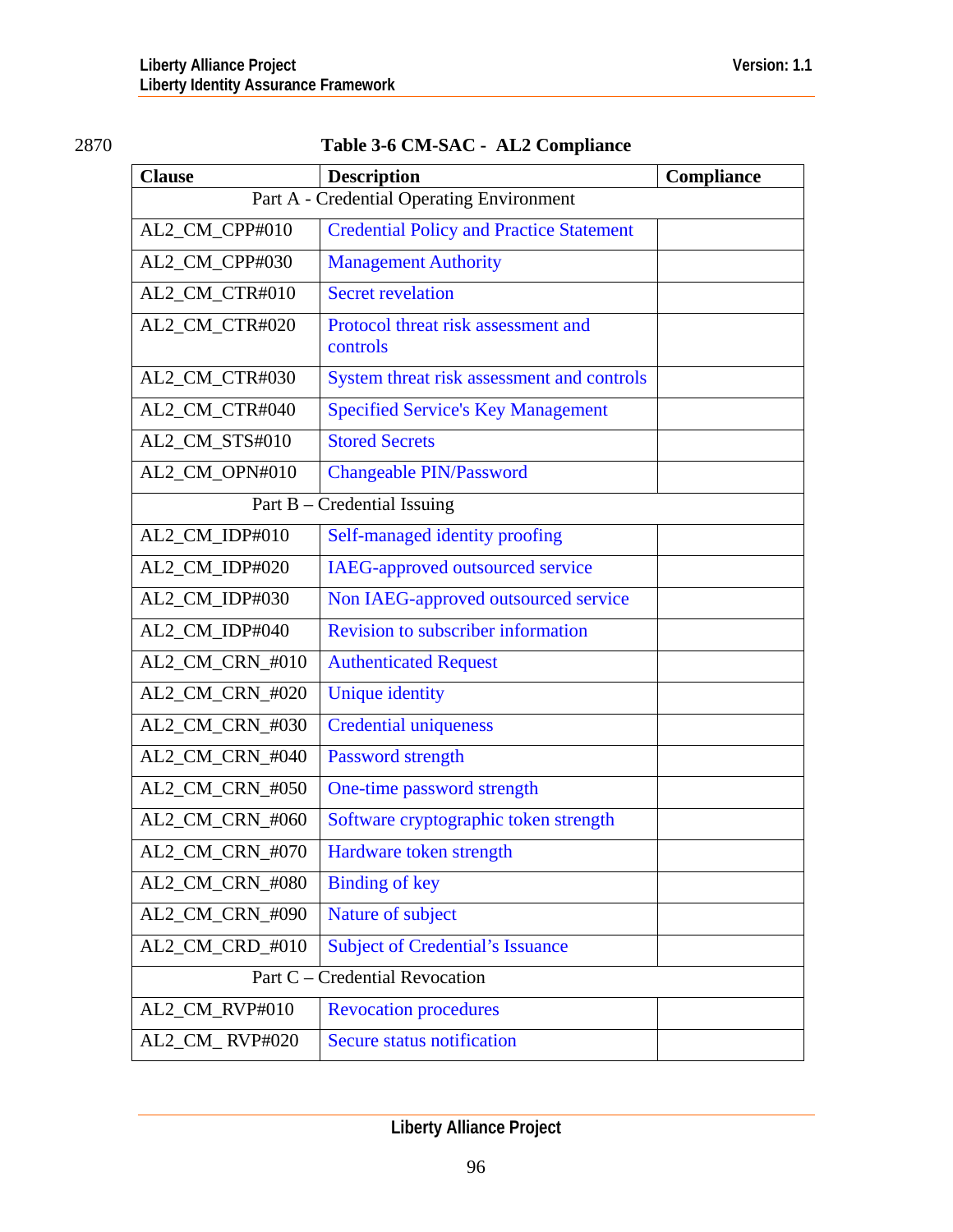| AL2_CM_RVP#030                        | <b>Revocation publication</b>                   |  |
|---------------------------------------|-------------------------------------------------|--|
| AL2_CM_RVP#040                        | Verify revocation identity                      |  |
| AL2_CM_RVP#050                        | <b>Revocation Records</b>                       |  |
|                                       |                                                 |  |
| AL2_CM_RVP#060                        | <b>Record Retention</b>                         |  |
| AL2_CM_RVR#010                        | Verify revocation identity                      |  |
| AL2 CM RVR#020                        | <b>Revocation reason</b>                        |  |
| AL2_CM_RVR#030                        | <b>Verify Subscriber as Revocant</b>            |  |
| AL2_CM_RVR#040                        | <b>CSP</b> as Revocant                          |  |
| AL2 CM RVR#050                        | Verify Legal Representative as Revocant         |  |
| AL2_CM_SRR#010                        | <b>Submit Request</b>                           |  |
| Part D - Credential Status Management |                                                 |  |
| AL2 CM CSM#010                        | <b>Maintain Status Record</b>                   |  |
| AL2_CM_CSM#020                        | <b>Validation of Status Change Requests</b>     |  |
|                                       |                                                 |  |
| AL2_CM_CSM#030                        | <b>Revision to Published Status</b>             |  |
| AL2_CM_CSM#040                        | <b>Status Information Availability</b>          |  |
| AL2_CM_CSM#050                        | <b>Inactive Credentials</b>                     |  |
|                                       | Part E – Credential Validation / Authentication |  |
| AL2_CM_ASS#010                        | <b>Validation and Assertion Security</b>        |  |
| AL2_CM_ASS#020                        | <b>No Post Authentication</b>                   |  |
| AL2_CM_ASS#030                        | <b>Proof of Possession</b>                      |  |

2871

2872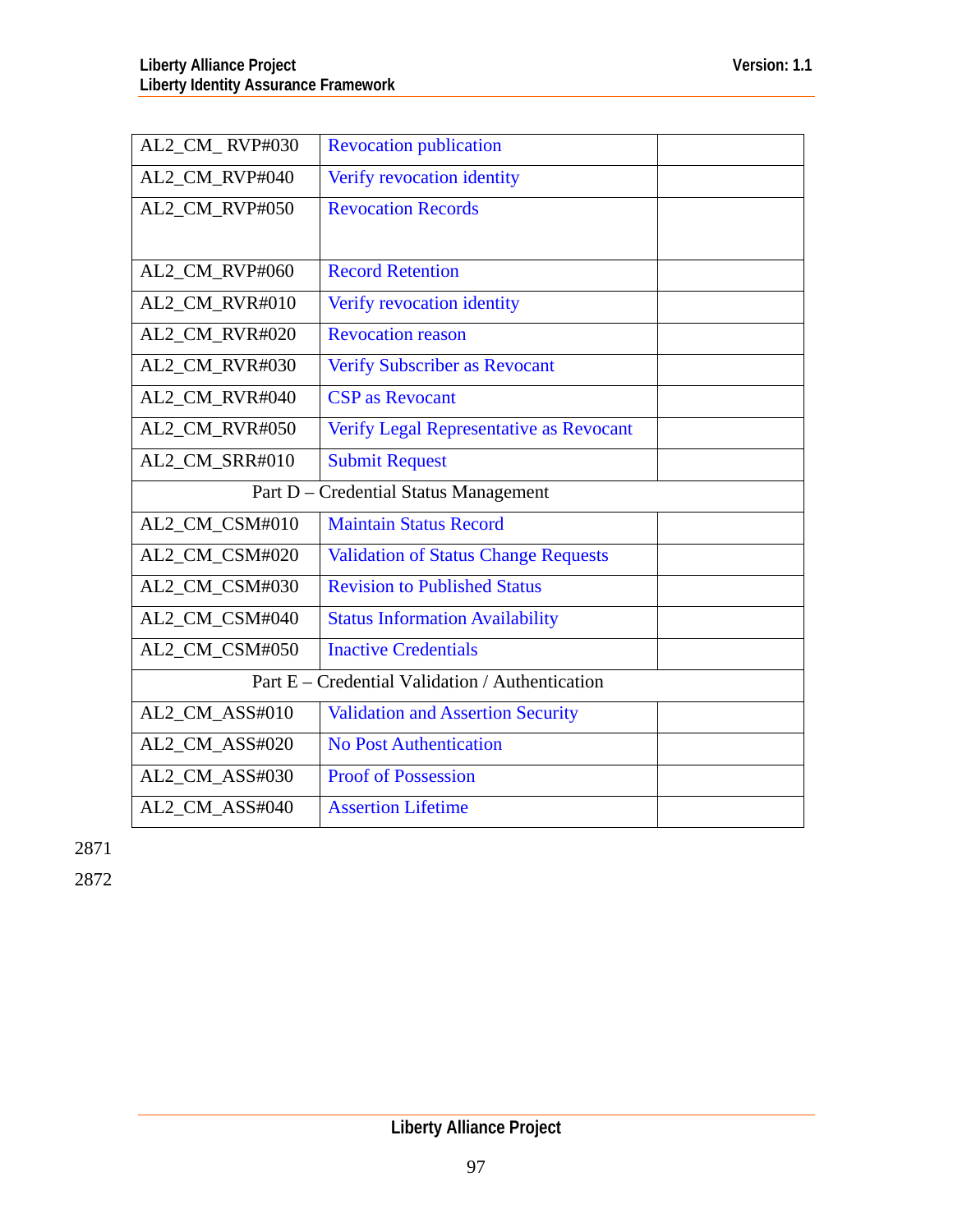# 2873 **Table 3-7 CM-SAC - AL3 Compliance**

| <b>Clause</b>                             | <b>Description</b>                              | Compliance |
|-------------------------------------------|-------------------------------------------------|------------|
| Part A – Credential Operating Environment |                                                 |            |
| AL3_CM_CPP#010                            | <b>Credential Policy and Practice Statement</b> |            |
| AL3_CM_CPP#030                            | <b>Management Authority</b>                     |            |
| AL3_CM_CTR#010                            | <b>Secret revelation</b>                        |            |
| AL3_CM_CTR#020                            | Protocol threat risk assessment and<br>controls |            |
| AL3_CM_CTR#030                            | System threat risk assessment and controls      |            |
| AL3_CM_CTR#040                            | <b>Specified Service's Key Management</b>       |            |
| AL3_CM_STS#010                            | <b>Stored Secrets</b>                           |            |
| AL3_CM_STS#020                            | <b>Stored Secret Encryption</b>                 |            |
| AL3_CM_SER#010                            | Security event logging                          |            |
| AL3_CM_OPN#010                            | Changeable PIN/Password                         |            |
| Part B - Credential Issuing               |                                                 |            |
| AL3_CM_IDP#010                            | Self-managed identity proofing                  |            |
| AL3_CM_IDP#020                            | IAEG-approved outsourced service                |            |
| AL3_CM_IDP#030                            | Non IAEG-approved outsourced service            |            |
| AL3_CM_IDP#040                            | <b>Revision to subscriber information</b>       |            |
| AL3_CM_CRN_#010                           | <b>Authenticated Request</b>                    |            |
| AL3_CM_CRN_#020                           | <b>Unique identity</b>                          |            |
| AL3_CM_CRN_#030                           | <b>Credential uniqueness</b>                    |            |
| AL3_CM_CRN_#040                           | <b>Password strength</b>                        |            |
| AL3 CM CRN #050                           | One-time password strength                      |            |
| AL3_CM_CRN_#060                           | Software cryptographic token strength           |            |
| AL3_CM_CRN_#070                           | Hardware token strength                         |            |
| AL3_CM_CRN_#080                           | <b>Binding of key</b>                           |            |
| AL3_CM_CRN_#090                           | Nature of subject                               |            |
| AL3_CM_SKP_#010                           | Key generation by Specified Service             |            |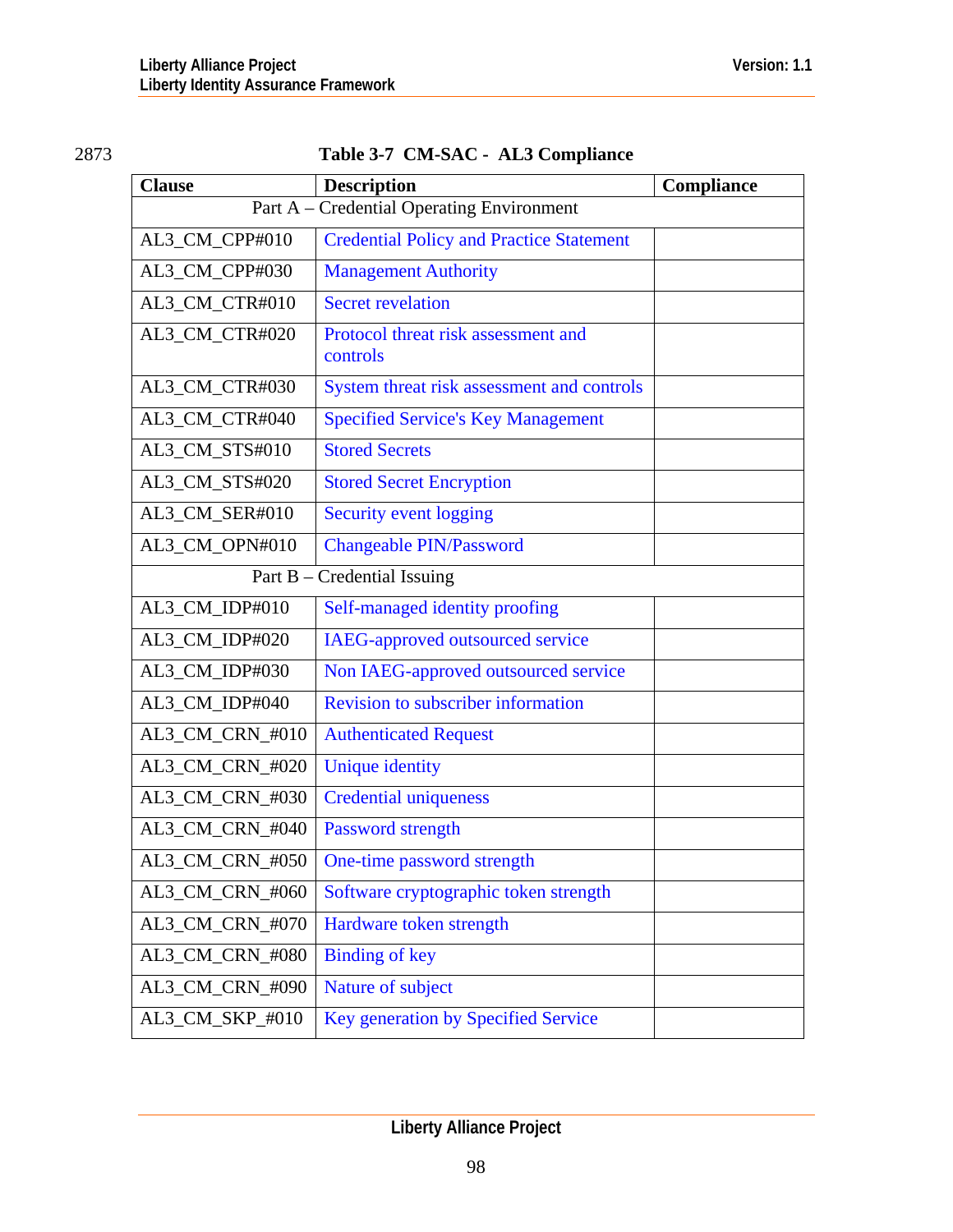| AL3_CM_SKP_#020                                 | Key generation by Subject                   |  |
|-------------------------------------------------|---------------------------------------------|--|
| AL3_CM_CRD_#010                                 | Subject of Credential's Issuance            |  |
| AL3_CM_CRD_#020                                 | Subject's acknowledgement                   |  |
| Part C – Credential Revocation                  |                                             |  |
| AL3_CM_RVP#010                                  | <b>Revocation procedures</b>                |  |
| AL3_CM_RVP#020                                  | Secure status notification                  |  |
| AL3_CM_RVP#030                                  | <b>Revocation publication</b>               |  |
| AL3_CM_RVP#040                                  | Verify revocation identity                  |  |
| AL3_CM_RVP#050                                  | <b>Revocation Records</b>                   |  |
| AL3_CM_RVP#060                                  | <b>Record Retention</b>                     |  |
| AL3_CM_RVR#010                                  | Verify revocation identity                  |  |
| AL3_CM_RVR#020                                  | <b>Revocation reason</b>                    |  |
| AL3_CM_RVR#030                                  | <b>Verify Subscriber as Revocant</b>        |  |
| AL3_CM_RVR#040                                  | <b>CSP</b> as Revocant                      |  |
| AL3_CM_RVR#050                                  | Verify Legal Representative as Revocant     |  |
| AL3_CM_SRR#010                                  | <b>Submit Request</b>                       |  |
| Part $D -$                                      | <b>Credential Status Management</b>         |  |
| AL3_CM_CSM#010                                  | <b>Maintain Status Record</b>               |  |
| AL3_CM_CSM#020                                  | <b>Validation of Status Change Requests</b> |  |
| AL3_CM_CSM#030                                  | <b>Revision to Published Status</b>         |  |
| AL3_CM_CSM#040                                  | <b>Status Information Availability</b>      |  |
| AL3_CM_CSM#050                                  | <b>Inactive Credentials</b>                 |  |
| Part E – Credential Validation / Authentication |                                             |  |
| AL3_CM_ASS#010                                  | <b>Validation and Assertion Security</b>    |  |
| AL3_CM_ASS#020                                  | <b>No Post Authentication</b>               |  |
| AL3_CM_ASS#030                                  | <b>Proof of Possession</b>                  |  |
| AL3 CM ASS#040                                  | <b>Assertion Lifetime</b>                   |  |

2874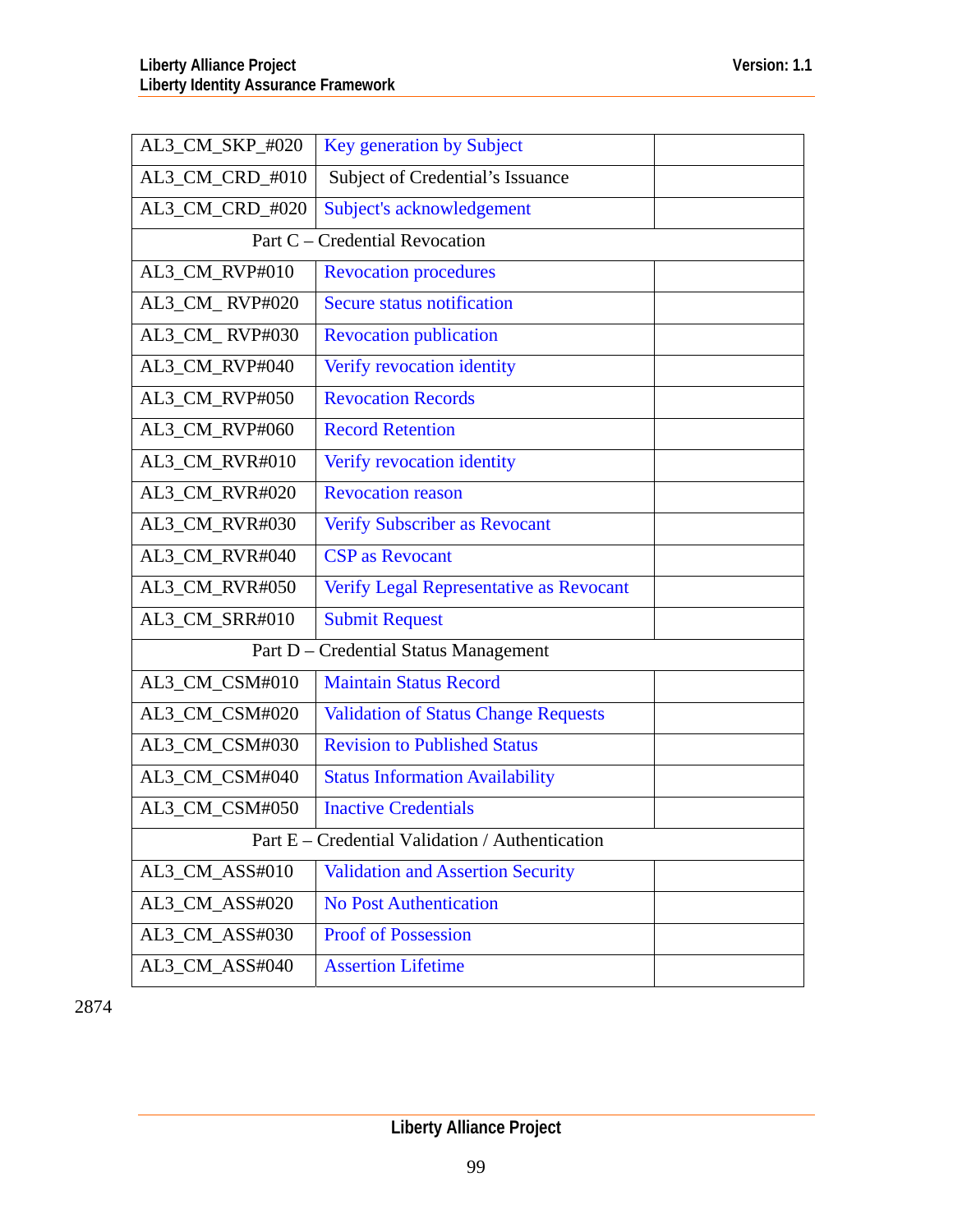# Table 3-8 CM-SAC - AL4 Compliance

| <b>Clause</b>                             | <b>Description</b>                              | Compliance |  |
|-------------------------------------------|-------------------------------------------------|------------|--|
| Part A - Credential Operating Environment |                                                 |            |  |
| AL4_CM_CPP#020                            | <b>Credential Policy and Practice Statement</b> |            |  |
| AL4_CM_CPP#030                            | <b>Management Authority</b>                     |            |  |
| AL4_CM_CTR#010                            | <b>Secret revelation</b>                        |            |  |
| AL4_CM_CTR#020                            | Protocol threat risk assessment and<br>controls |            |  |
| AL4_CM_CTR#030                            | System threat risk assessment and<br>controls   |            |  |
| AL4_CM_CTR#040                            | <b>Specified Service's Key Management</b>       |            |  |
| AL4_CM_STS#010                            | <b>Stored Secrets</b>                           |            |  |
| AL4_CM_STS#020                            | <b>Stored Secret Encryption</b>                 |            |  |
| AL4_CM_SER#010                            | Security event logging                          |            |  |
| AL4_CM_OPN#010                            | <b>Changeable PIN/Password</b>                  |            |  |
|                                           | Part $B$ – Credential Issuing                   |            |  |
| AL4_CM_IDP#010                            | Self-managed identity proofing                  |            |  |
| AL4_CM_IDP#020                            | IAEG-approved outsourced service                |            |  |
| AL4_CM_IDP#030                            | Non IAEG-approved outsourced service            |            |  |
| AL4_CM_IDP#040                            | <b>Revision to subscriber information</b>       |            |  |
| AL4_CM_CRN_#010                           | <b>Authenticated Request</b>                    |            |  |
| AL4_CM_CRN_#020                           | <b>Unique identity</b>                          |            |  |
| AL4_CM_CRN_#030                           | <b>Credential uniqueness</b>                    |            |  |
| AL4_CM_CRN_#040                           | Password strength                               |            |  |
| AL4_CM_CRN_#050                           | One-time password strength                      |            |  |
| AL4_CM_CRN_#060                           | Software cryptographic token strength           |            |  |
| AL4 CM CRN #070                           | Hardware token strength                         |            |  |
| AL4_CM_CRN_#080                           | <b>Binding of key</b>                           |            |  |
| AL4_CM_CRN_#090                           | Nature of subject                               |            |  |
| AL4_CM_SKP_#010                           | Key generation by Specified Service             |            |  |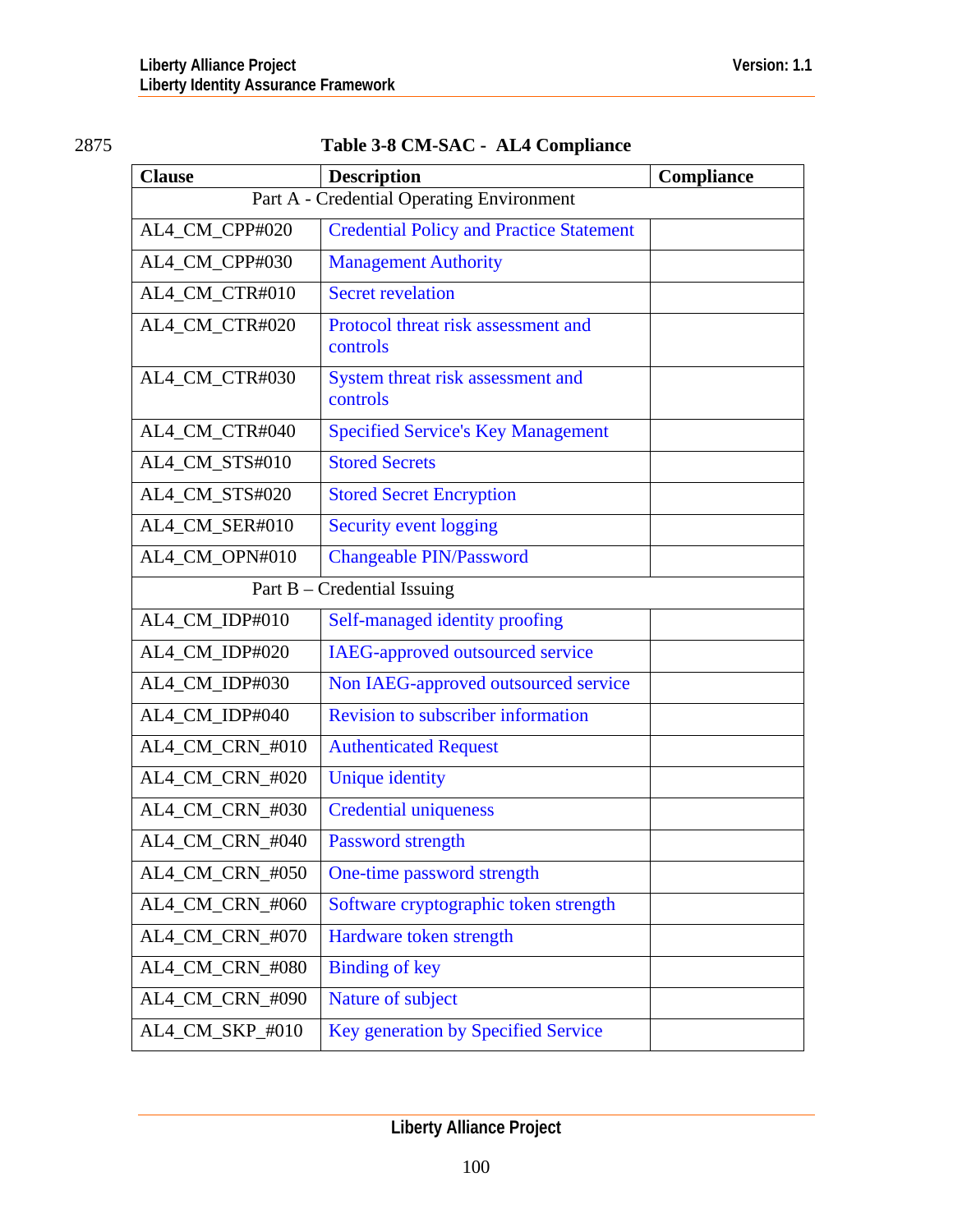| AL4_CM_SKP_#020                                 | Key generation by Subject                   |  |
|-------------------------------------------------|---------------------------------------------|--|
| AL4_CM_CRD_#010                                 | Subject of Credential's Issuance            |  |
| AL4_CM_CRD_#020                                 | Subject's acknowledgement                   |  |
| Part C - Credential Revocation                  |                                             |  |
| AL4_CM_RVP#010                                  | <b>Revocation procedures</b>                |  |
| AL4_CM_RVP#020                                  | <b>Secure status notification</b>           |  |
| AL4_CM_RVP#030                                  | <b>Revocation publication</b>               |  |
| AL4_CM_RVP#050                                  | <b>Revocation Records</b>                   |  |
| AL4_CM_RVP#060                                  | <b>Record Retention</b>                     |  |
| AL4_CM_RVR#010                                  | Verify revocation identity                  |  |
| AL4_CM_RVR#020                                  | <b>Revocation reason</b>                    |  |
| AL4_CM_RVR#030                                  | <b>Verify Subscriber as Revocant</b>        |  |
| AL4_CM_RVR#040                                  | Verify CSP as Revocant                      |  |
| AL4_CM_RVR#050                                  | Verify Legal Representative as Revocant     |  |
| AL4_CM_RKY#010                                  | <b>Verify Requestor as Subscriber</b>       |  |
| AL4_CM_RKY#020                                  | Re-Key Requests from non-Subscriber         |  |
| AL4_CM_SRR#010                                  | <b>Submit Request</b>                       |  |
|                                                 | Part D - Credential Status Management       |  |
| AL4_CM_CSM#010                                  | <b>Maintain Status Record</b>               |  |
| AL4_CM_CSM#020                                  | <b>Validation of Status Change Requests</b> |  |
| AL4_CM_CSM#030                                  | <b>Revision to Published Status</b>         |  |
| AL4_CM_CSM#040                                  | <b>Status Information Availability</b>      |  |
| AL4_CM_CSM#050                                  | <b>Inactive Credentials</b>                 |  |
| Part E – Credential Validation / Authentication |                                             |  |
| AL4_CM_ASS#010                                  | <b>Validation and Assertion Security</b>    |  |
| AL4_CM_ASS#020                                  | <b>No Post Authentication</b>               |  |
| AL4_CM_ASS#030                                  | <b>Proof of Possession</b>                  |  |
| AL4_CM_ASS#040                                  | <b>Assertion Lifetime</b>                   |  |

2876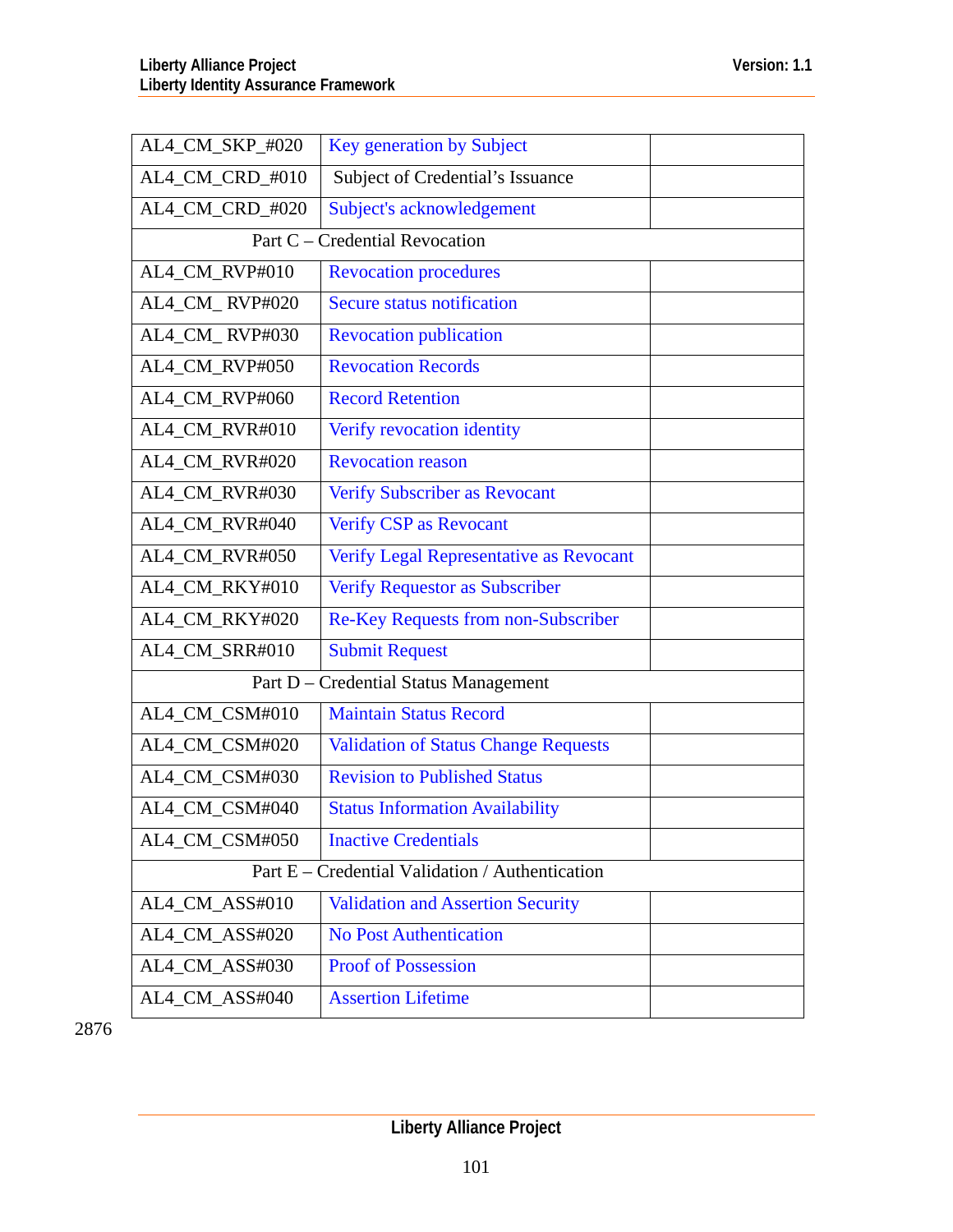# 2877 **4 Accreditation and Certification Rules**

# 2878 **4.1 Assessor Accreditation**

- IAEG certified services can be offered only by a CSP that is IAEG-certified. IAEG certification will be granted by a Federation Operator based on an assessment provided by an IAEG-accredited assessor. Assessor accreditation requires the following steps. 2879 2880 2881
- 2882 a) An assessor submits an application for accreditation.
- 2883 b) The IAEG evaluates the application according to the criteria set for accreditation.
- 2884 c) The applicant is notified of the IAEG decision.
- 2885 d) In the event of a negative decision, the applicant is offered an appeal.

# 2886 **4.1.1 Criteria for Assessor Accreditation**

2887 2888 2889 2890 2891 The Board of Directors or any committee or other entity the Board may empower by delegation (the Board) may choose to recognize the accreditation of another body in lieu of its own accreditation or as a supplement to its own accreditation. The Board shall apply the following criteria when determining whether to approve the application of an assessor for accreditation.

# <span id="page-101-0"></span>2892 **4.1.1.1 Expertise With Relevant Standards**

2893 2894 2895 2896 2897 Prior to accreditation, the assessor must demonstrate expertise in the application of general controls evaluation standards, such as ISO 27001. In addition, the assessor must demonstrate competence in the application of specific controls evaluation criteria, such as WebTrust, formally identified by the IAEG and against which CSPs are to be assessed for certification by Federation Operators and other trust providers.

# <span id="page-101-1"></span>2898 **4.1.1.2 Business Expertise**

- 2899 The assessor must:
- 2900 a) have been in existence for more than 1 month;
- 2902 2901 b) demonstrate that it is financially solvent and stable and reasonably certain to remain so in the opinion of the CSP for whom services will be provided;
- 2904 2903 c) demonstrate proof of business insurance, or similar instrument, to satisfy the potential liability of its services, as determined by the parties to the process;
- 2906 2907 2905 d) demonstrate experience and expertise in electronic authentication and identity assurance methodologies like Web Trust, tScheme, ISO 27001 or other similar standard approach.
- 2909 2908 e) Successfully complete a Liberty-sponsored IAF examination or similar domain expertise accreditation program recognized by Liberty;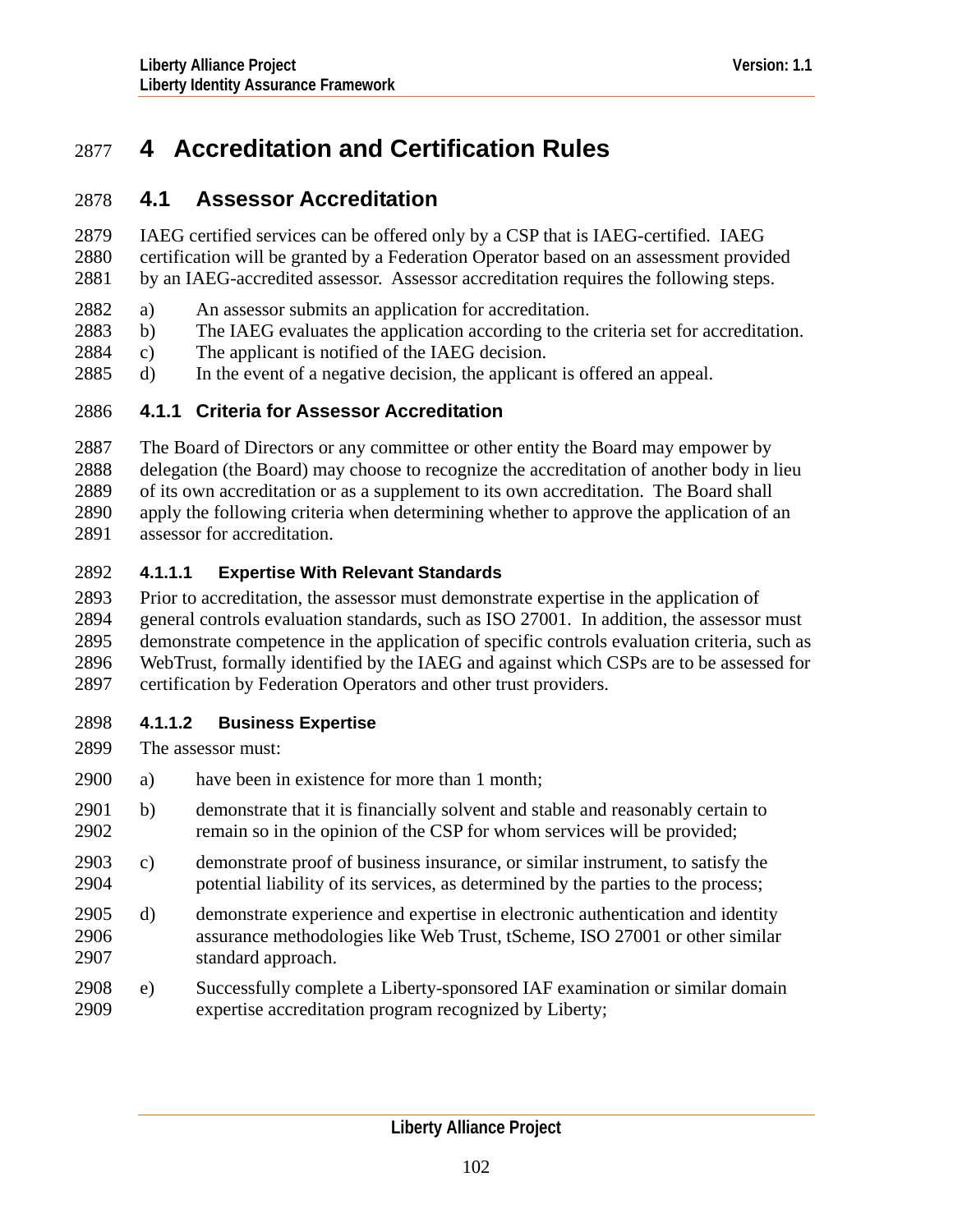2910 f) *not* have any key personnel or personnel directly involved in assessments or development and delivery of assessment reports and recommendations to the IAEG who have been convicted of a crime. 2911 2912

# 2913 **4.1.2 Assessment**

2914 2915 2916 2917 2918 2919 Prior to accreditation, assessors may be subject to an on-site evaluation by the IAEG or a designee. This assessment is to determine compliance with the current IAEG criteria for accreditation and to evaluate expertise, processes and equipment necessary to conduct the assessment of CSPs according to IAEG certification criteria and rules. Whether an onsite inspection is scheduled or not, the assessor shall provide information as provided for in Section [4.1.1.1](#page-101-0) and Section [4.1.1.2.](#page-101-1)

- 2920 **4.1.3 Accreditation Decision and Appeal**
- 2921 2922 Within a reasonable time and at the discretion of the IAEG, the IAEG shall make a determination of accreditation and communicate that determination to the applicant.
- 2923 In the event of a negative decision, the assessor may request an appeal of the
- 2924 2925 2926 accreditation decision by the IAEG. Such request shall be considered by a three-member panel of the IAEG Board of Directors or any committee or other entity the Board may empower by delegation, composed of people who have been uninvolved with the decision
- 2927 and are impartial.

# 2928 **4.1.4 Maintaining Accreditation**

- 2929 2930 2931 After the initial year of accreditation, assessors may be subject to an on-site or remote surveillance evaluation. The surveillance assessment shall include review of at least the following:
- 2932 a) Internal audit reports focusing on Information Technology-related controls audits.
- 2934 2933 b) Minutes of management review meetings on the topic of Information Technologyrelated controls reviews.
- 2935 c) Results of certification assessments, if any.
- 2936 d) Any material changes in key personnel, facilities and/or testing process.
- 2937 e) Information on any other significant changes in the quality system of the assessor.
- 2938 The IAEG, or a designee, may conduct an on-site reassessment or surveillance assessment
- 2939 of accredited assessors at a minimum of once every 2 years, for verification of continued
- 2940 compliance with IAEG accreditation criteria and rules.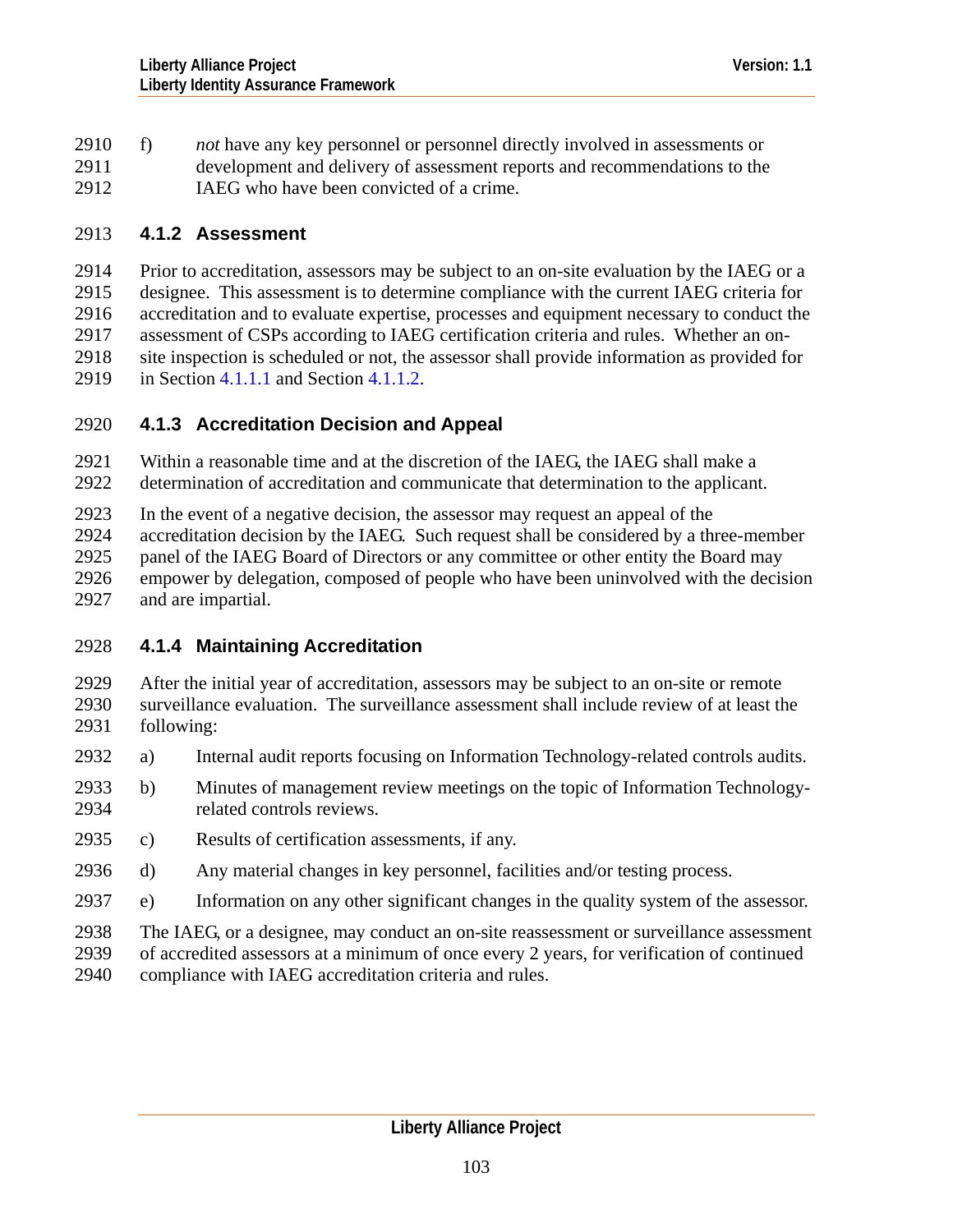# 2941 **4.2 Certification of Credential Service Provider Offerings**

Only a CSP whose product or line of business is currently IAEG certified can issue or otherwise purvey certified credentials or validation of IAEG certified credentials under an IAEG brand or IAEG business rules or for use within the IAEG system. 2942 2943 2944

# 2945 **4.2.1 Process of Certification**

2946 2947 The process of certification for each product or line of business for which certification is sought by a CSP includes the following steps.

- 2949 2950 2951 2952 2948 a) A CSP seeking certification for a product or line of business begins the formal process by reviewing the list of IAEG accredited and approved assessors. The CSP selects an assessor for commencing formal assessment, for which there shall be a separate contractual arrangement between the applicant and the chosen assessor.
- 2954 2955 2956 2953 b) The IAEG accredited assessor selected by the applicant conducts an assessment of the CSP product or line of business. At the conclusion of the assessment process, the assessor and the CSP separately submit their respective materials to, and as required by, the Federation Operator.
- 2958 2957 c) The assessor submits the assessment report and its recommendation regarding certification to, and as required by, the Federation Operator.
- 2960 2961 2962 2959 d) The CSP submits an application for certification to the Federation Operator, including agreement to the IAEG business rules, as well as specification of each line of offerings for which certification is sought, and the assurance level (AL) at which each certification is sought.
- 2964 2965 2963 e) After receiving the assessment and application materials from the assessor and CSP, respectively, the Federation Operator evaluates the relevant information and makes a decision on certification.
- 2967 2968 2969 2966 f) The Federation Operator communicates its decision on certification to the CSP, the assessor and the IAEG. In the event a certification designation is assigned, it is incumbent on the Federation Operator to ensure that the CSP operate in a manner that complies with the IAF guidelines.
- 2970 g) In the event of a negative decision, the CSP is afforded an appeal.
- 2972 2971 h) In the event of a positive decision, the CSP's certified product or line of business is added to the IAEG Certified CSP offering list.
- 2974 2973 i) A CSP may not be the assessor of its own service or any other credential service operating in the same federation or network.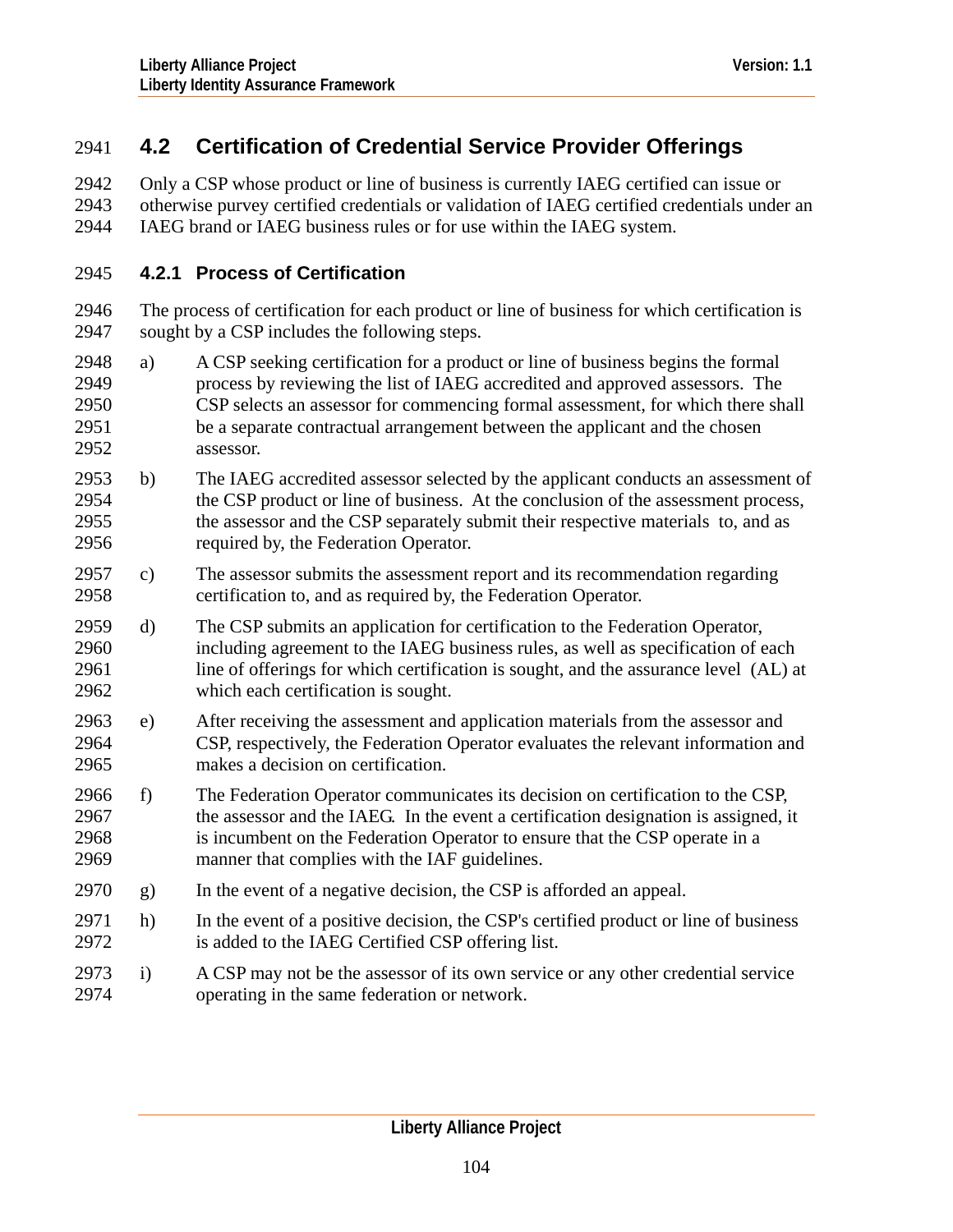# 2975 **4.2.1.1 Application**

The IAEG shall provide a standard application form for certification by Federation Operators as an IAEG-certified CSP both on the IAEG web site and in paper form. The application, to be completed by the CSP and submitted to the Federation Operator, shall include contact information; an agreement to abide by the IAEG rules and any other applicable IAEG requirements identified in the application, such as a license agreement or other terms and conditions; and an IAEG appeal request form to request review of the final certification determination. In addition, the application shall require the applicant to specify the precise scope of each line of business for which certification is sought, the AL at which each certification is sought, and any existing applicable accreditation, certification or similar approvals granted to each specified line of business. 2976 2977 2978 2979 2980 2981 2982 2983 2984 2985

## 2986 **4.2.1.2 Initial Evaluation**

2987 2988 Upon receipt of an application for certification, the Federation Operator shall review the contents and the assessment report.

## 2989 **4.2.1.3 Assessment**

2990 2991 2992 Prior to submitting an application for certification, CSPs must obtain an assessment by an IAEG accredited assessor. The assessment shall determine compliance with the current IAEG Service Assessment Criteria.

2993 2994 2995 2996 An IAEG accredited assessor will conduct an on-site reassessment or surveillance assessment of a CSP at least 1 year after certification and, at a minimum, once every 2 years thereafter, for verification of continued compliance with IAEG certification requirements.

# 2997 **4.2.2 Criteria for Certification of CSP Line of Business**

# 2998 **4.2.2.1 Standard Evaluation Criteria Used by Assessor**

2999 3000 3001 For each line of business for which certification is sought, the practices, operations, organization, personnel and other relevant aspects of a CSP must be assessed against the appropriate Service Assessment Criteria for the specified Assurance Level.

3002 3003 When multiple offerings share one or more assessment criteria, the criteria need only be considered once per assessment. Such criteria may include management organization,

3004 physical security, or personnel who are common to each line of business for which

3005 certification is sought. In addition, criteria that have been previously assessed positively

- 3006 by an adequate assessor and assessment process and that are equivalent to IAEG criteria
- 3007 may be relied upon for purposes of an IAEG assessment. Whether such criteria are
- 3008 deemed adequate and equivalent must be decided by the IAEG Board. Such
- 3009 determination by the Board may be triggered by a request by a previously assessed
- 3010 applicant CSP, an accredited assessor or on the initiative of the Board itself. Such
- 3011 determinations may be published from time to time as assessment guidance by the IAEG.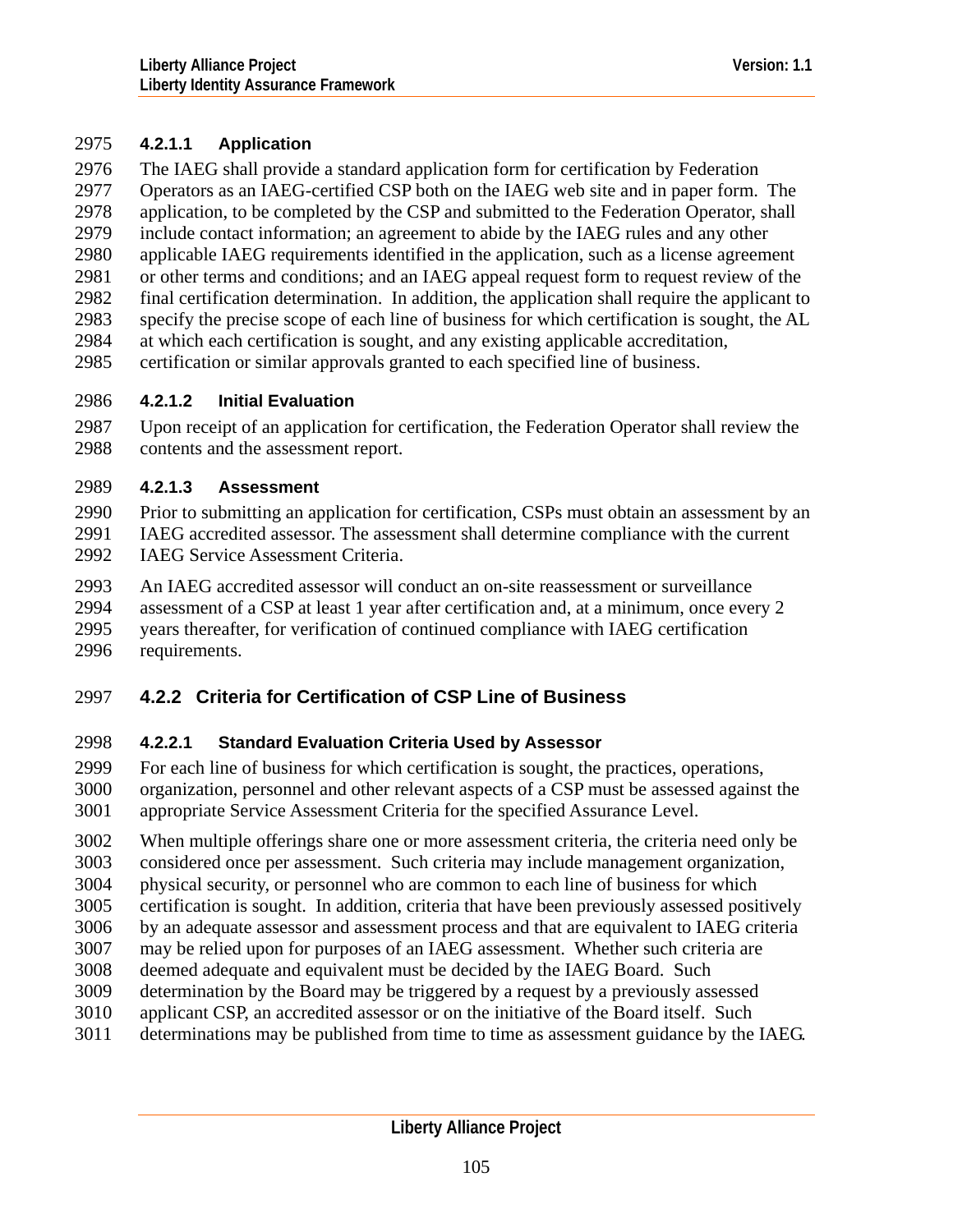# 3012 **4.2.2.2 Supplemental Criteria Used by Assessor**

The criteria applied by assessors are identified in the IAEG Service Assessment Criteria (Section [3](#page-10-0)). 3013 3014

# 3015 **4.2.3 Certification Decision**

## 3016 **4.2.3.1 Assessor Delivers Report and Recommendation**

3017 3018 Upon conclusion of the assessment, for each line of business for which certification has been sought, the assessor shall deliver to the Federation Operator a final assessment

3019 report, including a recommendation on whether to certify the assessed CSP.

# 3020 **4.2.3.2 Federation Operator Makes Certification Decision**

3021 3022 3023 3024 3025 Upon receipt of each assessment report and recommendation on certification from the accredited assessor, the Federation Operator shall determine within a reasonable time whether to deny certification to the CSP, certify the CSP, or take such other action as may be appropriate, including requesting further information, contractual agreements, or provable action from the CSP by a certain date.

3026 3027 3028 The decision of the Federation Operator shall be communicated to both the CSP and the assessor within a reasonable time, to be set by the IAEG Board. The assessor will then communicate the decision to the IAEG.

# 3029 **4.2.4 Appeals Process**

3030 3031 3032 3033 3034 3035 3036 Upon receipt of the decision on certification by a Liberty-accredited Federation Operator, a CSP may request an appeal of that decision. Upon receiving the Appeal Request from a CSP, the IAEG shall appoint a three-member review panel from among IAEG Board of Directors or any committee or other entity the Board may empower by delegation. Said panel shall consider the request and review the assessment of the CSP provided by the accredited assessor to the Federation Operator. The panel will then provide its review of the assessment to the Federation Operator for consideration in the appeals process.

# 3037 **4.2.5 Maintaining Certification**

3038 3039 3040 3041 The CSP must notify the assessor, the Federation Operator and the IAEG of any material change that may lower the assurance level of the certified product or line of business 60 days before the change is performed or immediately upon the incidence of any unplanned change. The Federation Operator, in consultation with the accredited assessor, will

3042 determine whether the changes are sufficient to require re-assessment. The re-assessment,

3043 if required, need only cover those elements that have changed.

3044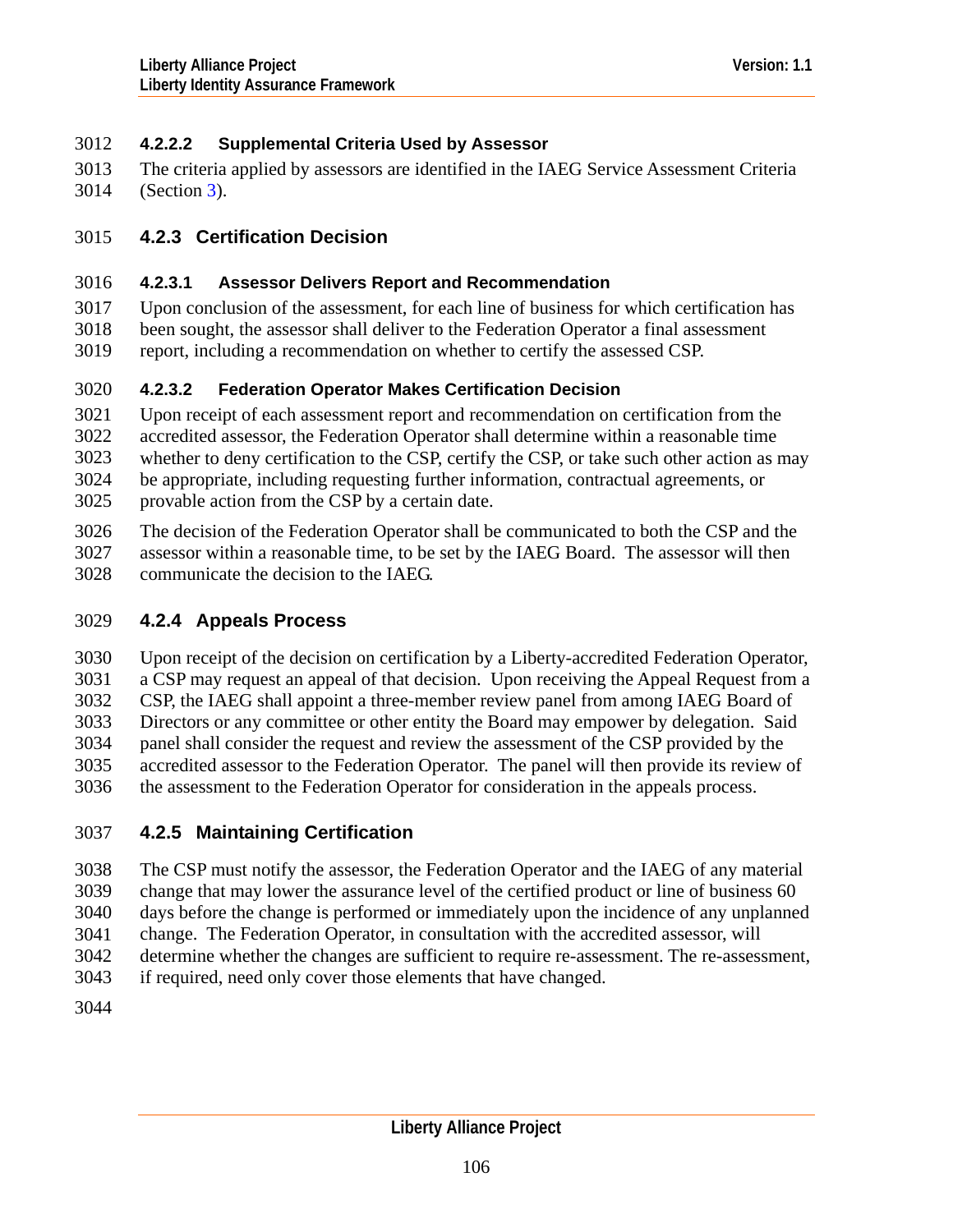# 3045 **4.3 Process for Handling Non-Compliance**

The process for handling non-compliance applies both to accredited assessors and to certified CSPs, unless otherwise noted, and is outlined in Sec. 5 – Business Rules. 3046 3047 3048

### 3050 3049 **4.4 Acceptable Public Statements Regarding IAEG Accreditation and Certification**

3051 3052 3053 3054 3055 3056 It is acceptable for a party to indicate that it is an "IAEG Accredited Assessor" or an "IAEG Certified Credential Service Provider" for any period during which such statement is true. However, no party may make any public claim, whether to media outlets, in bids and other proposals, in marketing materials or otherwise, regarding its status as an applicant for accreditation or certification, nor can it claim that it is in the process of achieving such status.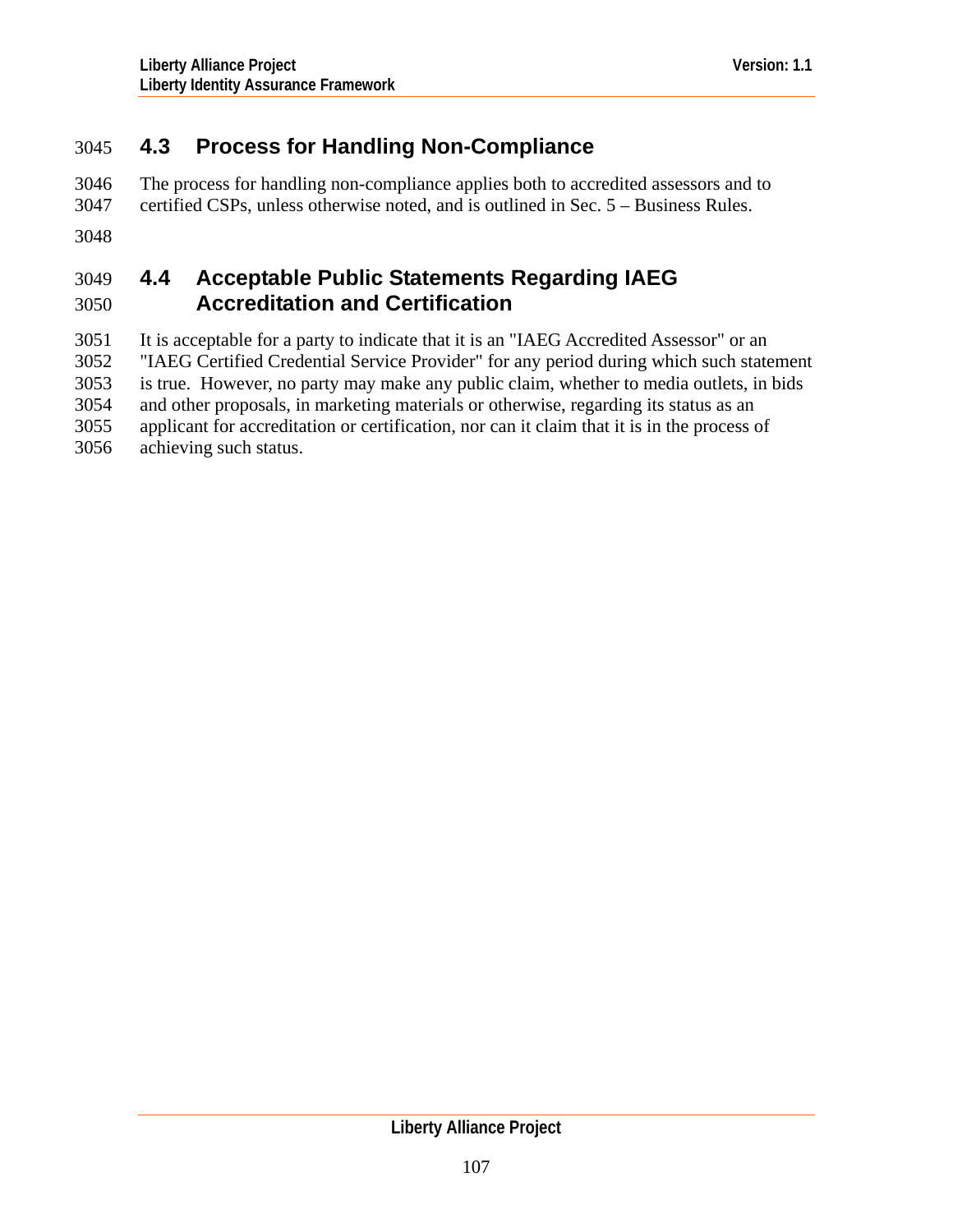# 3057 **5 Business Rules**

# 3058 **5.1 Scope**

Signatories to these business rules agree that these rules govern the use and validation of Liberty Alliance IAEG certified credentials, the certification of such credentials and the accreditation of those who assess issuers of such credentials. These business rules are intended to cover use of credentials for purposes of authentication and not specifically for the application of a legal signature, which may be subject to other rules depending upon the parties and transactions involved. The IAEG will employ a phased approach to establishing business rules and assessment criteria for identity trust service providers, starting with credential service providers, then evolving to include federations and federation operators. 3059 3060 3061 3062 3063 3064 3065 3066 3067

3068 The IAEG will provide a framework of assessment criteria as a guideline for the

3069 certification of credentials issued by a CSP. The IAEG is responsible for the accreditation

3070 of assessors who evaluate CSPs for purposes of IAEG certification of credentials.

3071 Federations and/or Federation Operators will utilize the assessors' evaluations to provide

3072 certification statements with respect to the individual CSPs. A certification statement

3073 made by a federation or federation operator regarding a CSP's compliance with IAEG

3074 certification criteria may be accepted by other federations in consideration of that CSP.

3075 3076 3077 The foregoing does not prohibit use of an IAEG credential under a different brand, certification, or set of rules, provided that the credential is clearly being used as a non-IAEG credential.

3078 3079 3080 3081 3082 Claimants are not direct signatories to these business rules. Claimants may have contracts with each CSP issuing an IAEG credential to the claimant. The claimant can be a person, the electronic agent of a person, or any legal entity, including a corporation. Any issues or conflicts arising from use of IAEG-certified credentials will be directed to the Federation Operator for resolution.

# 3083 **5.2 Participation**

3084 3085 Before becoming eligible to become a participant in these rules, a CSP must successfully complete an assessment by an IAEG-accredited assessor and be awarded IAEG

3086 certification for one or more lines of credentials issued by that CSP. A relying party may

3087 become bound by these business rules by agreeing to accept and rely on credentials

3088 3089 issued by one or more IAEG-certified CSPs. A CSP need not be a member of the IAEG non-profit corporation in order to become certified to these business rules.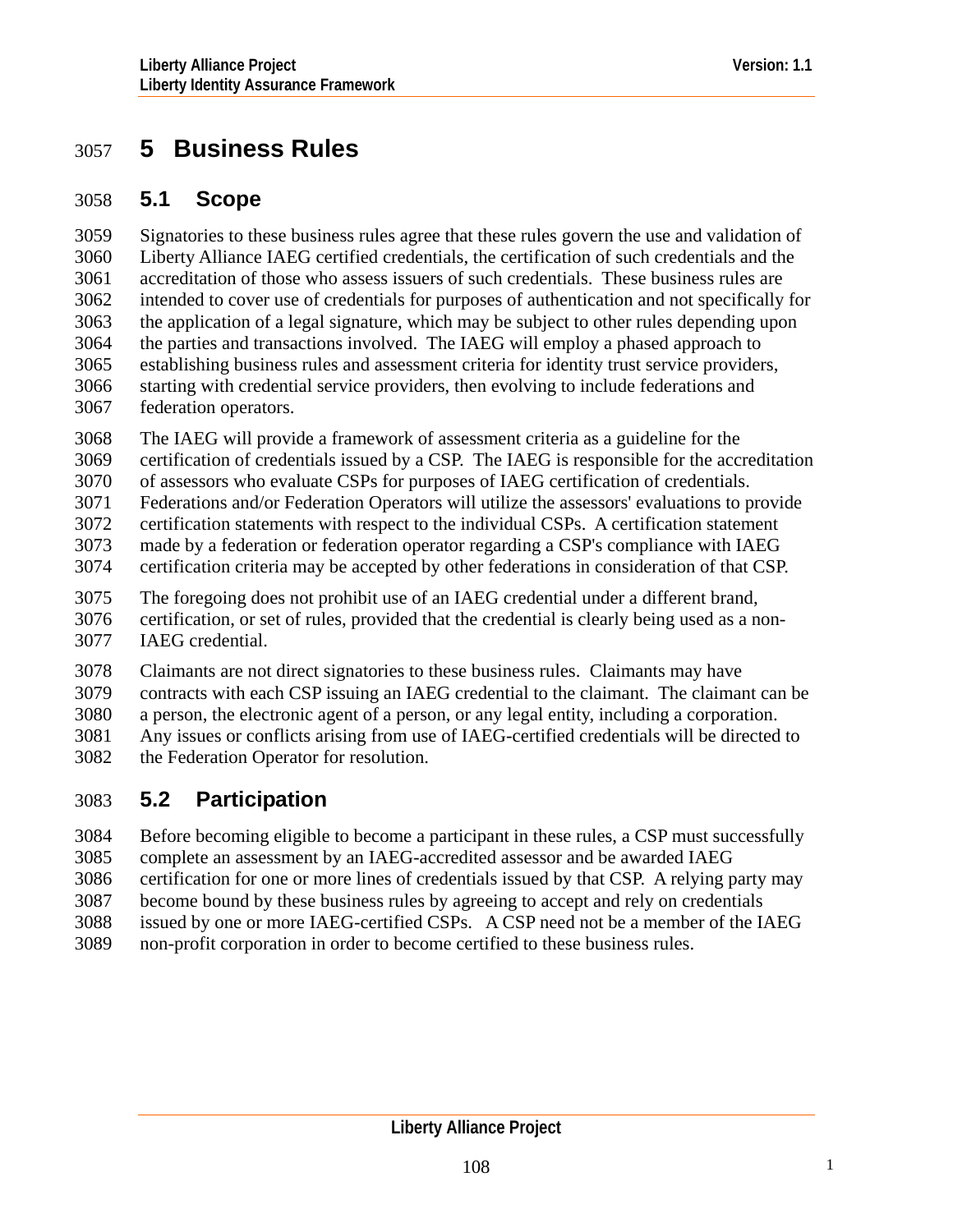# 3090 **5.3 Roles and Obligations**

#### 3091 **5.3.1 IAEG**

#### 3092 **5.3.1.1 Promulgation and Amendment of Business Rules and Other Documents**

The IAEG shall formalize and may periodically amend these business rules. The IAEG shall also formalize and may periodically amend a set of documents governing the accreditation of assessors of IAEG CSPs and the certification criteria of IAEG credentials. The IAEG reserves the right, at its discretion, to formalize and periodically amend such other materials, including policies or guidelines, participation agreements, handbooks or other documents relevant to the IAEG. Notice of all amendments shall be given by IAEG by electronic mail to the contact person(s) identified by each signatory for such purpose and by posting to the IAEG web site. All amendments shall be effective as of the date specified in such notice. If a signatory objects in writing to an amendment within 30 days after notice of the amendment is given by IAEG, such objection shall be deemed to be a notice of termination of such signatory's participation in IAEG under Section [5.2](#page-107-0). 3093 3094 3095 3096 3097 3098 3099 3100 3101 3102 3103 3104

#### 3105 **5.3.1.2 Assessor Accreditation and CSP Certification Requirements**

3106 The IAEG is responsible for accreditation of assessors in the IAEG System. The IAEG

- 3107 shall formalize and may periodically amend requirements for certification of credentials
- 3108 issued by a CSP and the accreditation of assessors of CSPs.

# 3109 **5.3.1.3 IAEG Providers List**

- 3110 3111 The IAEG will maintain and update as needed a list of current accredited assessors and IAEG-certified CSPs. To the extent allowable, the IAEG will publish this list as a service
- 3112 to the industry.

# 3113 **5.3.1.4 Contact Information**

3114 Current contact information for the IAEG can be found at [http://www.projectliberty.org](http://www.projectliberty.org/).

# 3115 **5.3.2 CSP Obligations**

# 3116 **5.3.2.1 CSP Certification**

- 3117 A CSP is obliged to obtain certification of one or more lines of credentials as a
- 3118 prerequisite for participation in the IAEG System. Certification of CSPs will be
- 3119 determined by federations and/or Federation Operators based on their review of an
- 3120 assessment report provided by an IAEG-accredited assessor upon request.

# 3121 **5.3.2.2 CSP Participation**

- 3122 A CSP is obliged to abide by the criteria set forth in this document in order to achieve and
- 3123 maintain IAEG certification status.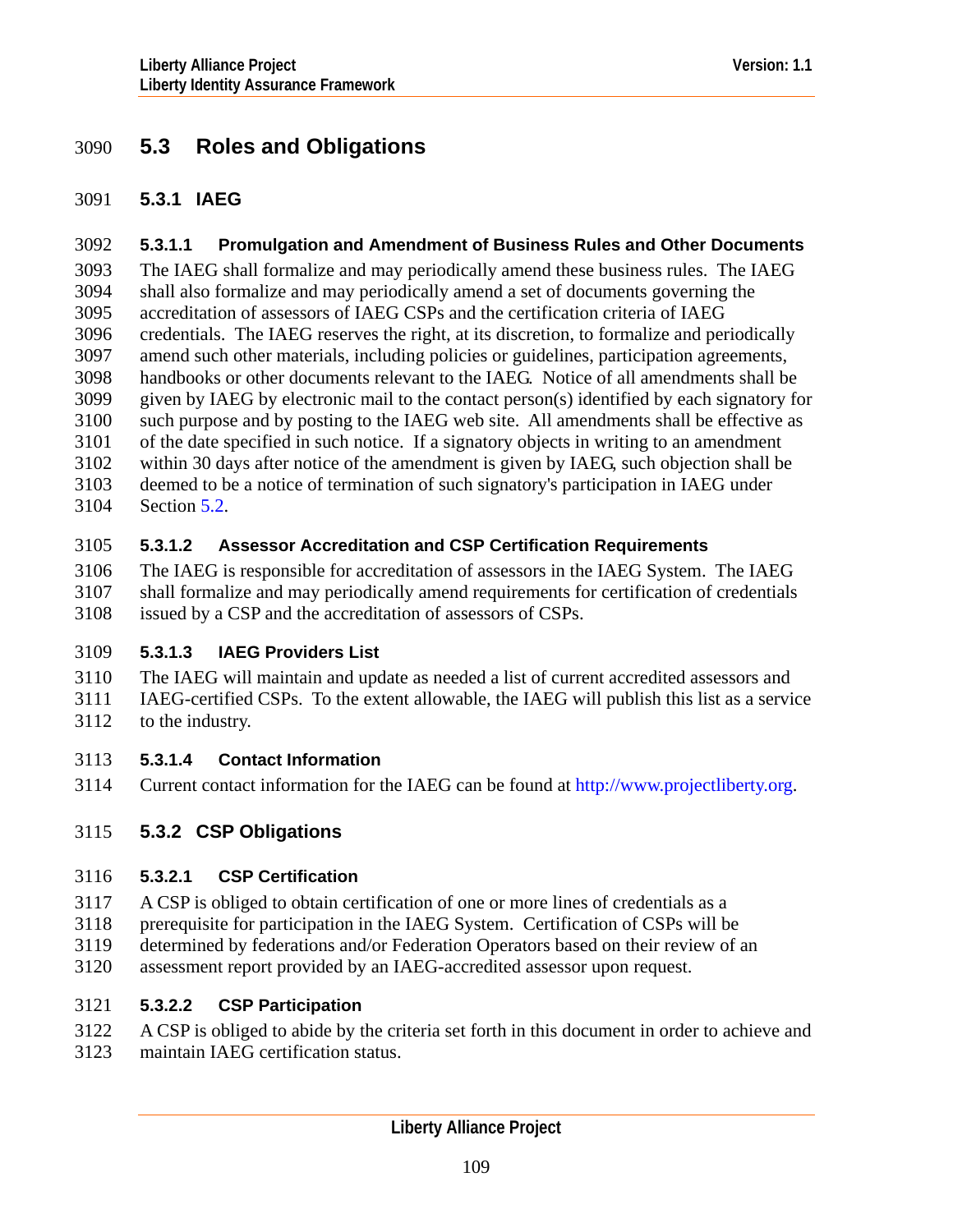# 3124 **5.3.2.3 Continued Compliance with Certification Requirements**

Each approved and certified CSP must comply with all certification requirements during the period of time for which credentials issued by the CSP are certified. 3125 3126

#### 3127 **5.3.2.4 Use of IAEG Trademark**

- 3128 A CSP may not use or display the IAEG or Liberty Alliance trademark in association with
- 3129 the issuance, validation or other servicing of an IAEG credential or otherwise use or
- 3130 display the IAEG or Liberty trademark on or associated with any service, product,
- 3131 literature or other information unless such use has been approved by the IAEG and/or
- 3132 Liberty Alliance and the trademark is used in accordance with the applicable agreement
- 3133 with the IAEG.

# 3134 **5.3.2.5 Records of IAEG Related Disputes**

- 3135 A CSP is required to investigate any complaint raised to the CSP from a relying party
- 3136 3137 regarding an IAEG credential. The CSP is also required to keep auditable records of its investigation and decisions regarding any complaint.

# 3138 **5.3.2.6 Validation**

3139 3140 Each CSP must make available a method of validation for each IAEG credential it issues or is otherwise responsible for validating. Such method must be accessible and reliable.

# 3141 **5.3.2.7 Privacy Practices**

3142 3143 Each CSP must be able to verify that it is complying with applicable privacy practices, as stated in Section [5.3.5.4](#page-111-0) of these business rules.

# 3144 **5.3.2.8 Relying Party Agreements**

3145 3146 3147 3148 3149 3150 It is advised that each approved CSP shall have in place an agreement governing the rights and obligations between it and any relying party using, validating or otherwise relying upon IAEG-certified credentials issued by that CSP. As an example, such agreement may include a clause for conflict resolution upon which the Federation Operator can rely in the event a conflict arises. Such agreement may contain such additional terms as the parties may agree to.

# 3151 **5.3.3 Relying Party Obligations**

# 3152 **5.3.3.1 Reasonable Reliance and Level of Assurance**

- 3153 A relying party is expected through its normal course of business to determine, for itself,
- 3154 the appropriate level of assurance of the IAEG credential needed for a particular
- 3155 application, transaction or other session. The IAEG advises a relying party to establish
- 3156 that a credential is in fact issued by an IAEG-certified CSP in order for the relying party's
- 3157 reliance upon the asserted identity of the claimant to be deemed reasonable under these
- 3158 business rules. Additionally, the IAEG advises a relying party to successfully validate an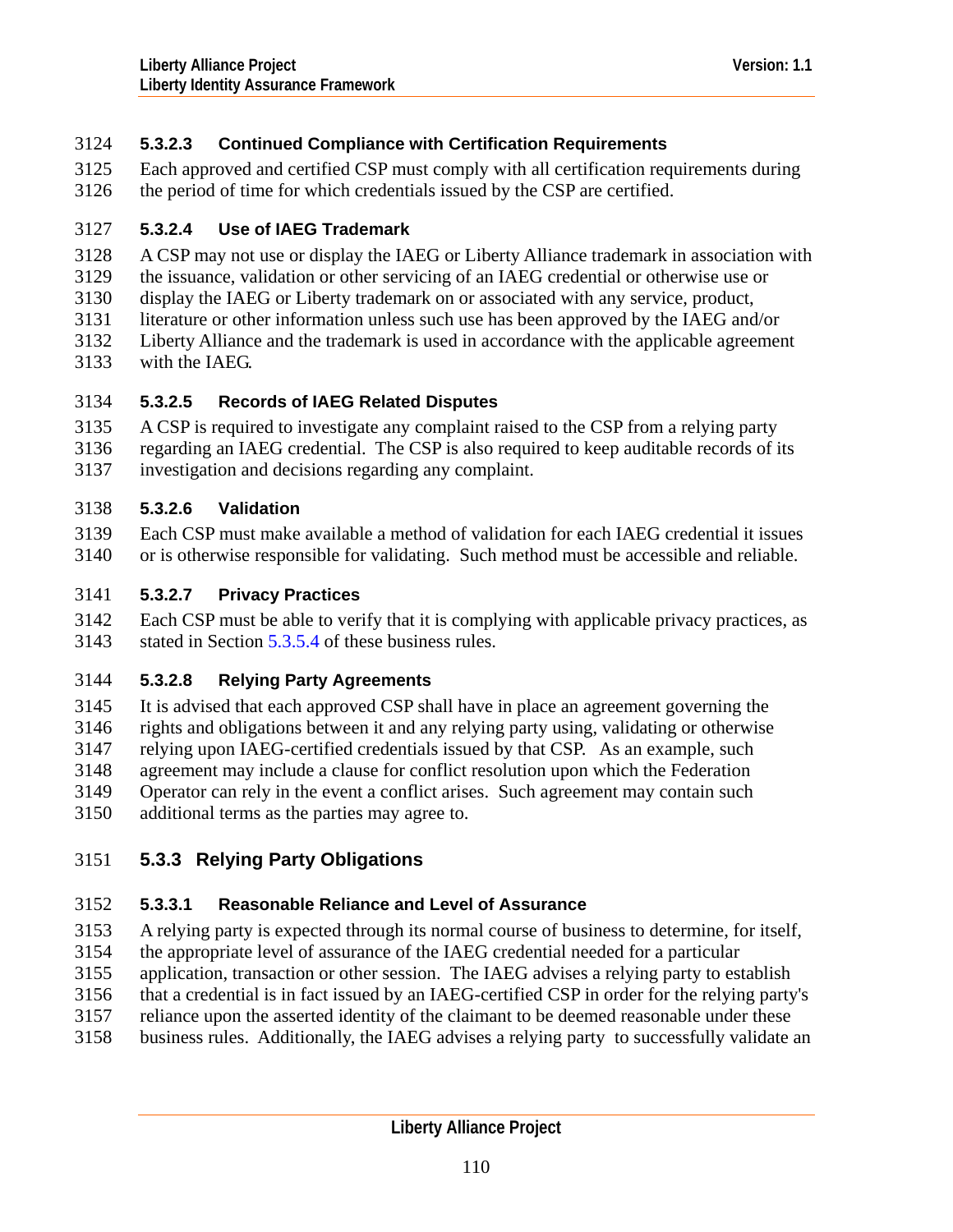- IAEG credential in order for its reliance upon the asserted identity of the claimant to be 3159
- deemed reasonable under these business rules. Any use by or validation of an IAEG 3160
- credential by a party that has not entered into an agreement with the CSP that issued the 3161
- credential shall be at the sole risk of that party, for which the CSP shall have no liability 3162
- whatsoever. 3163

# 3164 **5.3.3.2 Use of IAEG Trademark**

3165 A relying party may not use or display the IAEG or Liberty Alliance trademark in

- 3166 association with the acceptance, validation or other use of an IAEG credential or
- 3167 otherwise use or display the IAEG or Liberty trademark on or associated with any
- 3168 service, product, literature or other information unless such use has been approved by the
- 3169 IAEG and/or Liberty Alliance.

# 3170 **5.3.4 Assessor Obligations**

# 3171 **5.3.4.1 Assessor Accreditation**

- 3172 An assessor is not eligible for approval by the IAEG to conduct an assessment for
- 3173 purposes of IAEG certification of a CSP or otherwise participate as an assessor in the
- 3174 IAEG System unless that assessor has been and remains accredited by the IAEG.

# 3175 **5.3.4.2 Assessor Agreement**

3176 3177 An assessor is obliged to execute an IAEG assessor agreement as a prerequisite to being approved by the IAEG.

# 3178 **5.3.4.3 Continued Compliance with Accreditation Requirements**

- 3179 In accordance with the requirements of the IAEG accreditation and certification rules and
- 3180 3181 any applicable service assessment criteria, approved and accredited assessors must remain in compliance with all accreditation requirements for the period of time for which
- 3182 they are accredited.

# 3183 **5.3.4.4 Use of IAEG Trademark**

- 3184 An assessor may not use or display the IAEG or Liberty Alliance trademark in association
- 3185 with an assessment or otherwise use or display the IAEG or Liberty trademark on or
- 3186 associated with any service, product, literature or other information unless such use has
- 3187 been approved by the IAEG and/or Liberty Alliance and the trademark is used in
- 3188 accordance with the applicable agreement with the IAEG.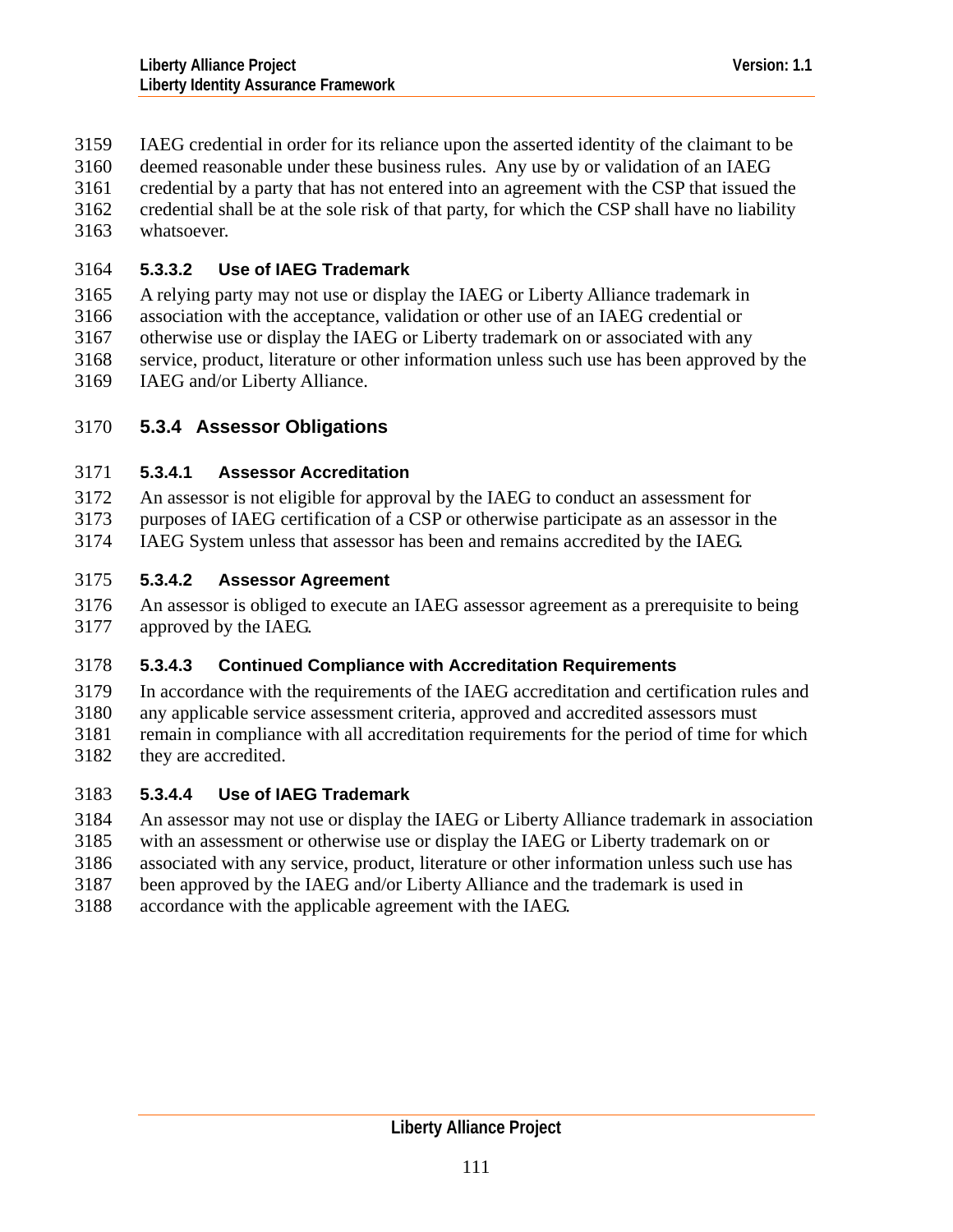# 3189 **5.3.5 General Obligations**

#### 3190 **5.3.5.1 Record Keeping**

Every signatory wishing to avail itself of IAEG resolution of disputes under the terms of these business rules is obliged to keep records sufficient to preserve evidence of the facts related to a particular dispute. 3191 3192 3193

#### 3194 **5.3.5.2 System Security and Reliability**

3195 3196 3197 3198 3199 3200 3201 Every signatory agrees to safeguard the security and reliability of the IAEG System. Specifically, every signatory agrees that the IAEG reserves the right to suspend use of the IAEG System, in whole or in part, and the participation of any party or parties to the system without notice and at the sole discretion of the IAEG to protect the integrity and efficacy of the IAEG System or the rights or property of any party. Agreement to access, use or rely upon the IAEG System is subject to such terms and conditions as the IAEG may provide in these business rules, related participation agreements or otherwise.

#### 3202 **5.3.5.3 Third Party Processors**

3203 3204 3205 3206 3207 3208 Any IAEG-certified or -accredited party that is participating in these rules and uses a third-party processor to perform any processing, transactions or other obligations related to participation in the IAEG System either must take full responsibility for assuring that actions of the third-party processor are in compliance with all applicable terms of these business rules or assure that the third party, itself, becomes a direct signatory of these business rules.

# <span id="page-111-0"></span>3209 **5.3.5.4 Claimant Privacy**

3210 3211 3212 3213 3214 3215 3216 3217 3218 3219 3220 Every participant in these business rules must assure that each claimant for which the participating organization collects or otherwise uses personally identifiable information has granted informed consent with regard to the sharing of any personally identifiable information about the claimant by the participant with any other party, whether such information is contained in a credential, other identity assertion or otherwise. The informed consent of the individual must be obtained before personally identifiable information is used for enrollment, authentication or any subsequent uses. Claimants must be provided with a clear statement about the collection and use of personally identifiable information upon which to make informed decisions. Participants must collect only the information necessary to complete the intended authentication function. Informed consent, for the purposes of this section, is an agreement made by a claimant

3221 3222 with the legal capacity to do so who is so situated as to be able to exercise free power of choice without the intervention of any element of force, fraud, deceit, duress, over-

- 3223 reaching, or other form of constraint or coercion and who is given sufficient information
- 3224 about the subject matter and elements of the transaction involved as to enable him or her
- 3225 to make an informed and enlightened decision.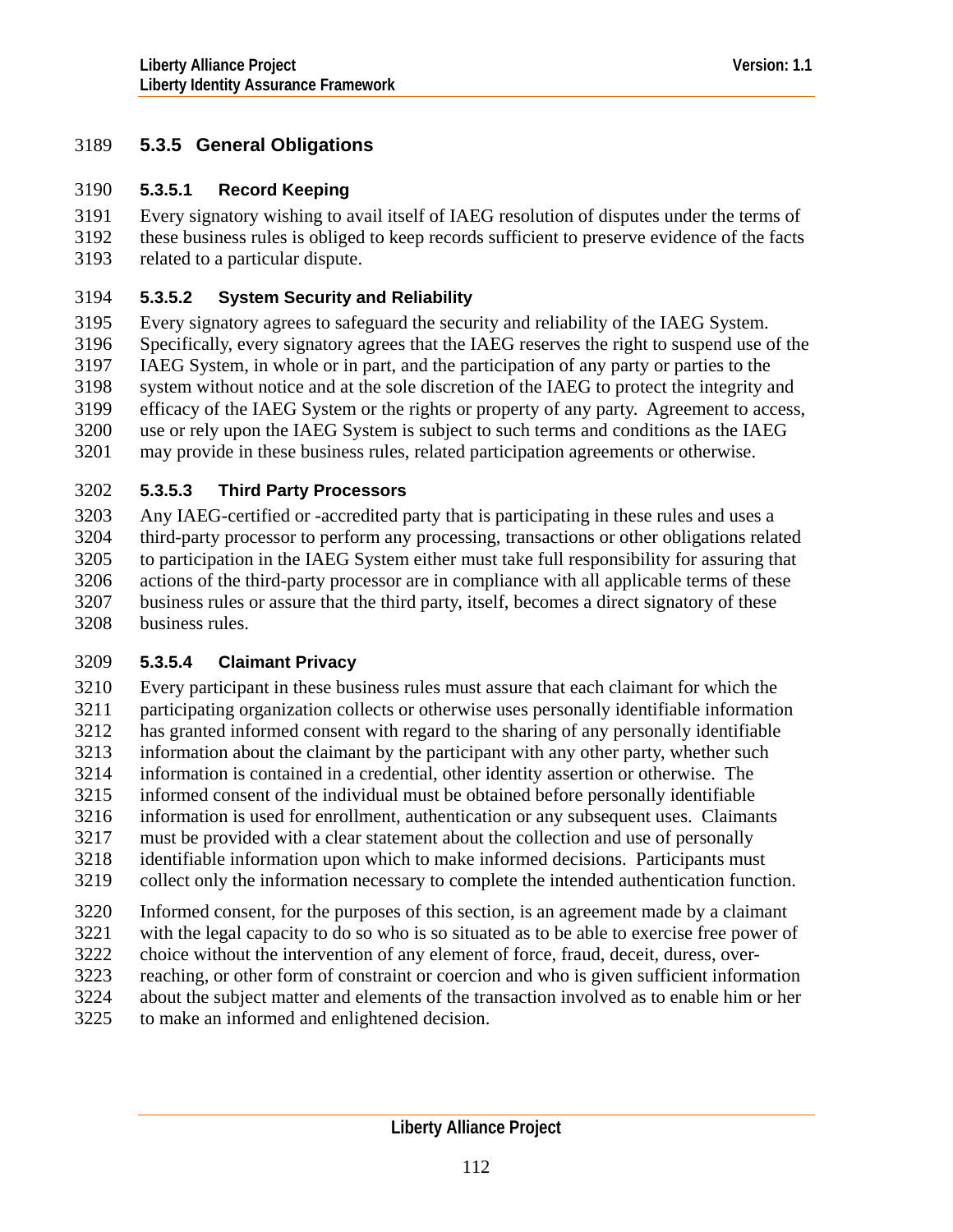Nothing in these business rules shall be construed to authorize or permit the sharing of 3226

any personally identifiable information about an end user other than the information 3227

contained in a certificate or other identity assertion. Such information can be shared only 3228

with an approved relying party to whom the end user has presented credentials or 3229

attempted to access services with an identity assertion operating under the IAEG. If any 3230

- other personally identifiable information about a claimant is shared with any party 3231
- operating within the IAEG System or any other party, the required consent terms listed in 3232
- this section of these business rules must be affirmatively assented to by the claimant. 3233

# 3234 **5.4 Enforcement and Recourse**

# 3235 **5.4.1 Breach of Accreditation or Certification Requirements**

# 3236 **5.4.1.1 Compliance Determination**

3237 3238 3239 3240 3241 3242 3243 Upon receipt by the IAEG of credible information that any IAEG-certified or -accredited party is not in compliance with the requirements for accreditation or certification, the IAEG Board or staff or a committee at Board discretion shall make a determination on whether the party is in fact in material non-compliance with IAEG requirements and shall communicate the determination to the affected parties. The Board of Directors shall establish further criteria, as needed, detailing conduct or circumstances constituting material non-compliance with IAEG rules or standards.

- 3244 Upon receipt of credible information that a CSP is not in compliance with the
- 3245 requirements for certification, a Federation Operator may make the determination on

3246 3247 whether the CSP is in fact in material non-compliance with IAEG requirements and shall communicate the determination to affected parties.

# 3248 **5.4.1.2 Period to Cure**

3249 3250 3251 3252 An IAEG-certified or –accredited party found to be in material non-compliance shall be afforded an opportunity and period of time to remedy that material non-compliance, provided such period does not unduly jeopardize the integrity of the IAEG System or the rights or property of another party.

# 3253 **5.4.2 Monetary Recourse**

3254 A CSP may be liable solely under the terms of an existing agreement with a relying party

3255 for losses suffered by the relying party where the cause is attributable to conduct by the

3256 CSP that was carried out in material non-compliance with these business rules or with

3257 3258 certification requirements. Conflict resolution will be directed to the appropriate Federation Operator.

3259 3260 A CSP may offer credentials at a band of monetary recourse set independently from levels of assurance. A CSP shall disclose the monetary recourse it will or will not make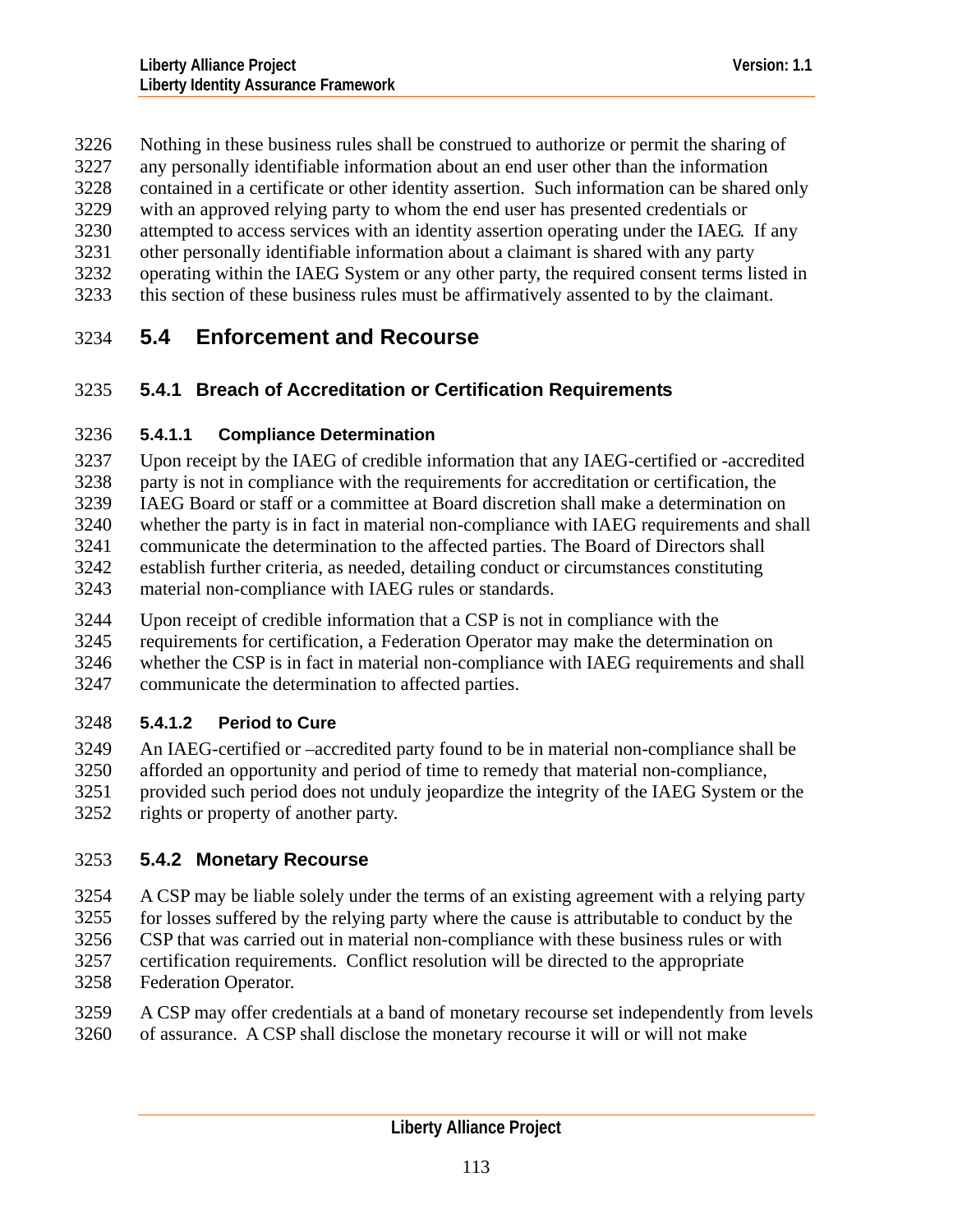- <span id="page-113-0"></span>available with respect to IAEG credentials and any applicable terms or limitations 3261
- governing the recourse according to Table [5-1.](#page-113-0) 3262

#### 3263

| <b>Table 5-1. Bands and Amounts of Monetary Recourse</b> |                             |
|----------------------------------------------------------|-----------------------------|
| <b>Band</b>                                              | Amount                      |
| 1. No recourse                                           | Zero monetary recourse      |
| 2. By agreement                                          | By agreement of the parties |

3264

#### 3265 **5.4.2.1 Safe Harbors**

 $\mathbf{I}$ 

#### 3266 *5.4.2.1.1 Losses Arising From Authorization or Unreasonable Reliance*

3267 3268 3269 3270 In no event shall liability or other recourse specified herein be triggered by unreasonable reliance on a credential by a relying party or by losses resulting from authorization errors that have not been caused by errors in authentication of identity of a `claimant by means of an IAEG credential.

# 3271 *5.4.2.1.2 Conduct in Accordance with Business Rules*

3272 Under these business rules, an approved CSP is not liable for losses suffered by a relying

3273 3274 party where the cause is attributable to conduct by the CSP that was carried out in accordance with these business rules.

# 3275 **5.4.2.2 Request for Monetary Recourse**

3276 3277 3278 All requests for monetary recourse and the dispositions of all requests must be directed to the appropriate Federation Operator or trust provider by each relying party and CSP involved.

# 3279 **5.4.2.3 Reporting to the IAEG**

3280 3281 All disputes and monetary requests involving IAEG-certified CSPs will be reported to the IAEG by the Federation Operator or identity trust provider involved.

# 3282 **5.4.3 Administrative Recourse**

- 3283 Based on review of all available data and in light of all relevant circumstances, the IAEG
- 3284 Board of Directors may take administrative recourse against any participant determined
- 3285 3286 to be in material non-compliance with these business rules, to include, as needed, any of the following remedies.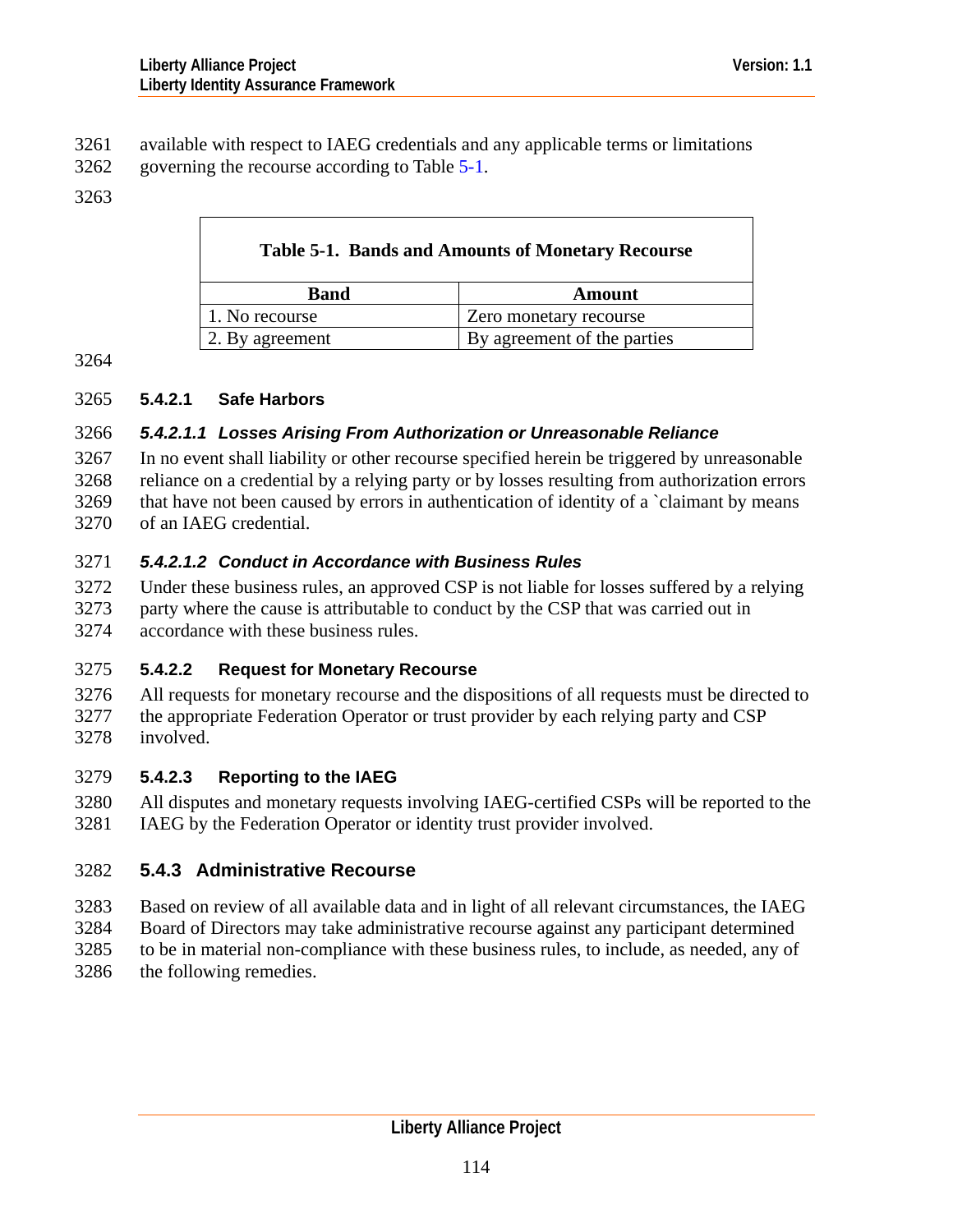# 3287 **5.4.3.1 Warning**

The non-complying party may be given a warning. The warning may be confidential or may be publicized within the IAEG or publicized more broadly, at the discretion of the IAEG Board of Directors. 3288 3289 3290

# 3291 **5.4.3.2 Credential Revocation**

3292 The non-complying party may be required to revoke one or more IAEG credentials.

# 3293 **5.4.3.3 Non-compliance Fees**

3294 3295 3296 The non-complying party may be subject to a schedule of fees, to be specified by the IAEG Board of Directors. The fees may increase according to the length of time before the party comes back into compliance.

#### 3297 **5.4.3.4 Suspension**

3298 3299 3300 The non-complying party may have its participation in the IAEG System suspended, including the suspension of accreditation or certification, pending coming back into compliance.

# 3301 **5.4.3.5 Termination**

3302 3303 The non-complying party may have its participation in the IAEG System terminated, including the termination of accreditation or certification.

# 3304 **5.5 General Terms**

# 3305 **5.5.1 Governing Law**

3306 3307 These business rules and any related materials governing the IAEG shall be construed and adjudicated according to the laws of the state of Delaware, U.S.A.

# 3308 **5.5.2 Disclaimer**

- 3309 No signatory may disclaim the warranty of merchantability and fitness for a particular
- 3310 3311 purpose with respect to the provision of any service or product to any other signatory under these business rules.

# 3312 **5.5.3 Assignment and Succession**

- 3313 No signatory may sell, rent, lease, sublicense, assign, grant a security interest in or
- 3314 otherwise transfer any right and/or obligation contained in these business rules or the
- 3315 participation agreement executed by that signatory without the express written consent of
- 3316 the IAEG.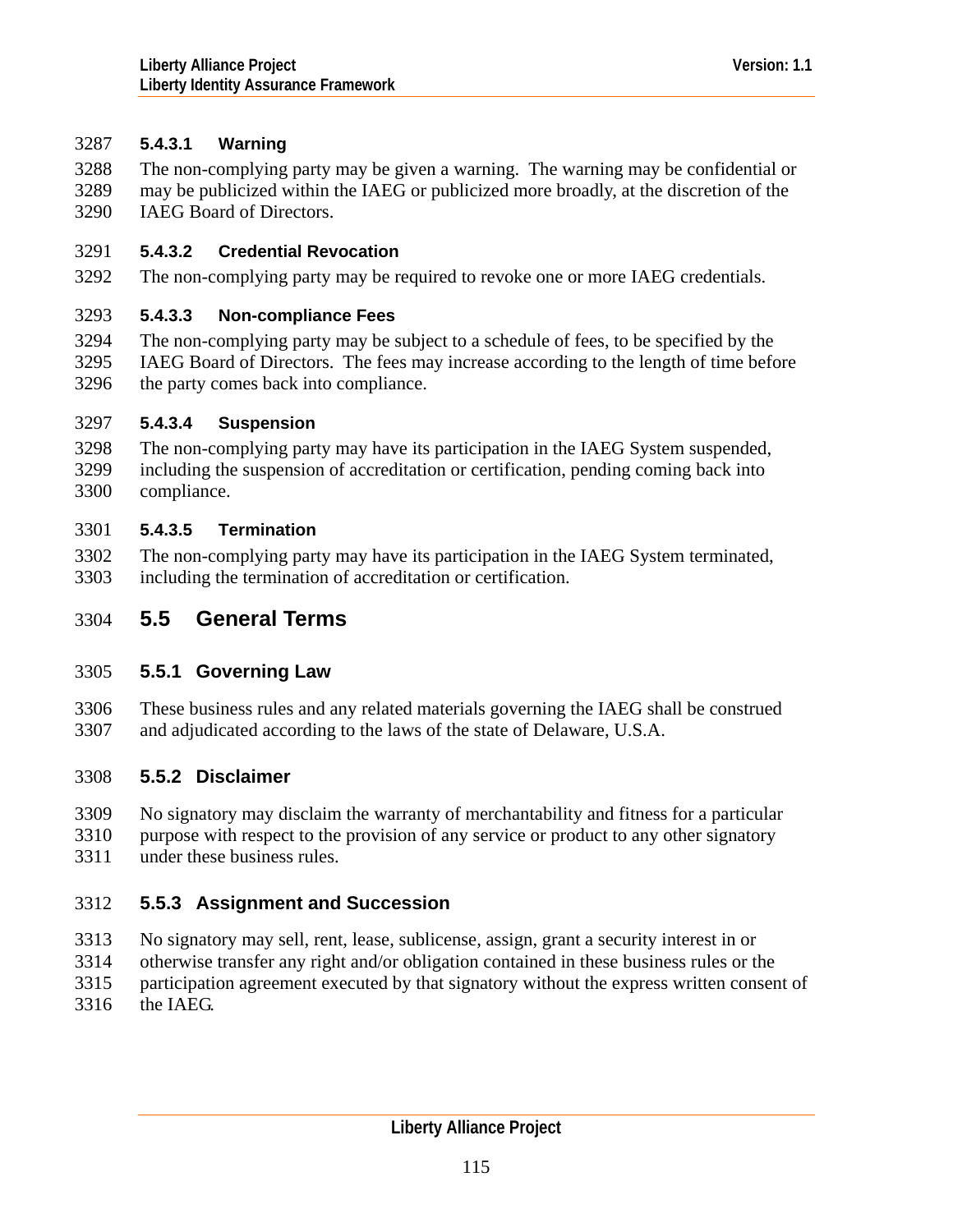# 3317 **5.5.4 Hold Harmless**

All signatories to these business rules agree to hold the IAEG harmless for any losses or other liability arising out of or in relation to the issuance, use, acceptance, validation, or other reliance upon an IAEG credential or otherwise arising out of or in relation to participation in the IAEG System or other conduct subject to these business rules. 3318 3319 3320 3321

#### 3322 **5.5.5 Severability**

3323 3324 3325 3326 If any provision, set of provisions or part of a provision of these business rules is held to be unenforceable or otherwise invalid in whole or in part, the remaining provisions shall remain in full force and effect and shall be construed to the maximum extent practicable as a consistent and reasonable entire agreement.

# 3327 **5.6 Interpretation**

- 3328 The terms of these business rules shall be interpreted by the IAEG so as to avoid conflict
- 3329 or inconsistencies between the various provisions and between these business rules,
- 3330 applicable participation agreements and other relevant IAEG materials.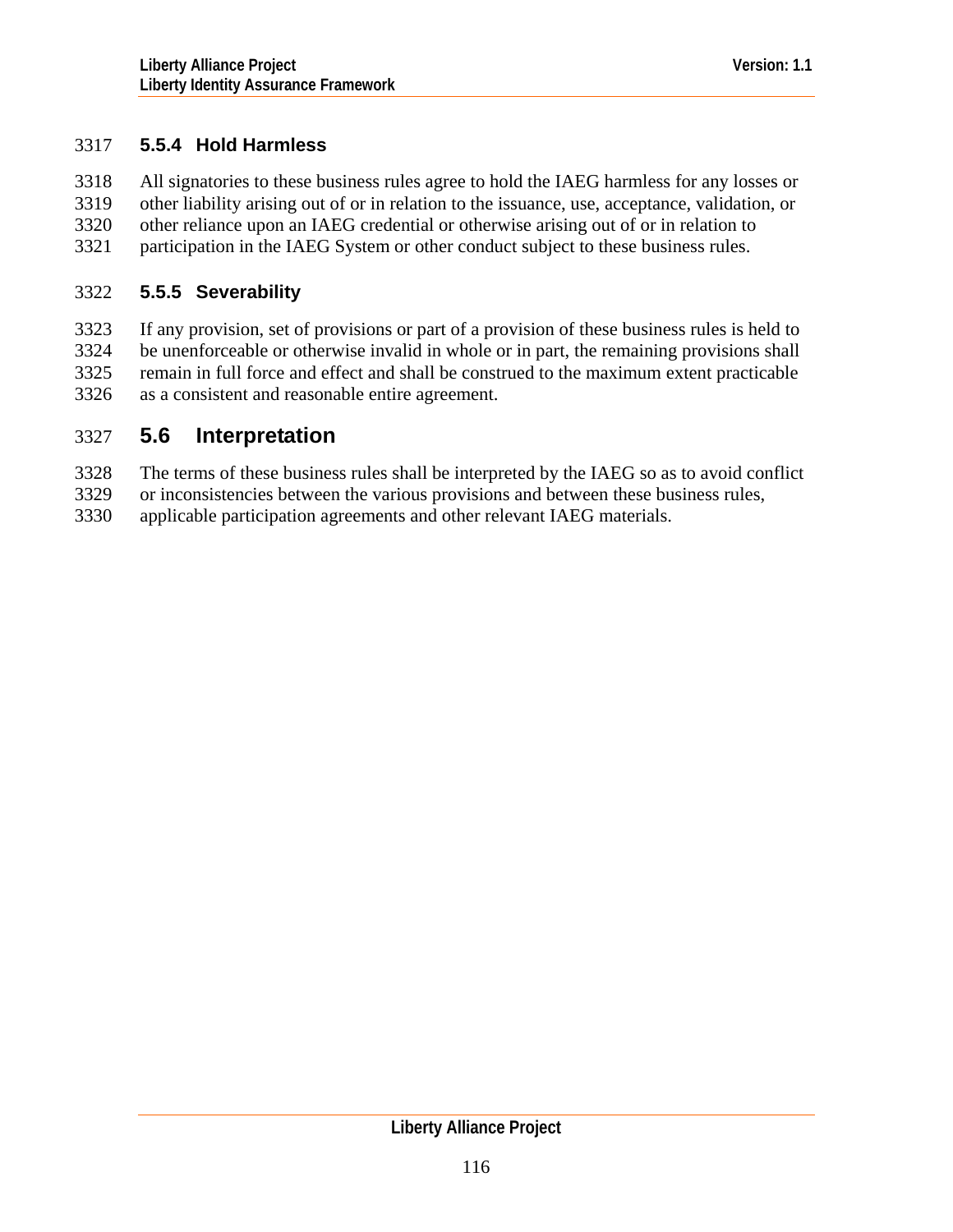# 3331 **6 IAEG Glossary**

- *Accreditation*. The process used to achieve formal recognition that an organization has agreed to the IAEG operating rules and is competent to perform assessments using the Service Assessment Criteria. 3332 3333 3334
- 3335 *AL.* See *assurance level*
- 3336 3337 *Applicant*. An individual or person acting as a proxy for a machine or corporate entity who is the subject of an identity proofing process.
- 3338 3339 3340 *Approval.* The process by which the IAEG Board accepts the compliance of a certified service and the CSP responsible for that service commits to upholding the IAEG Rules.
- 3341 3342 3343 *Approved encryption.* Any cryptographic algorithm or method specified in a FIPS or a NIST recommendation or equivalent, as established by a recognized national technical authority. Refer to <http://csrc.nist.gov/cryptval/>
- 3344 3345 *Approved service.* A certified service which has been granted an approval by the IAEG Board.
- 3346 3347 *Assertion*. A statement from a verifier to a relying party that contains identity or other information about a subscriber.
- 3348 3349 3350 *Assessment*. A process used to evaluate an electronic trust service and the service provider using the requirements specified by one or more Service Assessment Criteria for compliance with all applicable requirements.
- 3351 *Assessor*. A person or corporate entity who performs an assessment.
- 3352 3353 3354 3355 3356 3357 *Assurance level (AL)* . A degree of certainty that a claimant has presented a credential that refers to the claimant's identity. Each assurance level expresses a degree of confidence in the process used to establish the identity of the individual to whom the credential was issued and a degree of confidence that the individual who uses the credential is the individual to whom the credential was issued. The four assurance levels are:
- 3358 Level 1: Little or no confidence in the asserted identity's validity
- 3359 Level 2: Some confidence in the asserted identity's validity
- 3360 Level 3: High confidence in the asserted identity's validity
- 3361 Level 4: Very high confidence in the asserted identity's validity
- 3362 3363 *Attack.* An attempt to obtain a subscriber's token or to fool a verifier into believing that an unauthorized individual possesses a claimant's token.
- 3364 *Attribute.* A property associated with an individual.
- 3365 3366 *Authentication.* Authentication simply establishes identity, not what that identity is authorized to do or what access privileges he or she has.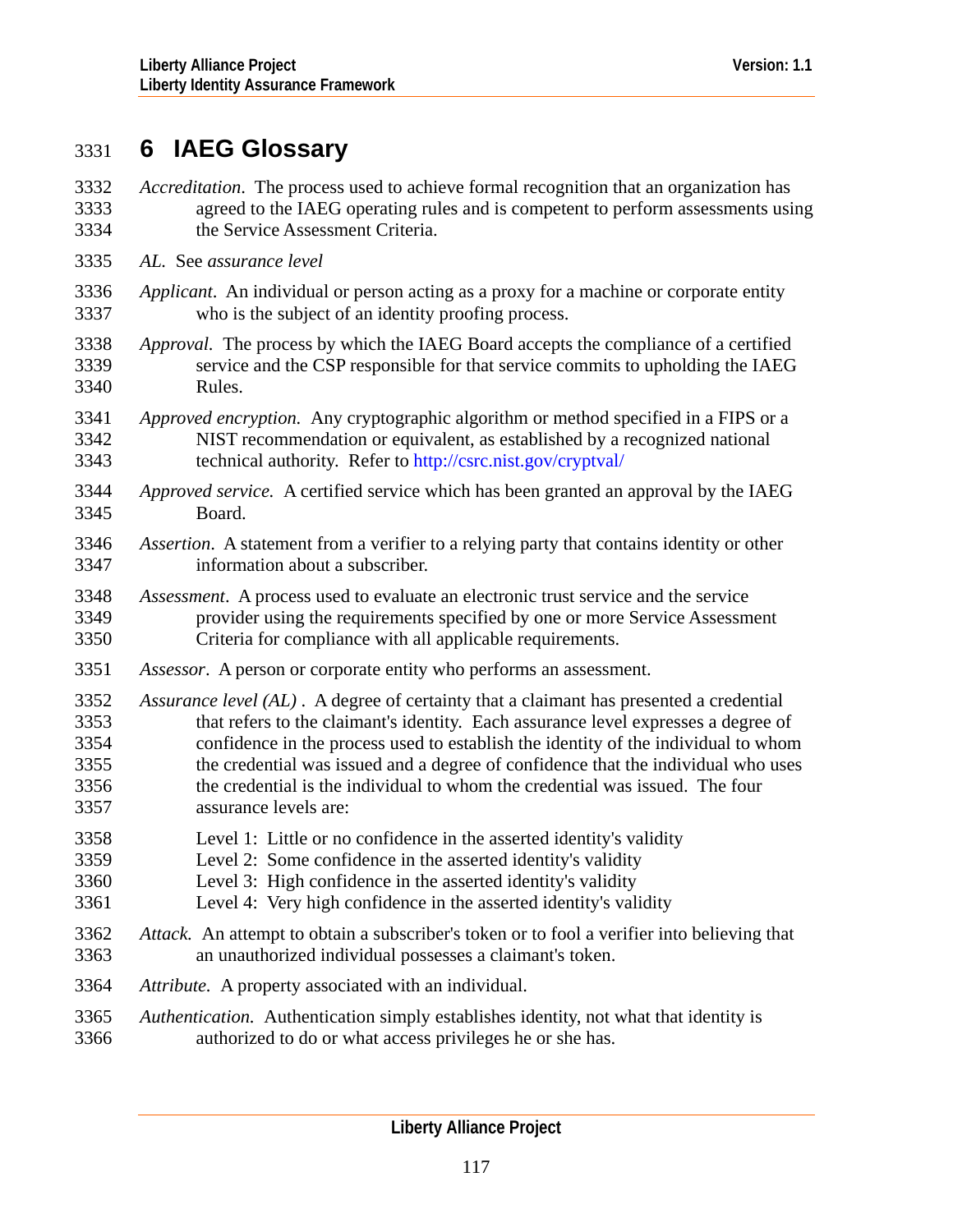- *Authentication protocol.* A well-specified message exchange process that verifies possession of a token to remotely authenticate a claimant. Some authentication protocols also generate cryptographic keys that are used to protect an entire session, so that the data transferred in the session is cryptographically protected. 3367 3368 3369 3370
- 3371 *Authorization.* Process of deciding what an individual ought to be allowed to do.
- 3372 *Bit.* A binary digit: 0 or 1
- 3373 *Brand.* See IAEG Branded Credential.
- 3374 *CAP:* Credential Assessment Profile
- 3375 3376 *Certification*. The IAEG's affirmation that a particular credential service provider can provide a particular credential service at a particular assurance level.
- 3377 *Claimant*. A party whose identity is to be verified.
- 3378 3379 3380 *Certification Body.* An organization which has been deemed competent to perform assessments of a particular type. Such assessments may be formal evaluations or testing and be based upon some defined set of standards or other criteria.
- 3381 3382 3383 *Certified service.* An electronic trust service which has been assessed by an IAEGrecognized certification body and found to be compliant with the applicable SACs.
- 3384 3385 3386 3387 *Credential.* An object to be verified when presented in an authentication transaction. A credential can be bound in some way to the individual to whom it was issued, or it can be a bearer credential. Electronic credentials are digital documents that bind an identity or an attribute to a subscriber's token.
- 3388 3389 3390 *Credential management*. A service that supports the lifecycle of identity credentials from issuance to revocation, including renewal, status checks and authentication services.
- 3391 3392 3393 3394 *Credential service*. A type of electronic trust service that supports the verification of identities (identity proofing), the issuance of identity related assertions/credentials/tokens, and the subsequent management of those credentials (for example, renewal, revocation and the provision of related status and
- 3395 authentication services).
- 3396 3397 *Credential service provider (CSP)* . An electronic trust service provider that operates one or more credential services. A CSP can include a Registration Authority.
- 3398 *CSP*. See *credential service provider*.
- 3399 *Cryptographic token*. A token for which the secret is a cryptographic key.
- 3400 3401 *Electronic credentials.* Digital documents used in authentication that bind an identity or an attribute to a subscriber's token.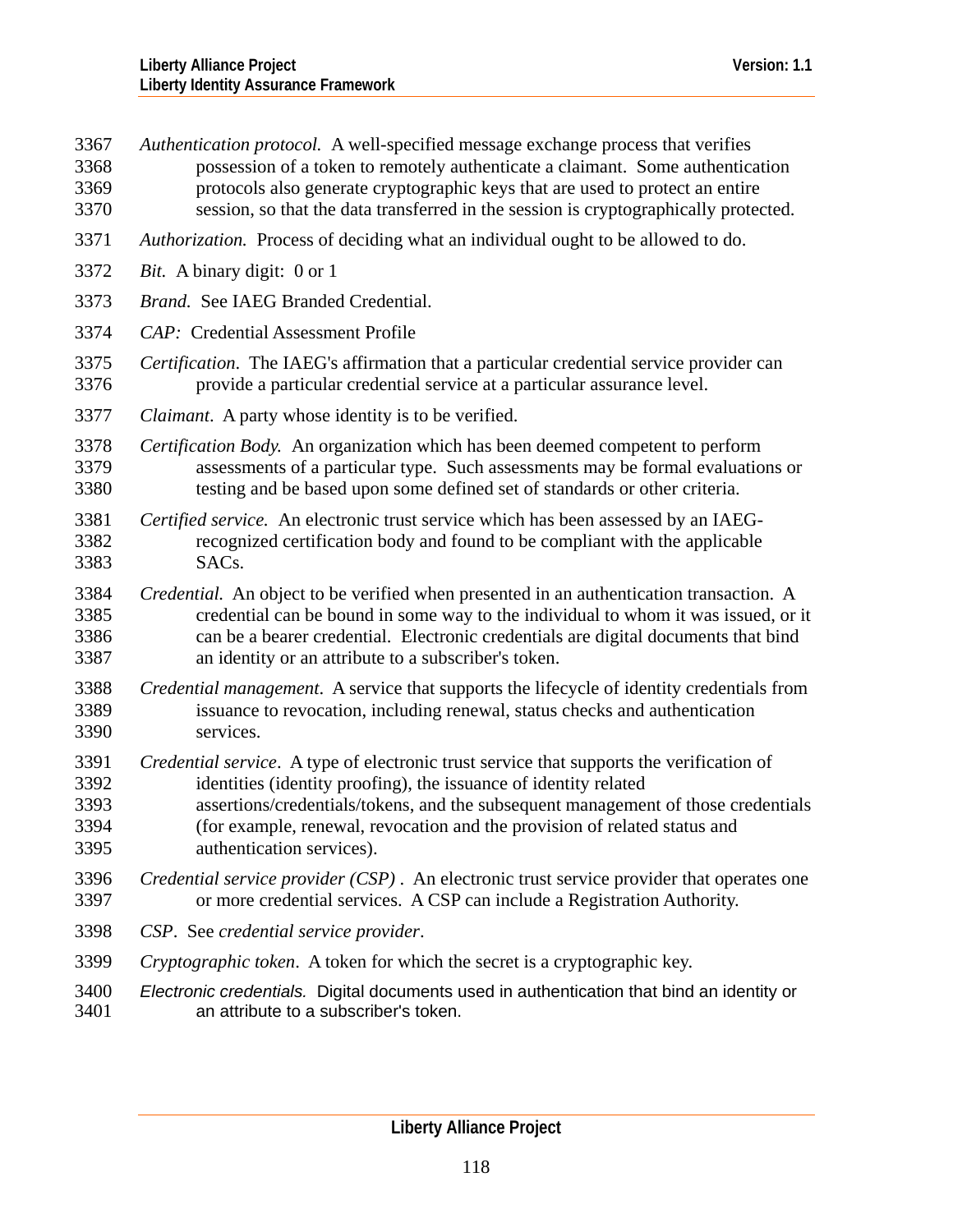- *Electronic Trust service (ETS)*. A service that enhances trust and confidence in electronic transactions, typically but not necessarily using cryptographic techniques or involving confidential material such as PINs and passwords. 3402 3403 3404
- 3405 3406 *Electronic Trust service provider (ETSP)*. An entity that provides one or more electronic trust services.
- 3407 *ETS*. See electronic trust service.
- 3408 *ETSP*. See electronic trust service provider,
- 3409 3410 3411 3412 3413 *Federal Information Processing Standards ([[FIPS](#page-126-0)])* . Standards and guidelines issued by the National Institute of Standards and Technology (NIST) for use governmentwide in the United States. NIST develops FIPS when the U.S. Federal government has compelling requirements, such as for security and interoperability, for which no industry standards or solutions are acceptable.
- 3414 3415 3416 *Federated identity management*. A system that allows individuals to use the same user name, password, or other personal identification to sign on to the networks of more than one enterprise in order to conduct transactions.
- 3417 3418 3419 3420 *Federation Operator*. An individual or group that defines standards for its respective federation, or trust community and evaluates participation in the community or network to ensure compliance with policy, including the ability to request audits of participants for verification.
- 3421 *FIPS*. See Federal Information Processing Standards.
- 3422 *IAEG*. See *Identity Assurance Expert Group*
- 3423 3424 *IAEG assessor*. An organization that has agreed to the IAEG Rules and that has been accredited to conduct assessments of credential service providers.
- 3425 3426 3427 *IAEG-branded credential.* Information indicating the individual identity of a natural person, according to a CSP certified by the IAEG to issue, process, validate or otherwise purvey such credential.
- 3428 3429 3430 *IAEG credential service provider.* Organization that has agreed to the IAEG Operating Rules and other applicable Rules, and that has been Certified to issue, process, validate, etc., an IAEG branded credential.
- 3431 3432 3433 *IAEG-recognized assessor.* A body that has been granted an accreditation to perform assessments against Service Assessment Criteria, at the specified assurance level(s).
- 3434 3435 3436 3437 *IAEG-recognized certification body.* A certification body which has been accredited by, or whose qualifications have been otherwise established by, a scheme which the IAEG Board has deemed to be appropriate for the purposes of determining an CSP's competence to perform assessments against IAEG's criteria.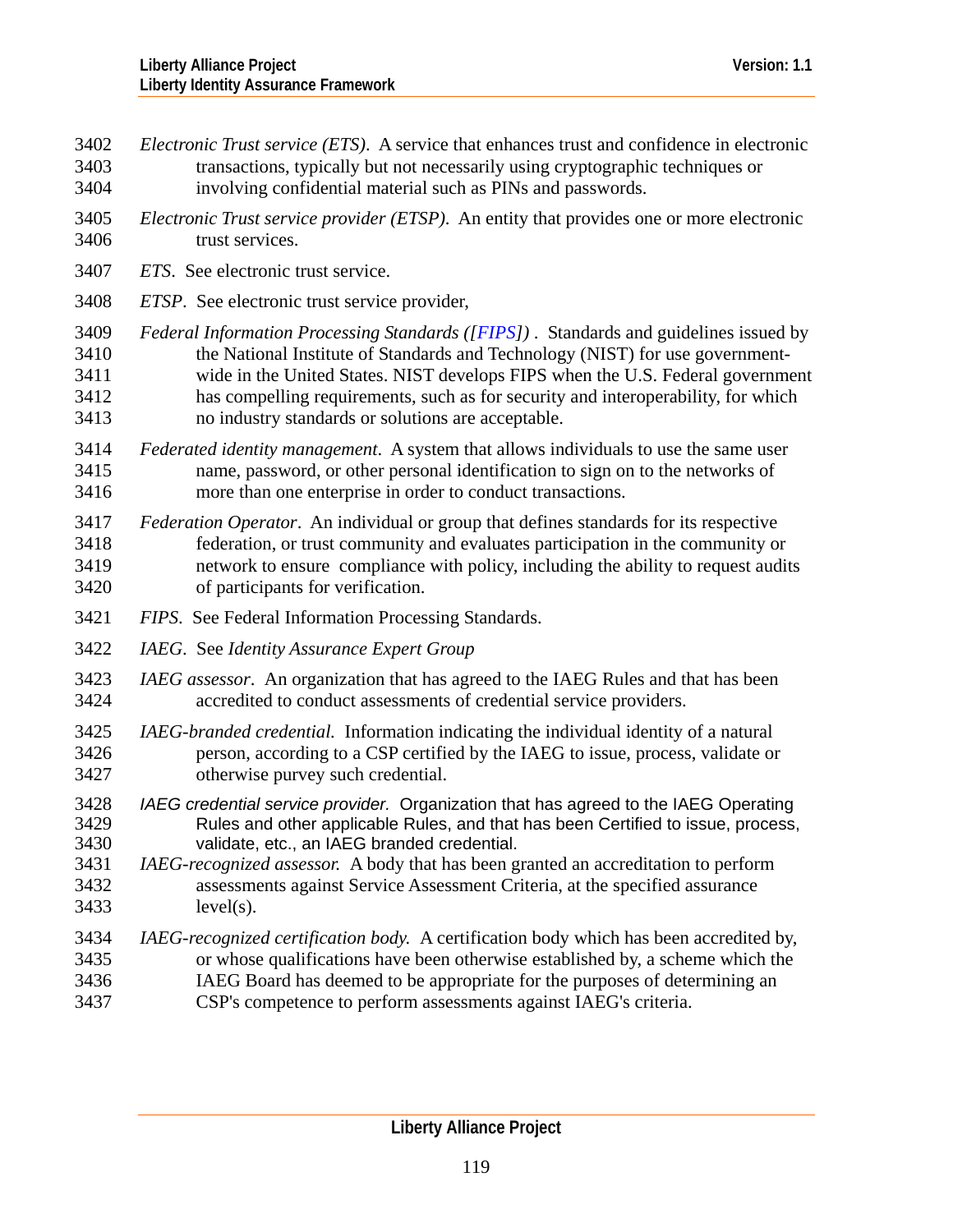| 3438 | <i>Identification.</i> Process of using claimed or observed attributes of an individual to infer   |
|------|----------------------------------------------------------------------------------------------------|
| 3439 | who the individual is.                                                                             |
| 3440 | <i>Identifier.</i> Something that points to an individual, such as a name, a serial number, or     |
| 3441 | some other pointer to the party being identified.                                                  |
| 3442 | Identity. A unique name for single person. Because a person's legal name is not                    |
| 3443 | necessarily unique, identity must include enough additional information (for                       |
| 3444 | example, an address or some unique identifier such as an employee or account                       |
| 3445 | number) to make a unique name.                                                                     |
| 3446 | <i>Identity Assurance Expert Group (IAEG).</i> The multi-industry Liberty Alliance                 |
| 3447 | partnership working on enabling interoperability among public and private                          |
| 3448 | electronic identity authentication systems.                                                        |
| 3449 | <i>Identity Assurance Framework (IAF).</i> The body of work that collectively defines the          |
| 3450 | industry-led self-regulatory framework for electronic trust services in the United                 |
| 3451 | States and around the globe, as operated by the IAEG. The Identity Assurance                       |
| 3452 | Framework includes descriptions of criteria, rules, procedures, processes, and                     |
| 3453 | other documents.                                                                                   |
| 3454 | Identity authentication. Process of establishing an understood level of confidence that an         |
| 3455 | identifier refers to an identity. It may or may not be possible to link the                        |
| 3456 | authenticated identity to an individual.                                                           |
| 3457 | <i>Identity binding.</i> The extent to which an electronic credential can be trusted to be a proxy |
| 3458 | for the entity named in it.                                                                        |
| 3459 | Identity Proofing. The process by which identity related information is validated so as to         |
| 3460 | identify a person with a degree of uniqueness and certitude sufficient for the                     |
| 3461 | purposes for which that identity is to be used.                                                    |
| 3462 | <i>Identity Proofing policy.</i> A set of rules that defines identity proofing requirements        |
| 3463 | (required evidence, format, manner of presentation, validation), records actions                   |
| 3464 | required of the registrar, and describes any other salient aspects of the identity                 |
| 3465 | proofing function that are applicable to a particular community or class of                        |
| 3466 | applications with common security requirements. An identity proofing policy is                     |
| 3467 | designed to accomplish a stated assurance level.                                                   |
| 3468 | <i>Identity Proofing service provider.</i> An electronic trust service provider which offers, as a |
| 3469 | standalone service, the specific electronic trust service of identity proofing. This               |
| 3470 | service provider is sometimes referred to as a Registration Agent/Authority (RA).                  |
| 3471 | <i>Identity Proofing practice statement.</i> A statement of the practices that an identity         |
| 3472 | proofing service provider employs in providing its services in accordance with the                 |
| 3473 | applicable identity proofing policy.                                                               |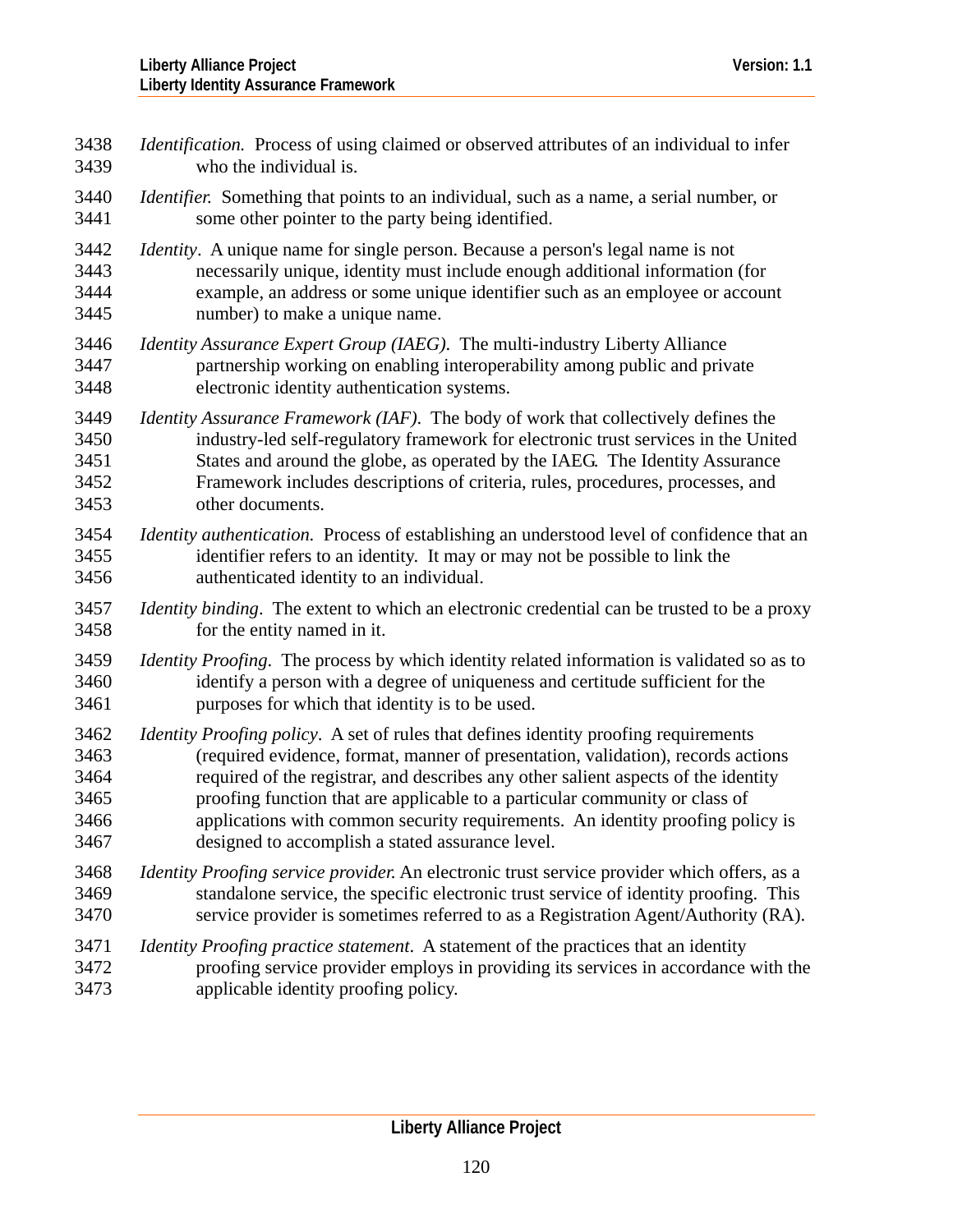| 3474 | Information Security Management Systems (ISMS). A system of management concerned               |
|------|------------------------------------------------------------------------------------------------|
| 3475 | with information security. The key concept of ISMS is the design, implement,                   |
| 3476 | and maintain a coherent suite of processes and systems for effectively managing                |
| 3477 | information security, thus ensuring the confidentiality, integrity, and availability of        |
| 3478 | information assets and minimizing information security risks.                                  |
| 3479 | <i>Issuer.</i> Somebody or something that supplies or distributes something officially.        |
| 3480 | Level of assurance. See assurance level.                                                       |
| 3481 | Network. An open communications medium, typically, the Internet, that is used to               |
| 3482 | transport messages between the claimant and other parties.                                     |
| 3483 | OID. Object identifier.                                                                        |
| 3484 | <i>Password.</i> A shared secret character string used in authentication protocols. In many    |
| 3485 | cases the claimant is expected to memorize the password.                                       |
| 3486 | <i>Practice statement.</i> A formal statement of the practices followed by an authentication   |
| 3487 | entity (e.g., RA, CSP, or verifier) that typically defines the specific steps taken to         |
| 3488 | register and verify identities, issue credentials and authenticate claimants.                  |
| 3489 | <i>Public key.</i> The public part of the asymmetric key pair that is typically used to verify |
| 3490 | signatures or encrypt data.                                                                    |
| 3491 | Public key infrastructure (PKI). A set of technical and procedural measures used to            |
| 3492 | manage public keys embedded in digital certificates. The keys in such certificates             |
| 3493 | can be used to safeguard communication and data exchange over potentially                      |
| 3494 | unsecure networks.                                                                             |
| 3495 | Registration. An entry in a register, or somebody or something whose name or                   |
| 3496 | designation is entered in a register.                                                          |
| 3497 | Relying party. An entity that relies upon a subscriber's credentials, typically to process a   |
| 3498 | transaction or grant access to information or a system.                                        |
| 3499 | Role. The usual or expected function of somebody or something, or the part somebody or         |
| 3500 | something plays in a particular action or event.                                               |
| 3501 | SAC. See Service Assessment Criteria.                                                          |
| 3502 | Security. A collection of safeguards that ensures the confidentiality of information,          |
| 3503 | protects the integrity of information, ensures the availability of information,                |
| 3504 | accounts for use of the system, and protects the system(s) and/or network(s) used              |
| 3505 | to process the information.                                                                    |
| 3506 | Service Assessment Criteria (SAC). A set of requirements levied upon specific                  |
| 3507 | organizational and other functions performed by electronic trust services and                  |
| 3508 | service providers. Services and service providers must comply with all applicable              |
| 3509 | criteria to qualify for IAEG approval.                                                         |
|      |                                                                                                |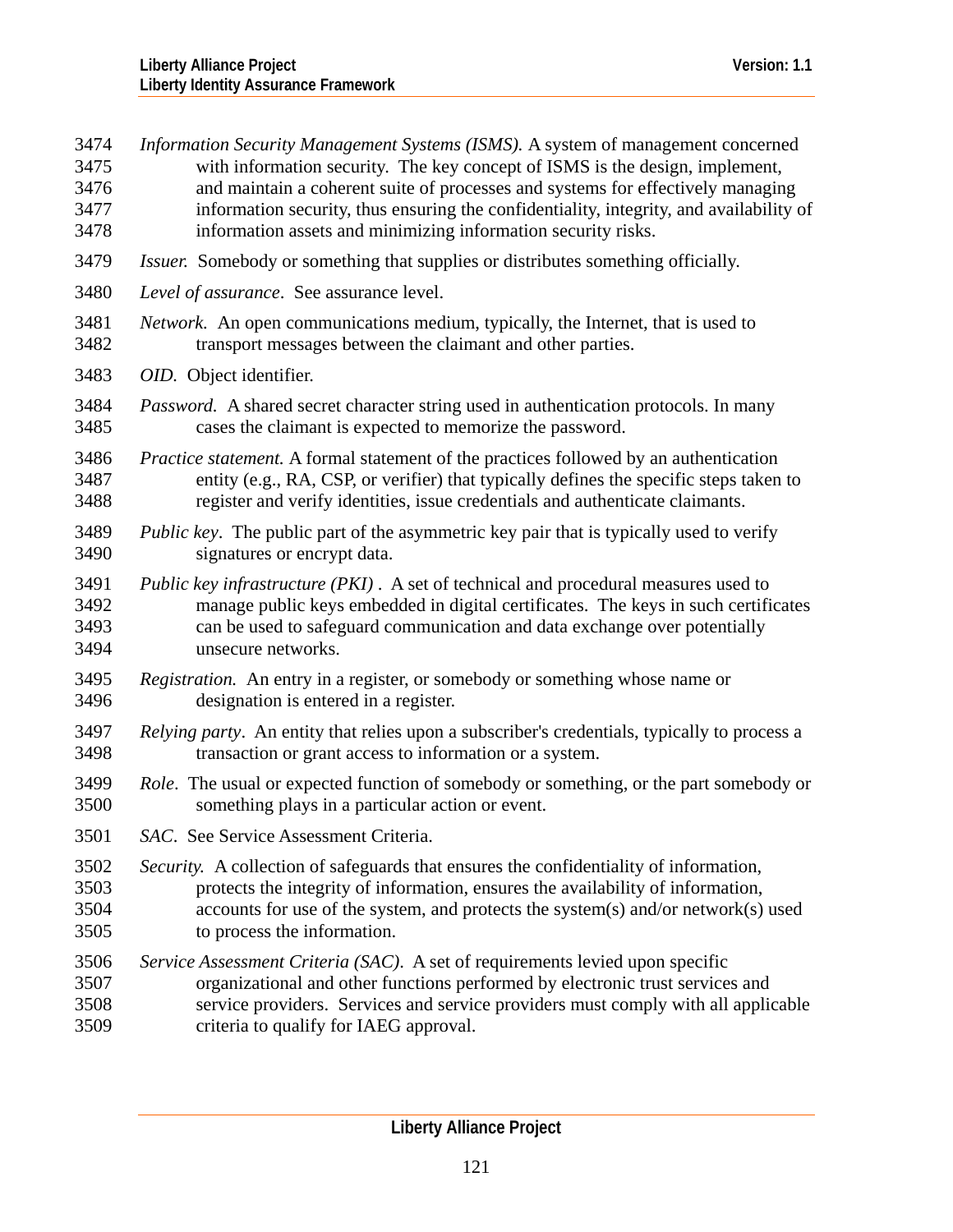| 3510 | Signatory. A party that opts into and agrees to be bound by the IAEG Rules according to             |
|------|-----------------------------------------------------------------------------------------------------|
| 3511 | the specified procedures.                                                                           |
| 3512 | Specified service. The electronic trust service which, for the purposes of an IAEG                  |
| 3513 | assessment, is the subject of criteria set out in a particular SAC, or in an                        |
| 3514 | application for assessment, in a grant of an approval or other similar usage as may                 |
| 3515 | be found in various IAEG documentation.                                                             |
| 3516 | <i>Subject.</i> An entity that is able to use an electronic trust service subject to agreement with |
| 3517 | an associated subscriber. A subject and a subscriber can be the same entity.                        |
| 3518 | <i>Subscriber.</i> A party that has entered into an agreement to use an electronic trust service.   |
| 3519 | A subscriber and a subject can be the same entity.                                                  |
| 3520 | <i>Threat.</i> An adversary that is motivated and capable to violate the security of a target and   |
| 3521 | has the capability to mount attacks that will exploit the target's vulnerabilities.                 |
| 3522 | <i>Token.</i> Something that a claimant possesses and controls (typically a key or password)        |
| 3523 | that is used to authenticate the claimant's identity.                                               |
| 3524 | Verification. Establishment of the truth or correctness of something by investigation of            |

3525  $\frac{1}{2}$  evidence.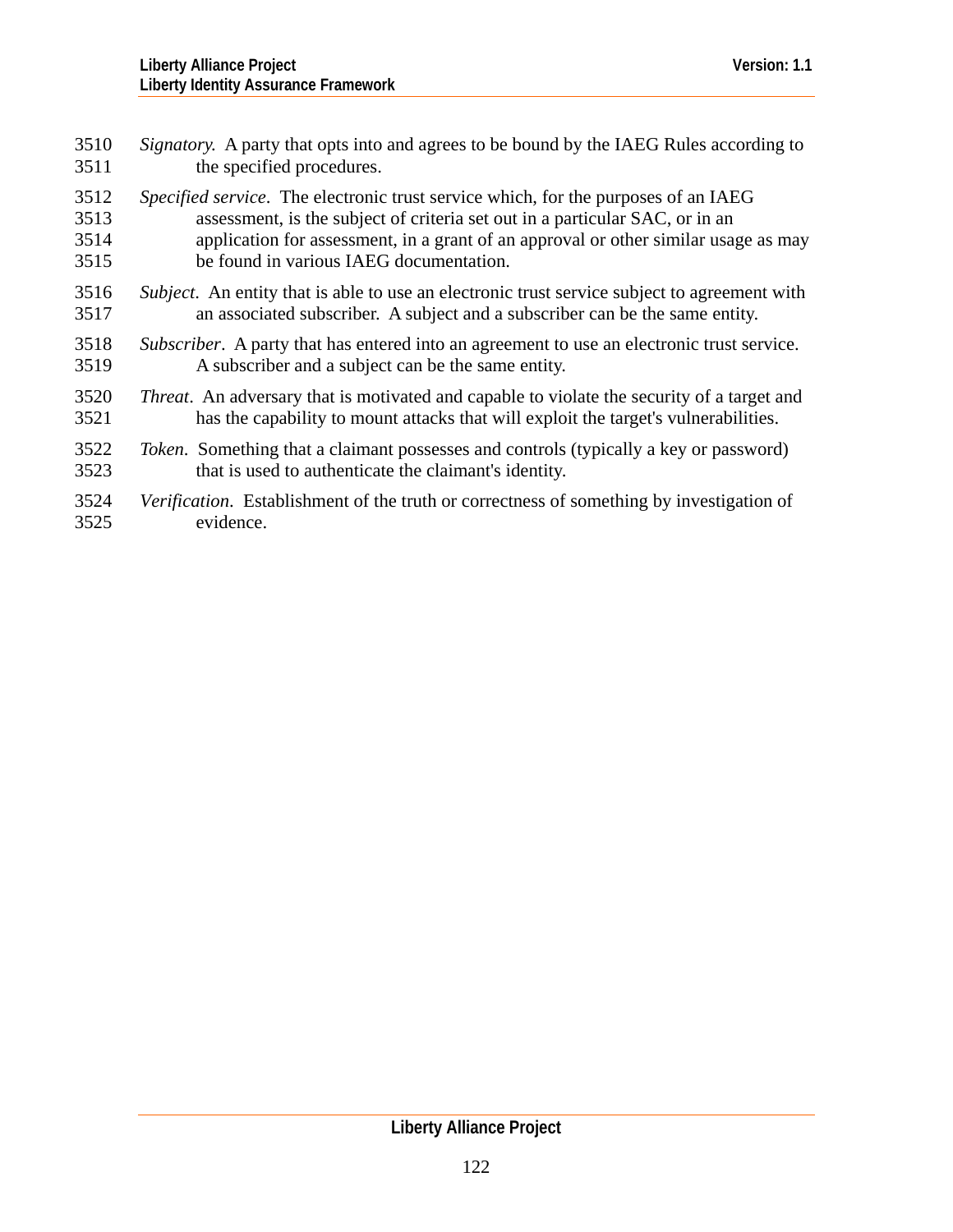# 3526 **7 Publication Acknowledgements**

| 3527<br>3528 | The IAEG would like to thank the following working group chairs and vice chairs for<br>their commitment and dedication to the Liberty Identity Assurance Framework. |
|--------------|---------------------------------------------------------------------------------------------------------------------------------------------------------------------|
| 3529         |                                                                                                                                                                     |
| 3530         | IAEG Co-Chair: Frank Villavicencio, Citi                                                                                                                            |
| 3531         | IAEG Co-Chair: Alex Popowycz, Fidelity Investments                                                                                                                  |
| 3532         |                                                                                                                                                                     |
| 3533         | IASIG Co-Chair: Peter Alterman, Federal PKI Policy Authority                                                                                                        |
| 3534         | IASIG Co-Chair: Hemma Prafullchandra, FuGen Solutions                                                                                                               |
| 3535         |                                                                                                                                                                     |
| 3536         | Interim Chair: James Lewis, The Center for Strategic and International Studies                                                                                      |
| 3537         | Interim Vice Chair: David Temoshok, U.S. General Services Administration                                                                                            |
| 3538         |                                                                                                                                                                     |
| 3539         | <b>Business Requirements and Processes Work Group</b>                                                                                                               |
| 3540         | Chair: Linda G. Elliot, PingID Network                                                                                                                              |
| 3541         | Vice Chair: Thomas Greco, beTRUSTed                                                                                                                                 |
| 3542         |                                                                                                                                                                     |
| 3543         | Credential Services Assessment Criteria and Levels of Assurance Work Group                                                                                          |
| 3544         | Chair: Robert J. Schlecht, Mortgage Bankers Association of America                                                                                                  |
| 3545         | Vice Chair: Von Harrison, U.S. General Services Administration                                                                                                      |
| 3546         |                                                                                                                                                                     |
| 3547         | Credential Services Assessment Criteria Sub Work                                                                                                                    |
| 3548         | Chair: Nancy Black, HollenGroup                                                                                                                                     |
| 3549         | Vice Chair: Richard Wilsher, The Zygma Partnership                                                                                                                  |
| 3550         |                                                                                                                                                                     |
| 3551         | Levels of Assurance Sub Work Group                                                                                                                                  |
| 3552         | Chair: Peter Alterman, National Institutes of Health                                                                                                                |
| 3553         | Vice Chair:<br>Noel Nazario, KPMG LLP                                                                                                                               |
| 3554         |                                                                                                                                                                     |
| 3555         | <b>Interoperability Sub Work Group</b>                                                                                                                              |
| 3556         | Chair: William E. Burr, National Institute of Standards and Technology                                                                                              |
| 3557         | Vice Chair:<br>Kurt Van Etten, eBay, Inc.                                                                                                                           |
| 3558         |                                                                                                                                                                     |
| 3559         | Evaluation, Accreditation and Compliance Work Group                                                                                                                 |
| 3560         | Chair: Gary Glickman, Giesecke & Devrient Cardtech, Inc.                                                                                                            |
| 3561         | Vice Chair:<br>Cornelia Chebinou, National Association of State Auditors, Comptrollers                                                                              |
| 3562         | and Treasurers                                                                                                                                                      |
| 3563         |                                                                                                                                                                     |
| 3564         | <b>EAP Governance Work Group</b>                                                                                                                                    |
| 3565         | Chair: Paula Arcioni, State of New Jersey, Office of Information Technology                                                                                         |
|              |                                                                                                                                                                     |

3566 Vice Chair: Roger J. Cochetti, CompTIA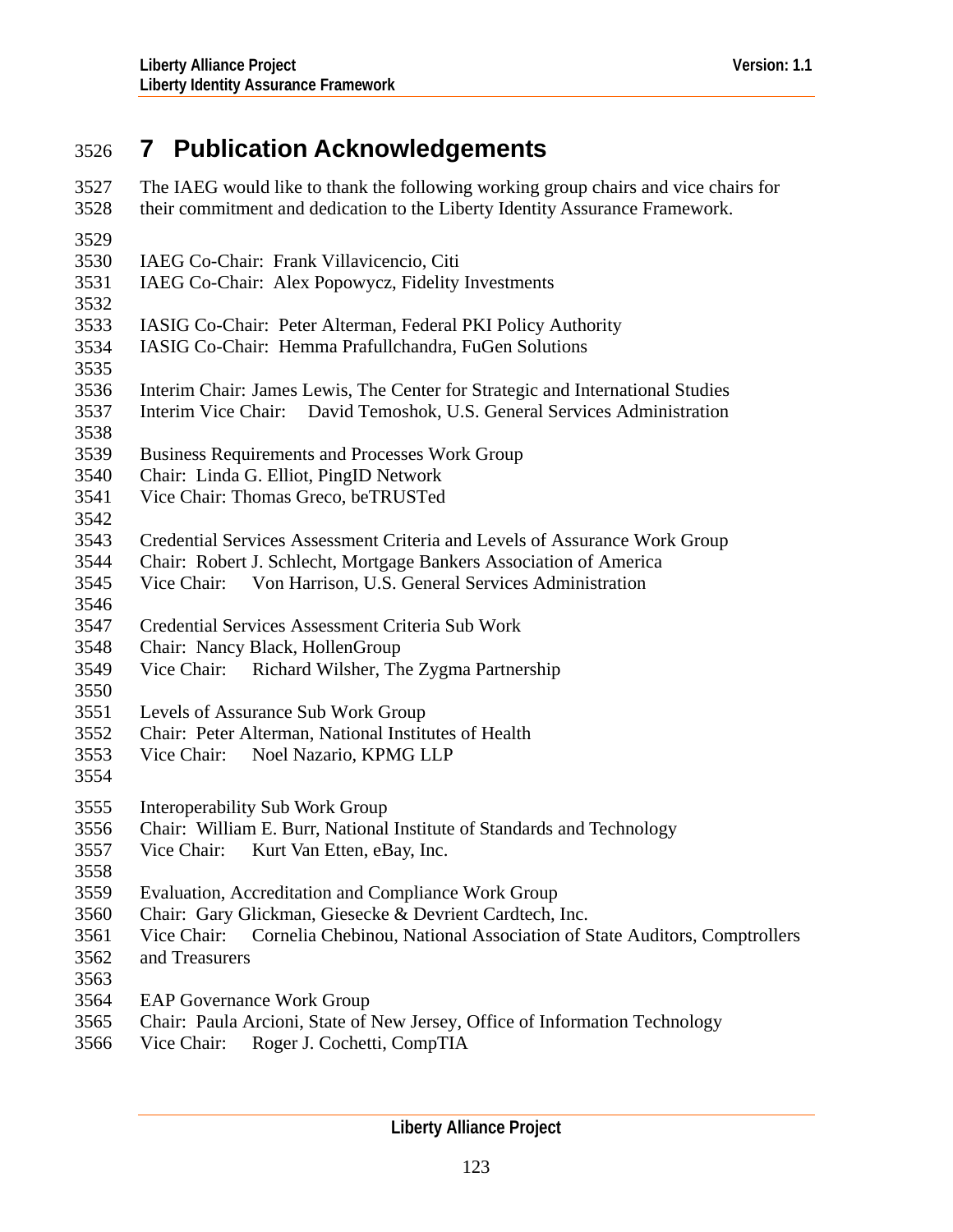| 3567 |                                                                                        |
|------|----------------------------------------------------------------------------------------|
| 3568 | Consultants                                                                            |
| 3569 | Russ Cutler, Confiance Advisors, LLC                                                   |
| 3570 | Yuriy Dzambasow, A&N Associates, Inc.                                                  |
| 3571 | Nathan Faut, KPMG                                                                      |
| 3572 | Dan Greenwood, Commonwealth of Massachusetts                                           |
| 3573 | Rebecca Nielsen, Booz Allen Hamilton                                                   |
| 3574 | Richard Wilsher, The Zygma Partnership                                                 |
| 3575 |                                                                                        |
| 3576 | Members of the various work groups include:                                            |
| 3577 | Khaja Ahmed, Microsoft Corporation                                                     |
| 3578 | Michael A. Aisenberg, VeriSign, Inc.                                                   |
| 3579 | Peter Alterman, National Institutes of Health                                          |
| 3580 | Paula Arcioni, State of New Jersey, Office of Information Technology                   |
| 3581 | Jonathan Askins, ACXIOM Corporation                                                    |
| 3582 | Asaf Awan, Parkweb Associates                                                          |
| 3583 | Stefano Baroni, SETECS                                                                 |
| 3584 | Paul Barrett, Real User Corporation                                                    |
| 3585 | Nancy Black, Hollen Group                                                              |
| 3586 | Debb Blanchard, Enspier Technologies/GDT                                               |
| 3587 | Warren Blosjo, 3Factor                                                                 |
| 3588 | Daniel Blum, Burton Group                                                              |
| 3589 | Iana Bohmer, Northrop Grumman Information Technology                                   |
| 3590 | Christine Borucke, Electronic Data Systems                                             |
| 3591 | Kirk Brafford, SSP-Litronic, Inc.                                                      |
| 3592 | Mayi Canales, M Squared Strategies, Inc.                                               |
| 3593 | Richard Carter, American Association of Motor Vehicles Administration                  |
| 3594 | Kim Cartwright, Experian                                                               |
| 3595 | James A. Casey, NeuStar, Inc.                                                          |
| 3596 | Ray Cavanaugh. Entegrity Solutions                                                     |
| 3597 | Chuck Chamberlain, U.S. Postal Service                                                 |
| 3598 | Cornelia Chebinou, National Association of State Auditors, Comptrollers and Treasurers |
| 3599 | Rebecca Chisolm, Sun Microsystems Federal                                              |
| 3600 | Roger J. Cochetti, CompTIA                                                             |
| 3601 | Dan Combs, Global Identity Solutions                                                   |
| 3602 | John Cornell, U.S. General Services Administration                                     |
| 3603 | Sarah Currier, CheckFree Corporation                                                   |
| 3604 | Chris Daly, IBM Corporation                                                            |
| 3605 | Peter Davis, Neustar                                                                   |
| 3606 | Kathy DiMaggio, Sigaba Corporation                                                     |

- 3607 Yuriy Dzambasow, A&N Associates, Inc.
- 3608 Josh Elliott, American Management Systems
- 3609 Clay Epstein, Indentrus LLC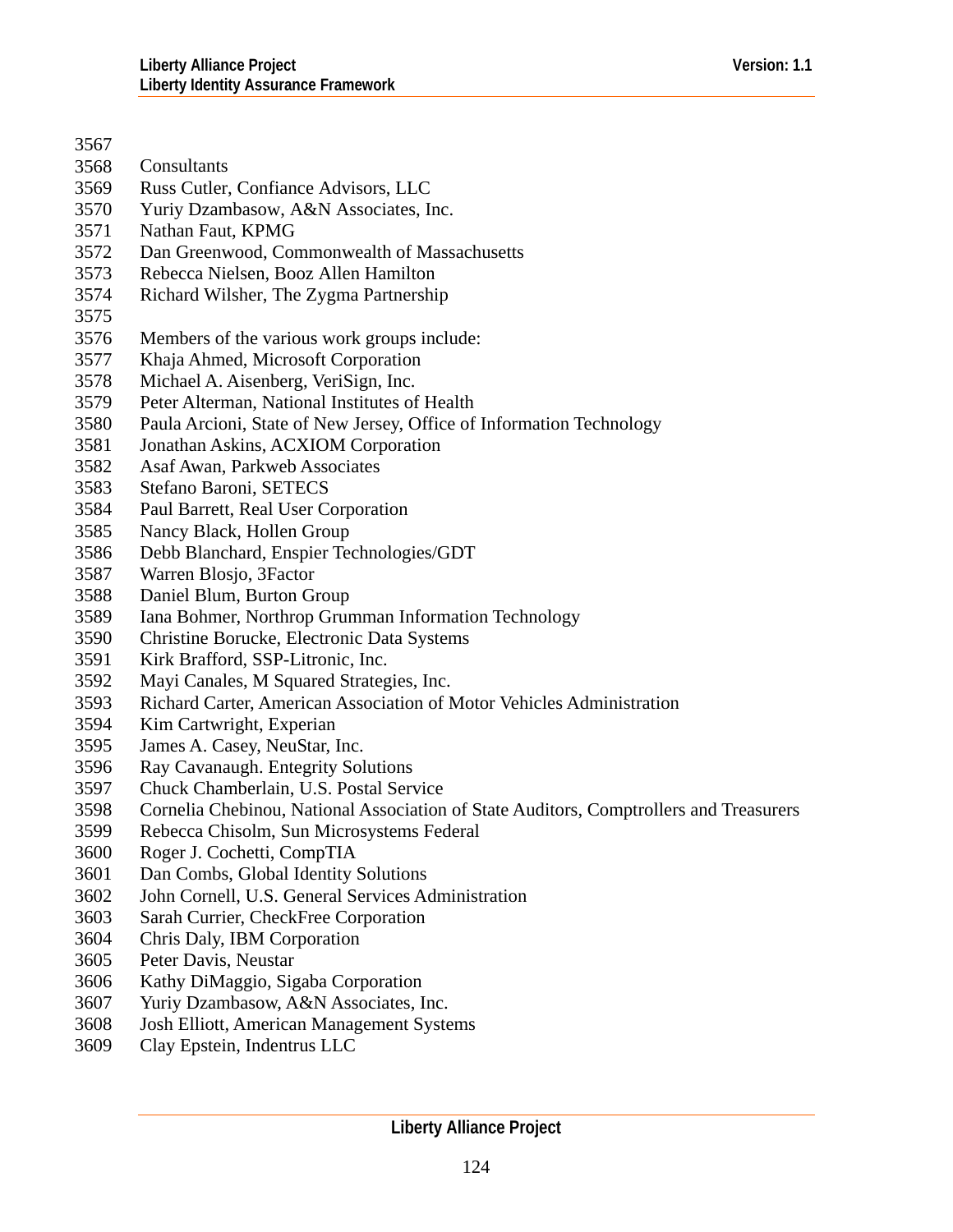- 3610 Irving R. Gilson, Department of Defense
- 3611 Gary Glickman, Giesecke & Devrient Cardtech, Inc.
- 3612 James A. Gross, Wells Fargo
- 3613 Kirk R. Hall, GeoTrust
- 3614 Von Harrison, U.S. General Services Administration
- 3615 Christopher Hankin, Sun Microsystems, Inc.
- 3616 Jane Henessey, Wells Fargo
- 3617 Michael Horkey, Global Identity Solutions
- 3618 Katherine M. Hollis, Electronic Data Systems
- 3619 Robert Housel, National City Corporation
- 3620 Burt Kaliski, RSA Security, Inc.
- 3621 Shannon Kellog, RSA Security, Inc.
- 3622 James Kobielus, Burton Group
- 3623 Patrick Lally, SSP-Litronic, Inc.
- 3624 Steve Lazerowich, Enspier Technologies/GDT
- 3625 Phillip S. Lee, SC Solutions, Inc.
- 3626 Peter Lieberwirth, Authentidate
- 3627 Rob Lockhart, IEEE-ISTO
- 3628 Chris Louden, Enspier Technologies/GDT
- 3629 J. Scott Lowry, Enspier Technologies/GDT
- 3630 Lena Kannappan, FuGen Solutions
- 3631 Paul Madsen, NTT
- 3632 Adele Marsh, PA Higher Education Assistance Agency
- 3633 Patty McCarty, Private ID Systems
- 3634 Doug McCoy, SAFLINK Corporation
- 3635 Ben Miller, InsideID
- 3636 Larry Miller, Identrus LLC
- 3637 Sead Muftic, SETECS
- 3638 Noel Nazario, KPMG LLP
- 3639 Michael R. Nelson, IBM Corporation
- 3640 Simon Nicholson, Sun Microsystems, Inc.
- 3641 Pete Palmer, HIMSS NHII Task Force Advisor, Guidant Corporation
- 3642 Stephen Permison, Standards Based Programs
- 3643 Bob Pinheiro, , Robert Pinheiro Consulting LLC
- 3644 Alex Popowycz, Fidelity Investments
- 3645 Hemma Prafullchandra, FuGen Solutions
- 3646 Stephen L. Ranzini, University Bank
- 3647 Christiane Reinhold, BearingPoint
- 3648 Donald E. Rhodes, American Banker Association
- 3649 Jason Roualt, HP
- 3650 Randy V. Sabett, Cooley Goodward, LLP
- 3651 Ravi Sandhu, NSD Security
- 3652 Dean Sarff, Minerals Management Service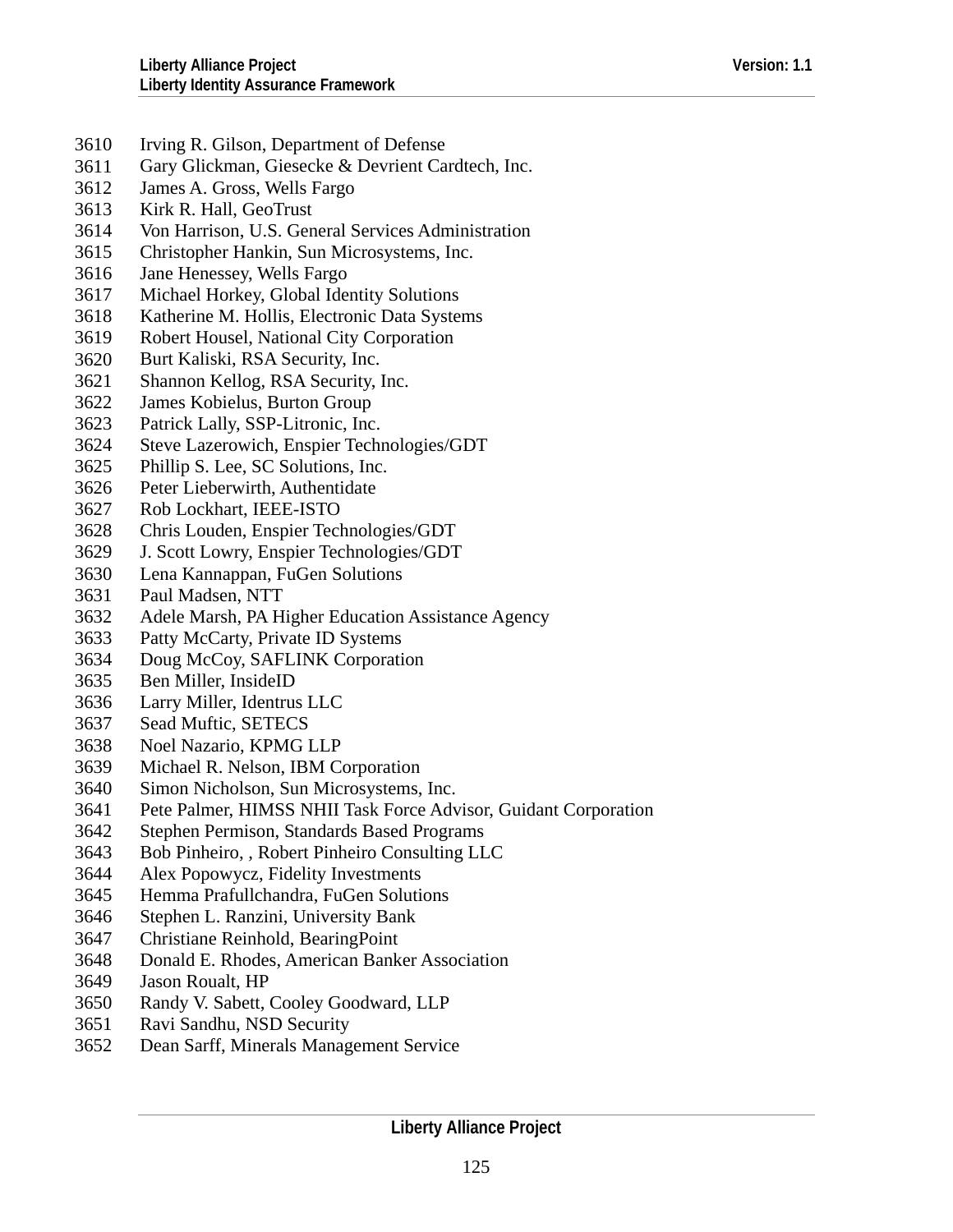- 3653 Donald Saxinger, FDIC
- 3654 Robert J. Schlecht, Mortgage Bankers Association of America
- 3655 Howard Scmidt, eBay, Inc.
- 3656 Ari Schwartz, Center for Democracy and Technology
- 3657 Michael Sessa, PESC
- 3658 John Shipley, The Shipley Group
- 3659 Stephen P. Sill, U.S. General Services Administration
- 3660 Helena G. Sims, NACHA – The Electronic Payments Association
- 3661 Bill Smith, Sun Microsystems, Inc.
- 3662 Tadgh Smith, IBM
- 3663 Judith Spencer, U.S. General Services Administration
- 3664 William Still, ChoicePoint Public Sector
- 3665 Michael M. Talley, University Bancorp
- 3666 David Temoshok, U.S. General Services Administration
- 3667 Richard Thayer, ComTech, Inc.
- 3668 John Ticer, NeuStar, Inc.
- 3669 Kevin Trilli, VeriSign, Inc.
- 3670 Matthew Tuttle, beTRUSTed
- 3671 A. Jerald Varner, U.S. General Services Administration
- 3672 Martin Wargon, Wave Systems Corporation
- 3673 Richard Wilsher, The Zygma Partnership
- 3674 David Weitzel, Mitretek Systems, Inc.
- 3675 Michael Wolf, Authentidate
- 3676 Gordon R. Woodrow, ClearTran, Inc.
- 3677 Steve Worona, EDUCAUSE
- 3678 David Wasley, Int2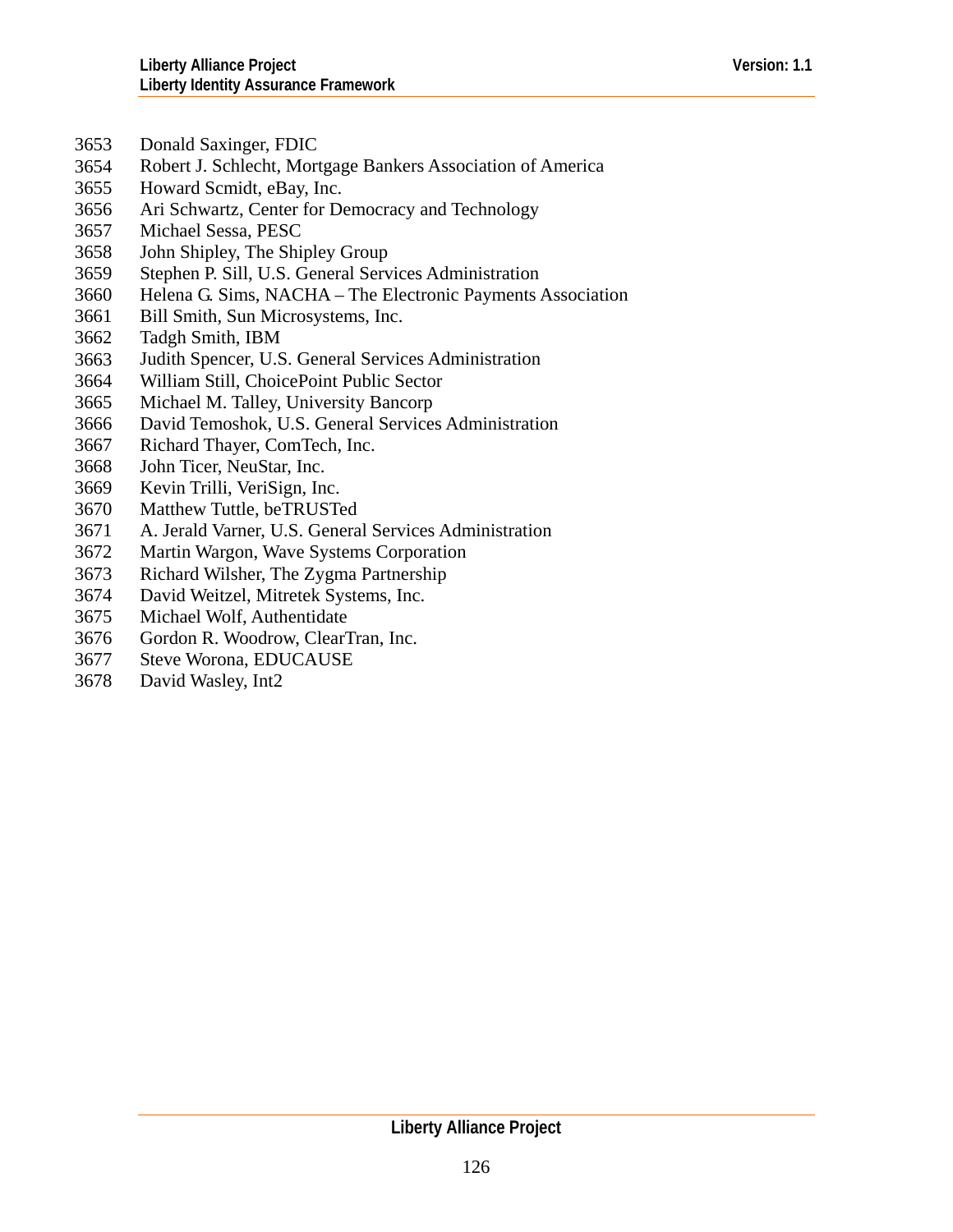# <span id="page-126-0"></span>3679 **8 References**

| 3680 | [BSI7799-2] "BS 7799-2:2002 Information security management. Specification with            |
|------|--------------------------------------------------------------------------------------------|
| 3681 | guidance for use," BSI Group (September 05, 2002). http://www.bsi-                         |
| 3682 | global.com/en/Shop/Publication-Detail/?pid=000000000030049529                              |
| 3683 |                                                                                            |
| 3684 | [CAF] Louden, Chris, Spenser, Judy, Burr, Bill, Hawkins, Kevin, Temoshok, David,           |
| 3685 | Cornell, John, Wilsher, Richard G., Timchak, Steve, Sill, Stephen, Silver, Dave, Harrison, |
| 3686 | Von, eds., "E-Authentication Credential Assessment Framework (CAF)," E-                    |
| 3687 | Authentication Initiative, Version 2.0.0 (March 16, 2005).                                 |
| 3688 | http://www.cio.gov/eauthentication/documents/CAF.pdf                                       |
| 3689 |                                                                                            |
| 3690 | [EAP CSAC 04011] "EAP working paper: Identity Proofing Service Assessment Criteria         |
| 3691 | (ID-SAC)," Electronic Authentication Partnership, Draft 0.1.3 (July 20, 2004)              |
| 3692 | http://eap.projectliberty.org/docs/Jul2004/EAP_CSAC_04011_0-1-3_ID-SAC.doc                 |
| 3693 |                                                                                            |
| 3694 | [EAPTrustFramework] "Electronic Authentication Partnership Trust Framework"                |
| 3695 | Electronic Authentication Partnership, Version 1.0. (January 6, 2005)                      |
| 3696 | http://eap.projectliberty.org/docs/Trust_Framework_010605_final.pdf                        |
| 3697 |                                                                                            |
| 3698 | [FIPS] "Federal Information Processing Standards Publications" Federal Information         |
| 3699 | Processing Standards. http://www.itl.nist.gov/fipspubs/                                    |
| 3700 |                                                                                            |
| 3701 | [FIPS140-2] "Security Requirements for Cryptographic Modules" Federal Information          |
| 3702 | Processing Standards. (May 25, 2001) http://csrc.nist.gov/publications/fips/fips140-       |
| 3703 | 2/fips1402.pdf                                                                             |
| 3704 |                                                                                            |
| 3705 | [ISO/IEC17799] "ISO/IEC 17799:2005 Information technology -- Security techniques --        |
| 3706 | Code of practice for information security management" International Organization for       |
| 3707 | Standardization.                                                                           |
| 3708 | http://www.iso.org/iso/iso_catalogue/catalogue_tc/catalogue_detail.htm?csnumber=39612      |
| 3709 |                                                                                            |
| 3710 | [M-04-04] Bolton, Joshua B., eds., "E-Authentication Guidance for Federal Agencies,"       |
| 3711 | Office of Management and Budget, (December 16, 2003).                                      |
| 3712 | http://www.whitehouse.gov/omb/memoranda/fy04/m04-04.pdf                                    |

3713